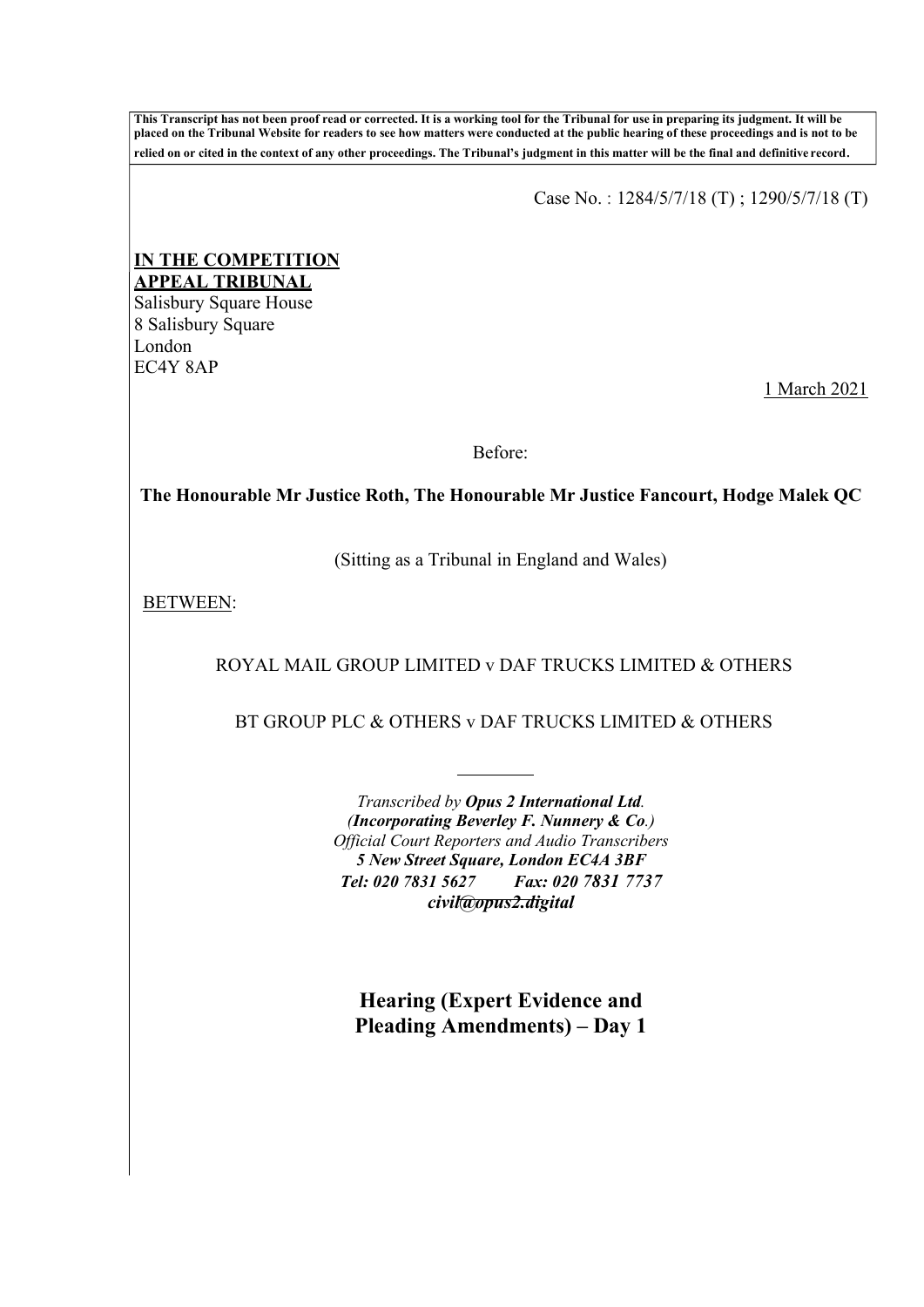1 Monday, 1 March 2021

2 (10.38 am)

3 THE PRESIDENT: Good morning everyone. Some of you are 4 joining us on the Microsoft Teams platform and many 5 others through the live stream of these proceedings, so 6 I will start with a warning: these proceedings are being 7 recorded by the Tribunal and that will lead to 8 **an authorised transcript, but it is strictly prohibited** 9 for anyone else to make any unauthorised recording, 10 whether audio or video of these proceedings. To do so 11 is a contempt of court, punishable as such, and that is 12 no mere idle threat as some will know. The BBC no less 13 were found to be in contempt of court less than a month 14 ago for making an unauthorised recording of a planning 15 appeal and, despite its fulsome apology, received 16 a significant fine. So everyone has been warned.

17 We will take a short break mid-morning, both for the 18 assistance of the transcribers, and indeed for the 19 benefit of everyone, and similarly in the middle of the 20 afternoon.

21 Thank you on both sides for the skeleton arguments 22 which we have read of course and for those in your 23 respective teams in preparing the bundles. It has been 24 very helpful to have just very limited physical bundles 25 with some of the key documents and the rest in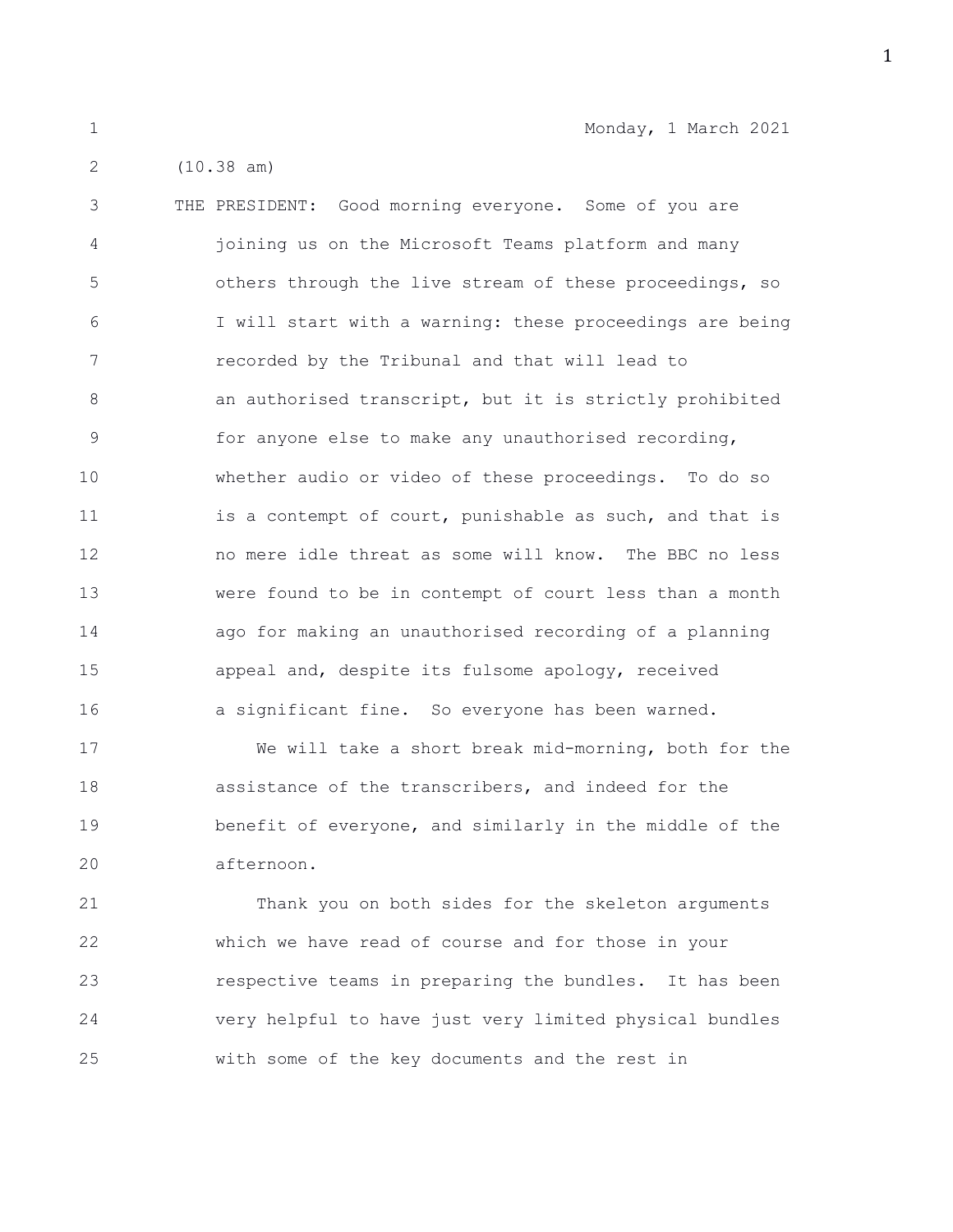1 electronic form, and that combination, I think I speak 2 for all of us, has worked well.

3 This is of course just as much a formal court 4 hearing, although being conducted remotely, as if 5 everyone was here in the courtroom in Salisbury Square 6 House where the three members of the Tribunal are now 7 sitting.

8 Can I just mention confidentiality. There is a very 9 limited amount I think of confidential material in the 10 witness statements, though of course a lot of 11 confidential documents. As I understand it, those 12 ioining on Teams, the Teams link, are all within the 13 Inner Confidentiality Ring, so there is no problem 14 there. If at any time it should be necessary for 15 counsel to actually speak about a confidential document, 16 if you let us know that and the live link will be 17 suspended. But as I understand it also, the electronic 18 documents being provided by Opus, that is not through 19 the Tribunal, they do not go automatically to anyone 20 outside the Inner Confidentiality Ring but as 21 I understand it those arrangements have been made and 22 documents that are brought up electronically by Opus do 23 not get seen on the live link, so there should not be 24 a problem there.

25 If I can just mention we have had some of the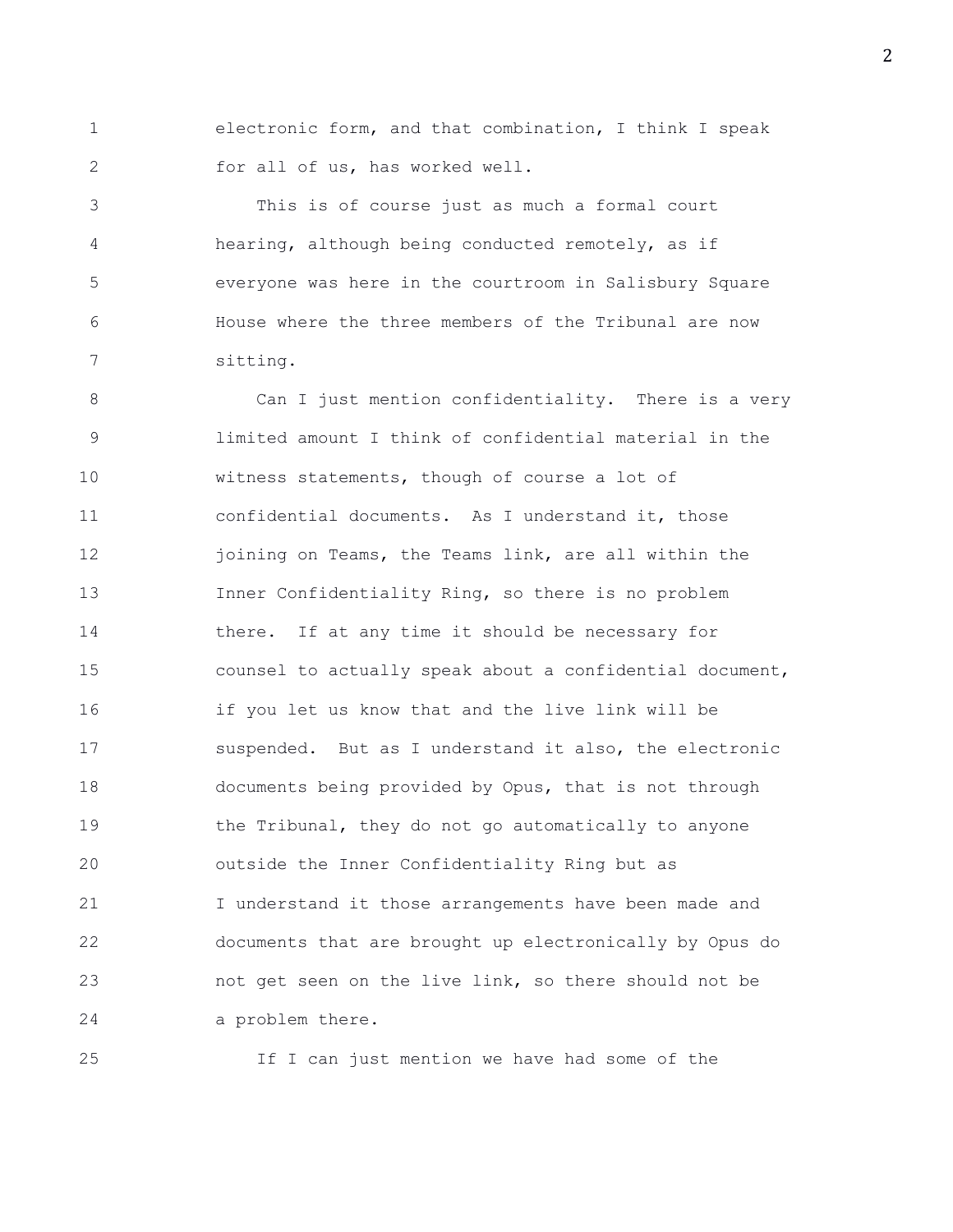1 witness statements in both confidential and 2 non-confidential versions. I did note that 3 Mr. Pritchard's statements, that is dealing with the 4 Royal Mail tax issue, we have got which is one of the 5 areas where there is some confidential financial 6 information regarding Royal Mail, we have got them in 7 I think both versions, although at least in my bundle B3 8 at tab 12 is the confidential witness statement, tab 13 9 is also referred to as the confidential witness 10 statement but I think it is actually the 11 non-confidential witness statement and I think we have 12 the same thing with Mr. Pritchard's second witness 13 statement at tabs 24 and 25 -- I think 25 although it is 14 labelled confidential is actually the non-confidential 15 version. Unless anyone corrects me, I shall assume that 16 is the position. We may not get to that witness 17 evidence anyway.

18 It seemed sensible to start with the question of 19 those experts where there has been agreement, because 20 you will need an order, a direction from the Tribunal, 21 because you need permission to call expert evidence and 22 on what.

23 As we understand it on the overcharge the claimants 24 wish to call Mr. Harvey and the defendants to call 25 Professor Neven -- is that how I pronounce it,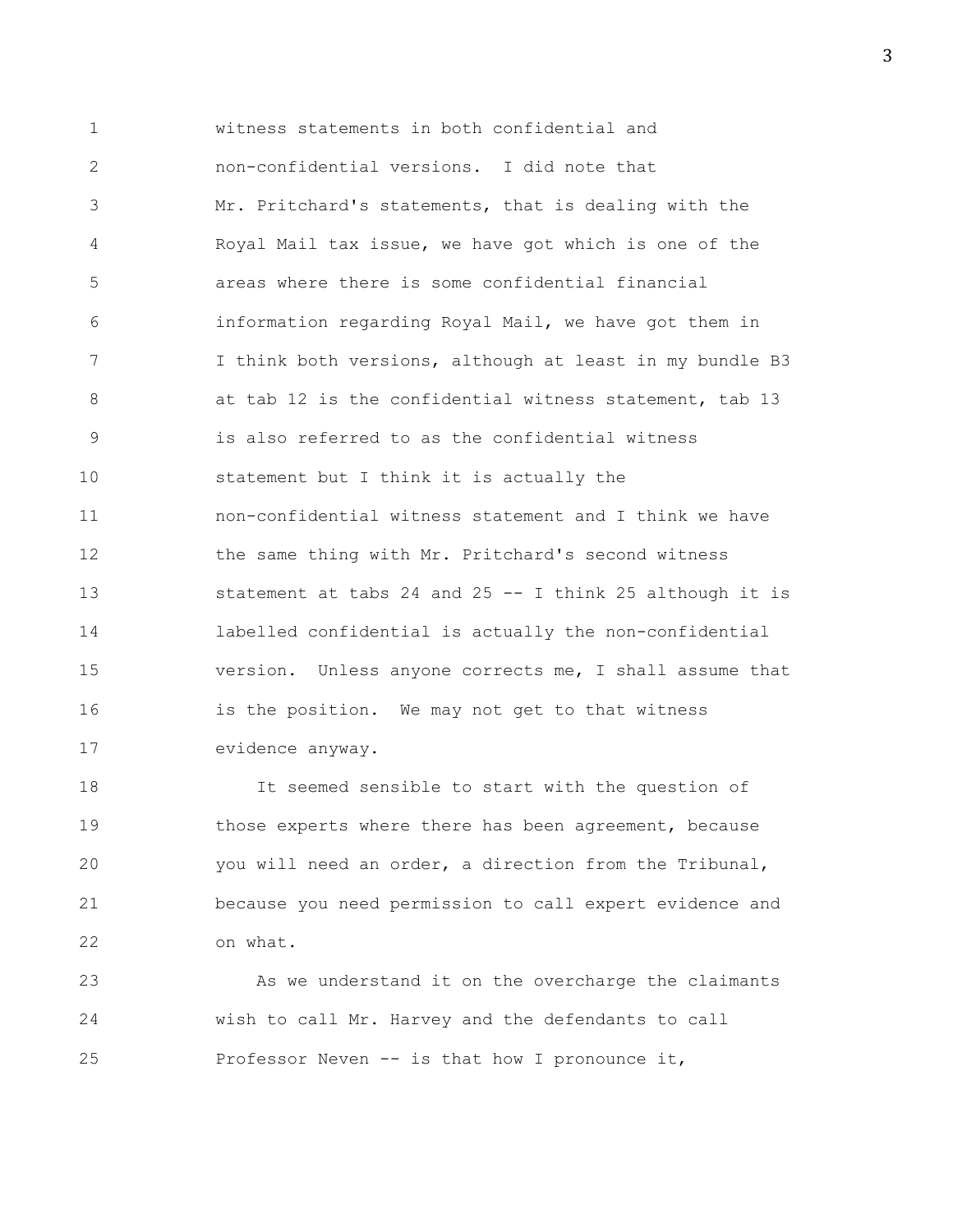1 Mr. Beard?

2 MR BEARD: "Neven", yes.

3 THE PRESIDENT: And that is agreed between you and we are 4 content with that, so I shall make that direction. 5 On used truck pass-on, again the claimants want to 6 call Mr. Harvey, the DAF defendants Professor Neven and 7 we will make that order. 8 Supply pass-on, there is an issue about a second 9 expert from DAF which we will come back to, but we are 10 certainly prepared to direct that the claimants can call 11 Mr. Harvey and DAF can call Mr. Bezant. 12 Loss of volume only in the Royal Mail proceedings, 13 again Royal Mail wants to call Mr. Harvey, DAF 14 Professor Neven and we make that order. 15 Financing losses, again Royal Mail proceedings only, 16 **and compound interest, I think for that Royal Mail wish** 17 to call Mr. Earwaker and DAF to call Mr. Delamer and 18 that is agreed between the parties, we are content with 19 that. 20 Again only in the Royal Mail proceedings, truck 21 leasing and financing, here we are a little puzzled 22 because from what we have seen, the claimants want to 23 adduce evidence on that issue both from Mr. Harvey and 24 Mr. Earwaker and DAF wants to adduce evidence both from

25 Professor Neven and Mr. Delamer and we are not clear at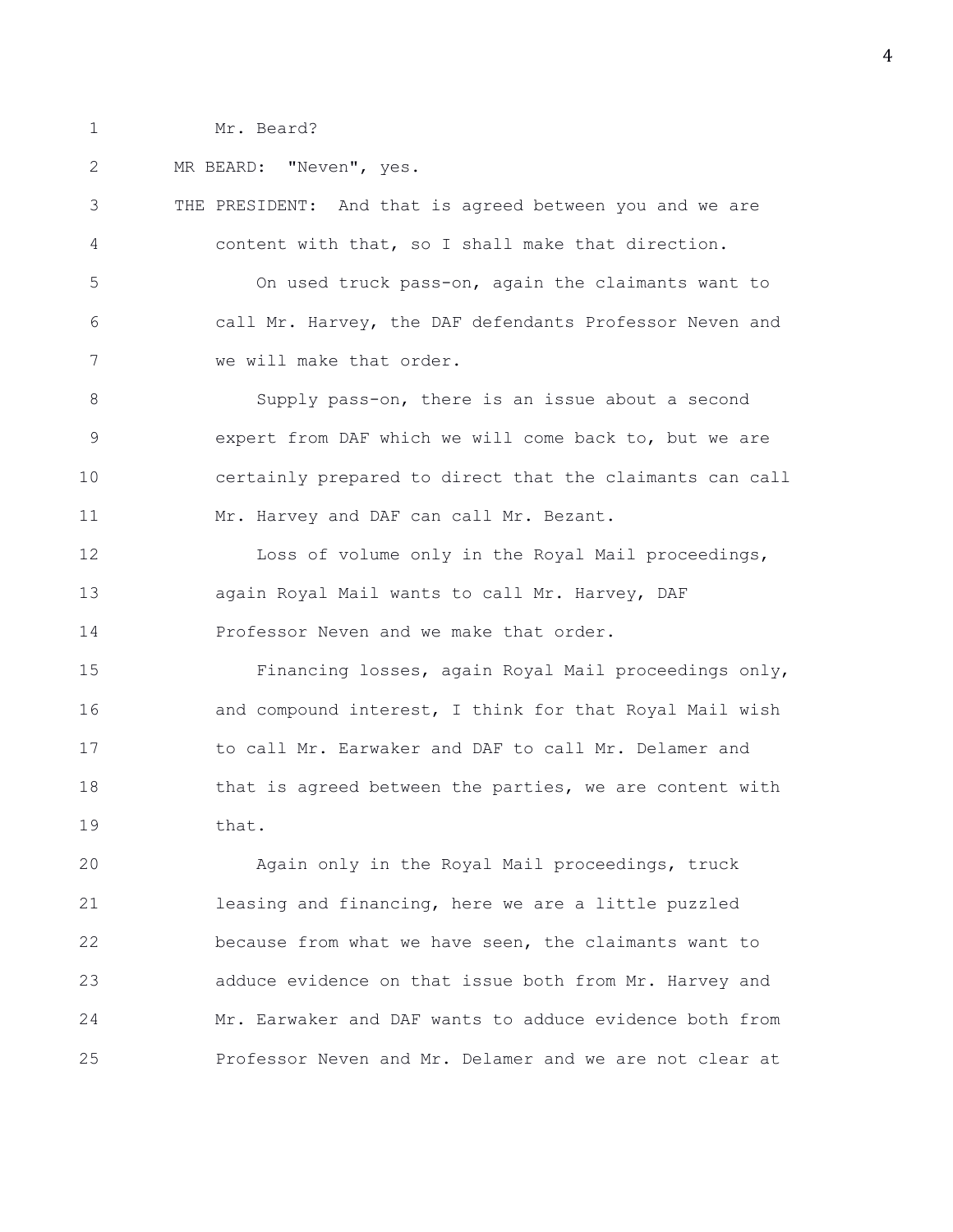1 the moment why each of you need two experts to deal with 2 that issue. So we would like to hear from you at some 3 point on that, because we would have thought that could 4 be dealt with by one expert, but you may persuade us 5 otherwise. So if you could come back to that at some 6 point.

7 Then we have of course issues that are at the 8 moment -- there is the tax question which we will come 9 on to where we see there is a dispute, again only in the 10 Royal Mail proceedings, about whether DAF should be able 11 to call an expert and then of course there are issues 12 which depend on the amendments being sought.

13 On disclosure we have seen a note just a short while 14 ago with some proposals regarding the PO4 and PO5 15 categories. Now, I do not know, Mr. Lask, whether you 16 have had a proper chance to consider that with your 17 clients. We are in a sense in the hands of the parties 18 on this. We can either deal with PO4 and PO5 today and 19 the disputed issues, but if you would like time to take 20 instructions -- and these are quite involved issues and 21 getting instructions is slightly more complicated when 22 everyone is working remotely, we appreciate that, we can 23 put that off until tomorrow and leave you time to 24 consider what has been proposed, if necessary, go back 25 with some modified proposal and see what can be agreed.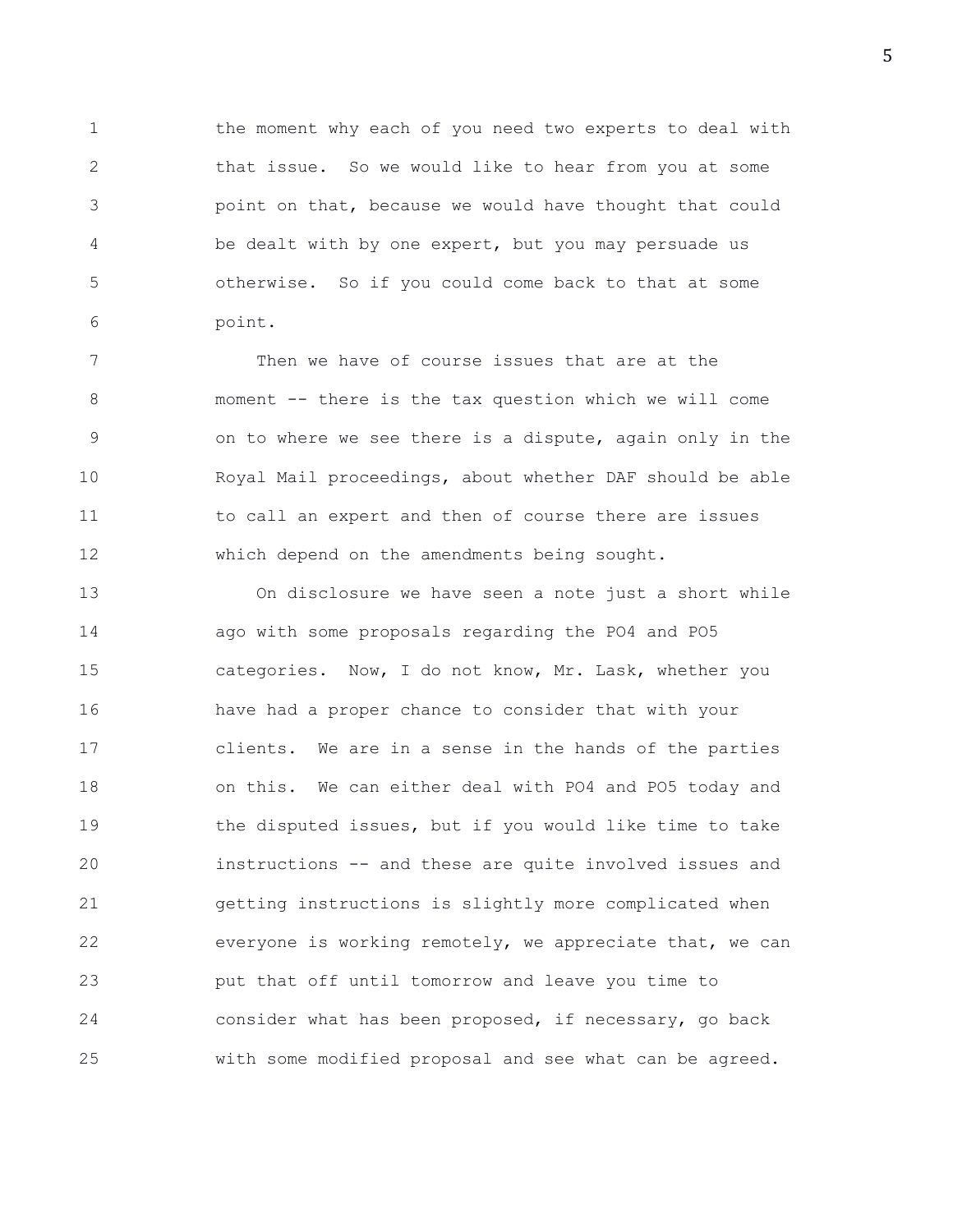1 Would that assist, Mr. Lask?

2 MR LASK: It would, sir, thank you. We have not had 3 a chance to take proper instructions from the clients 4 yet. We will be doing that during the course of today 5 so to be able to revert to this tomorrow would be very 6 helpful, thank you.

7 THE PRESIDENT: Well, we will do precisely that then and we 8 will not get into the detail of PO4 and PO5 today.

9 It did, may we say, occur to us that it may be of 10 assistance to the defendant to have a statement, both 11 from Royal Mail and from DAF, a witness statement rather 12 than a general statement, from a senior financial 13 officer in each of those groups explaining how the 14 prices are determined with a view to cost recovery, both 15 at a general level and specifically how costs of trucks 16 are dealt with within the group and to have that by 17 means of witness statement to explain what went on, 18 which might assist if there is later going to be some 19 refinement and narrowing down of categories of evidence, 20 categories of documents and databases and so on that are 21 needed and indeed might substitute for some of that. So 22 we would be amenable to making that sort of order and 23 that is something you might want to think about on both 24 sides and we would see that as, as it were, coming 25 before some of the categories of evidence because on the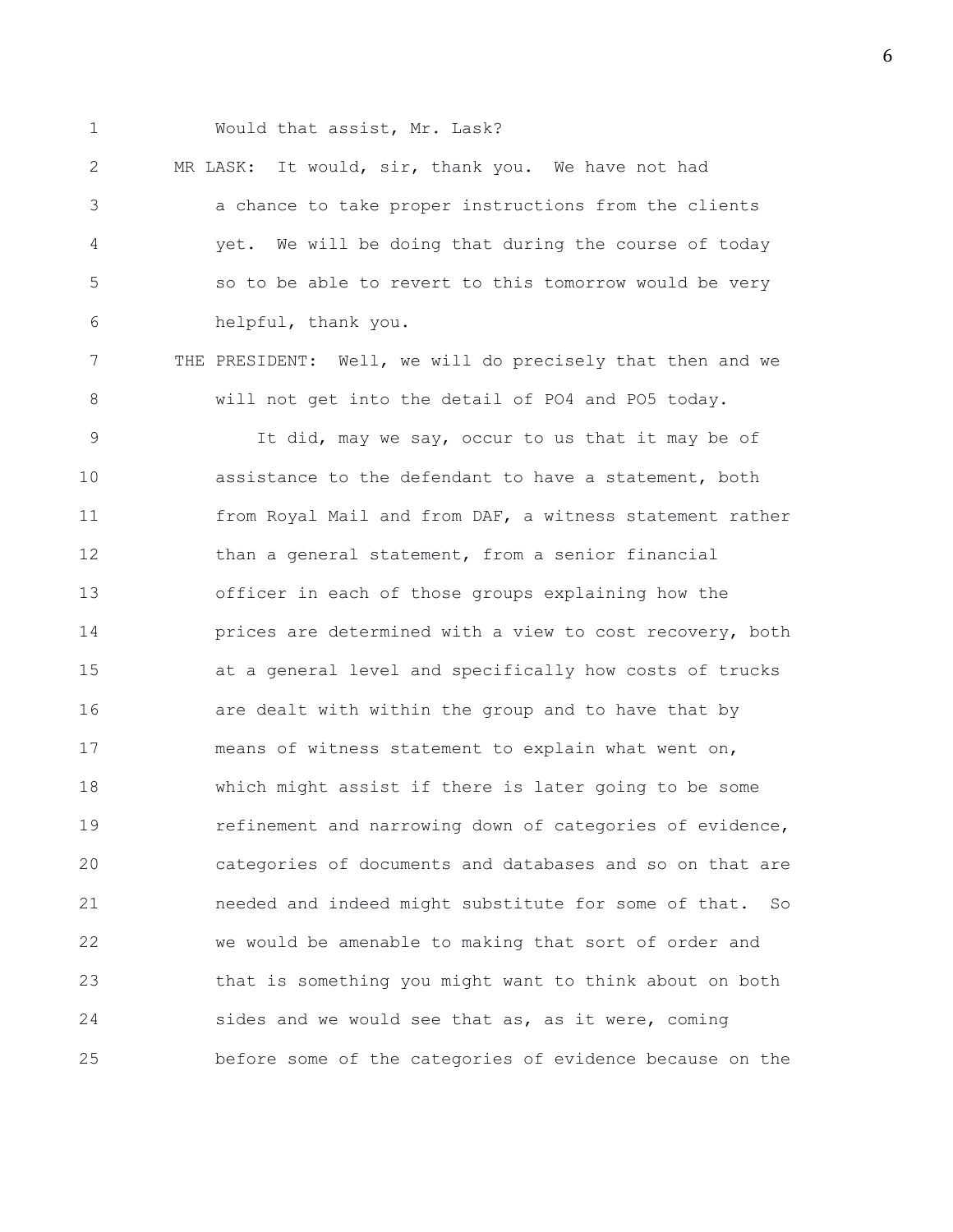1 basis of that it may be clearer what is most relevant 2 and useful.

3 MR LASK: Sir, may I just ask a question about that. 4 I think what the Tribunal is envisaging are witness 5 statements in advance of the main factual witness 6 statements that are due later this spring, is that 7 right?

8 THE PRESIDENT: Exactly. It is witness statements simply to 9 assist then the process of narrowing the categories for 10 disclosure and to assist the experts in preparing their 11 work, so it is quite separate from the other aspects of 12 factual evidence.

13 MR LASK: Thank you, sir. If it pleases the Tribunal what 14 we will do is give that some thought during the course 15 of this morning and address you on it in due course. 16 THE PRESIDENT: Yes, well, you can address us on it tomorrow 17 with -- it is part of the consideration of what to do 18 about PO4 and PO5.

19 MR LASK: Thank you.

20 THE PRESIDENT: So in the light of that it may be that the 21 sensible thing to turn to next is the question of the 22 expert evidence on supply pass-on where the defendant 23 wishes to adduce separate evidence from Professor Neven 24 by way of a regression analysis and that, as we 25 understand it, links to their disclosure request at PO7,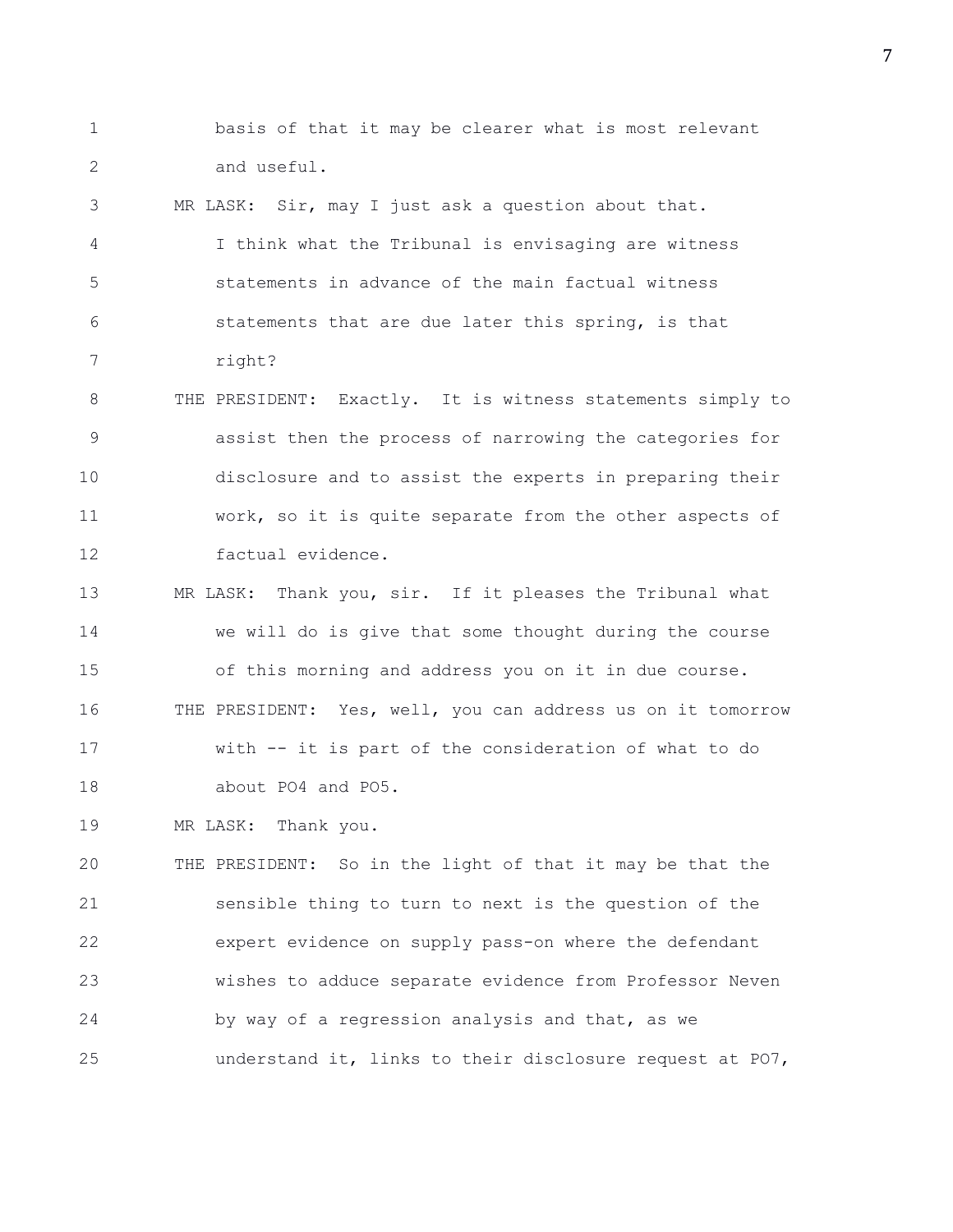1 so I think Mr. Beard, that is your application I think. 2 Application by MR. BEARD 3 MR BEARD: Yes, it is, I am grateful to the Tribunal for the 4 indications in relation to those matters. I think we 5 have made clear in previous exchanges that the sort of 6 witness statements that you have just canvassed would be 7 a very sensible course in order to assist the process of 8 disclosure due to the asymmetry of information. 9 Now, we are where we are in relation to these 10 matters, but the Tribunal's indication is extremely 11 helpful in that regard. 12 In relation to supply pass-on, I am very happy to 13 deal with that first. 14 The essential position is that there is no dispute 15 about the pleading on supply pass-on and of course the 16 only issue relates to the way in which experts should 17 analyse the issue and the implications for the scope of 18 disclosure. Now, there is an extent of common ground 19 which is that it is recognised that using forensic 20 accountancy analysis -- that is analysis of Royal Mail 21 and BT's disclosure and how they treat truck costs 22 within their business, that can give rise to an estimate 23 of the extent of pass through. It is to some extent 24 somewhat more qualitative and it is what Mr. Bezant and 25 Mr. Harvey would do in these circumstances. But it is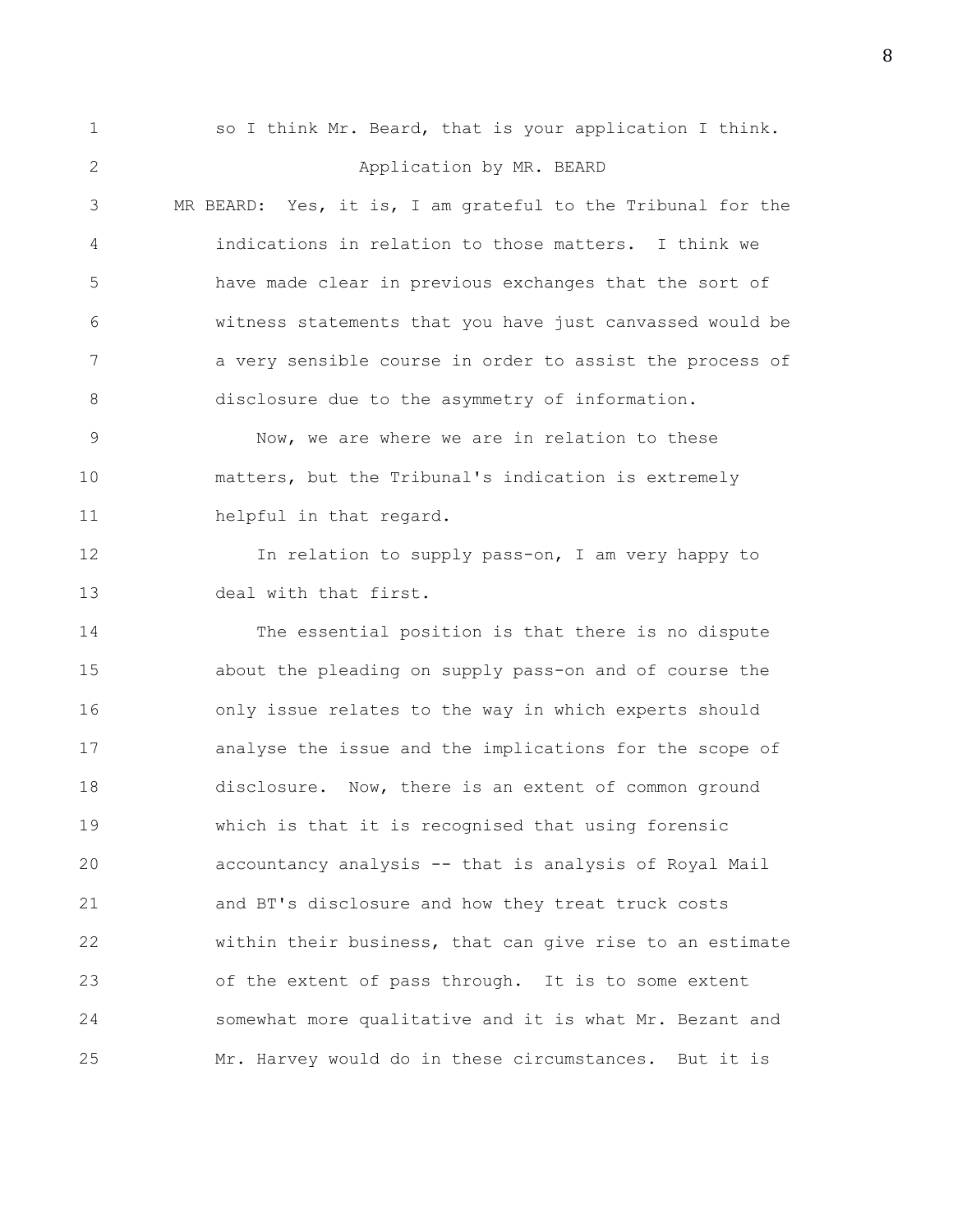1 also I think common ground that one can in principle 2 carry out a more substantial exercise in measuring 3 pass-on using a regression analysis. Of course that is 4 the mode that we are talking about using in relation to 5 the overcharge analysis.

6 Now, Mr. Harvey suggests in his statement at B3, 7 tab 74, paragraph 3.2 that the increase in precision is 8 small. We do not accept that. We do not accept that he 9 is in a position to assess the degree of change of 10 precision that we are talking about and obviously this 11 is a matter of some significance, the extent to which 12 there is supply pass-on.

13 When we are looking at price changes in relation to 14 cost changes, which is what we are hypothesising here -- 15 because this is all done on the basis that there is some 16 sort of positive overcharge -- then a regression 17 analysis, as we are going to be using in relation to the 18 overcharge itself, is the key method for essentially 19 controlling for other factors that exist and that is not 20 something that the forensic accounting analysis that 21 Mr. Bezant and Mr. Harvey will be able to do in the same 22 way.

23 The Tribunal well understands that what a regression 24 is doing is analysing factors which determine price and 25 try to seek to control the factors so as to isolate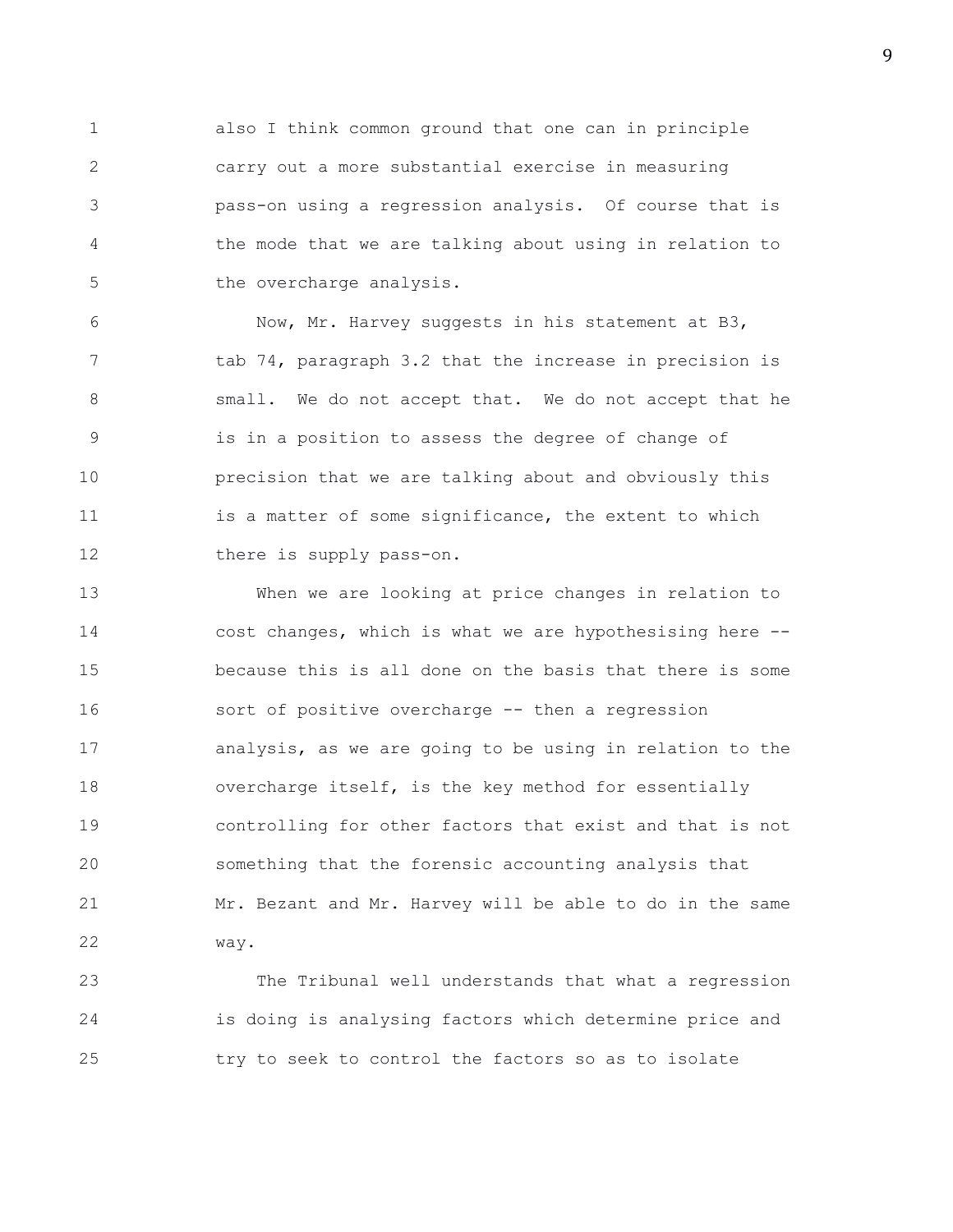1 a particular relationship and here of course the issue 2 is going to be between variable costs and customer 3 prices, which will inform the Tribunal's assessment of 4 whether an increase in truck costs caused an increase in 5 customer prices.

6 Professor Neven sets this out in his first 7 statement, just for your notes, it is  ${B3/11/4}$ 8 paragraph 16.

9 Now, just to be clear, we are not proposing that 10 this is an analysis done for the regulated side of the 11 business. On the regulated side of the business we 12 recognise that the analysis will be focused on the 13 process of regulation and the means by which price is 14 determined under that and the ability to recover costs 15 that are permitted by the regulator. So where prices 16 are determined through a charge control process where 17 the regulator is determining that permitted price which 18 enabled costs to be recovered, it is obviously changing 19 the lense through which you analyse the relationship 20 between inputs, costs and prices, but on the unregulated 21 side it is clear that regression is a more precise way 22 of measuring the relationship between costs and customer 23 prices. It is, as I say, just using the same basic tool 24 that is going to be used to measure any overcharge, and 25 I will be coming back to the Sainsbury's judgment in the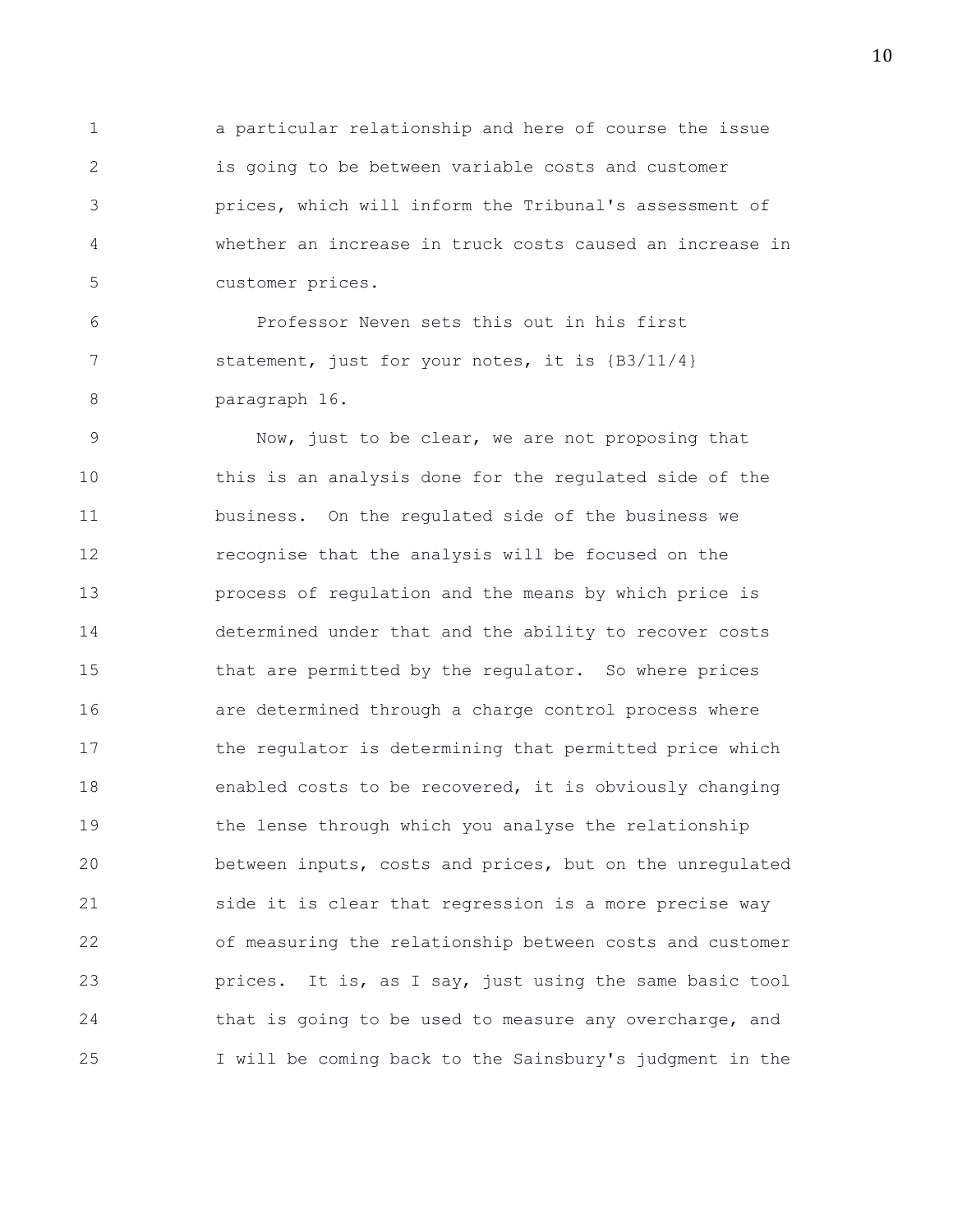1 Supreme Court later, but obviously we have seen there 2 that one of the points that the Supreme Court rejected 3 was that you should have an asymmetry of the 4 requirements of precision in relation to the analysis of 5 overcharge and pass-on. 6 THE PRESIDENT: Can I just interrupt you. You just made the 7 point you are not proposing this for the regulated side 8 of the business. 9 MR BEARD: No. 10 THE PRESIDENT: Is that not the great bulk of the business 11 as regards for Royal Mail generally and indeed BT where 12 trucks are used? 13 MR BEARD: Well, we think on the basis of the evidence that 14 may well be right, but we do not know, is the answer, 15 because -- 16 THE PRESIDENT: Well, I mean when you say you do not know, 17 if Royal Mail through its witness evidence says that, 18 whatever it is, "90% of our business is in regulated 19 sectors", is there reason to doubt that? 20 MR BEARD: Well, we do not quite understand how that figure 21 has been come up with and we are concerned that we do 22 not understand the sources for that information and we 23 do recognise that Royal Mail does have rather extensive 24 business that is unregulated. 25 There are two points to be made in relation to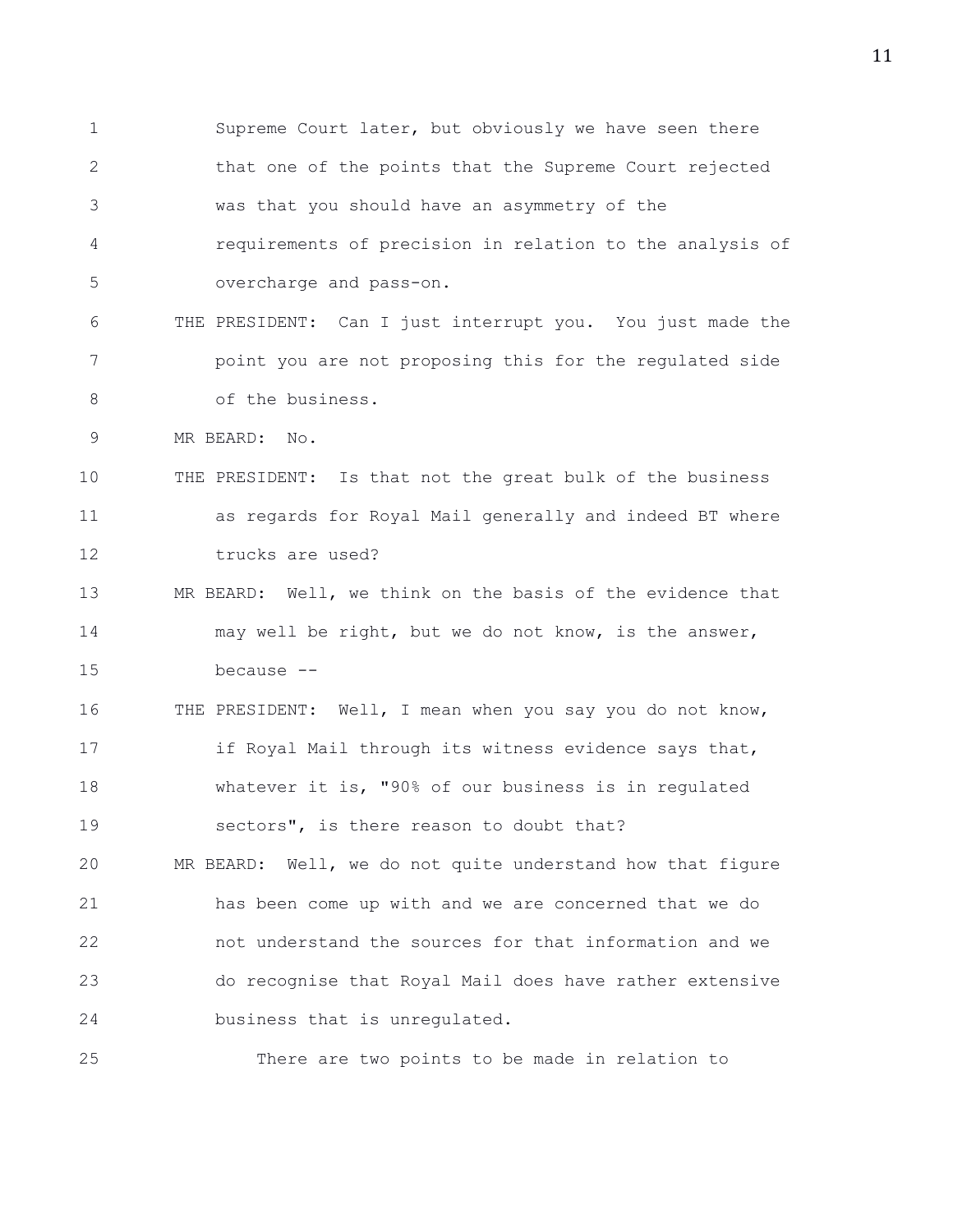1 Royal Mail: one is we do not understand the basis for 2 the 90% figure, but even if we are talking about the 90% 3 figure we are still talking about a very substantial 4 amount of money that is being claimed in relation to 5 these matters. We are talking about figures that are 6 going to run into many millions of pounds. I think the 7 rough figure that we are talking about in relation to 8 this is in the region of £8 million and that is before 9 one moves on to add compound interest. 10 THE PRESIDENT: Sorry, the 8 million represents what? 11 MR BEARD: Well, that is 10% of the Royal Mail claim and 12 then of course you have got compound interest which 13 elevates the claim by multiples and therefore even if 14 one is just talking about 10% you do have 15 a free-standing and very substantial -- 16 THE PRESIDENT: Sorry, it is not 10% of the claim, the 17 damages being claimed that is the relevant point, is it? 18 It is that if you are looking at -- it does not mean 19 that 10% of the trucks are being used in unregulated 20 business -- 21 MR BEARD: Well, we just do not know. 22 THE PRESIDENT: I thought they say that as the business 23 generally but maybe -- 24 MR BEARD: This is the difficulty because as soon as one 25 starts probing it -- I accept, sir, your point that one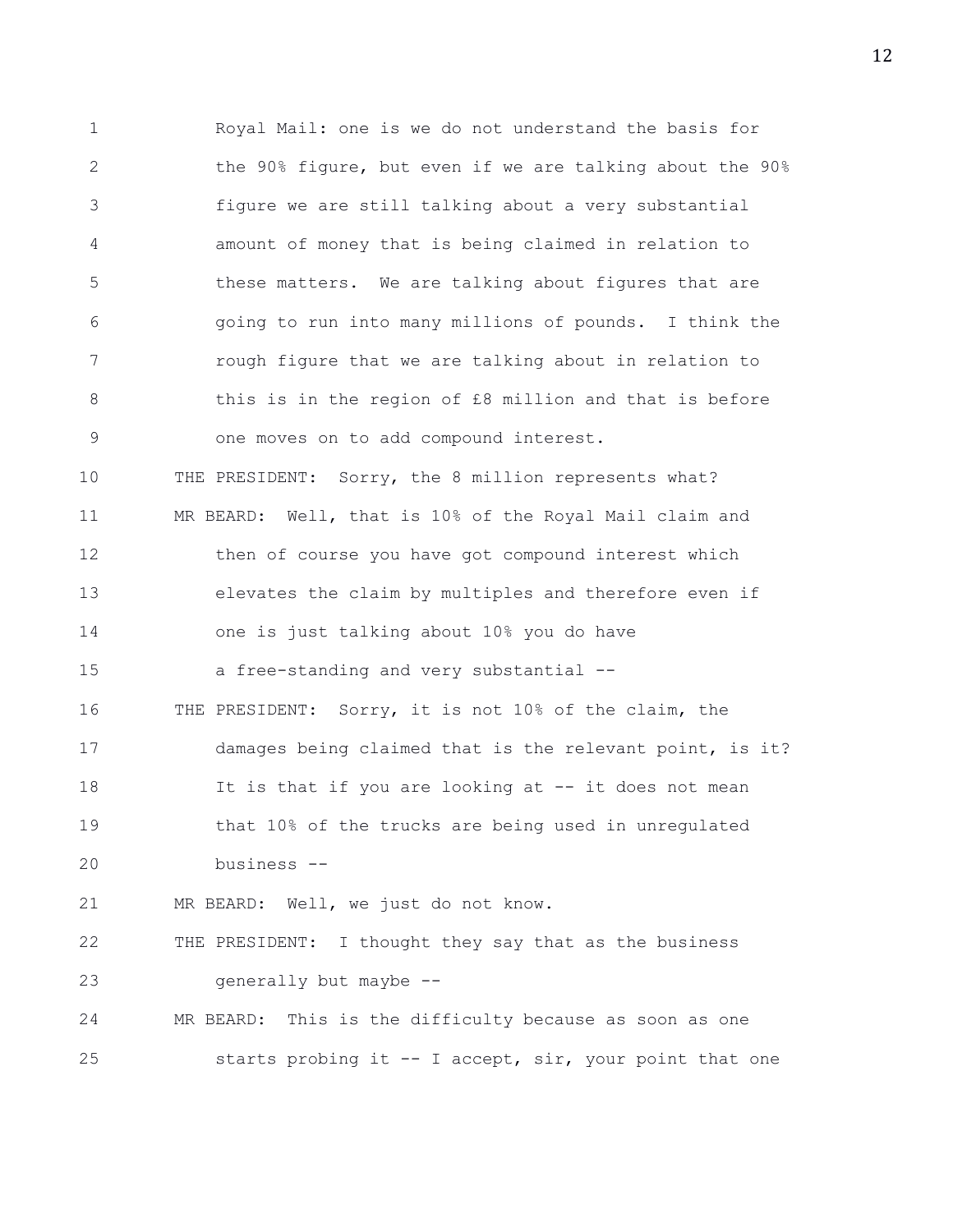1 cannot necessarily equate 10% of the business with 10% 2 of the claim, but we do not have any better metrics 3 because of the vagueness of what has been asserted in 4 relation to these matters and all I am saying is if it 5 were to be an equation between the two, you are still 6 looking at a very significant number.

7 Now, it may well be in fact that the claim is more 8 heavily based on unregulated business, in which case the 9 figure I am giving you is an underestimate. It may be 10 it is less, but we just do not have any handle on that. 11 We have scepticism about the 90%, we do not have any 12 details in relation to it and, on the basis of what we 13 have got, we say even if that were right at 90% we have 14 a substantial claim that we are dealing with and as 15 I say the 8 million is the starting point and then we 16 are running into multiples once we add in compound 17 interest, so even if one were just saying "Well, let us 18 just treat unregulated business as a free-standing claim 19 here", you have got a very significant, multi-million 20 pound claim and in those circumstances say "Well, do not 21 worry too much about the precision of this pass-on 22 argument", we would say "No, that is quite unfair and 23 wrong in these circumstances".

24 If you have got a methodology that is able to look 25 at and control for other factors, a methodology akin to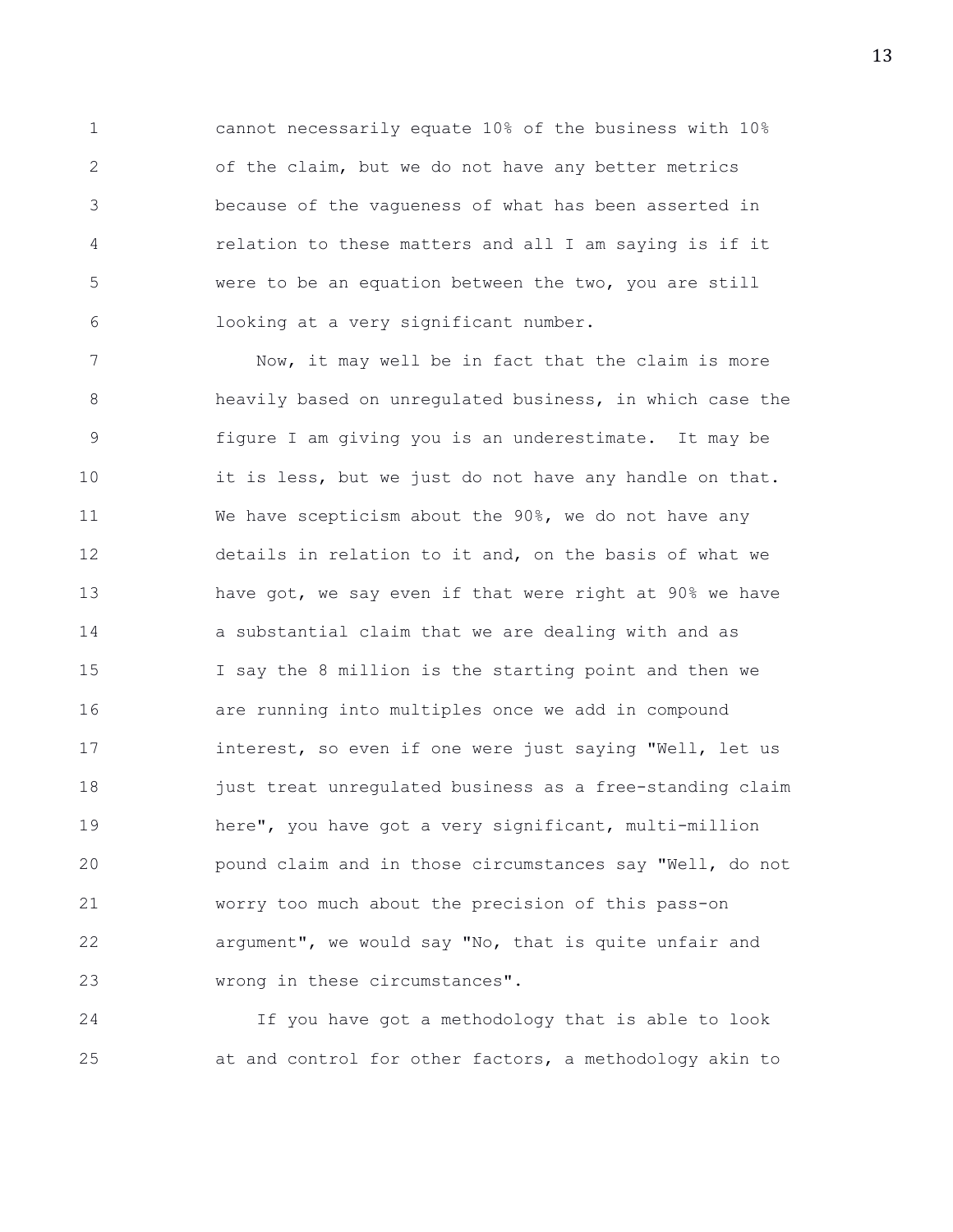1 the one you will be using for the prime analysis in 2 relation to overcharge, you really should be permitting 3 the defendants to exercise that function of their 4 experts to look at those issues, unless there are very 5 compelling reasons why that would not be fair in the 6 circumstances. So we do say that the split of regulated 7 and unregulated is material, but we say that when you 8 are looking at what you are talking about here, it is 9 potentially a very substantial claim and therefore these 10 things matter, is the simple point.

11 Now, in this relation to BT, things just get vaguer 12 and vaguer because it is said that the position is that 13 the trucks are used for regulated business but we are 14 very unclear what that actually means. We are all 15 conscious that parts of BT and Openreach's business is 16 regulated and part of it is not. Sometimes that is by 17 **reference to geography, not just in relation to** 18 services. One is well aware of that from the price 19 control mechanisms that are put in place by Ofcom in 20 relation to BT and Openreach and so -- 21 THE PRESIDENT: That is a smaller claim, the BT claim, is it 22 not? 23 MR BEARD: Yes, absolutely. I am not for a moment 24 demurring. It is undoubtedly a smaller claim and 25 I cannot give you anything like a parallel indicative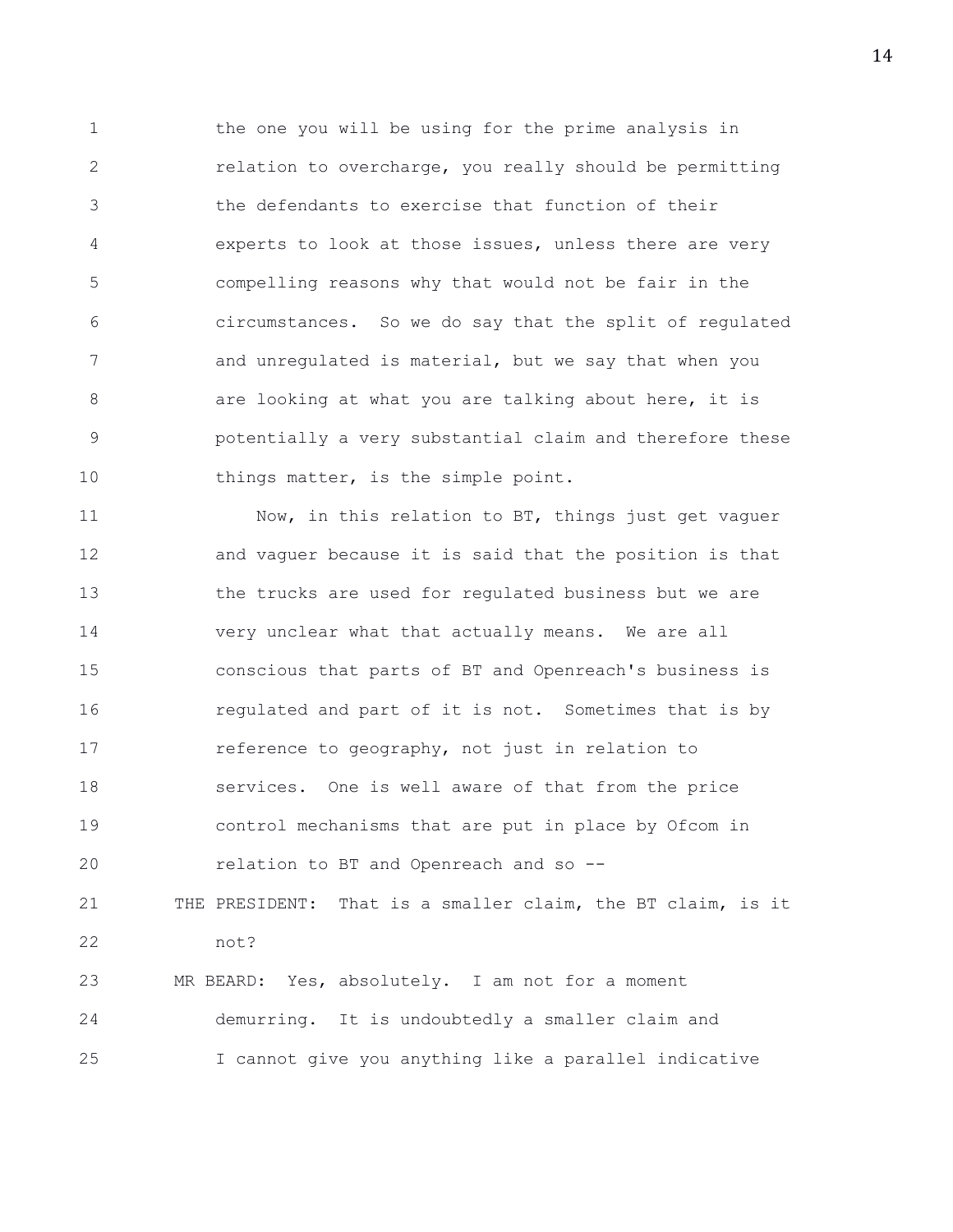1 figure because we do not have any sense of why it is 2 being said that all truck costs are all going into the 3 regulated business and therefore should be treated 4 accordingly.

5 Now, if it turns out that actually in relation to BT 6 all of the truck costs are being dealt with through the 7 regulated business and are fed into the price control, 8 we do recognise that in those circumstances, consistent 9 with the approach we are taking, one would not need 10 evidence from Professor Neven on these matters.

11 So we are not taking issue with that. We have made 12 our position clear. In relation to the regulated sector 13 exercise, we do not think it would be necessary and 14 proportionate to carry out the sort of regression we are 15 talking about and other exercises are appropriate. That 16 is certainly the position we understand to be the case 17 at the moment, but that is not the case in relation to 18 unregulated and, as I say, it is substantial and there 19 is a significant difficulty that we are getting evidence 20 that is entirely vague in relation to these matters.

21 So we are happy with a situation that we are 22 permitted to adduce evidence if and insofar as it 23 relates to only unregulated matters, and if it turns out 24 that none of these costs fall within the unregulated 25 part of the business then of course that will fall away.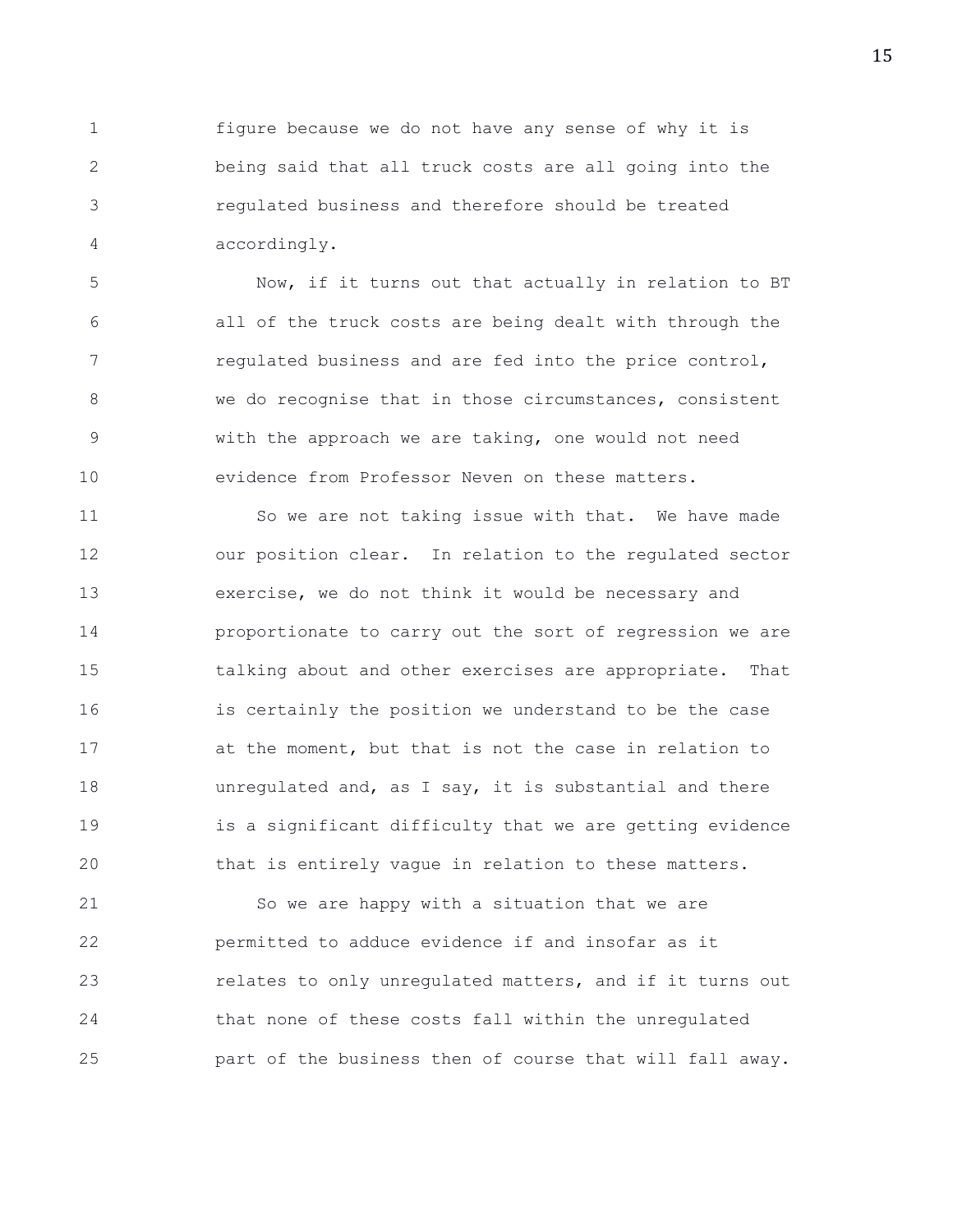- 1 We do not have an issue with that, but at the moment the 2 position is wholly unsatisfactory.
- 3 THE PRESIDENT: Yes. I do not think they quite say "none", 4 they say "minimal".

5 MR BEARD: Yes, but look I am just going to raise the 6 sceptical eyebrows about exactly what is being said 7 here, because this is evidence that is being put forward 8 not by someone from BT, not by someone from Openreach 9 and not by someone who has explained how it is these 10 costs work within the business. We have significant 11 concerns about what is being put forward in relation to 12 this. We have had proposals in relation to disclosure, 13 for instance, in respect of BT that did not even relate 14 to BT Fleet until last week and BT Fleet is the 15 purchaser of trucks in relation to these matters.

16 Now, if we have got a situation where what is being 17 **put forward by the other side and the experts'** 18 suggestions and the witness evidence from their 19 solicitors is not even covering the relevant purchasing 20 entity, we do have some concerns about how this business 21 is being presented to us in this litigation.

22 So it is with sceptical eyebrows that we deal with 23 these matters, but obviously for the purposes of today, 24 what we are saying is, in relation to unregulated, we 25 think that this is necessary and appropriate and we also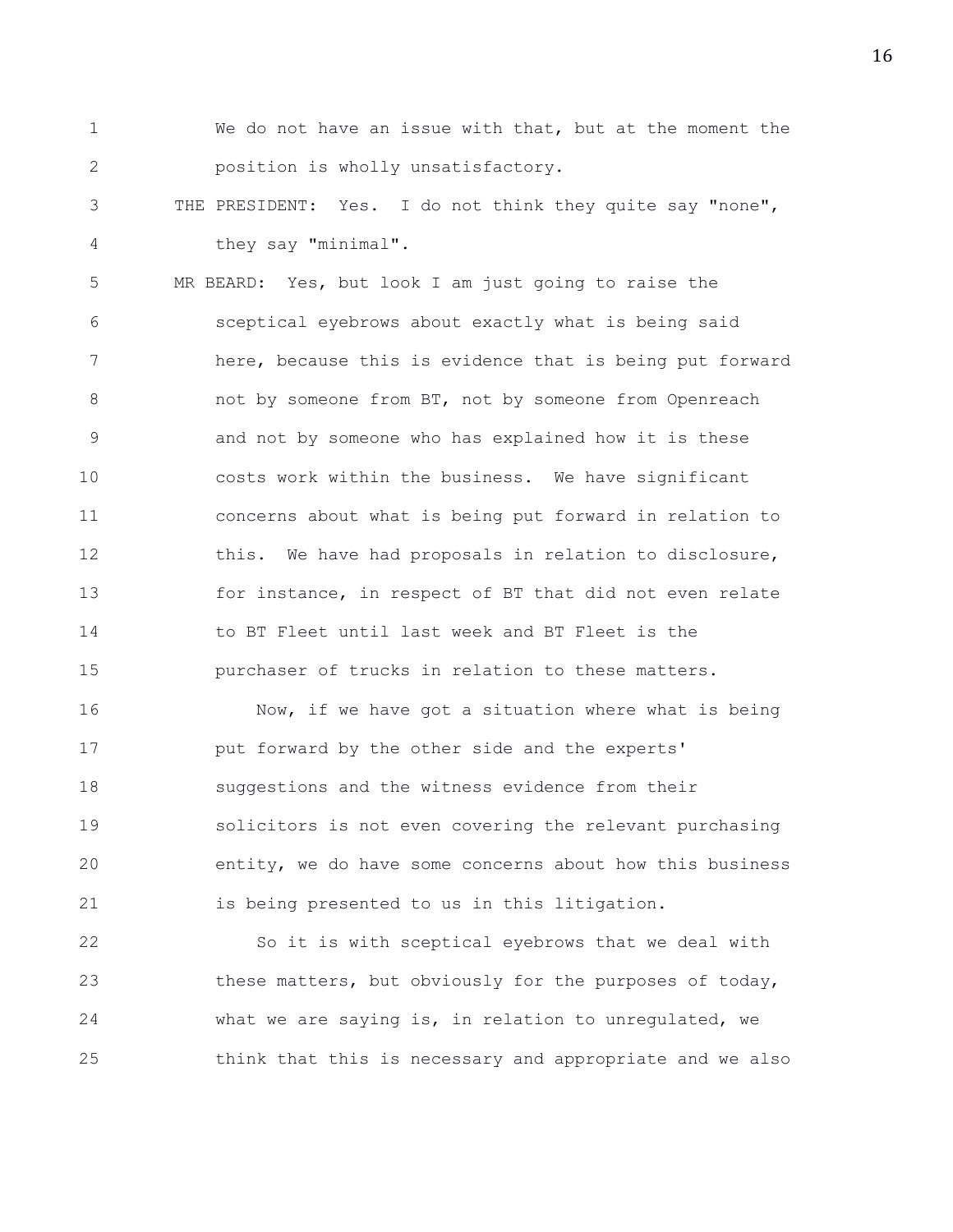1 think it is wholly proportionate, particularly given the 2 scale of the claims that do relate to unregulated, 3 particularly in relation to Royal Mail, but also on the 4 flip-side, the fact that although there are lots of 5 protestations about the nature of the data that is being 6 sought and the disclosure that is being sought, and the 7 humber of data points that we are talking about, and 8 some vague references to legacy systems, actually most 9 of what we are talking about is the sort of data one 10 would expect to be available on any system that can be 11 sensibly interrogated.

12 Now, we have the very unsatisfactory position that 13 on Friday we had a letter from the claimants saying 14 "Well, actually this legacy system material is going to 15 be very difficult to get hold of". Now, it is in 16 **relation to that we put in, in part, the supplementary** 17 submission that you received this morning and of course 18 on which Mr. Lask can take further instruction, albeit 19 it is the latter part of that, so it is in relation to 20 PO7 starting at page 3, that we have put in material in 21 relation to that.

22 Now, the position that has been adopted throughout 23 is that the claimants just resist this category of data 24 on principle and then they have also purported to object 25 on proportionality, but, as we have noted in our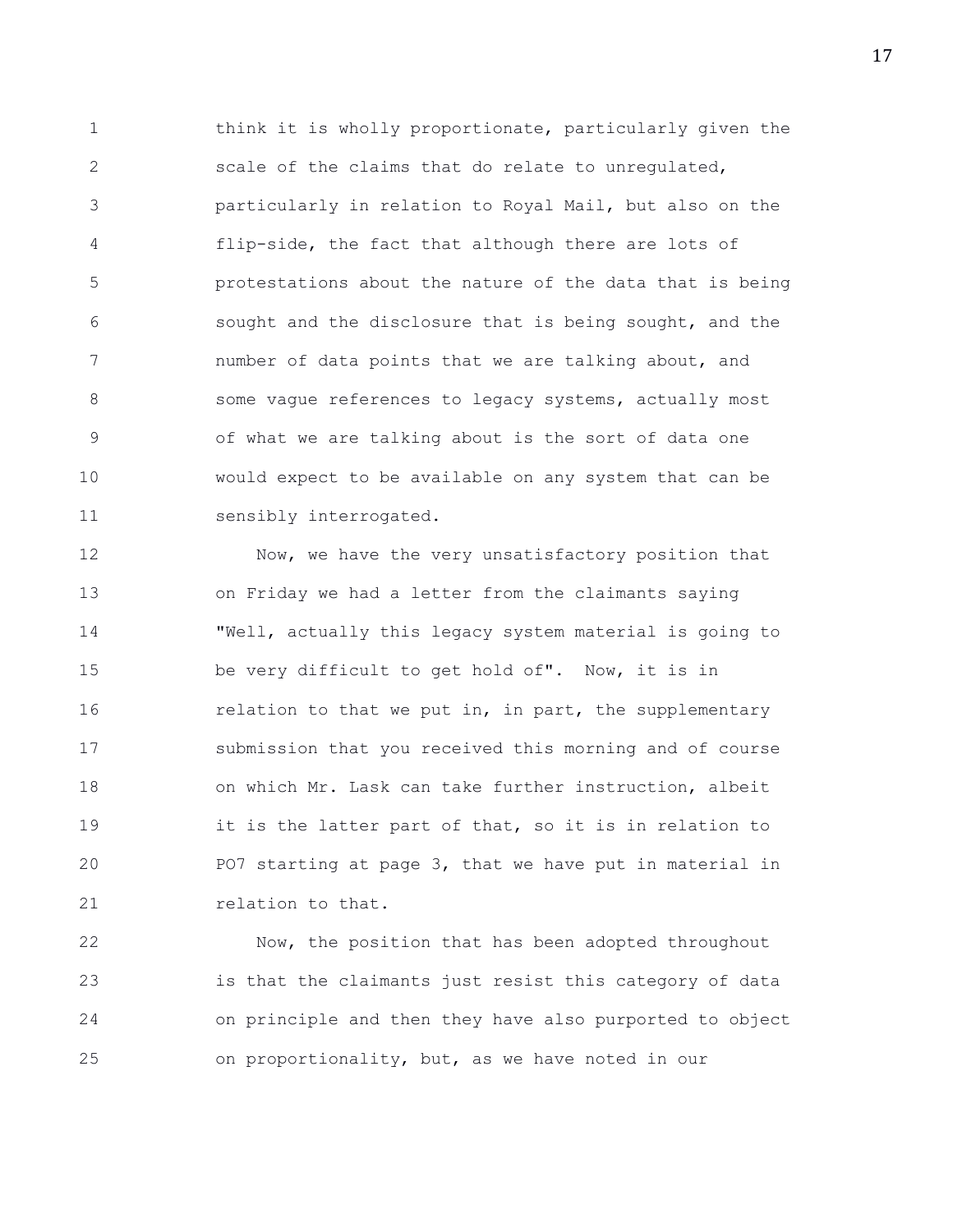1 skeleton, the evidence that has been provided to date is 2 extremely vague. Mr. Coulson's witness statements 3 asserted that the information is voluminous and, in 4 part, held on legacy systems and the legacy systems are 5 unlikely to hold data for much of the cartel period.

6 Now, this is a very unsatisfactory position even in 7 relation to the witness statements where the claimants 8 have had five months to marshal their arguments in 9 relation to that, but it is made all the more 10 unsatisfactory that the comments in relation to legacy 11 systems are being provided to us on the Friday afternoon 12 before this hearing, but we have looked at that and, for 13 all the protestation in the letter that came across on 14 24 February, we say actually it is not at all clear that 15 there is any problem with obtaining sufficient data 16 under PO7 and that the effort involved in doing so would 17 be in any way disproportionate given the value of the 18 claim that we are talking about, because Professor Neven 19 is talking about a more limited regression analysis that 20 is carried out in relation to overcharge in any event, 21 so it is not that we are seeking the sorts of level of 22 data or granularity of data that has been sought by the 23 claimants in relation to the overcharge issues in this 24 case, but actually what we have is a situation where 25 actually adequate information appears to have been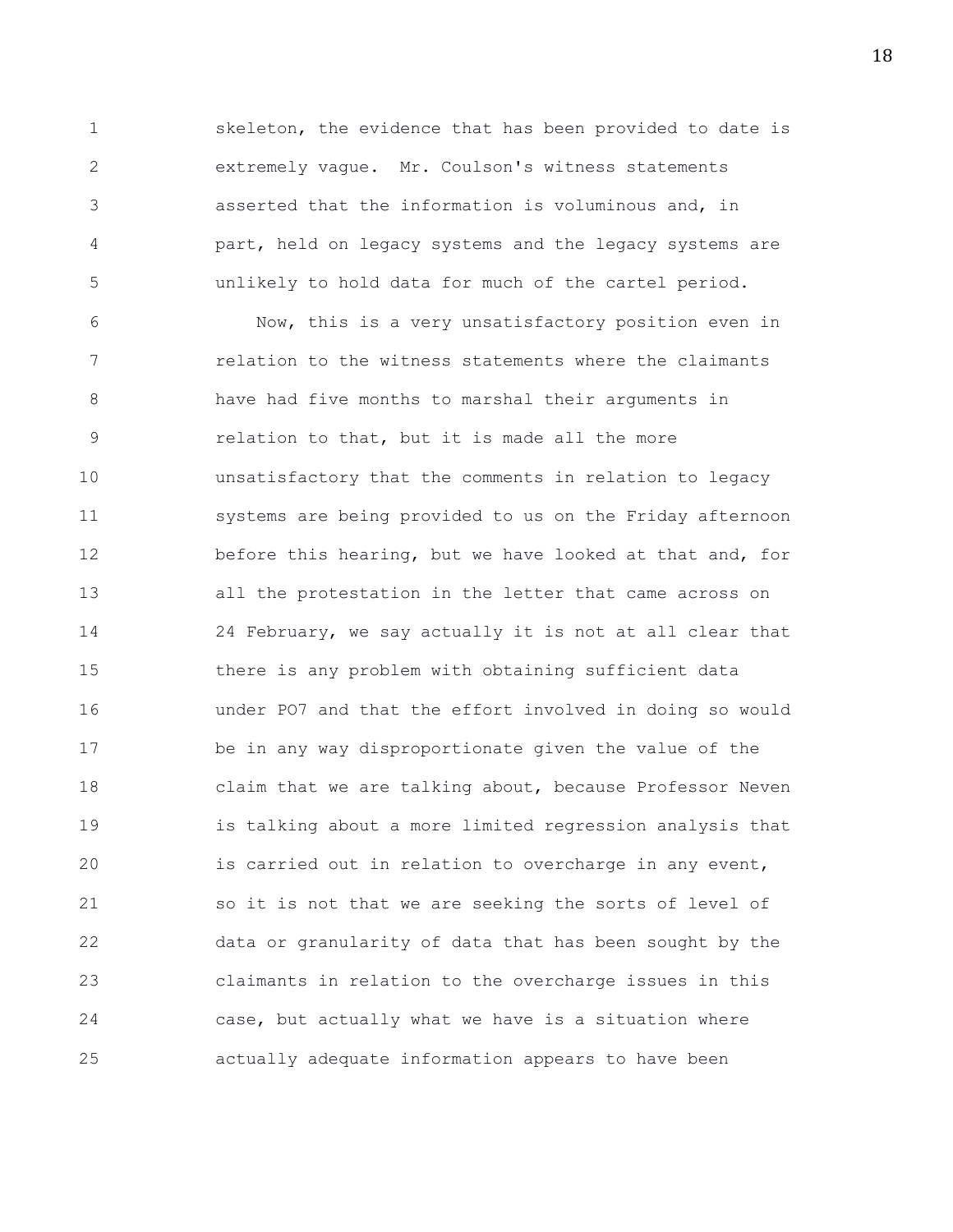1 identified as available, but it is asserted in very 2 general terms without any explanation. There may be 3 limitations to the data or difficulties accessing it. 4 Five months after this was put forward, that is a wholly 5 unsatisfactory position to be in at this hearing.

6 That is in relation to Royal Mail. The position in 7 relation to BT is just utterly vague. So we say that in 8 circumstances where what Professor Neven has tried to do 9 and tried to explain in his witness statements is 10 actually produce a more focused approach to carrying out 11 a regression. There is no doubt that a regression 12 analysis can provide a more precise figure and that such 13 an approach is in the circumstances proportionate, that 14 this tribunal should be extraordinarily slow before it 15 says "No", to defendants, "you cannot carry out this 16 sort of analysis, you cannot have an expert do it", when 17 you are talking about a multi-million pound element of 18 the claim in relation to Royal Mail, at least on the 19 face of the material we have got, and an unclear claim 20 in relation to BT.

21 THE PRESIDENT: Can we just look at the evidence or data 22 rather and documents that you are seeking at the 23 initiative of Professor Neven. That is your PO7 as 24 amended.

25 MR BEARD: Yes.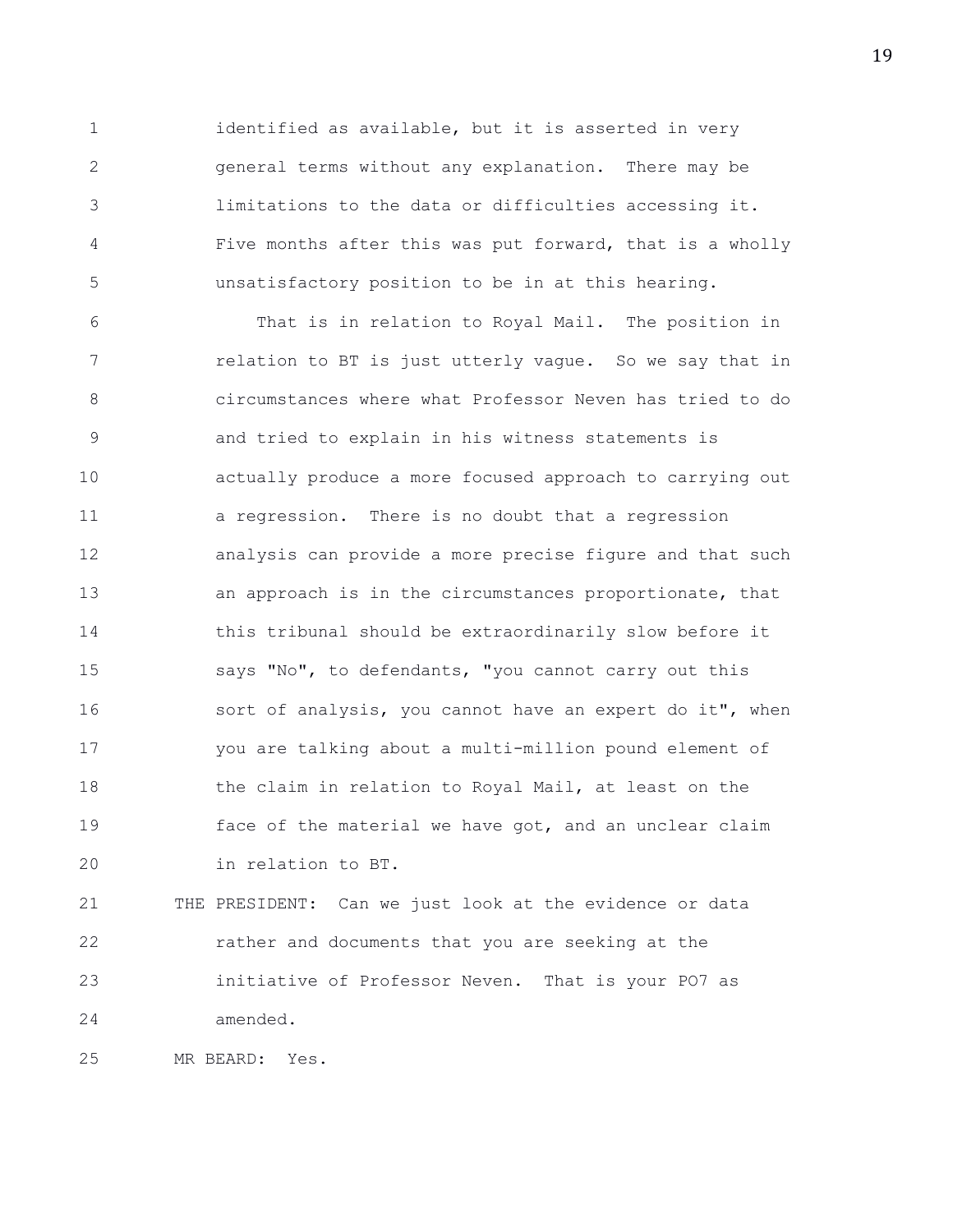1 THE PRESIDENT: Which is in the revised Redfern schedule on 2 disputed disclosure categories. I think it is document 3 C3/10 at page 362 {C3/10/362}, if that can be brought 4 up. 5 MR BEARD: Yes, that is the reference I have. I am not sure 6 if there is anything confidential in any of these parts 7 of it. 8 THE PRESIDENT: It is not marked confidential. 9 MR BEARD: No, I do not believe so. 10 THE PRESIDENT: Now, it should start with a page which says 11 PO7 on it. 12 MR LASK: I am sorry to interrupt, the reference I have is 13 349. The page I am seeing on the screen -- yes, that is 14 the right one. 15 THE PRESIDENT: Thank you, right. 16 MR BEARD: 349 is the start of the document, 362 is PO7. 17 THE PRESIDENT: I think we have got PO7 come up now. So it 18 is: 19 "Detailed monthly sales data for the claimants' 20 unregulated products at the lowest level of product line 21 aggregation recorded by the claimants by individual 22 units as applicable for the claimants' sales which 23 reflect directly or indirectly a charge for the cost of 24 trucks." 25 Now, this is over what period of time, Mr. Beard?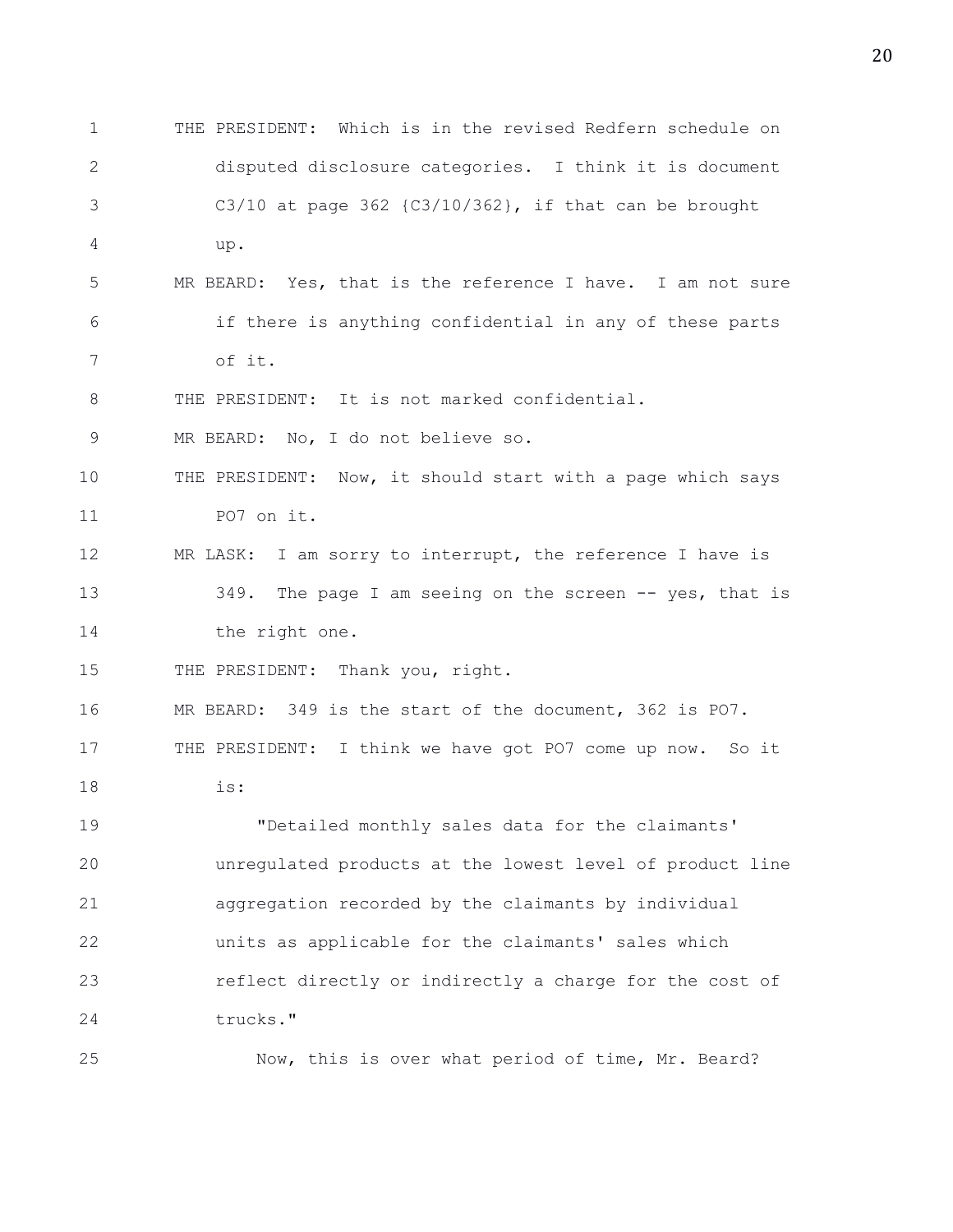1 MR BEARD: It is over the period of the alleged claim, so it 2 is over the period going back to --3 THE PRESIDENT: 1996, is it? 4 MR BEARD: No, it is to 1996 I believe. 5 THE PRESIDENT: Yes, 1996, and you take it forward -- is it 6 23 years? 7 MR BEARD: I think that is the nature of the claim, yes. 8 THE PRESIDENT: So 23 years of monthly sales data at the 9 lowest level of product line. 10 MR BEARD: Yes. 11 THE PRESIDENT: By individual units -- I mean this is 12 a vast -- on any view, for a group this size, when you 13 say it is -- we have had vague statements that that is 14 "voluminous", I mean it is obviously voluminous, 15 is it not? 16 MR BEARD: No doubt it is voluminous. It is the vagueness 17 of assessability. Bigness of data sets is not the issue 18 here. It is not that they are all going to be printed 19 out and put in files and flicked through with people 20 using a wet thumb, that is not what we are talking 21 about. The scale of data sets is not the issue here, 22 because processing large data sets is exactly what the 23 sort of analysis is that economists and all sorts of 24 other businesses engage in, because we use computer 25 tools to do that. That is why we are concerned that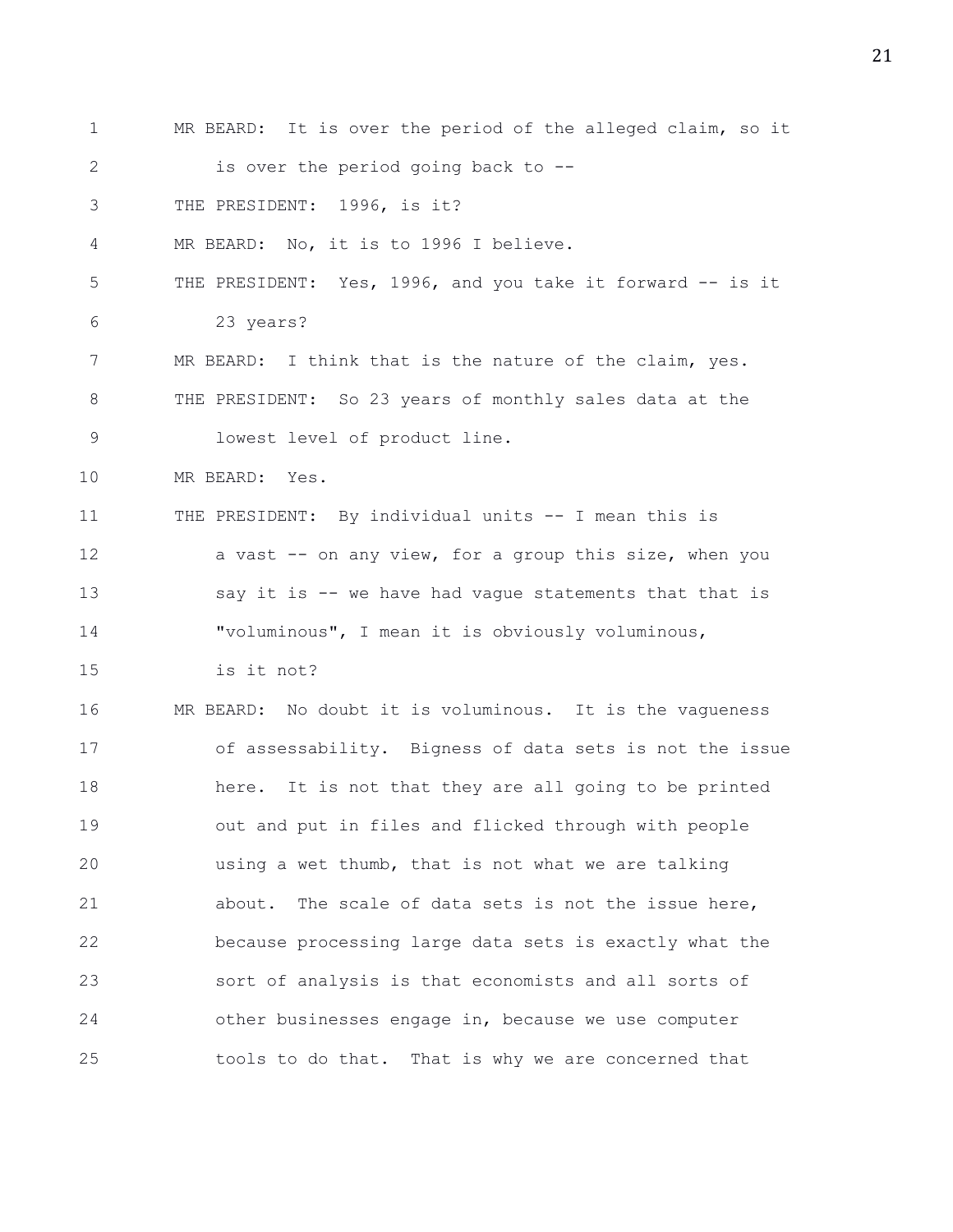1 saying "Well, there are lots and lots of data points 2 here"; we do not care. That is no the issue. If you 3 have got them accessible because you hold them on 4 systems -- which you would expect are held by a company 5 like Royal Mail because that monthly sales data is 6 extremely important one would expect to them for a whole 7 range of business purposes and in those circumstances 8 being able to say "Well, we want that chunk of data so 9 it can be transferred across and analysed by our 10 economists", is a matter of identifying the scope of the 11 data set and then sending it electronically. It is not, 12 in those circumstances, some great exercise in 13 interrogation.

14 Now, if there are particular issues with the way in 15 which data is stored that, Royal Mail or BT want to 16 **raise with us and they say "Well, actually this precise** 17 wording gives rise to particular difficulties in 18 relation to us extracting data from our data sets and 19 sending it across to you", obviously we will listen to 20 that, but that is not what is being said here.

21 What has been said so far is "Well, there is lots 22 and lots of it and some of it might be difficult to 23 obtain going back over a certain period of time", to 24 which we say "Okay, what is it you can actually 25 produce?" and it is wholly unsatisfactory on the Friday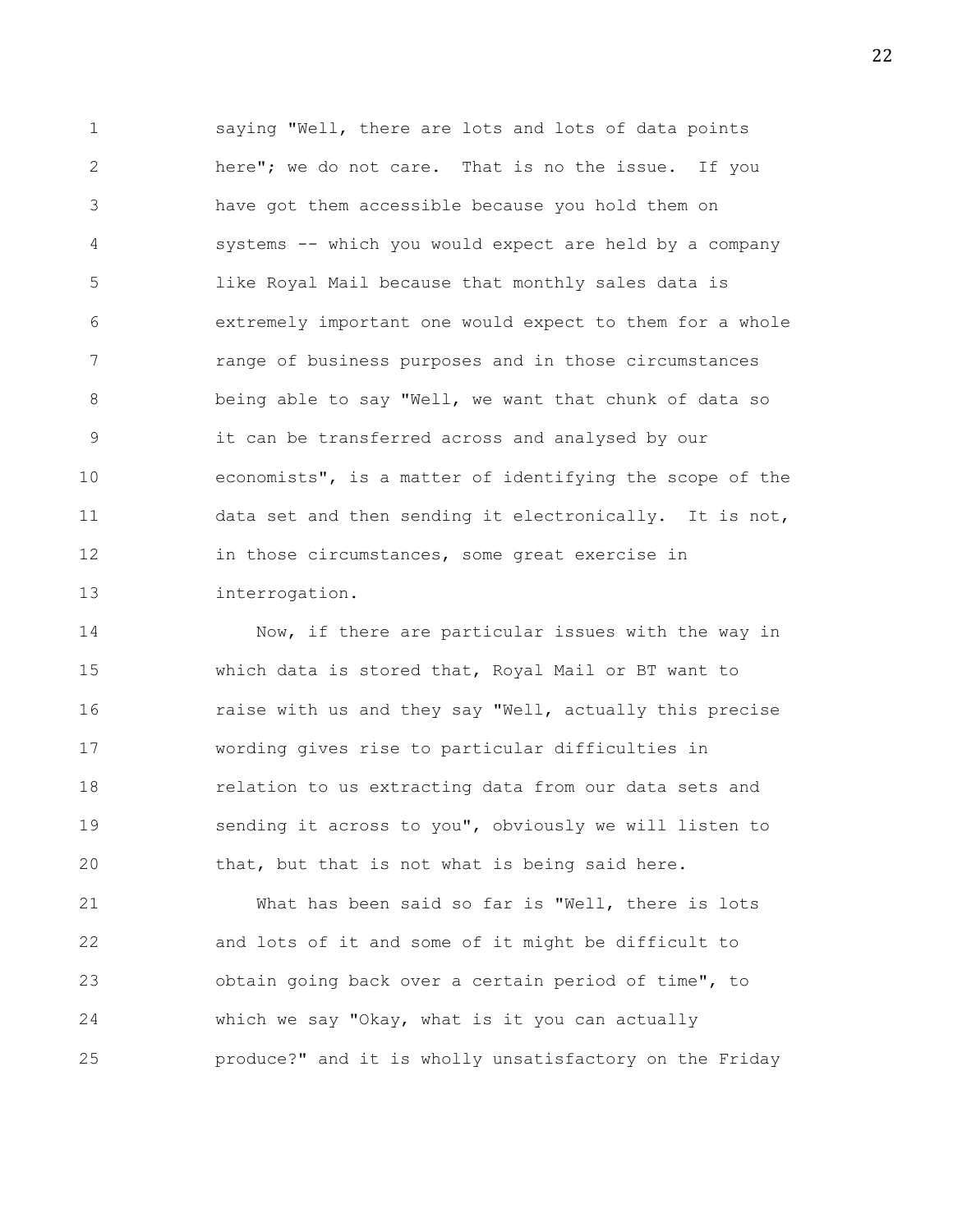1 before the hearing to be saying "Well, actually because 2 it goes back a long way there will be legacy systems and 3 there might be some difficulty getting into them". That 4 is not sufficient at this stage in proceedings.

5 So the difficulty we have -- and you can see it from 6 the columns in that table that, sir, you have taken us 7 to --

8 THE PRESIDENT: But when you say it is just a question of 9 accessing the data, there is the qualification, is there 10 not, which reflect directly or indirectly a charge for 11 the costs of trucks, so the data then has to be looked 12 at to see, well, yes, they have all this cost data 13 perhaps, certainly in more recent years, but which part 14 of it reflects indirectly the cost of trucks and someone 15 has to start looking at it.

16 MR BEARD: Well, that is to do with categories of data 17 **potentially and I think what we are saying is: look, to** 18 say "No, no, no, it is disproportionate because there is 19 lots and lots of it" is not good enough. If there are 20 particular problems in saying "Well, actually we cannot 21 tell whether or not this would indirectly take these 22 matters into account", then obviously our experts will 23 engage with that process. That is not something that we 24 are unwilling to discuss, but what has happened is that 25 there has just simply been a degree of obstruction in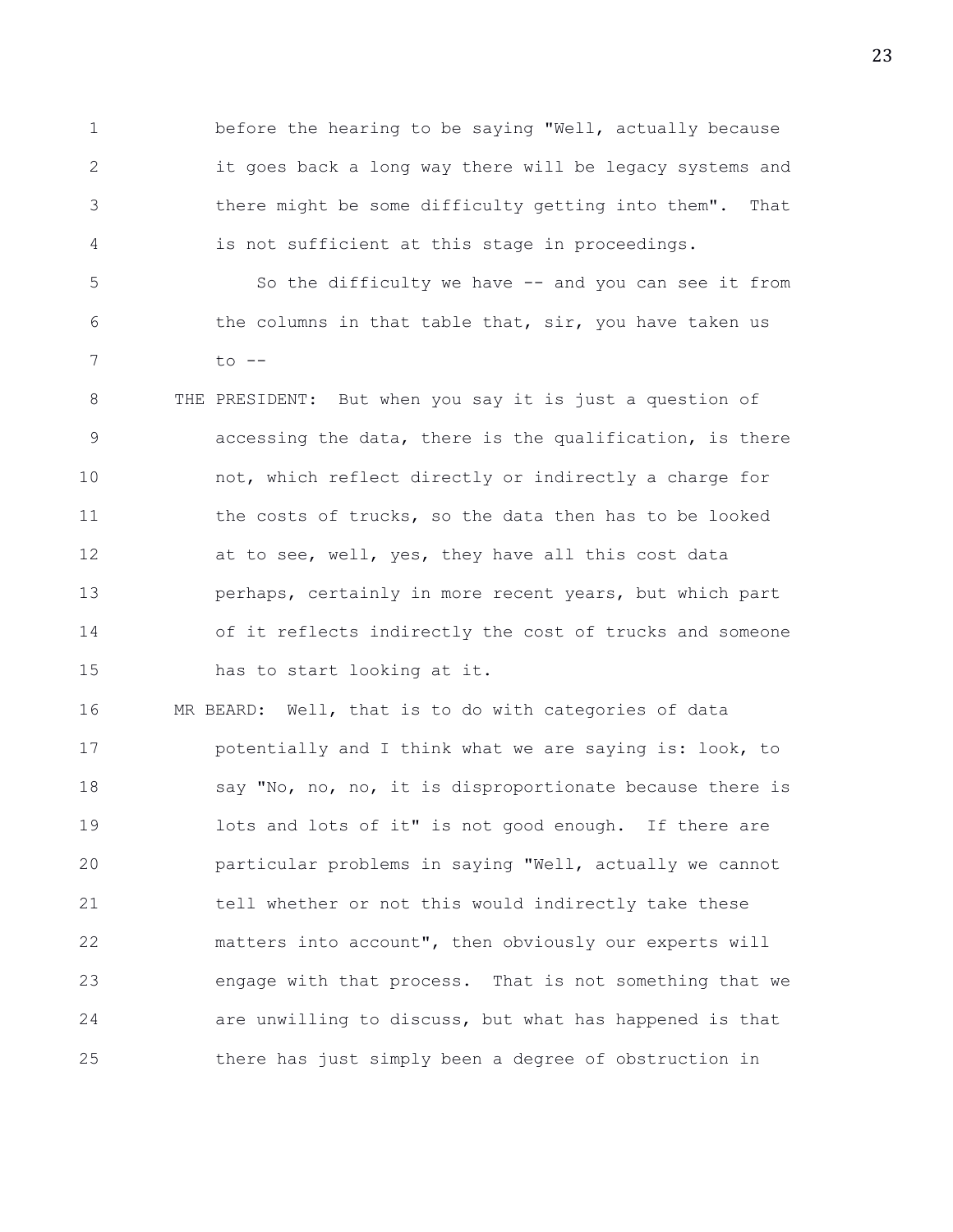1 relation to this because there has not been an 2 explanation of what is going on, notwithstanding how 3 many months we have been asking for this and simply 4 saying "Well, it is all terribly big" is not 5 a sufficient answer in these circumstances. 6 It is worth noting that Professor Neven in his first 7 witness statement at footnote 2 has already indicated 8 that -- and he says: 9 "Should the claimants have particular difficulties 10 in providing more historic data, it may be possible to 11 proceed on the basis of a more limited date range." 12 So it is not as if Professor Neven has been sitting 13 here saying "No, no, no, we have to have it throughout 14 the relative period, that is imperative, I cannot do 15 anything unless I have everything". 16 Mr JUSTICE FANCOURT: Mr. Beard, it is a rather 17 unconventional approach to disclosure, is it not, to say 18 it is extremely difficult to identify in relation to 19 each and every data set whether it is relevant to the 20 particular issues, therefore all the documents should be 21 handed over to the receiving party so they can carry out 22 whatever exercise they please on it? 23 MR BEARD: Well, with respect, sir, I do not think that is 24 what is being said. I think what is being said here is 25 the relevance of the documents that we are talking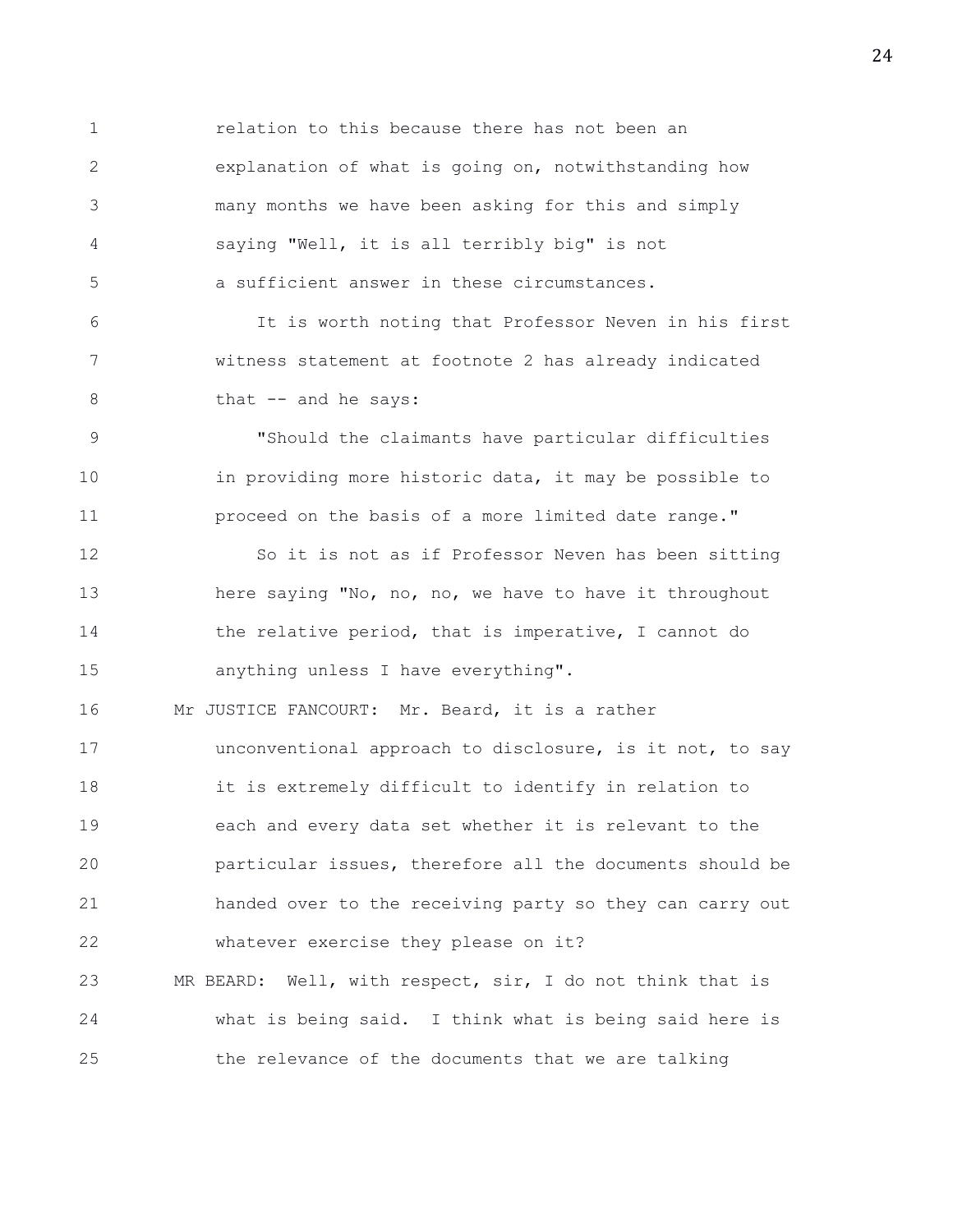1 about, in other words the data sets that we are talking 2 about, is that we want to understand the data in 3 relation to the lowest level of product line 4 aggregation. We want to understand at what prices they 5 are selling these products and what we are interested in 6 assessing, and what Professor Neven is interested in 7 assessing, is how truck costs might feed through into 8 those prices and that is what he is testing in relation 9 to the regression.

10 Now, in those circumstances, asking whether the 11 truck costs feed through directly or indirectly into 12 those prices and then, in those circumstances, giving us 13 that data is actually specifying what is relevant for 14 the regression analysis, so it is not, with respect, 15 saying, "Give us the data and we will work out what is 16 **relevant", it is actually setting the out the criteria** 17 of relevance here. The criteria of relevance is 18 necessarily broad particularly in these circumstances, 19 particularly where we do not know how they do these 20 things -- I mean this is part of the problem we have -- 21 but we do also recognise that in carrying out this 22 regression analysis we would expect there to be a large 23 amount of data, but it is also important to think 24 cautiously about the idea that this is a voluminous set 25 of documents, as if they are emails that have to be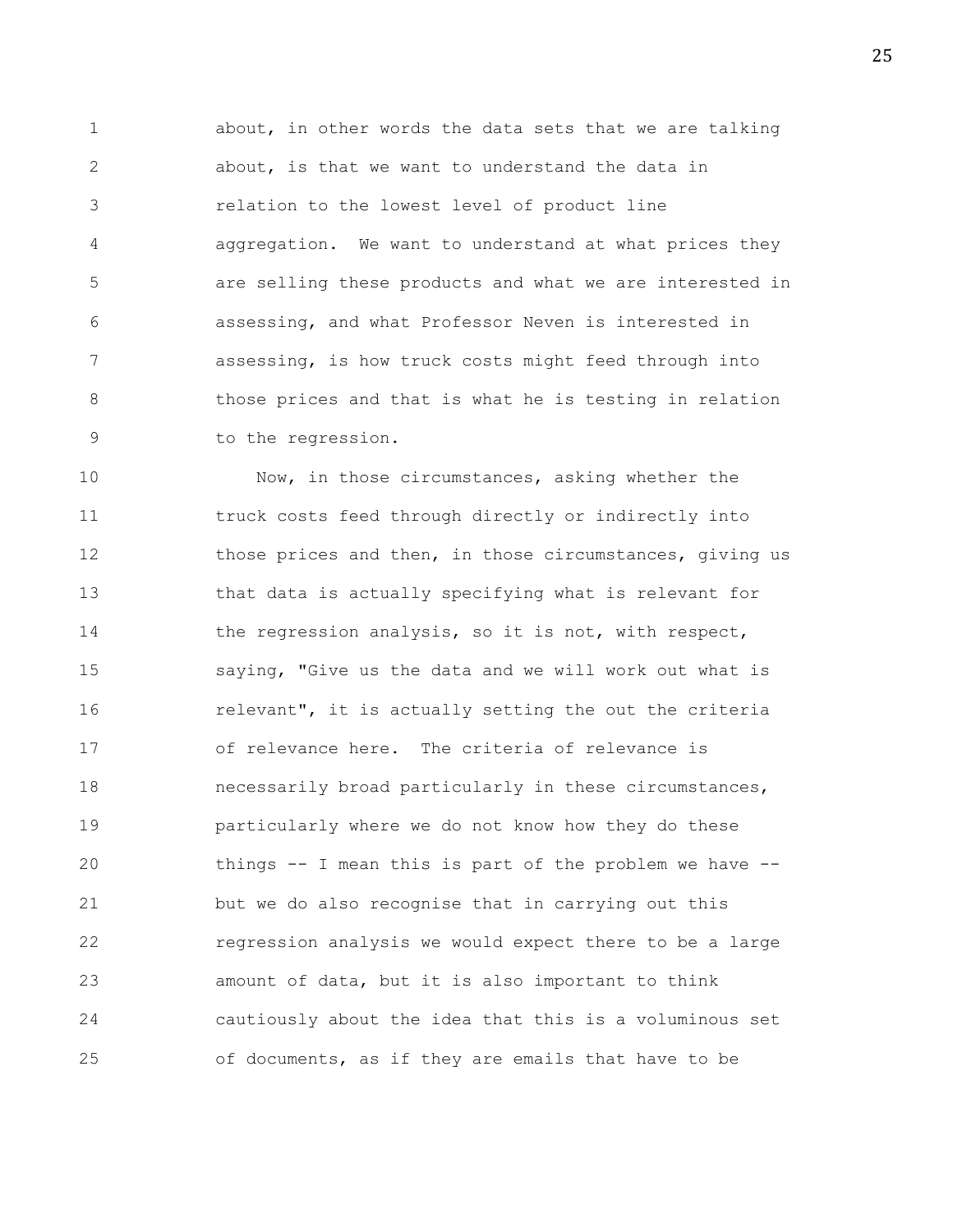- 
- 1 reviewed by people.

2 What they are doing is providing you with numbers 3 essentially --

4 Mr JUSTICE FANCOURT: I follow that, but you are asking for 5 the complete data set effectively for Royal Mail's 6 business for 23 years.

7 MR BEARD: Well, we are asking for that data set. If 8 Royal Mail tells us that the truck costs influence 9 directly or indirectly the costs in relation to all of 10 its products then necessarily that would be the 11 parameters of relevance. If they turn round and say 12 "Well, actually no that is not the way that we run 13 things and therefore this category of information is not 14 going to be relevant", obviously we are very much 15 willing to listen and also we are not insensitive to the 16 facts that difficulties do arise when you are going back 17 in time in relation to legacy systems. Indeed that is 18 what footnote 2 to Professor Neven's expert report is 19 saying.

20 What we are saying today is it is wholly 21 unsatisfactory to have vaguely raised these points in 22 witness statements and then on Friday be saying "Oh, it 23 is very, very difficult", still without any real 24 precision about these matters because it leaves 25 Professor Neven not able to be engaged and say "Okay,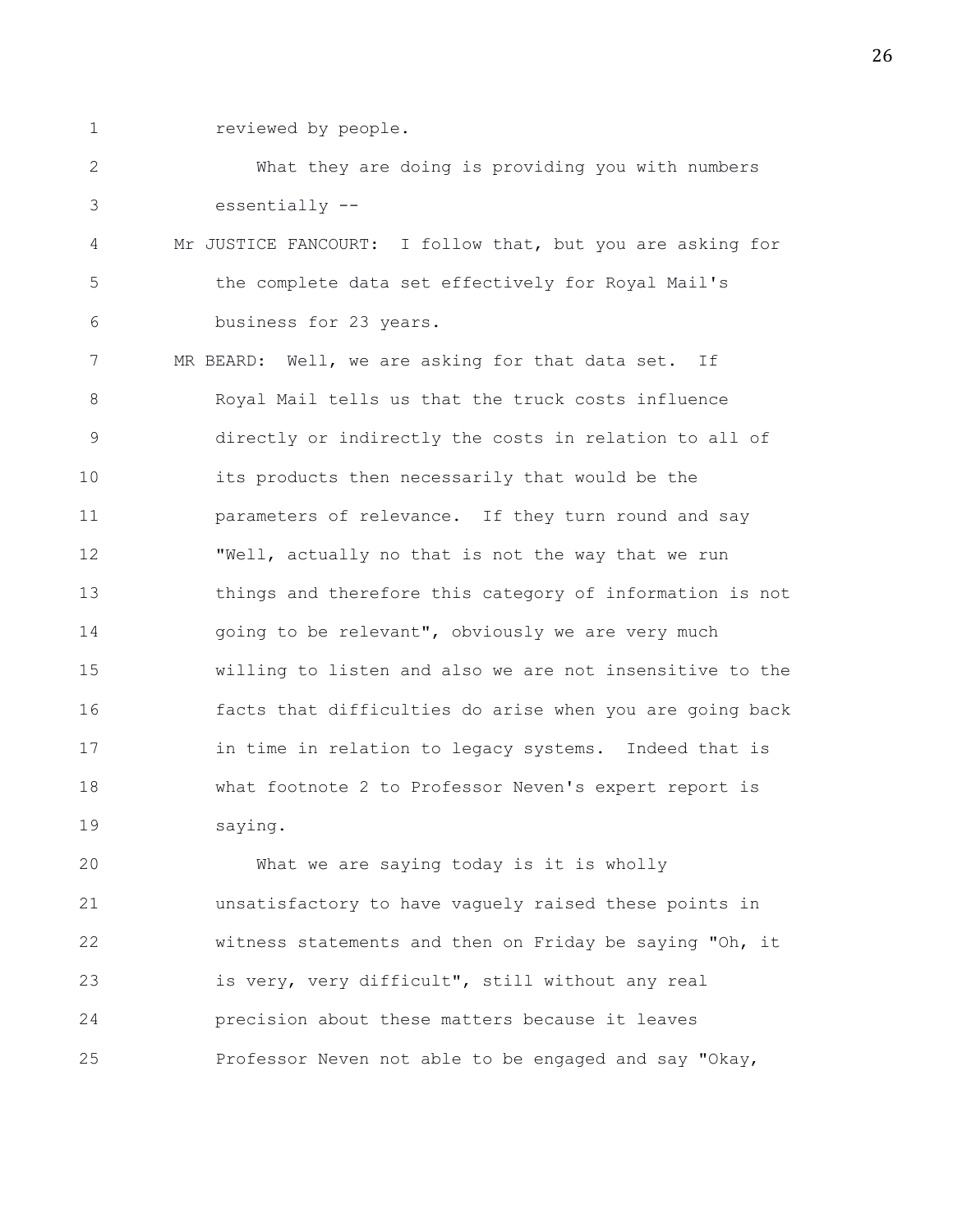1 well, I can think about cutting my request in this way 2 given what you have told me about what you can access 3 and the way you work". That is the story that is not 4 being told, so how on earth is he supposed to engage in 5 those circumstances? That is what leaves you with this 6 sort of breadth because of the lack of engagement by the 7 claimants in relation to this. He is not being 8 inflexible --

9 Mr JUSTICE FANCOURT: I take you back to the President's 10 point earlier about a statement from each of these 11 claimants to clarify what documents are likely to 12 contain helpful --

13 MR BEARD: As I say, we have said all along "If you can tell 14 us the story -- we are not obsessed with document 15 disclosure, if you can give us particulars of these 16 things and plead particulars" -- and it has happened in 17 other cases where people have told stories effectively 18 through the medium of pleadings or early witness 19 statements -- "then yes, of course we can engage more". 20 But we suffer from ignorance. It is obviously the sort 21 of second form of Rumsfeldian ignorance, it is known 22 unknowns we are dealing with here, but nonetheless it is 23 a problem for us and the lack of engagement and the lack 24 of clarity causes us a difficulty and it does not render 25 anything we are asking for inherently irrelevant or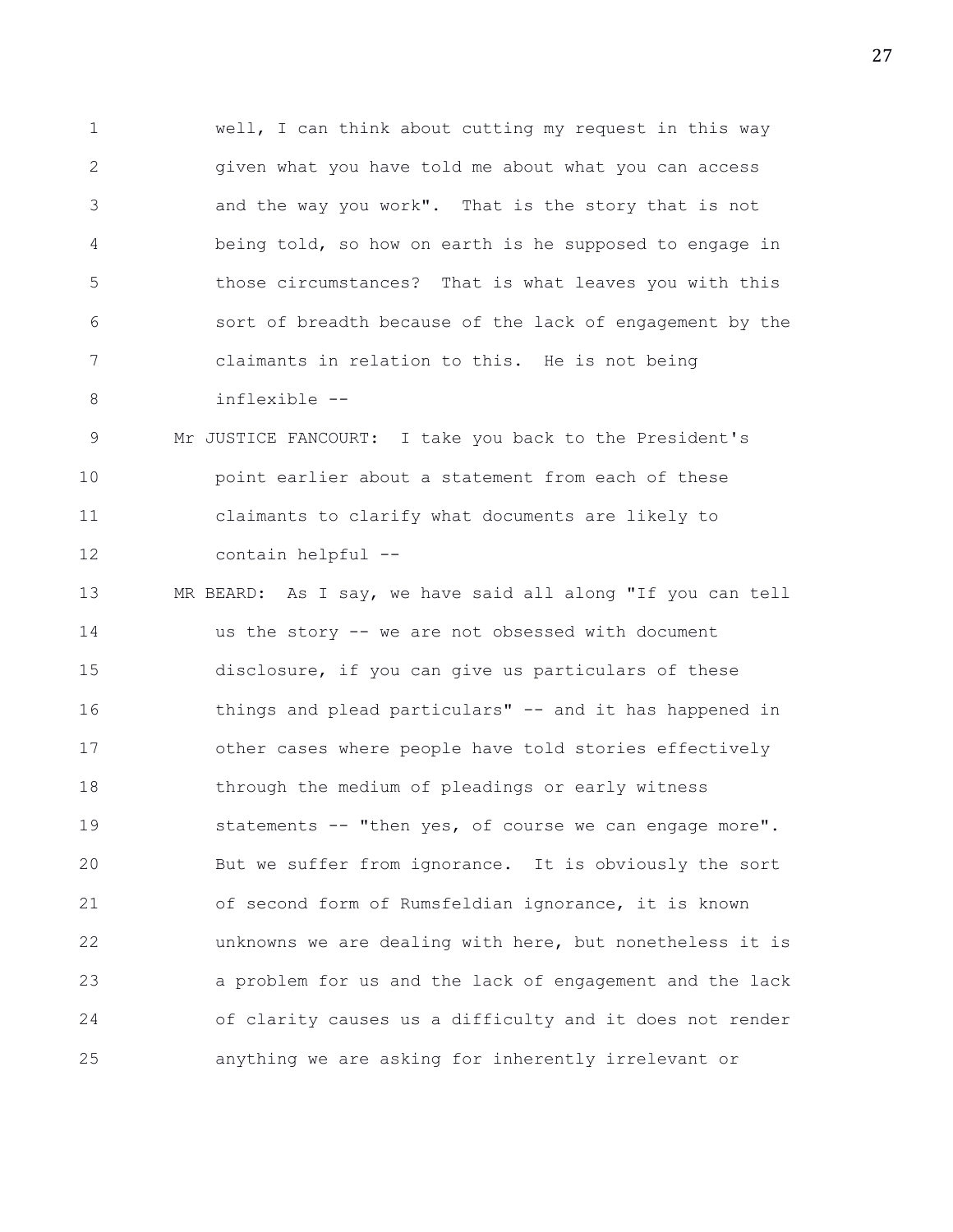1 unreasonable or indeed disproportionate, because if you 2 have an SAP type sales system that holds all this data 3 and what you are doing is that you are essentially 4 providing that obviously, obviously on a confidential 5 basis, to external economists to be able to interrogate 6 it and what is being said against us is that somehow we 7 are being imprecise.

8 We are being as precise as we can be in these 9 circumstances. We are willing to be pragmatic about 10 these matters but we do recognise that we would expect 11 that there is an awful lot of data that should be held 12 by -- will be held by a company of this sort, both 13 companies in fact, and that instead of protesting how 14 difficult it is in general terms about legacy systems, 15 we should be knowing what sort of systems this data is 16 held on, how long it would take to interrogate these 17 systems, what are the problems they identify if there 18 **are any in picking out the sorts of data that we are** 19 talking about and what data they could actually readily 20 provide because that is the thing that is missing in all 21 of this. There is no sense of cooperation, there is no 22 attempt to say "Yes, well, we can give you this, but 23 would struggle with the other". That has never been 24 said by them. It is all about "You are too imprecise, 25 we cannot do it, it is too big" and that is not a fair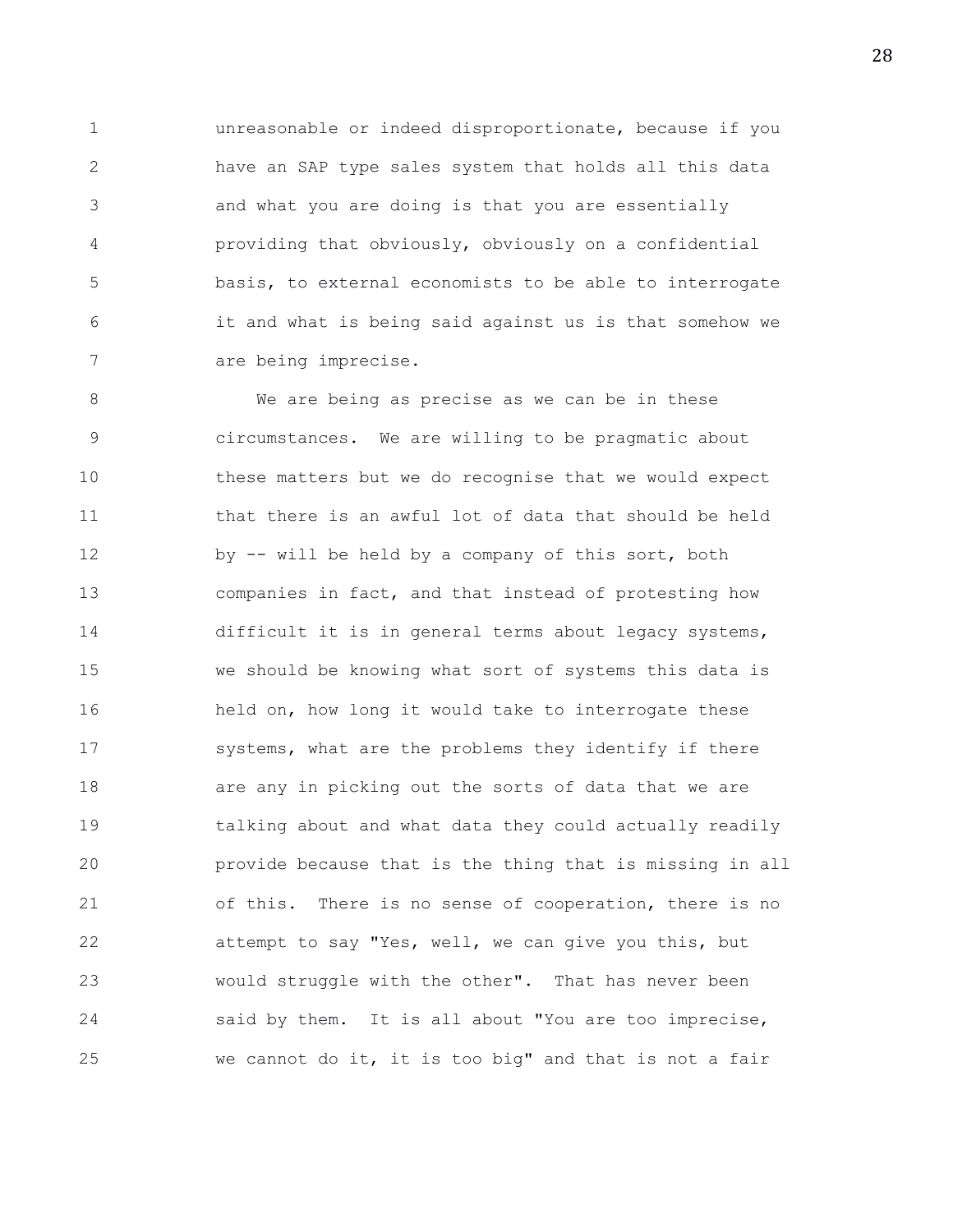1 approach in these circumstances.

2 So that, as I say, is our position. We recognise 3 that going back to 1996 may be completely impossible and 4 we are going to have to look at a more limited date 5 range. But turning up and saying "Well, it is all 6 terribly difficult before 2012" without any detail, 7 which is what they are doing, on Friday, is just not 8 **a** sufficient basis on which to proceed at this stage.

9 As I say, none of this detracts from the fact that 10 this exercise would enable a specialised and experienced 11 economic expert to provide a salient piece of evidence 12 in these proceedings which is a regression analysis, 13 a more limited regression analysis he accepts, but 14 a regression analysis that goes well beyond the sort of 15 forensic accountancy story that we are talking about 16 because of course a forensic accountancy story is saying 17 "Well, broadly this is how we run our business, this is 18 how we deal with costs, therefore you would expect them 19 to be fed in in the following ways", but it is not 20 carrying out the same sort of economic control exercise 21 that a regression does, but that means -- 22 THE PRESIDENT: Sorry to interrupt you, but I do not think 23 Mr. Bezant is simply saying "You would expect it to be 24 controlled in the following ways", he is going to be 25 looking at a vast amount of data to try and see how it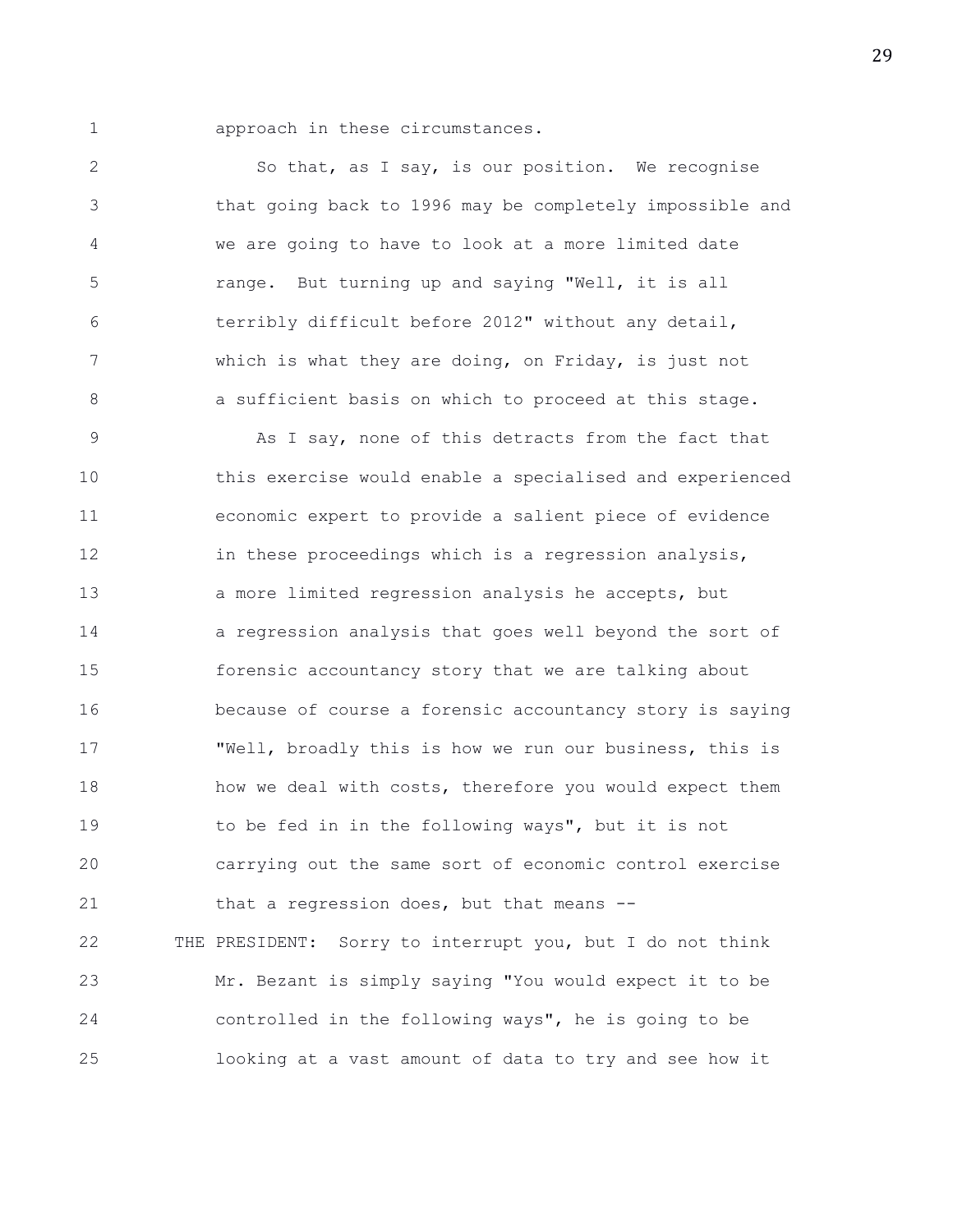1 was in fact controlled. It is not at the level of what 2 you would expect. He is getting, for his analysis -- 3 MR BEARD: That is perfectly fair, sir, he is, but the 4 difference is it is a qualitative story that he is 5 taking and then extrapolating from it. What we are 6 trying to do here is actually carry out some sort of 7 quantitative analysis and that is robust and it is not 8 duplicative and it is something that I think this 9 tribunal recognises by dint of the way that these sorts 10 of techniques are used in relation to overcharge and in 11 other circumstances, that it does produce a very 12 different approach to these sorts of assessments and it 13 is a significant amount of money and therefore justifies 14 this sort of exercise.

15 THE PRESIDENT: Yes.

16 MR BEARD: So let us bear in mind that in relation to 17 Mr. Bezant's account -- this is important -- that what 18 is being said by the claimants is they do not consider 19 that is a satisfactory means of identifying pass-on, 20 supply pass-on, so we should not be under any illusion 21 about that. It is not that they are saying "Okay, we 22 accept in principle that Mr. Bezant's is a good way of 23 doing things", they are saying "No no no, you will not 24 be able to tell from that material. We will let him do 25 it, we will accept that he can go off on this exercise,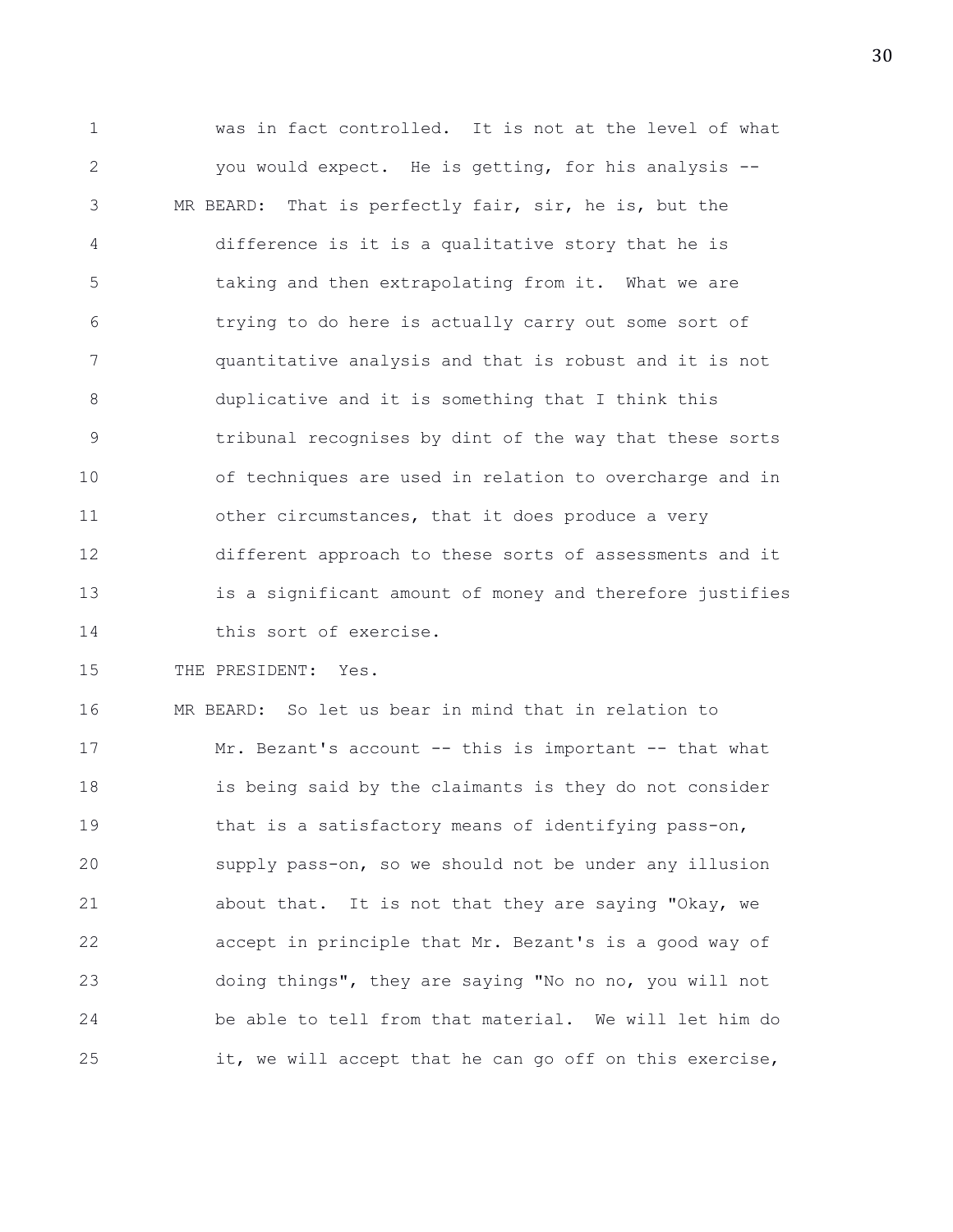1 but we are not going to accept that that turns out 2 meaningful answers". That is their position. 3 THE PRESIDENT: I thought Mr. Harvey was using a similar 4 approach to Mr. Bezant. 5 MR BEARD: Well, he says he is, but the position they have 6 adopted -- 7 THE PRESIDENT: Well, I thought you say he is? 8 MR BEARD: That is exactly right, but they do not accept 9 that Mr. Bezant's approach is going to produce any 10 robust answer in relation to this. That is their 11 position. So we are left with this situation where they 12 are saying "We are not going to accept that Mr. Bezant's 13 outturn will be meaningful but we do not want you to do 14 something that will be more precise in these 15 circumstances". 16 THE PRESIDENT: I thought Mr. Harvey is not saying "Well, 17 I am going to do something similar, but it is actually 18 not going to be meaningful". 19 MR BEARD: The position that has been adopted by them, and 20 I will provide you with the references, is that in 21 relation to these matters the situation that has been 22 put forward is that they will not accept that the 23 analysis provided by Mr. Bezant will be sufficient. We 24 have dealt with this in our skeleton argument, if 25 I may -- it is paragraph 34 and the reference is to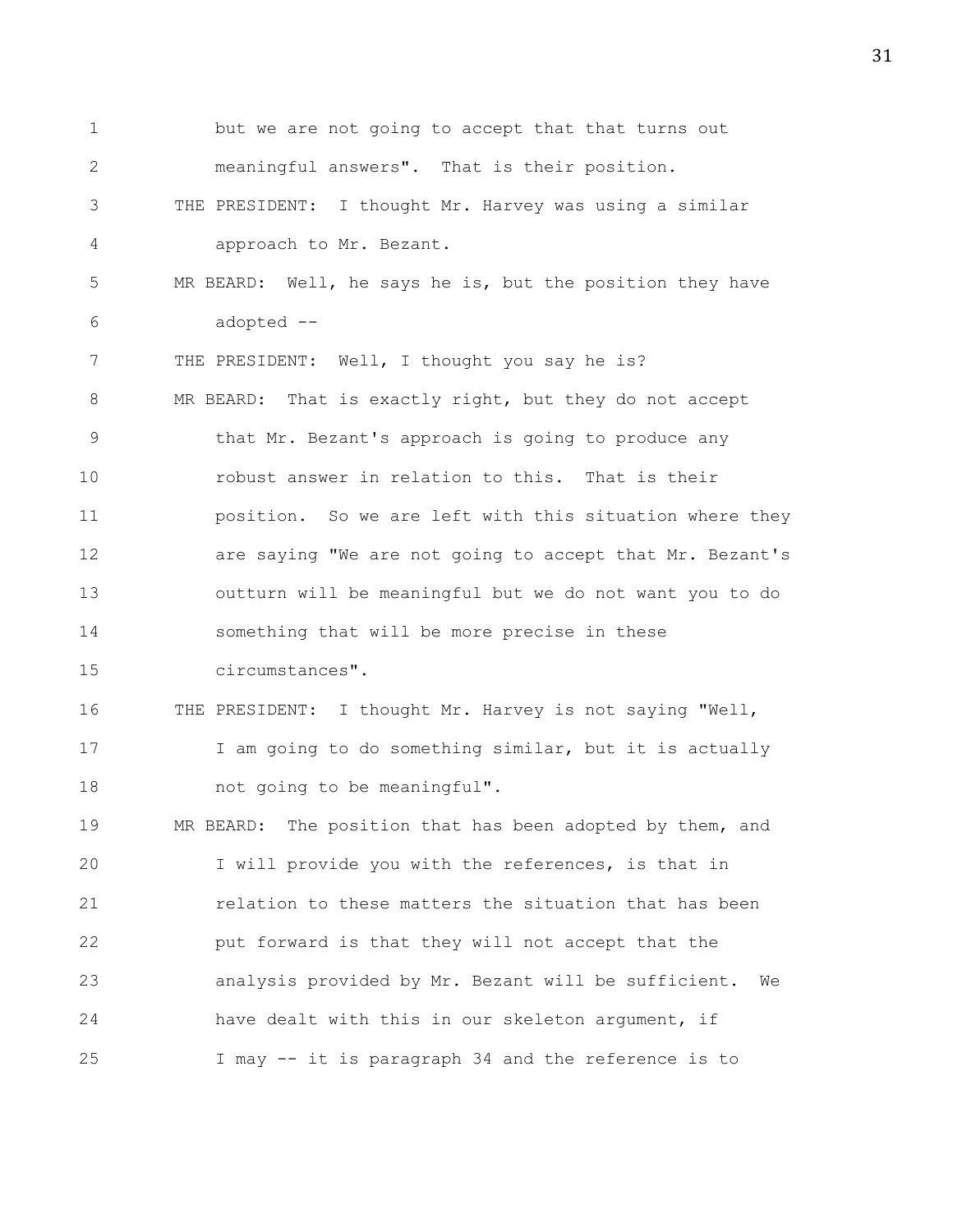1 Mr. Coulson's sixth witness statement at paragraph 2.17, 2 the reference is  $\{B3/15/14\}$ : 3 "The claimants have made clear that they intend to 4 argue ..." 5 THE PRESIDENT: Just a minute. 6 (Pause). 7 Yes, I think one needs to read that in context, what 8 he says. It is paragraph 2.17. 9 MR BEARD: Yes. 10 THE PRESIDENT: Yes, of what Mr. Coulson says in his sixth 11 witness statement. Just pause a moment. 12 MR BEARD: Of course. 13 (Pause). 14 THE PRESIDENT: Speaking for myself, Mr. Beard -- and 15 Mr. Lask will no doubt correct me if I am wrong -- all 16 the claimants are saying is not that we see anything 17 flawed in Mr. Bezant's methodology or technique of 18 looking for supply pass-on, it is just doing all that is 19 not going to establish that there was supply pass-on 20 because it is their position that there was not, but 21 they are not saying it is because there is some gap or 22 deficiency in the methodology. Indeed they are using 23 the same methodology. 24 MR BEARD: Yes, and they are saying we will never show 25 pass-on and they are saying that we will never show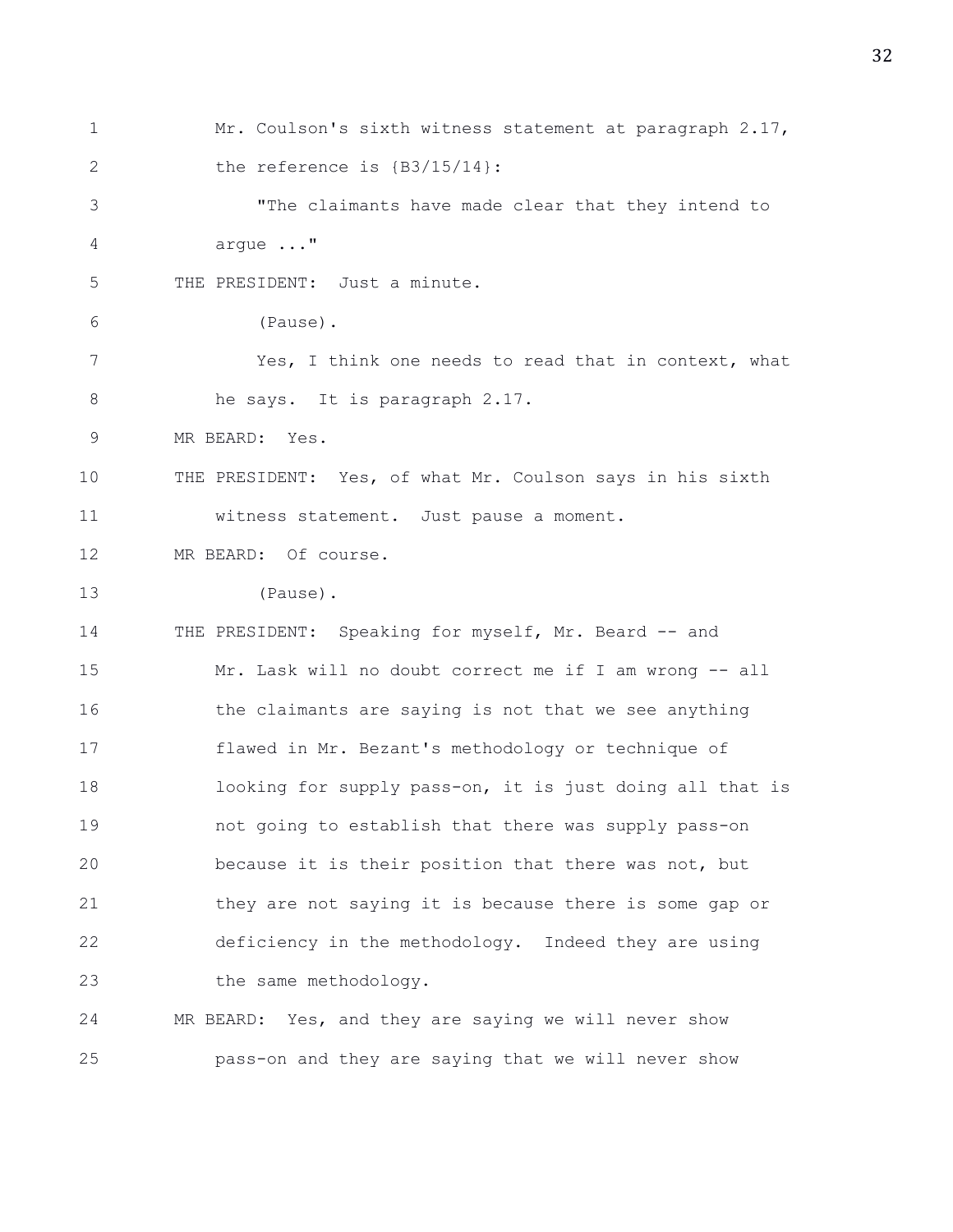1 pass-on, and in particular, they are saying we will 2 never show pass-on in relation to this using 3 Mr. Bezant's methodology.

4 Now, it is perfectly right that they are saying that 5 they will use a methodology, through Mr. Harvey, that is 6 similar to Mr. Bezant's. But what they are saying is 7 "You will never prove it using this sort of forensic 8 analysis" and we say well --

9 THE PRESIDENT: You will not prove it not because this kind 10 of analysis is not adequate to capture it, you will not 11 prove it because their case is it didn't happen. 12 MR BEARD: I understand that that is their position, I am

13 not demurring from that.

14 THE PRESIDENT: It's a methodological point that they are 15 making.

16 MR BEARD: No, no, but it is obvious that what is going to 17 be said is if Mr. Bezant comes out with a methodology 18 that suggests that there is a positive pass-on in 19 relation to these issues then, in those circumstances, 20 they are going to take issue with it, of course they are 21 entitled to, and one of the things that they will be 22 able to do is take issue with the way in which he has 23 interpreted matters, which of course they will be 24 entitled to and they will be able to criticise his 25 story, which of course they are entitled to, and what we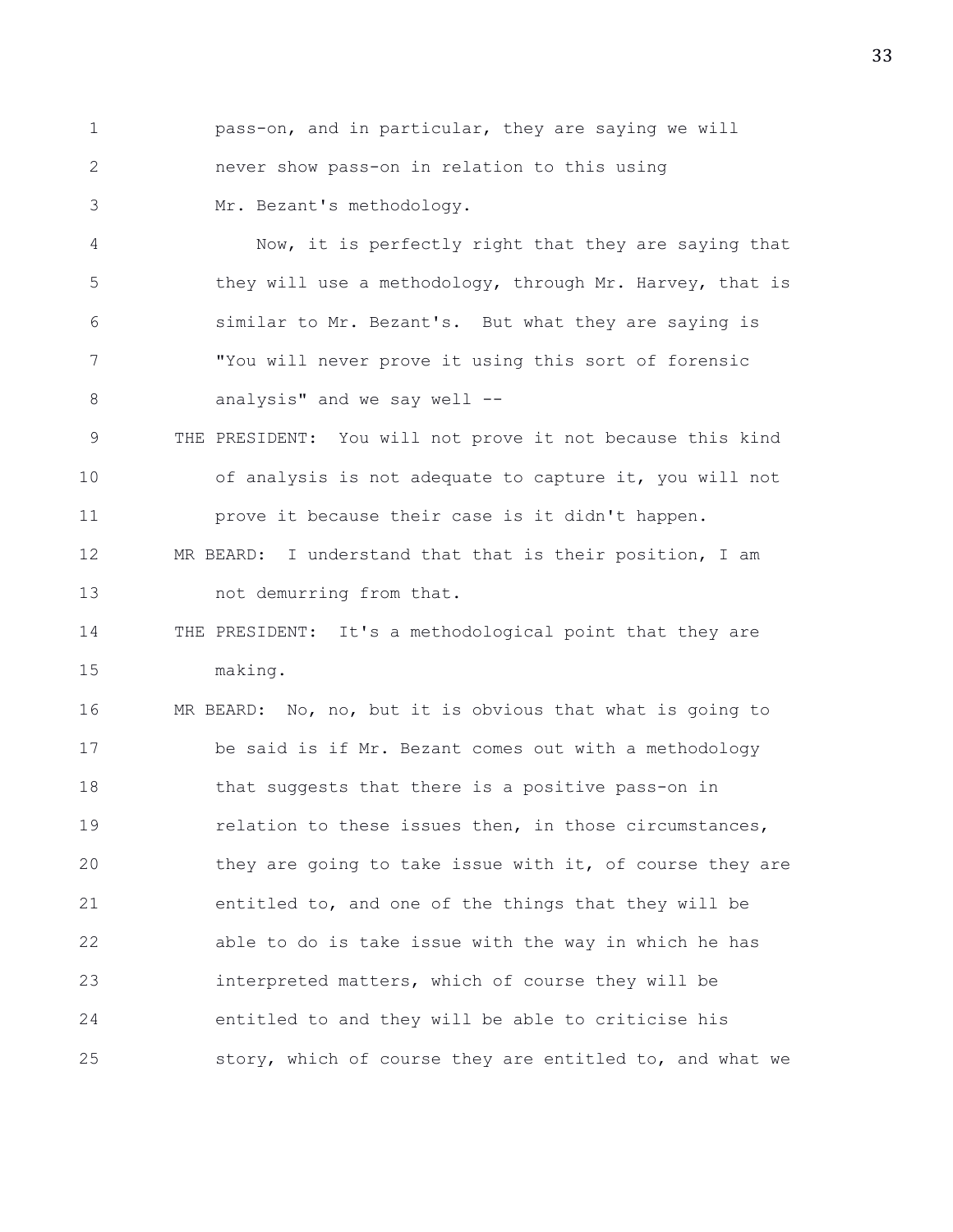1 are saying is in those circumstances where they have 2 made clear that that is what they are intending to do 3 and we have open to us a methodology that moves beyond 4 that and looks at the quantitative assessment of pass-on 5 and can do so with more precision and that data is 6 available, then in those circumstances to be kept out of 7 the ability to do that would be quite inappropriate. 8 One of the other criticisms that is leveled --9 I think it is important to deal with -- is that it is 10 suggested that Mr. Neven's analysis will be as weak as 11 Mr. Bezant's, they suggest, because it relies on 12 Mr. Bezant's work. Now, that is not correct. That is 13 simply a misunderstanding. 14 THE PRESIDENT: Yes, I see that. 15 MR BEARD: What Professor Neven -- 16 THE PRESIDENT: It is a different approach. 17 MR BEARD: It is a different approach, yes. 18 HODGE MALEK QC: This case has gone on for quite a long 19 time. Are you telling us at this stage you do not 20 actually know whether Mr. Bezant's approach is going to 21 bear fruit? 22 MR BEARD: Yes, we do not know whether it is going to bear 23 fruit because we are waiting for disclosure. 24 HODGE MALEK QC: Okay. 25 MR BEARD: So we just cannot tell. That is the problem.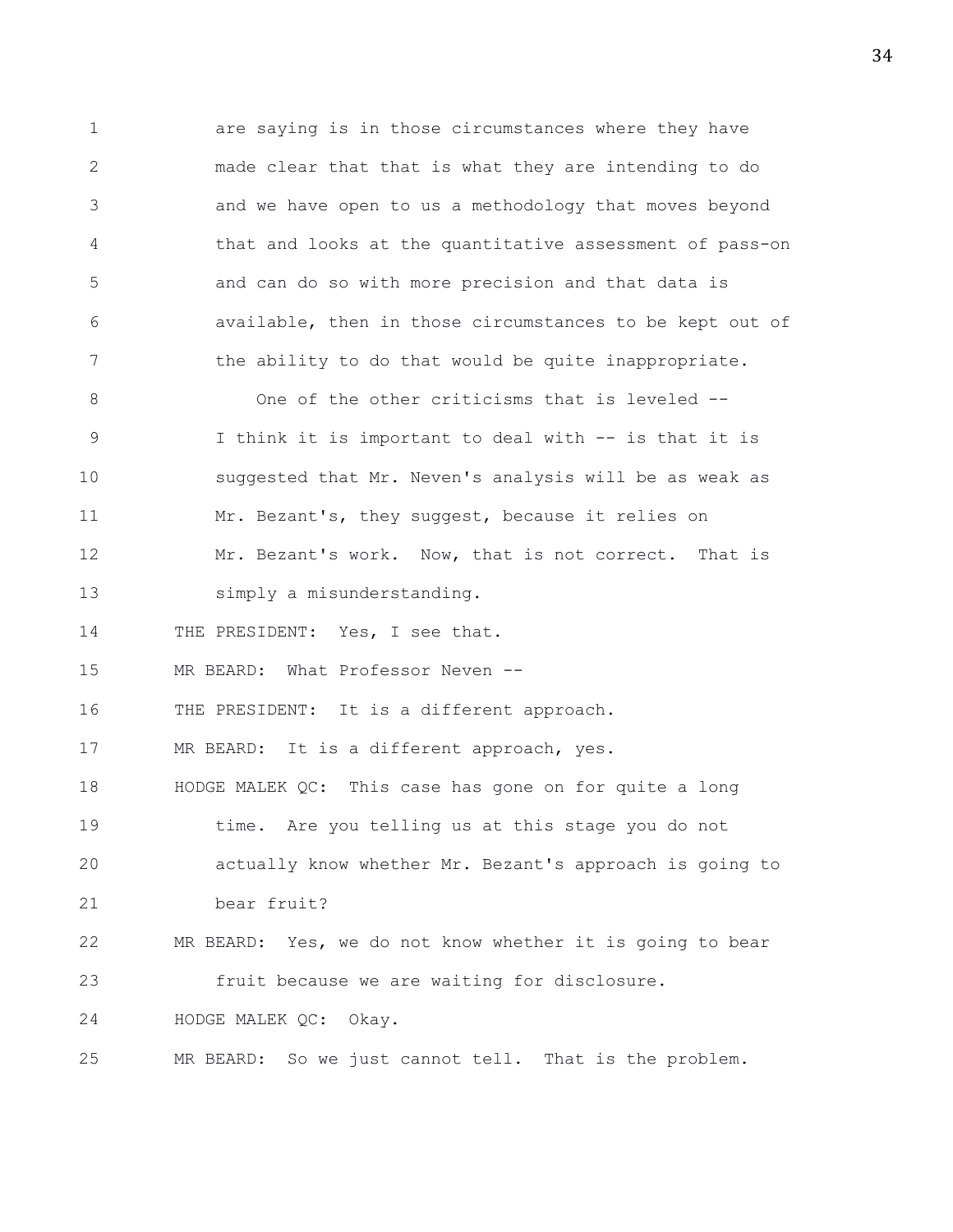1 That is why there is an argument about the disclosure 2 and why it is so frustrating that notwithstanding the 3 fact that we were asking about these things and 4 suggesting that it needed to be got on with in October 5 we are here again with documents not having been 6 provided under the relevant heads that go to what 7 Mr. Bezant would deal with so yes, is the answer, 8 unfortunately we are in that position. 9 HODGE MALEK QC: And the claimants' position is that whether 10 you use Bezant or Neven, you are not going to come up 11 with anything to show supply pass-on. 12 MR BEARD: That is right. 13 HODGE MALEK QC: I do not know whether that position is 14 based on them having done their own analysis with their 15 own documents and so they are able to say "Look, this is 16 a no hoper because we have looked at it preliminarily, 17 we have got our data, we have got our figures, this case 18 that Mr. Beard's clients want to bring is just 19 a non-runner", or is it just merely "Well, we just deny 20 and we do not know ourselves"? 21 MR BEARD: Well, if it is the former, they have been 22 incredibly coy about explaining it to us, because none 23 of that has come forward. We have not had any of that 24 material, if they have done that sort of analysis, put

25 forward and we do not understand what it is Mr. Harvey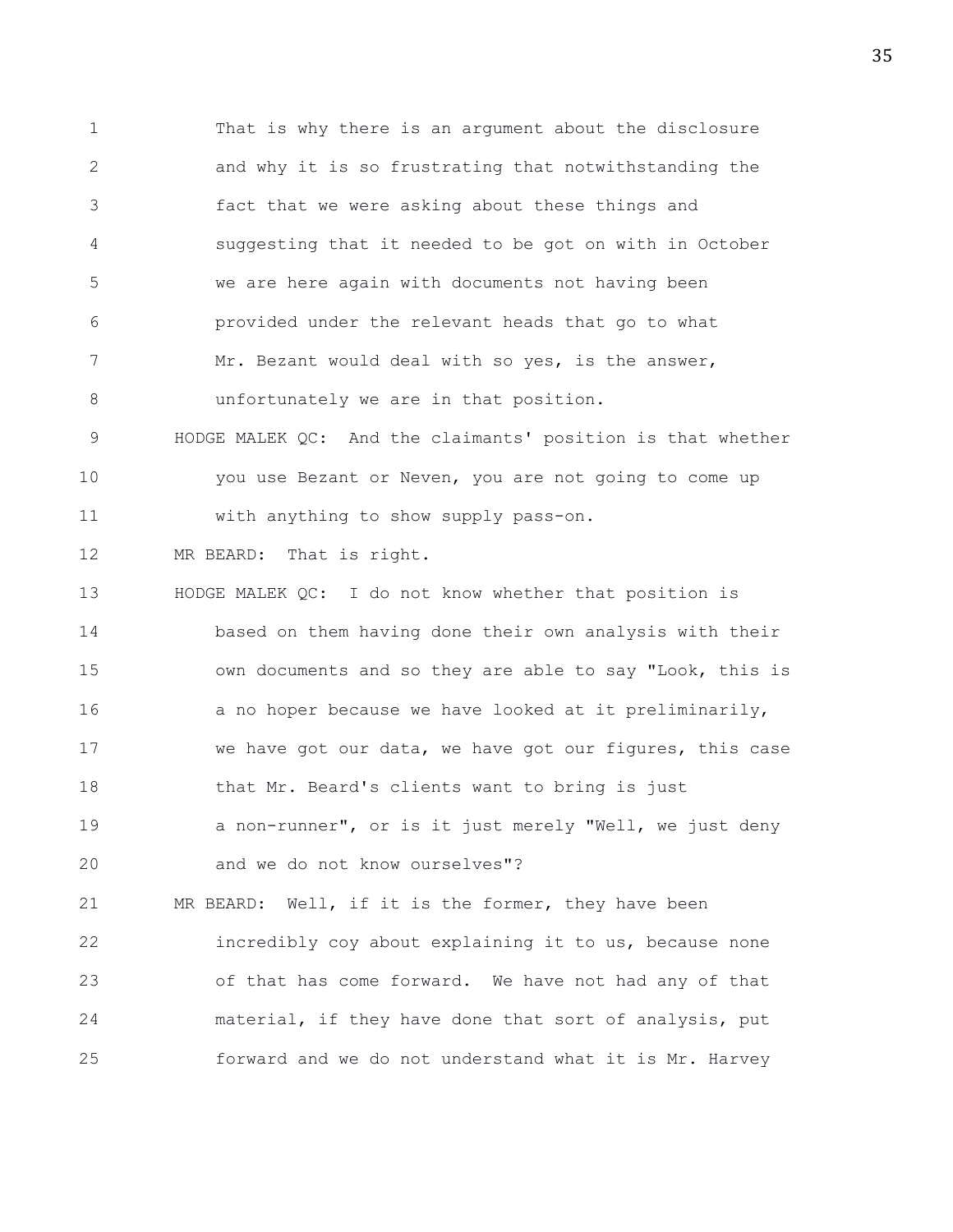1 has done. Obviously there have been without prejudice 2 meetings but I think it is very clear from the witness 3 evidence you have seen that there is not a hint from 4 Mr. Harvey that he had done that sort of exercise in the 5 material he has put forward, nor from Mr. Coulson. So 6 they are making bold assertions about what the outcomes 7 are going to be on the face of, as far as we can see, no 8 analysis on the forensic accountancy approach and then 9 telling us that we cannot possibly prove anything in 10 **relation to a regression analysis; and we simply do not** 11 buy either story. But that is not really the core 12 question for today. The core question for today is 13 should we be entitled to test these matters and consider 14 evidence in relation to a quantitative assessment not 15 really a forensic accountancy assessment and we say 16 absolutely we should and these bold assertions that are 17 being made are quite inadequate to suggest that it is an 18 inappropriate way of proceeding so that is really where 19 we are.

20 If Mr. Lask can tell me that Mr. Harvey has done 21 this exercise and can set us straight in relation to 22 these matters, we look forward to being provided with 23 a statement in relation to that. So that is where we 24 are in relation to these matters and it is the degree of 25 frustration that my clients have in relation to these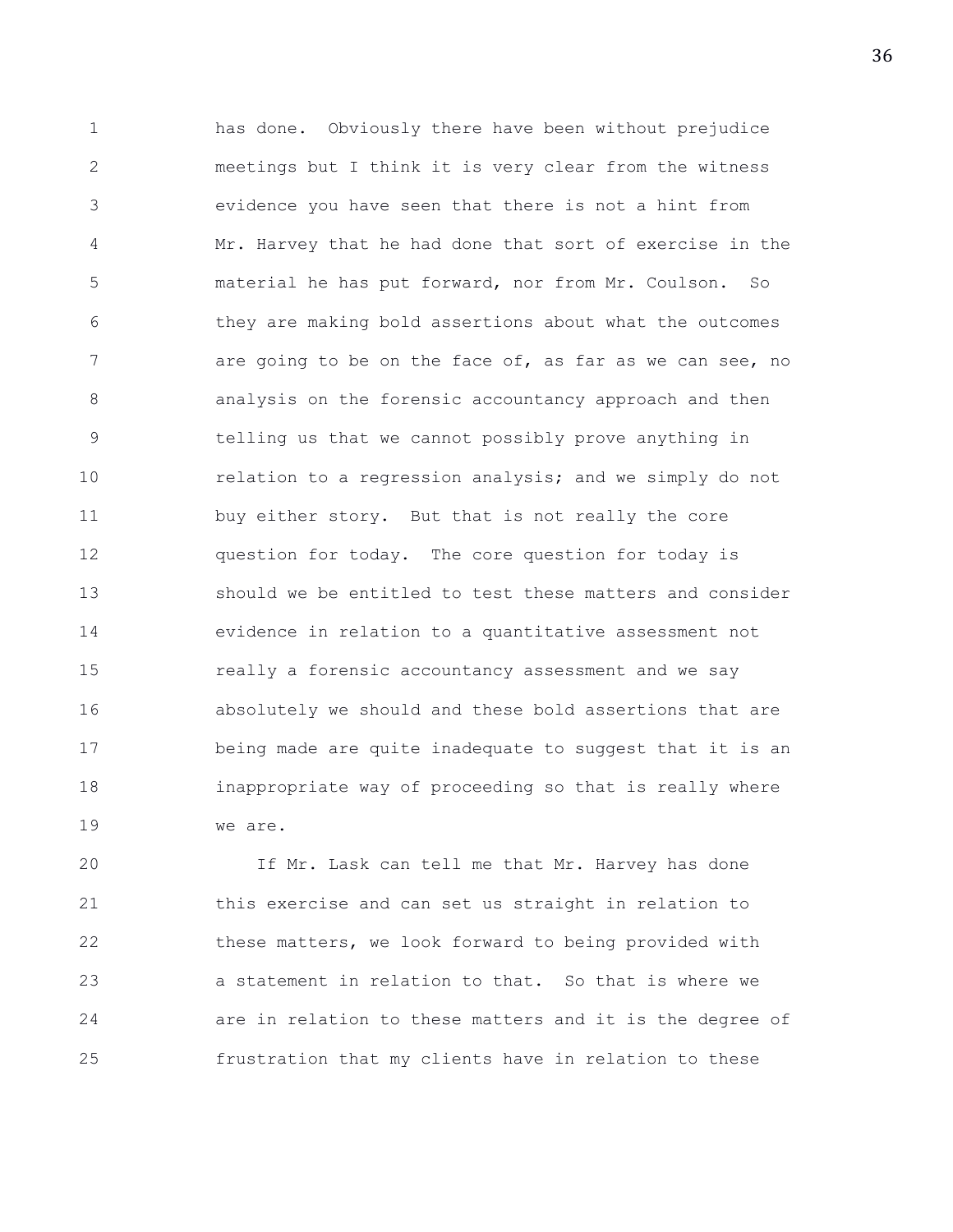1 issues.

| 2  | THE PRESIDENT: Well, unless there is something else you  |
|----|----------------------------------------------------------|
| 3  | want to add to that I think we should hear from          |
| 4  | Mr. Lask.                                                |
| 5  | MR BEARD: No, unless I can assist you further, no.       |
| 6  | Submissions by MR. LASK                                  |
| 7  | MR LASK: Thank you, sir.                                 |
| 8  | As has been made clear, the only issue in relation       |
| 9  | to supply pass-on, at least at this stage of the         |
| 10 | hearing, is whether DAF should be permitted to adduce    |
| 11 | the expert evidence from Professor Neven, in addition to |
| 12 | the expert evidence from Mr. Bezant on the basis that    |
| 13 | the Neven evidence would require PO7 disclosure and the  |
| 14 | claimants object for two broad reasons. The first is     |
| 15 | that Professor Neven's evidence would be duplicative     |
| 16 | because it would address the same issue of supply        |
| 17 | pass-on and any increase in precision would, we say, be  |
| 18 | small; and the second is that the PO7 disclosure that    |
| 19 | Professor Neven would require is enormous and providing  |
| 20 | it would be both hugely time-consuming and extremely     |
| 21 | expensive.                                               |
| 22 | I will take those two reasons in turn, so dealing        |
|    |                                                          |

23 first with duplication. It is common ground, as we 24 understand it, that Mr. Bezant and Professor Neven will 25 address the same essential issue, namely whether and if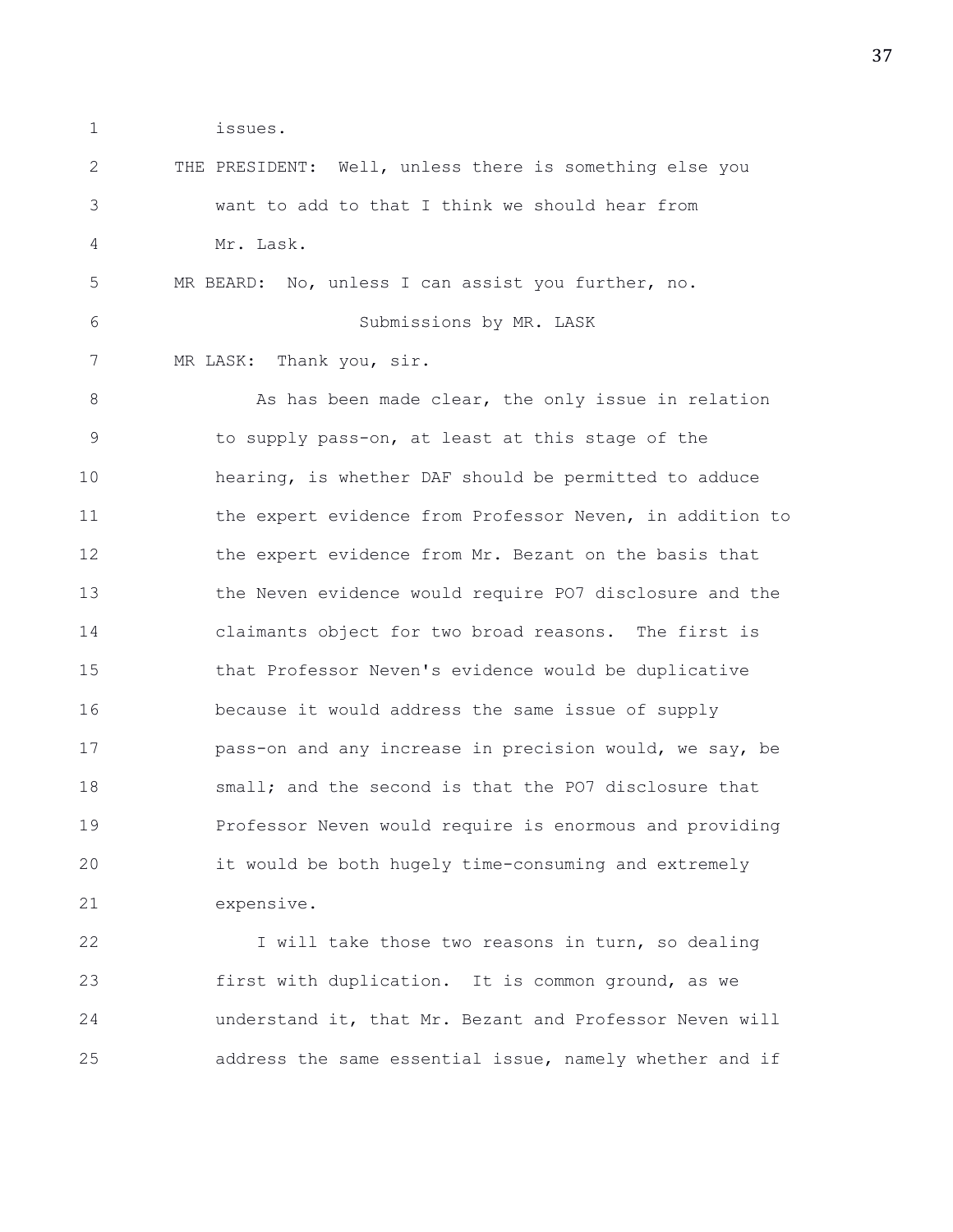1 so to what extent there was any supply pass-on. There 2 is no suggestion of any gaps in Mr. Bezant's analysis, 3 rather the sole purpose and alleged benefit of 4 Professor Neven's additional analysis is that it is said 5 to enable a more precise estimate for unregulated 6 products.

7 Now, the short answer is that this does not justify 8 the significant additional work and cost that 9 **Professor Neven's analysis would generate, particularly** 10 given the extensive disclosure which it would require.

11 Now, this short answer is re-enforced by the fact 12 that any increase in the precision is likely to be 13 limited and Mr. Harvey gives five reasons for that and 14 it may be helpful to turn up his ninth statement which 15 is at B3, tab 17 and it is page 4 where he deals with 16 this, paragraph 3.2 {B3/17/4}.

17 Given that this is in the hard file, sir, do you 18 want me to wait for the document to appear on the screen 19 or shall I proceed?

20 THE PRESIDENT: I think we can proceed with the paper 21 document, yes, in bundle B3 at tab 17.

22 MR LASK: Yes. Now, Mr. Beard said at the outset of his 23 submissions that they do not accept that Mr. Harvey had 24 any position to opine on the additional precision if any 25 that Professor Neven's analysis would bring, but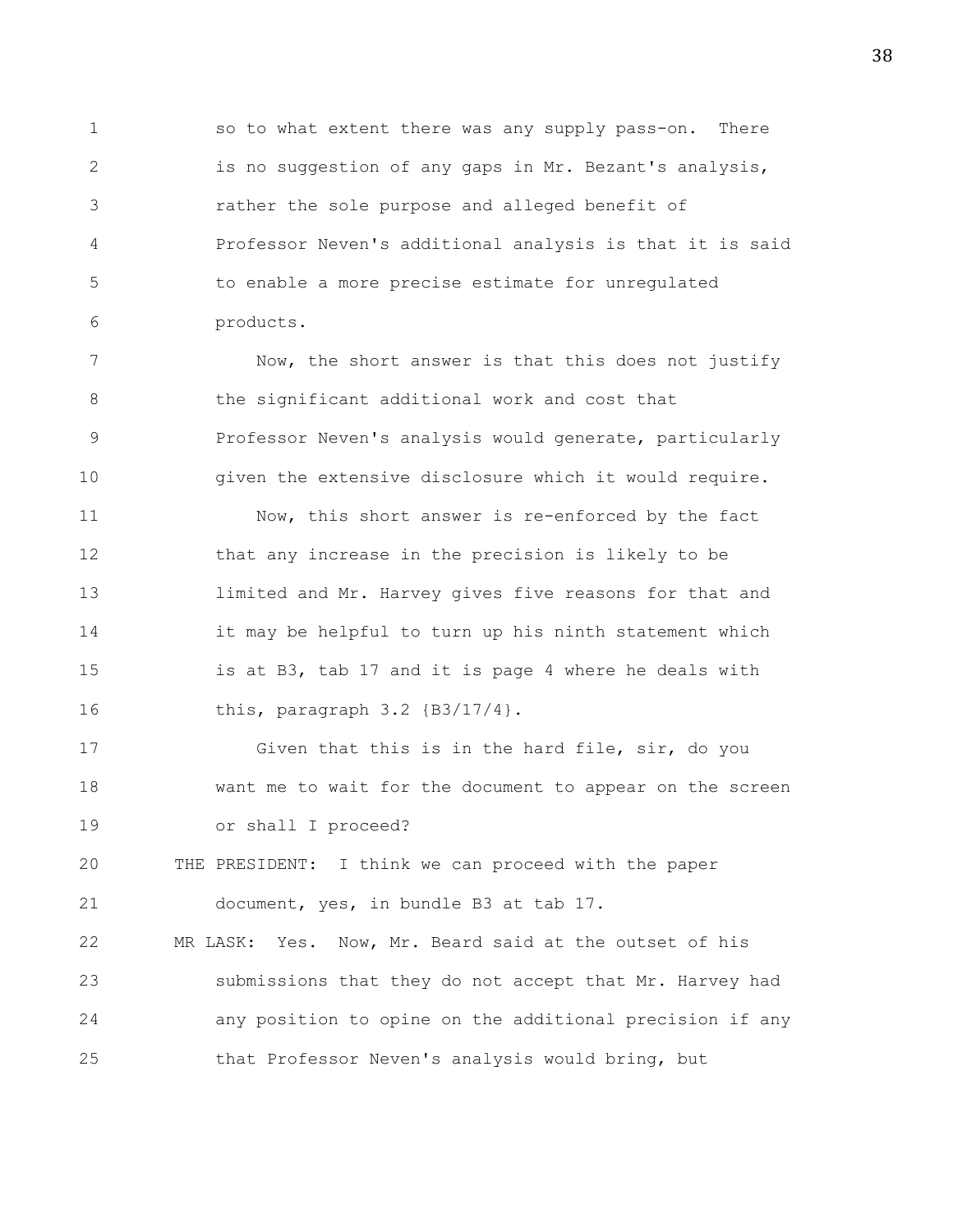1 Mr. Harvey has set out the basis for his opinion quite 2 carefully at paragraph 3.2 and it may be most helpful, 3 sir, if I allow you to read those five reasons to 4 yourselves. 5 THE PRESIDENT: Yes. We will do that. 6 (Pause). 7 Yes, thank you, we have read that. 8 MR LASK: Thank you, sir. Mr. Beard rather skated over 9 these reasons that Mr. Harvey has given but you will see 10 he has thought about it carefully and he does have what 11 we would say are good reasons for doubting any material 12 increase in precision. One of the reasons -- well, the 13 final, the fifth reason he gives is that since 14 a relatively small proportion of the claimant's products 15 are unregulated and that this is all Professor Neven 16 proposes to look at, any increase in the overall 17 precision of the pass-on estimate will be limited, and 18 Mr. Beard says they do not understand the source of that 19 opinion and they are sceptical about it -- he said he 20 had sceptical eyebrows. But the sources are cited by 21 Mr. Harvey at 3.2 and no query has been raised before 22 today about the reliability of that publicly available 23 information.

24 So it is for these reasons that Mr. Harvey does not 25 envisage doing a regression analysis on this issue and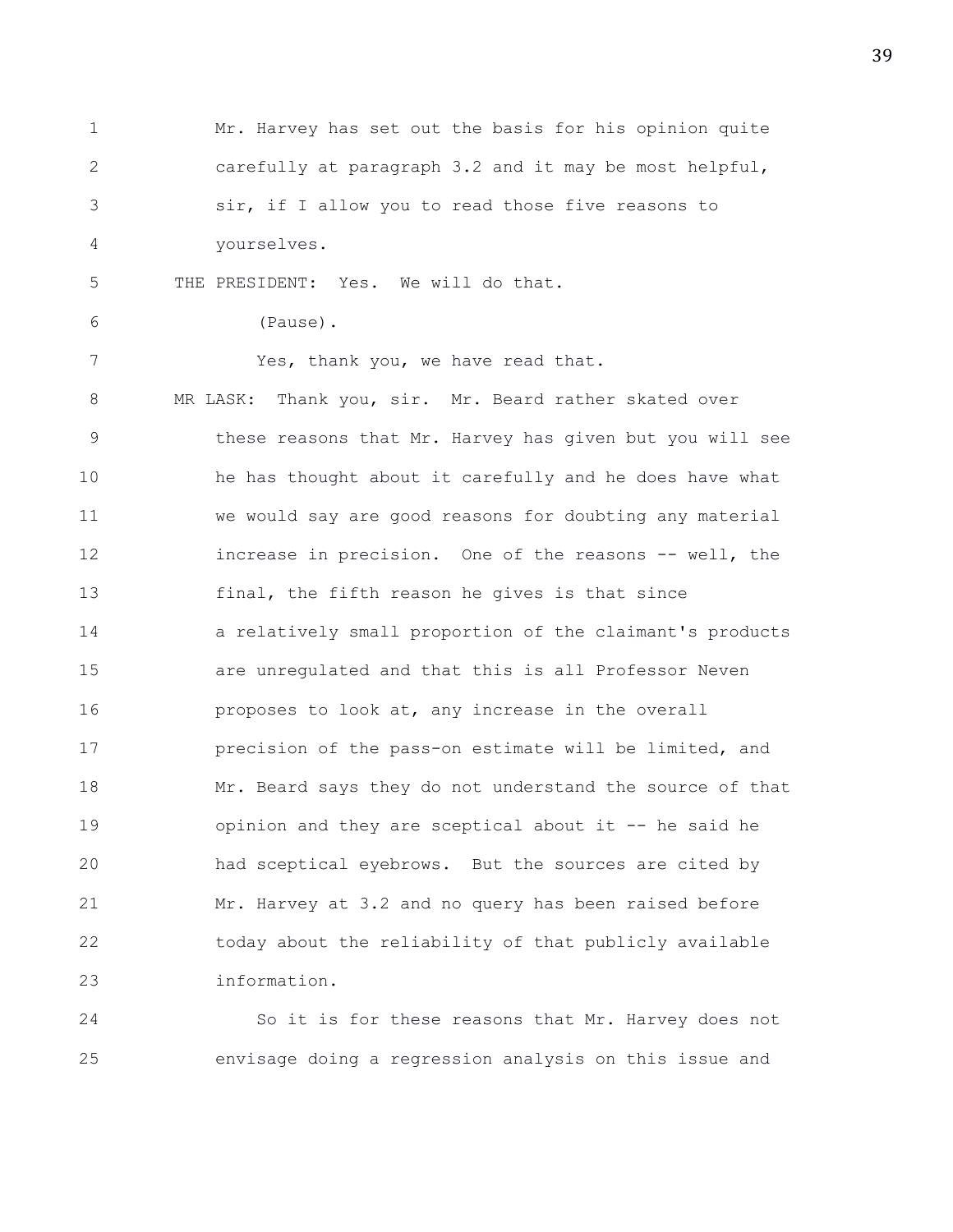1 it is for these reasons that he doubts that 2 Professor Neven's analysis, if it went ahead, would 3 materially increase the precision, that being the only 4 alleged benefit of his analysis.

5 Now, it is fair to point out that Professor Neven 6 responded to some of these points in his third witness 7 statement at paragraphs 12 to 14 and the claimants 8 pointed out the gaps, or some of the gaps, in his 9 response in their letter of 26 February which is at 10 {D4/840}. I do not propose to take you to that but just 11 to give you an example, Professor Neven says that he 12 will rely on publicly available information to control 13 for external factors, that being one of Mr. Harvey's 14 concerns, but there is no indication from 15 Professor Neven as to whether the necessary information 16 **igmeships** is available in the public domain or, if it is, whether 17 it is accurate.

18 Now, Mr. Beard said that "Well, the claimants say 19 Mr. Bezant's analysis will not establish pass-on so we 20 ought to be able to adduce Professor Neven's analysis as 21 well", but as the Tribunal pointed out, sir, Mr. Harvey 22 is doing a similar analysis to Mr. Bezant and it is not 23 a methodological objection that the claimants have, it 24 is that we do not expect that any analysis will 25 establish supply pass-on because we think it is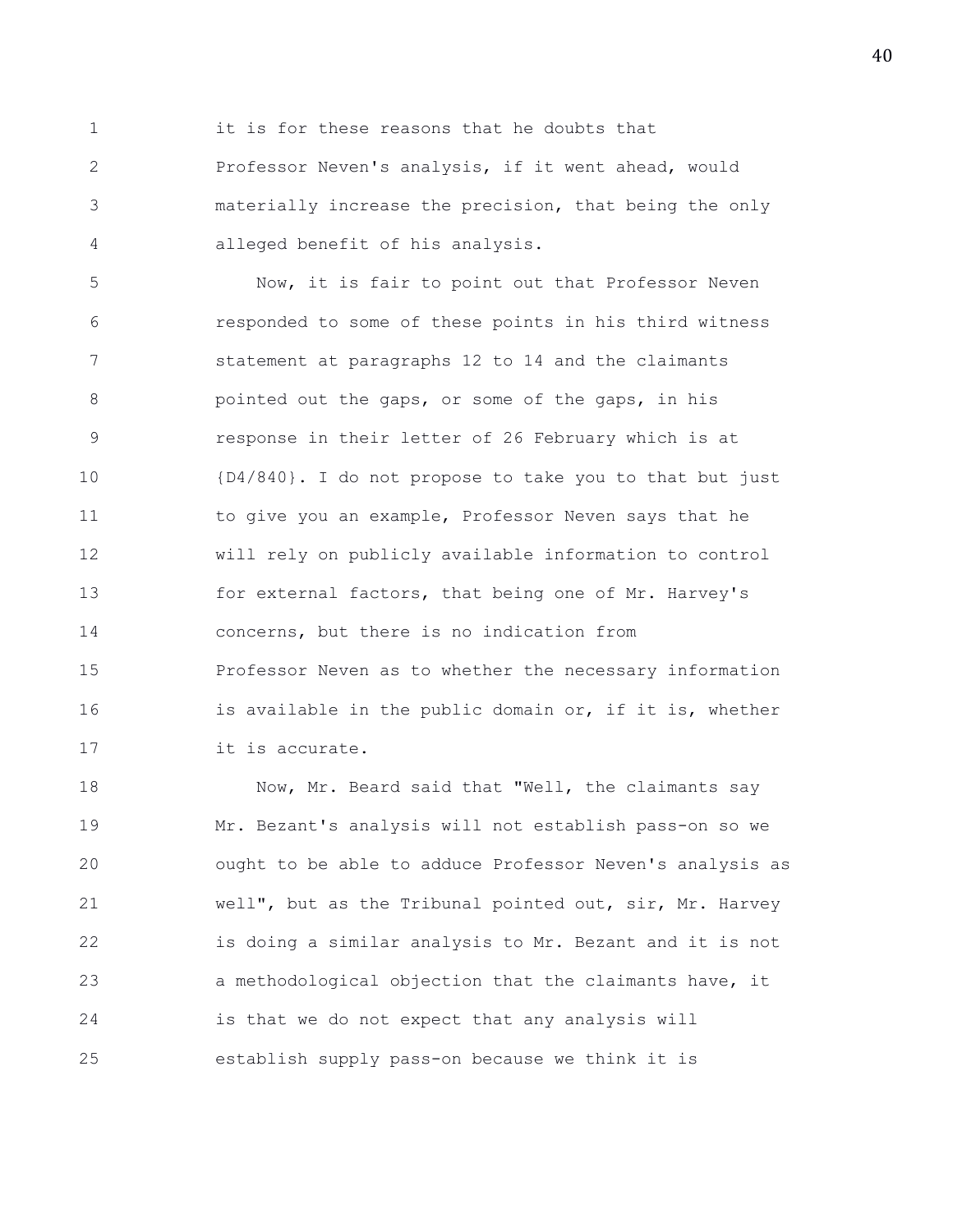1 implausible and that view is not based on us yet having 2 done our own analysis because we have not. But we do 3 think it is implausible because trucks were such a small 4 input relative to the claimants' overall business.

5 So what this comes down to, we say, is DAF saying 6 "Well, we expect the claimants will challenge 7 Mr. Bezant's analysis so we would like a second bite at 8 the cherry please" and we do not think that that is an 9 adequate basis at all to seek or obtain permission to 10 adduce a second expert analysis. So that is 11 duplication.

12 Then dealing with the PO7 disclosure -- and the two 13 points are obviously inextricably linked because in 14 order to do Professor Neven's analysis they need the PO7 15 disclosure and we do say that it is clear on its face 16 that the PO7 category is enormous. As you said, sir, it 17 is vast on any view and it is no answer to say "Well, 18 there are fancy computer tools that allow you to extract 19 the relevant data". The computer tools are never going 20 to be a complete solution and when you have many 21 millions of records that is invariably going to increase 22 the size of the ultimate task.

23 That is re-enforced by the qualification that we saw 24 to the PO7 category that it be limited to documents that 25 reflect directly or indirectly the price of trucks and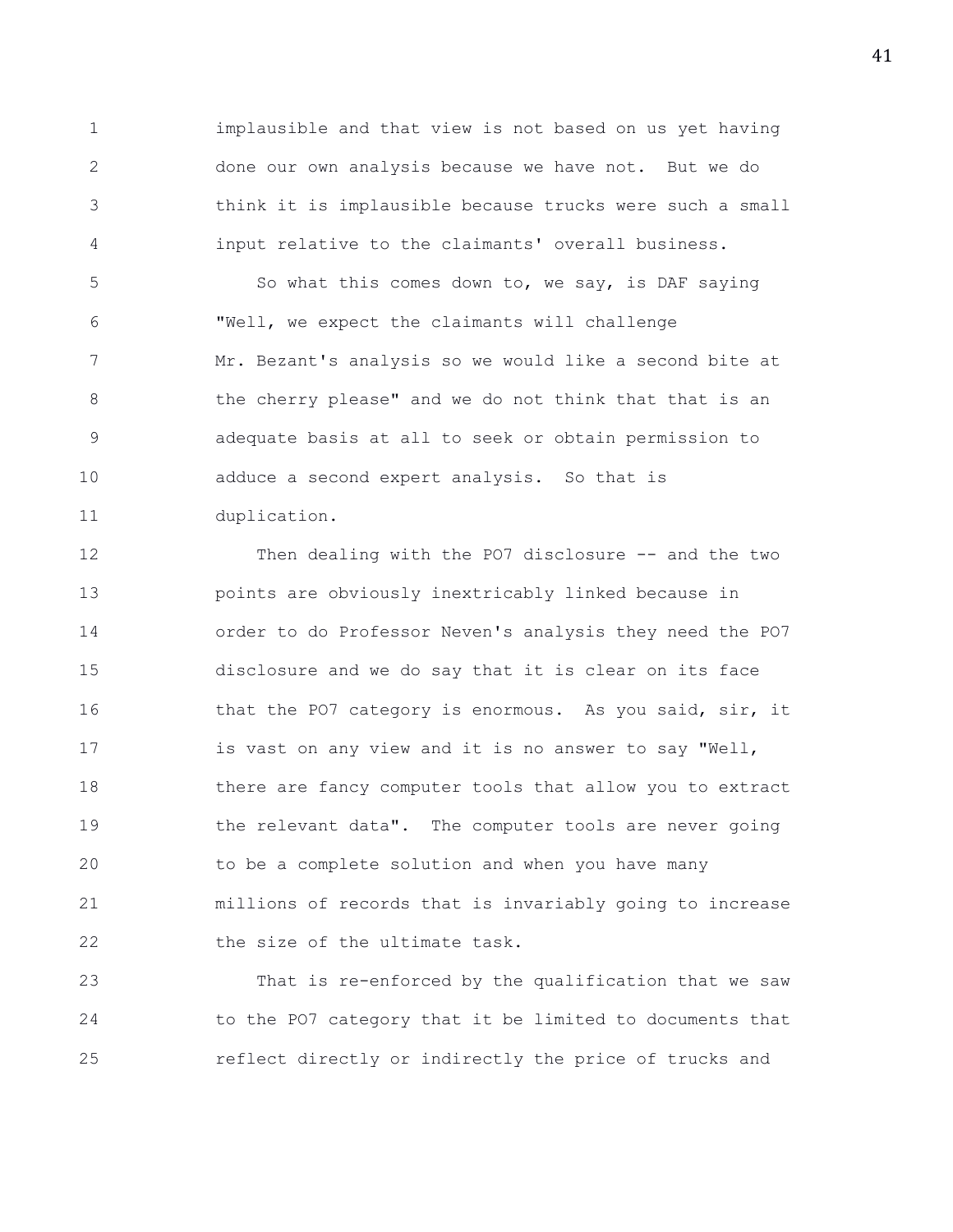1 the difficulty with that is, whilst we recognise the 2 motive behind it, which was to try and narrow down the 3 category, in fact what it does is requires qualitative 4 judgments to be made in extracting any relevant data 5 from this disclosure category and it is not obvious that 6 that could be achieved by computer tools.

7 As Mr. Coulson explained in his 11th witness 8 statement, we think the exercise would be hugely 9 time-consuming and it would be extremely significant and 10 it gives the example that just three months worth of 11 data in one subcategory amounts to millions of records 12 and so we make the obvious point that a requirement to 13 provide such disclosure for an analysis offering, at 14 best, a more precise estimate than a parallel analysis 15 on the same issue would not be proportionate or indeed 16 compatible with the approach set out in the Tribunal's 17 disclosure ruling.

18 Now, DAF has sought to play down the scale of the 19 task. We say that that is a rather ambitious 20 submission. They first raised it in their skeleton 21 argument of last Thursday and we say that points are 22 wrong and that is why we sought to correct them in our 23 correspondence from Friday.

24 Now, Mr. Beard made great play of Friday's letter, 25 having only been sent on Friday, but it was only sent on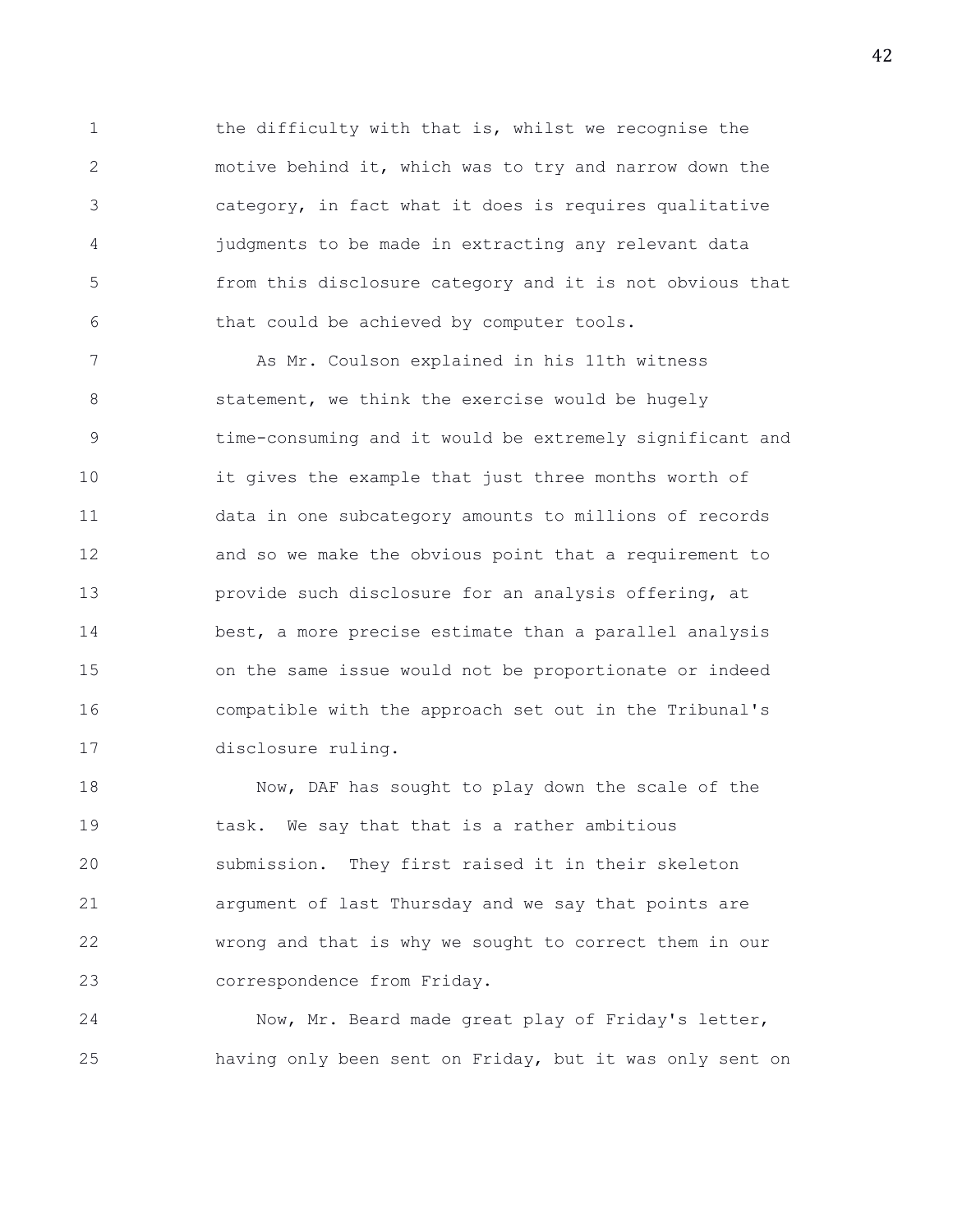1 Friday because Thursday's skeleton argument from DAF was 2 the first time they had cast doubt on the availability 3 of this data. It was the first time they had said that 4 the data would be relatively -- readily available. That 5 is why we sought to correct that misapprehension in 6 Friday's letter.

7 THE PRESIDENT: Can I just interrupt you to say speaking for 8 myself -- I do not know about my colleagues -- I have 9 not seen Friday's letter. If you want us to see it it 10 should be brought up. Maybe you do not, but you have 11 been referring to it.

12 MR LASK: No, I do, sir, and that is where I was going to 13 next. It is at {D4/833} I think, and I hope. I do not 14 have that in a hard copy so that should be the Opus 15 reference.

16 THE PRESIDENT: Right, well, wait a moment.

17 MR LASK: Yes, that is right.

18 THE PRESIDENT: Letter of 26 February.

19 MR LASK: Sir, what might be helpful -- I am sure the

20 Tribunal will want to read it, but can I just summarise 21 it at a high level for you before you do?

22 THE PRESIDENT: Yes.

23 MR LASK: What is explained in this letter is as follows. 24 Firstly, that the request being for detailed monthly 25 sales data for all unregulated products over the period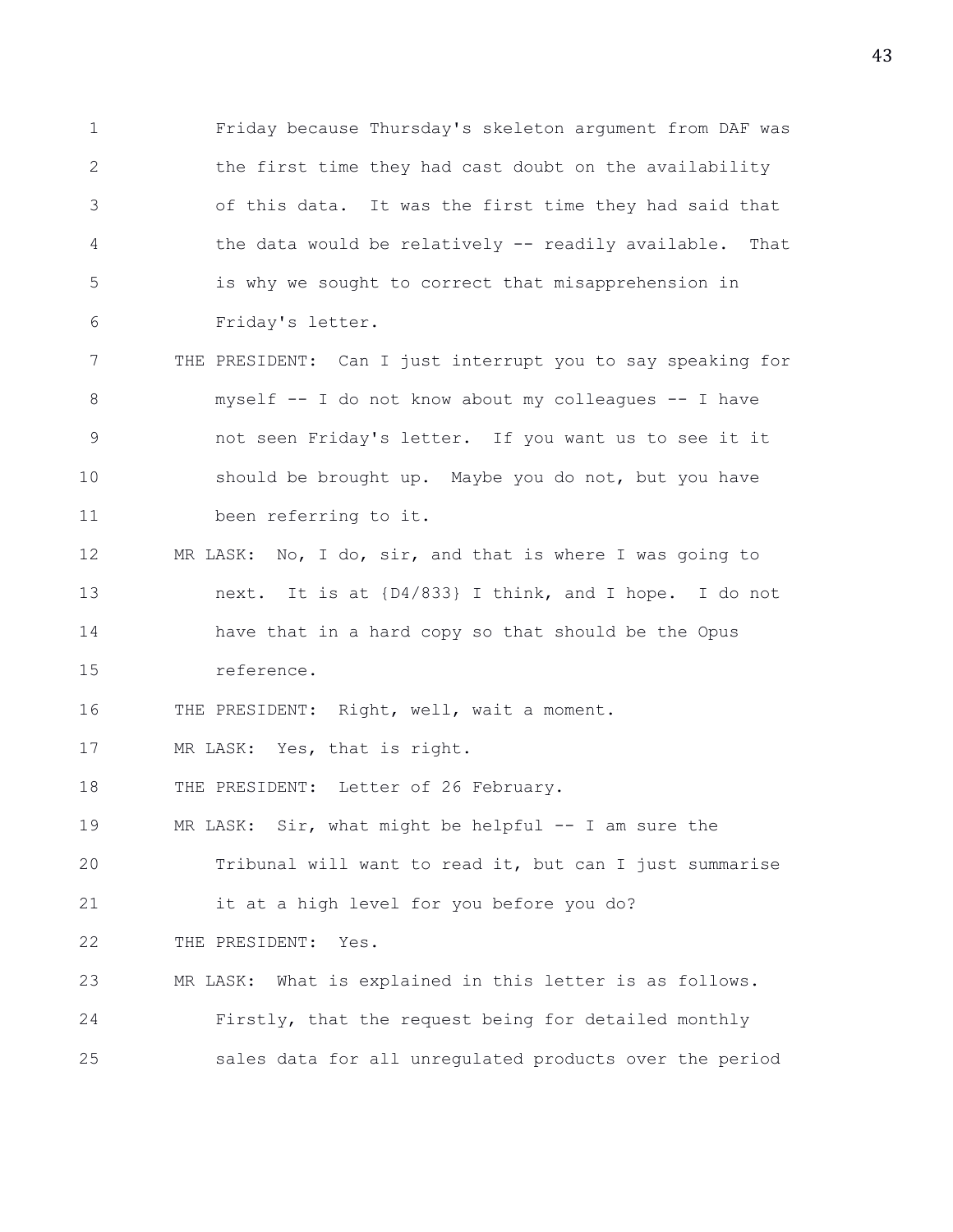1 96 to 2018 is vast and it amounts to thousands of 2 products over a period of 276 months, that is the first 3 point.

4 The second point is that the data is not easily 5 accessible, not least because various structural changes 6 that the claimants have undergone means that search and 7 retrieval would be complex and that it is highly 8 unlikely that consistent data will be available.

9 The third is to make the point that even attempting 10 to identify where this disclosure has been held or may 11 be held has been time-consuming and has confirmed the 12 scale and difficulty of the task.

13 Fourthly, the vast majority of the available data it 14 seems would relate to the post-cartel period and for 15 Royal Mail in particular there are serious doubts as to 16 the availability of accurate data in the pre-2012 period 17 and the final point, which is an obvious one, is that 18 the scale of the disclosure obviously impacts on the 19 scale of the work that the experts would have to carry 20 out to produce their analyses and I will pause in just 21 a second to let you read the letter sir, but given that 22 this is essentially the end of my submissions on this 23 point, I just close by saying this: in our submission it 24 is abundantly clear that this disclosure would be 25 disproportionate and unjustified and for that reason the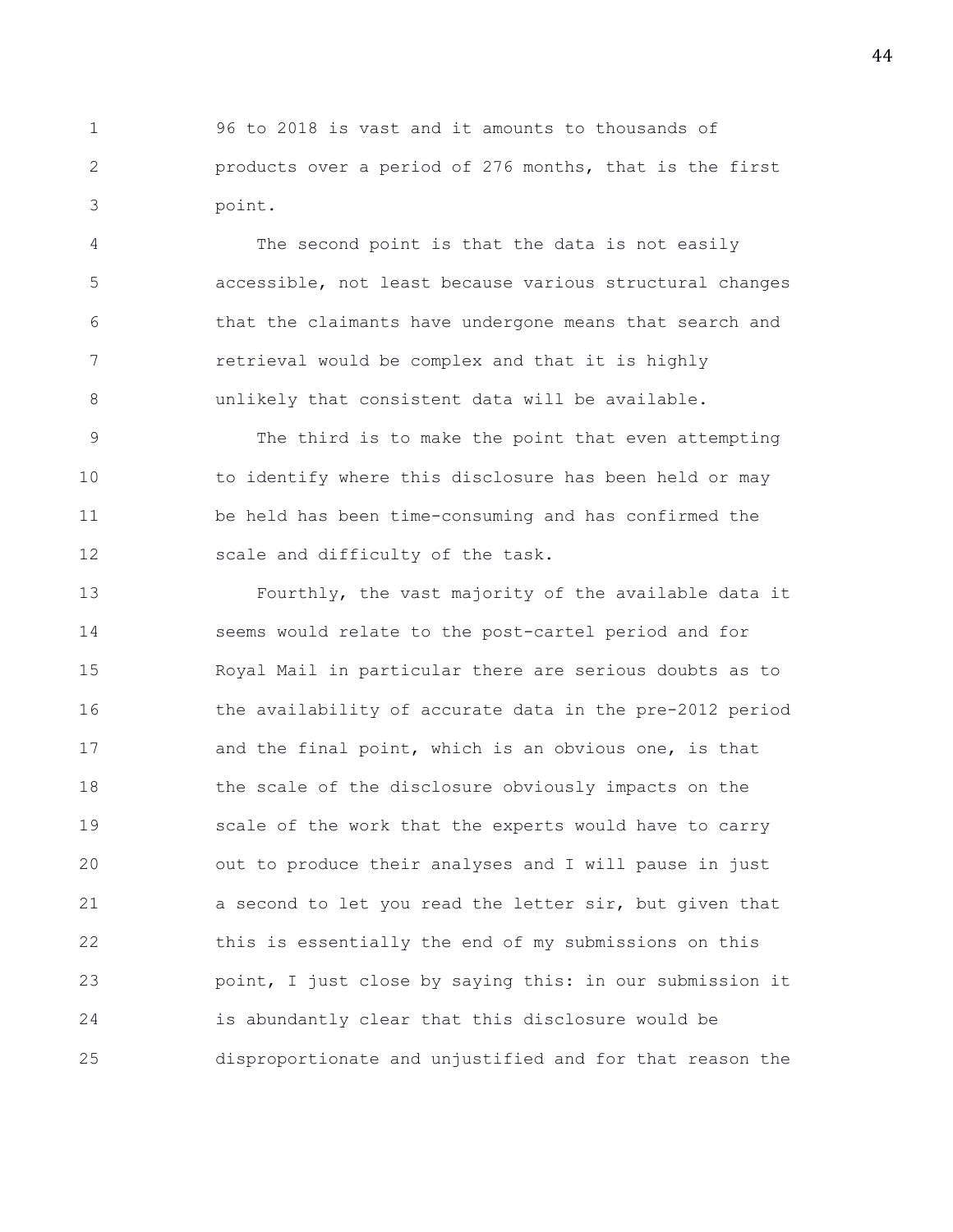1 disclosure should be refused and so too should 2 permission for Professor Neven's additional duplicative 3 analysis. 4 MR BEARD: May I reply briefly? 5 THE PRESIDENT: Well, probably we should read the letter. 6 MR BEARD: Of course. 7 THE PRESIDENT: Yes, if we read the letter. We cannot 8 scroll down I think. Thank you. 9 (Pause). 10 Yes, Mr. Lask, we have read that. 11 MR LASK: Thank you, sir. Unless I can assist you further 12 on this issue, those were my submissions on it. 13 THE PRESIDENT: Yes. Mr. Beard, you can reply briefly. 14 Reply submissions by MR. BEARD 15 MR BEARD: Briefly. So three brief points. First of all, 16 it is wrong to focus on the idea that the exercise to be 17 carried out by Professor Neven is filling in gaps in 18 **relation to Mr. Bezant's approach.** That is not what we 19 are talking about. We are talking about a different way 20 of analysing, a quantitative regression analysis. 21 Second of all, in relation to Mr. Harvey's comments 22 in 3.2, they do not provide a good basis for suggesting 23 there would be a small change of imprecision at all. 24 His first point in (a) at 3.2 is concerned with whether 25 or not Professor Neven's request for disclosure are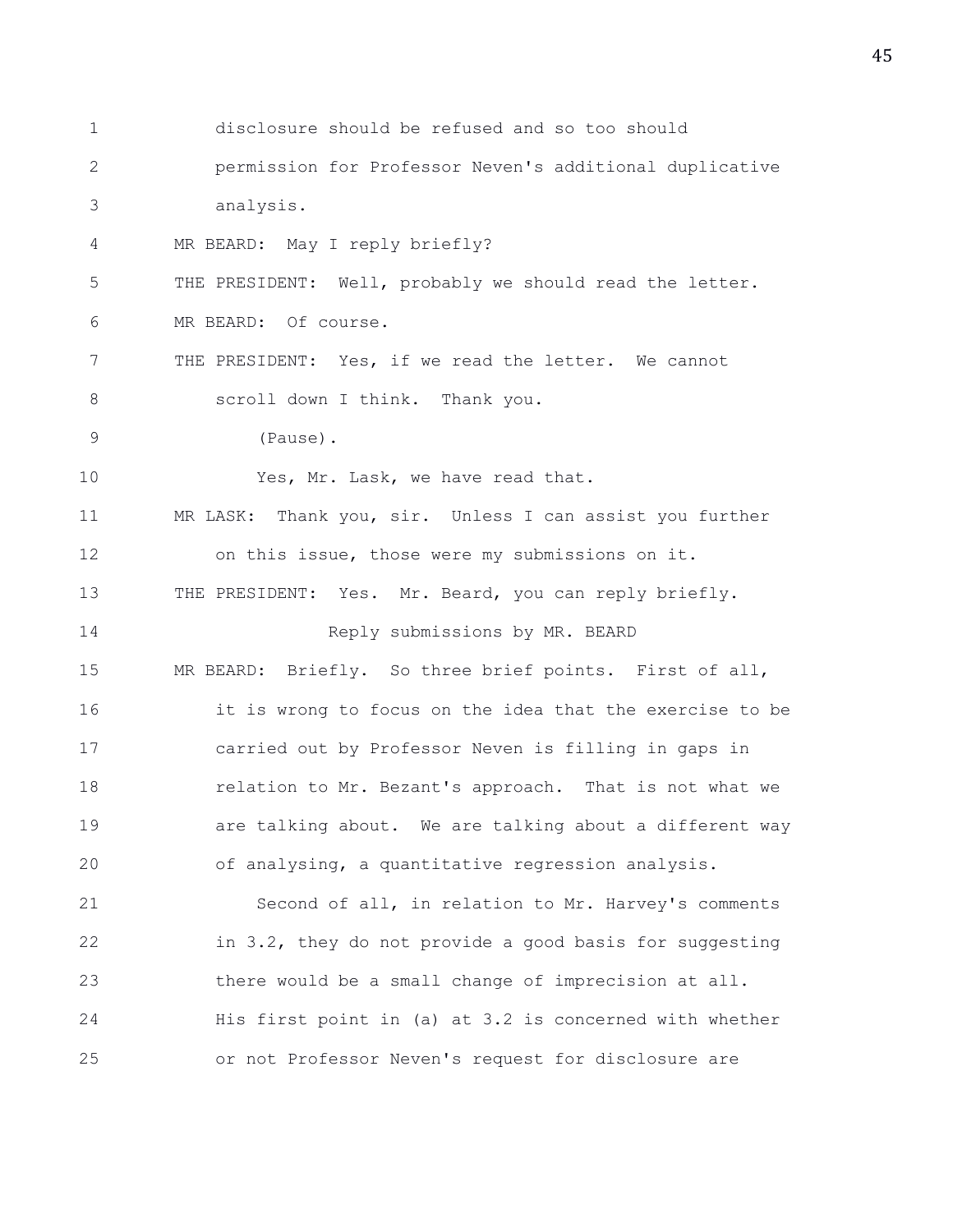1 adequate to the job and whether or not the requisite 2 information could be provided proportionately. Well, 3 that is not a question that goes to whether or not there 4 would be an increase in precision at all.

5 The second is that there are a number of products 6 and services that may overlap and so the price of one 7 could affect the other. That point is at 3.2(b). 8 Professor Neven explicitly recognises that and deals 9 with that issue in his second statement at paragraphs 12 10 to 14 and explains how he will take that into account in 11 relation to these issues.

12 **Indeed, the third point about there being** 13 relationships between regulated and unregulated pricing 14 is again precisely something that Professor Neven takes 15 into account in relation to this analysis in his second 16 statement and recognises that that is something that he 17 can and will factor into his regression analysis.

18 The fourth reason is one that I have already dealt 19 with, which is the fallacy that Professor Neven's 20 approach is going to be flawed in the same way as 21 Mr. Bezant's approach is flawed because it relies on 22 Mr. Bezant. That is a misrepresentation of the 23 position.

24 The fifth takes us back to the regulated/unregulated 25 and the reason we have sceptical eyebrows is because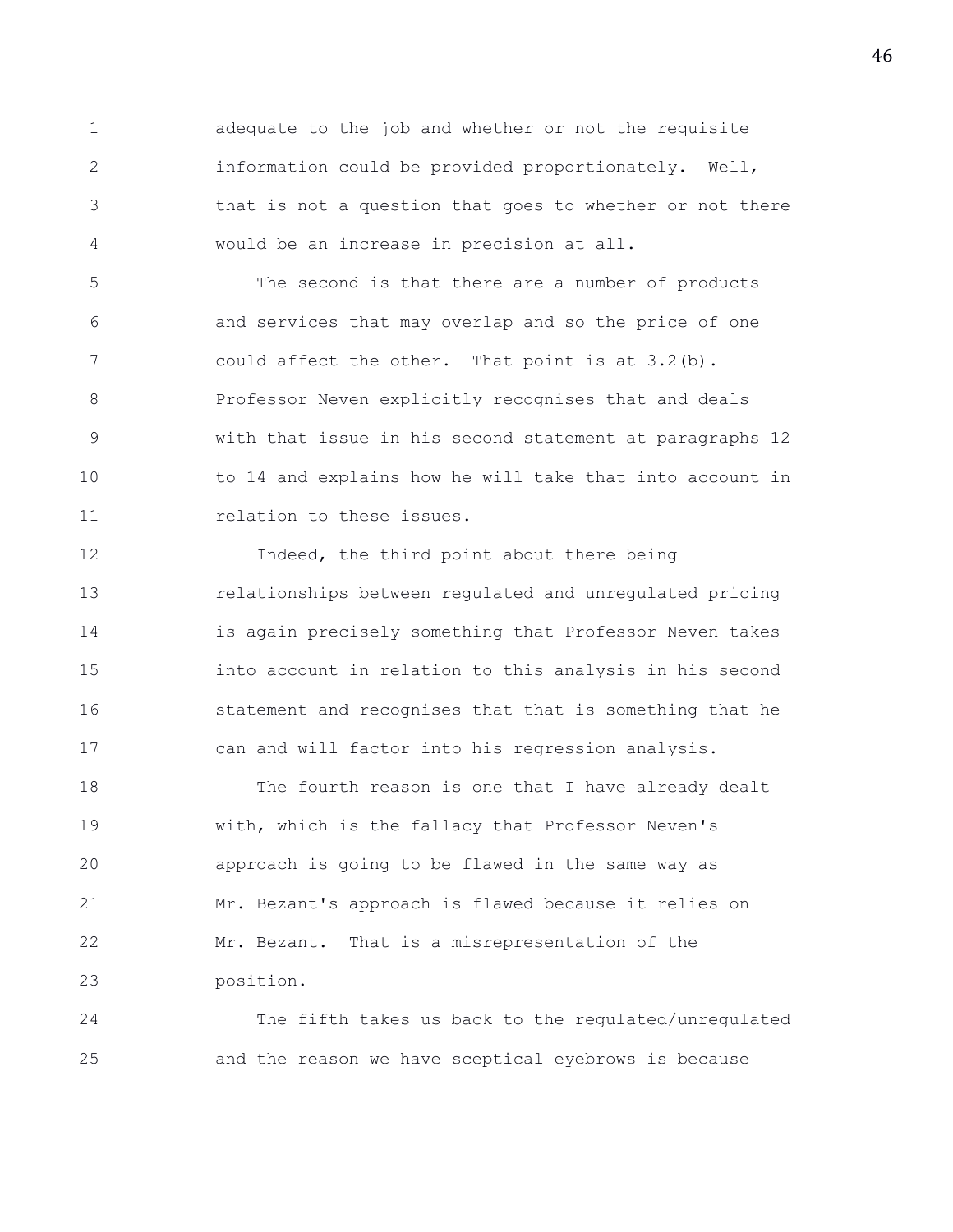1 what we are talking about here is material from public 2 sources which do not give the sort of level of precision 3 about the business over time even in relation to 4 Royal Mail and the position in relation to BT is just 5 wholly unclear, as one can see from -- 6 THE PRESIDENT: Sorry, can you just -- 7 MR BEARD: I am so sorry. 8 THE PRESIDENT: No, I interrupted you. But you were saying 9 that the Postal Services Commission price control 10 statements are not reliable? 11 MR BEARD: No, I am not saying they are not reliable -- 12 THE PRESIDENT: What are you saying? 13 MR BEARD: -- but let us see what is said: 14 "The Postal Services Commission estimates that just 15 10% of Royal Mail's UK turnover was made up from 16 products not subject to price control in this period." 17 What we are saying is that does not give you a clear 18 indication of what the scale of unregulated business is 19 in respect of which this sort of regression analysis 20 could sensibly be carried out and in respect of which 21 the claim is being made, because the Postal Services 22 Commission exercise is being done for other purposes. 23 So taking that 10% figure does not carry across, 24 that is why we say that relying on these figures and 25 suggesting that this means that the regulated and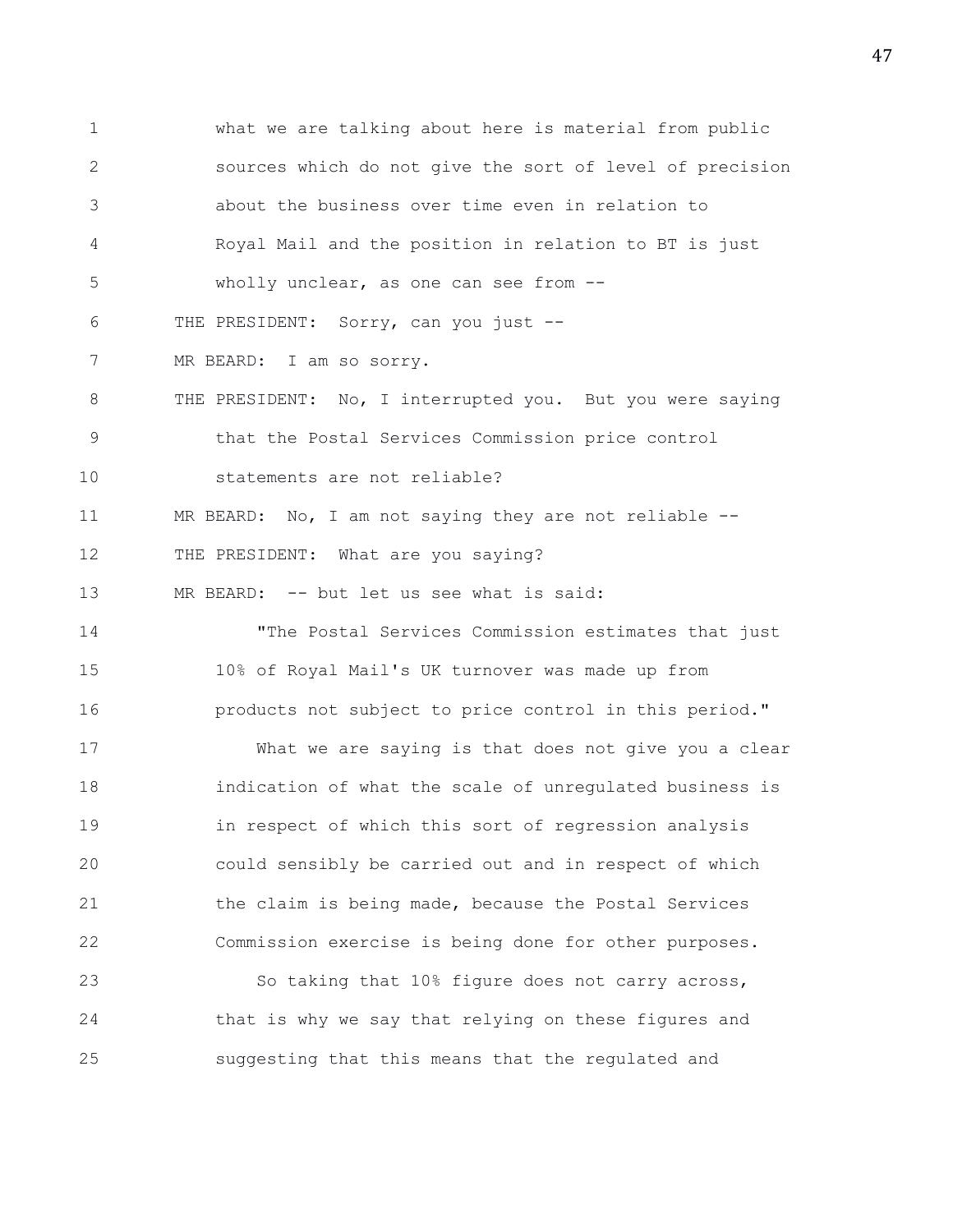1 unregulated business split, for the purposes of the 2 claim can be seen to be small, is something in respect 3 of which we raise sceptical eyebrows because it is only 4 for that reason these figures are being referred to and 5 I have already directed the Tribunal to the fact that 6 even if you are taking that 10%, that is £8 million -- 7 THE PRESIDENT: That is a separate point.

8 MR BEARD: -- plus a significant amount.

9 So we are saying you cannot just read it across, it 10 is not clear enough from this and it is still 11 a significant amount.

12 Then when we get to BT we just get: the vast 13 majority of network and wholesale activities have been 14 subject to economic regulation. Now, in relation to 15 that, it is inordinately vague and we do have real 16 doubts about it because of what we know from public 17 sources about the way that BT is regulated and has been 18 over time, so for those reasons we say are far from good 19 in explaining why it is that a small degree in change in 20 provision would be expected. We see regression analysis 21 as a different type of methodology that can engender 22 a very different and much more significant degree of 23 precision.

24 Professor Neven rightly accepts that there is always 25 a trade-off between the level of precision and the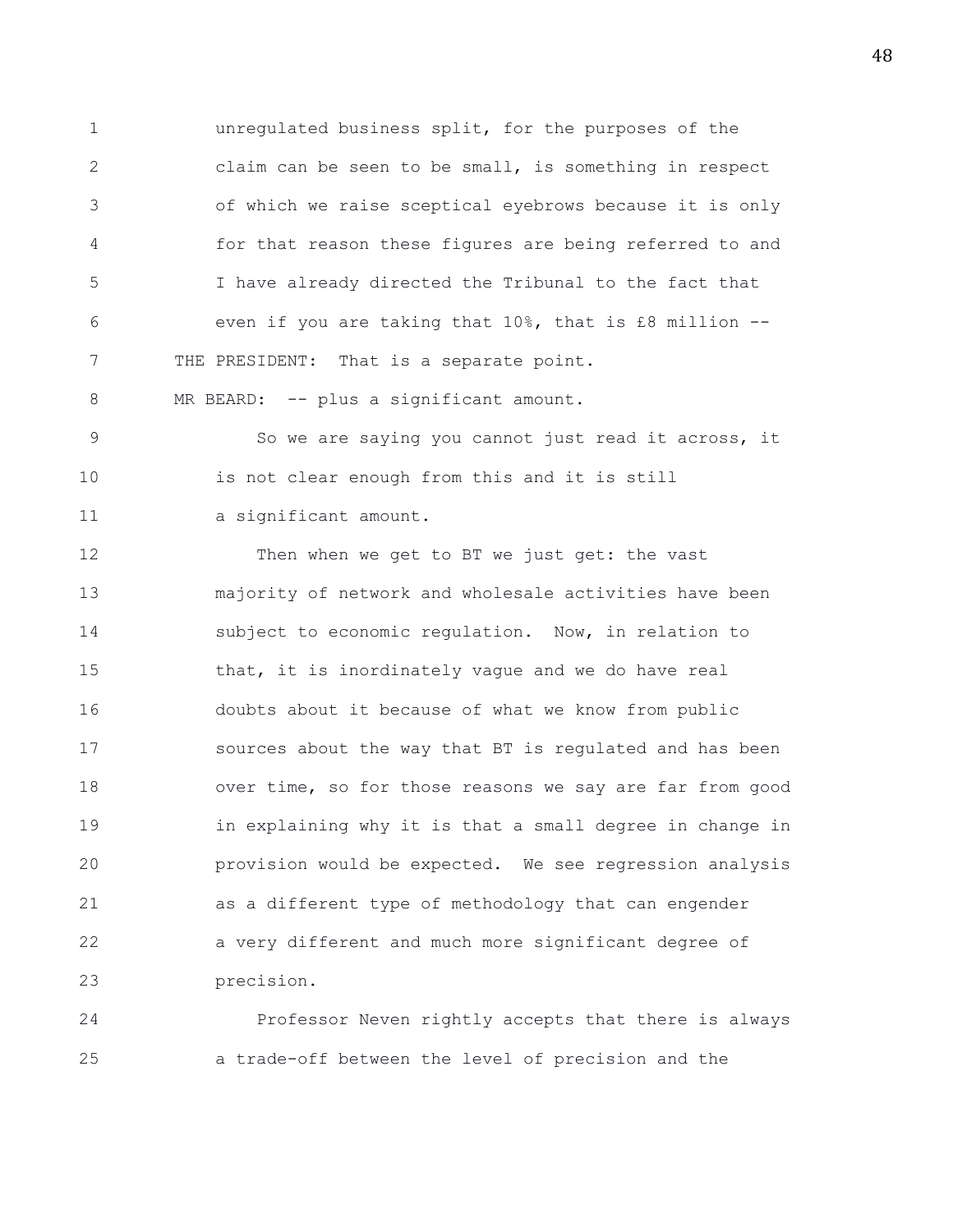1 proportionality of gathering data. He completely sees 2 that, but he says the sorts of data that we are talking 3 about will give him confidence that he can provide the 4 sorts of levels of precision that will be of material 5 assistance to the Tribunal and indeed to DAF in relation 6 to that. He concludes at paragraph 18 of his second 7 statement:

8 **I'LL AM** confident that my reduced form regression 9 analysis will be capable of producing a robust estimate 10 of the extent to which any overcharge was passed-on 11 through increases of the prices of the goods and 12 services sold by the claimants."

13 So specialist economists saying "I take into account 14 the relationship problems, I take into account the scale 15 of unregulated business issues that have been raised, 16 but in those circumstances we have a situation where 17 I still consider that this reduced form regression 18 analysis can increase the level of precision in relation 19 to significant amounts of money", on a very important 20 issue where in the interests of fairness the defendants 21 should be, all things being equal, entitled to carry out 22 this sort of analysis as the claimants are in relation 23 to overcharge where of course they have drawn on a vast 24 amount of data.

25 That then takes me, I think, to the proportionality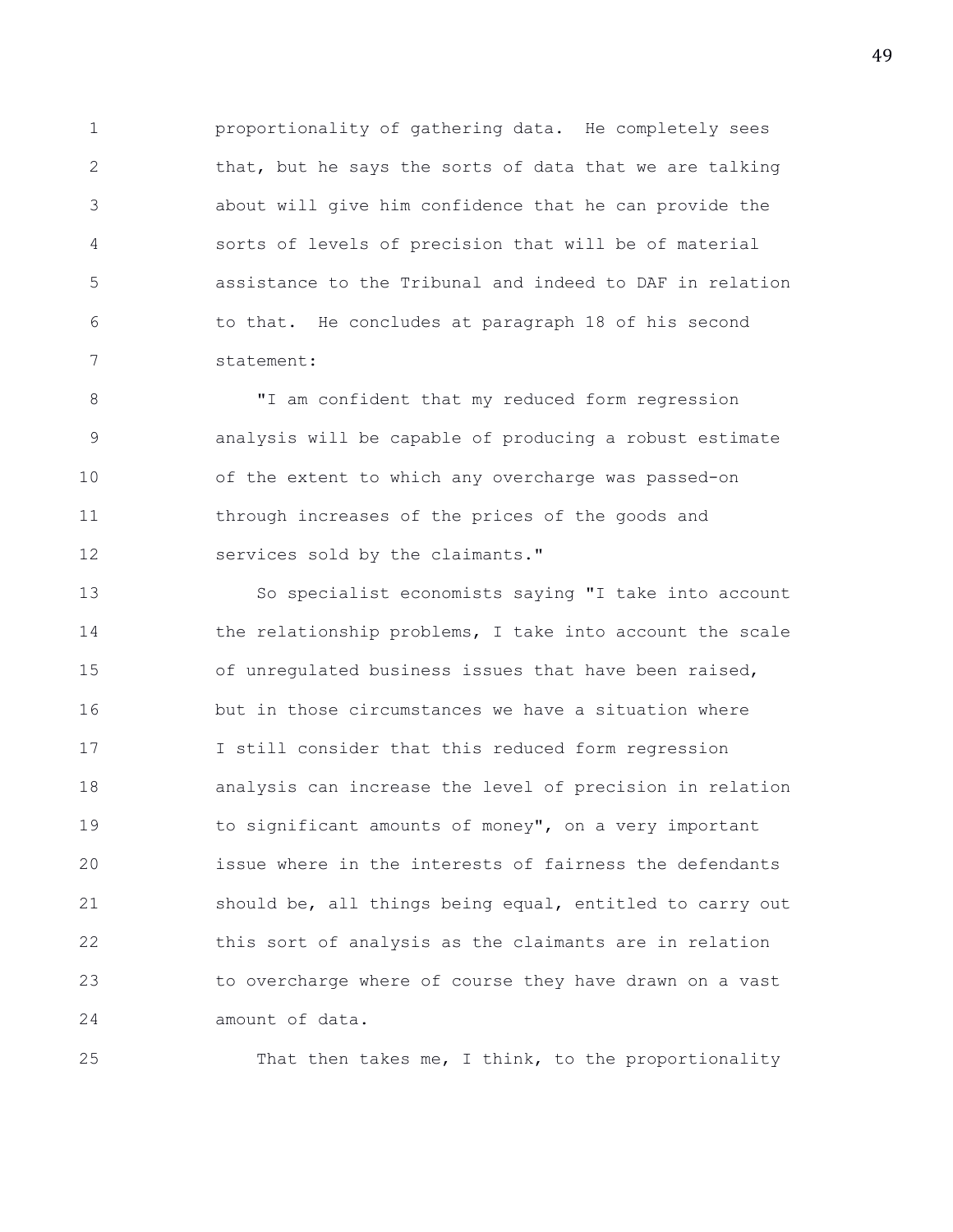1 of the disclosure point because Mr. Lask placed great 2 weight on this and says "Well, PO7 is a vast amount of 3 data" and he now says "Well, a qualitative exercise 4 might actually be required to identify which bits of the 5 data sets would be available". Well, we do not know 6 whether or not or to what extent that is true. We do 7 not demur that some sort of qualitative analysis would 8 be required. As I said in my opening comments, we would 9 expect that you do have to look at what categories 10 answer the criteria, but that does not mean it is 11 disproportionate, the fact that you have to engage in 12 some sort of qualitative exercise and he now places 13 great weight on this letter that was served on Friday 14 and with respect to Mr. Lask, to say that it is served 15 in response to our saying in our skeleton for the first 16 time that this material should be readily available is, 17 with respect, somewhat glossing the situation.

18 We asked for this disclosure in October last year. 19 If the position was that in fact they were not going to 20 be able to get the material and that there were 21 particular enquiries they had undertaken that meant that 22 that material would not be available in any sensible 23 form, then they should have said so.

24 In fact what this letter does say is "Well, we have 25 been carrying out these sorts of enquiries, we did not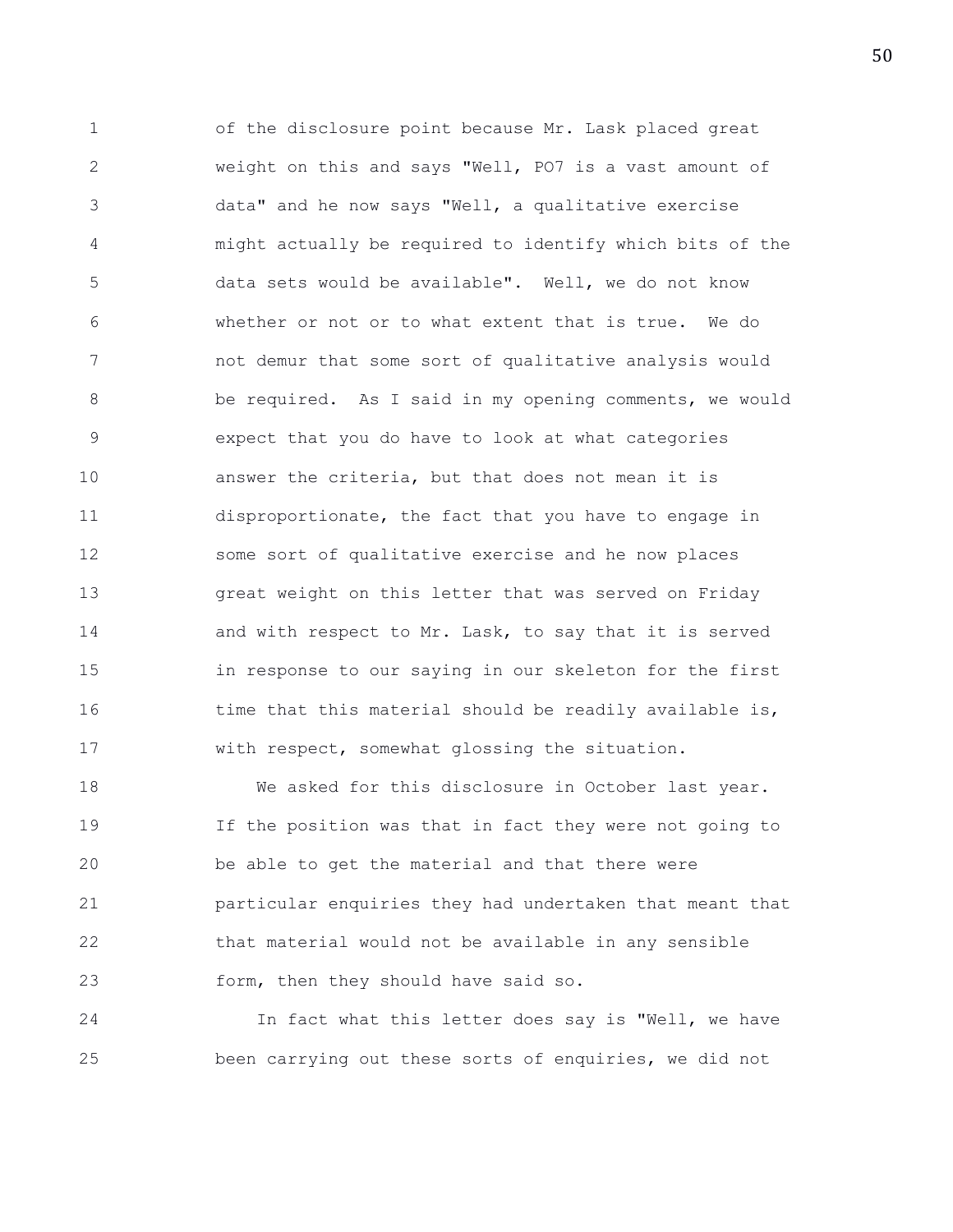1 put them in Mr. Coulson's statement, we did not spell 2 out what we have been doing to date, we provided them to 3 you the day before the hearing and what we are saying is 4 that there appear to be difficulties in relation to 5 these issues."

6 Now, what we have not had the opportunity to do is 7 discuss with Professor Neven whether in the light of the 8 indications of difficulty that are being set out in this 9 letter, in fact he would still be able to carry out 10 a reduced form regression analysis.

11 Furthermore, if this tribunal was thinking "Well, on 12 the basis of this letter it does feel like it is 13 unlikely that you are going to get the relevant 14 material", it would be imperative that this set of 15 enquiries that are outlined in this letter was set out 16 in witness evidence, properly explaining what had been 17 done, where the problems arose, in respect of which 18 periods and which categories of data, in order that this 19 tribunal could properly consider whether or not these 20 matters were proportionate in the light of input from 21 Professor Neven as to whether or not these more limited 22 data sets could in fact properly inform this reduced 23 regression analysis. To say it is unfortunate that this 24 was provided on Friday afternoon is understating the 25 position when this request has been pending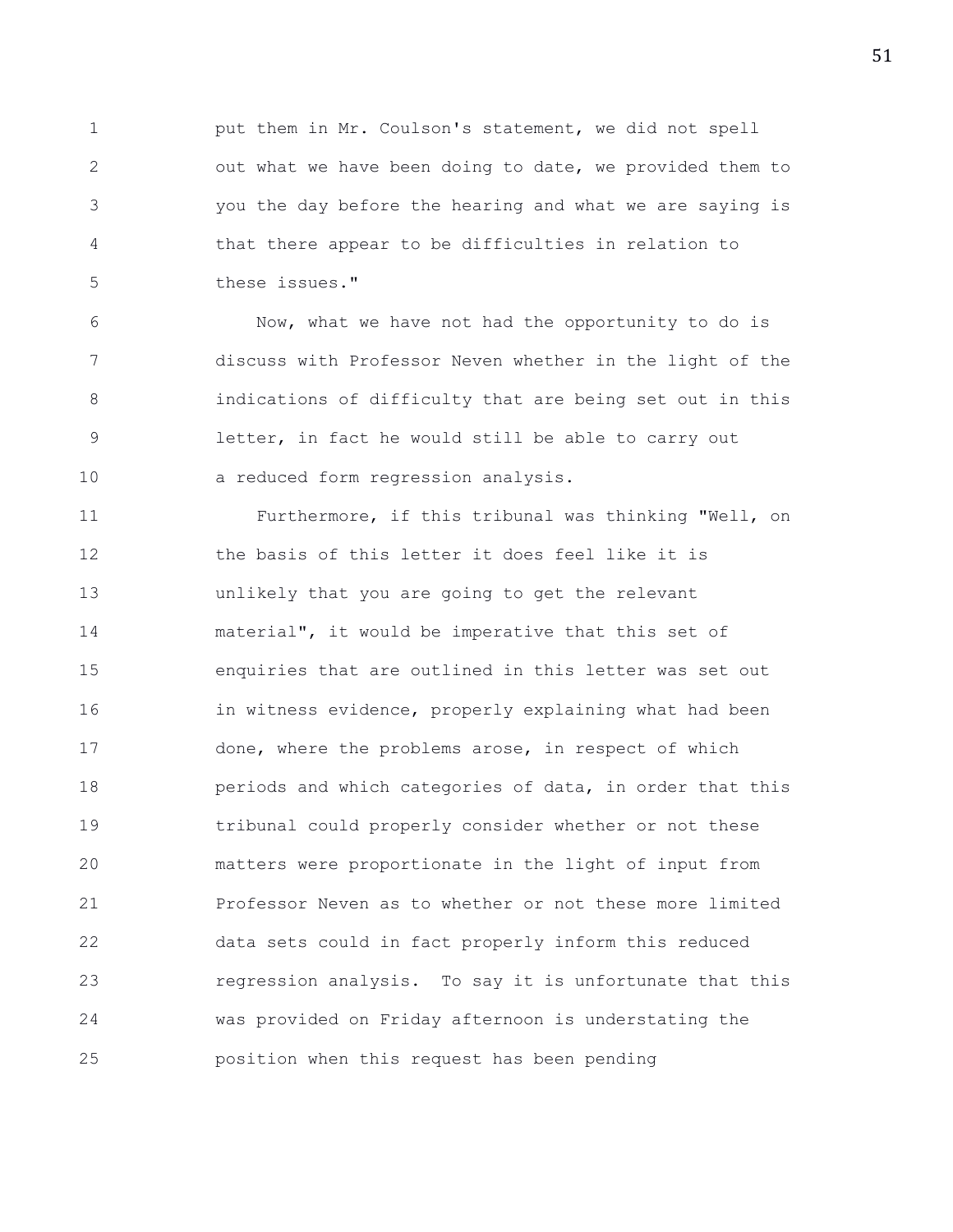1 since October.

2 In those circumstances the somewhat ambiguous 3 comments that are made -- although obviously the tenor 4 of the letter is "It is all very difficult, these bodies 5 have undertaken various structural changes over time and 6 it will be difficult to get hold of the documents", in 7 fact what it is saying is that certain amounts of 8 revenue and volume data would be available under the 9 various heads for certain periods, more may be 10 available, we do not know what levels of difficulty that 11 would be, there are concerns about accuracy referred to 12 in relation to earlier data, we do not know what those 13 might be; we simply do not have a proper picture of what 14 has been done and what could be done reasonably in 15 relation to these data categories.

16 Now, that is precisely what should have been 17 articulated previously. This letter on Friday is not 18 adequate. If the Tribunal is concerned about whether or 19 not this process of disclosure should go forward, it 20 seems to us that at the very least a full witness 21 statement spelling out the steps should be provided and 22 Professor Neven then afforded an opportunity to consider 23 whether or not in the light of that information and 24 questions we might have about it, it means that his 25 further more refined analysis, the reduced regression,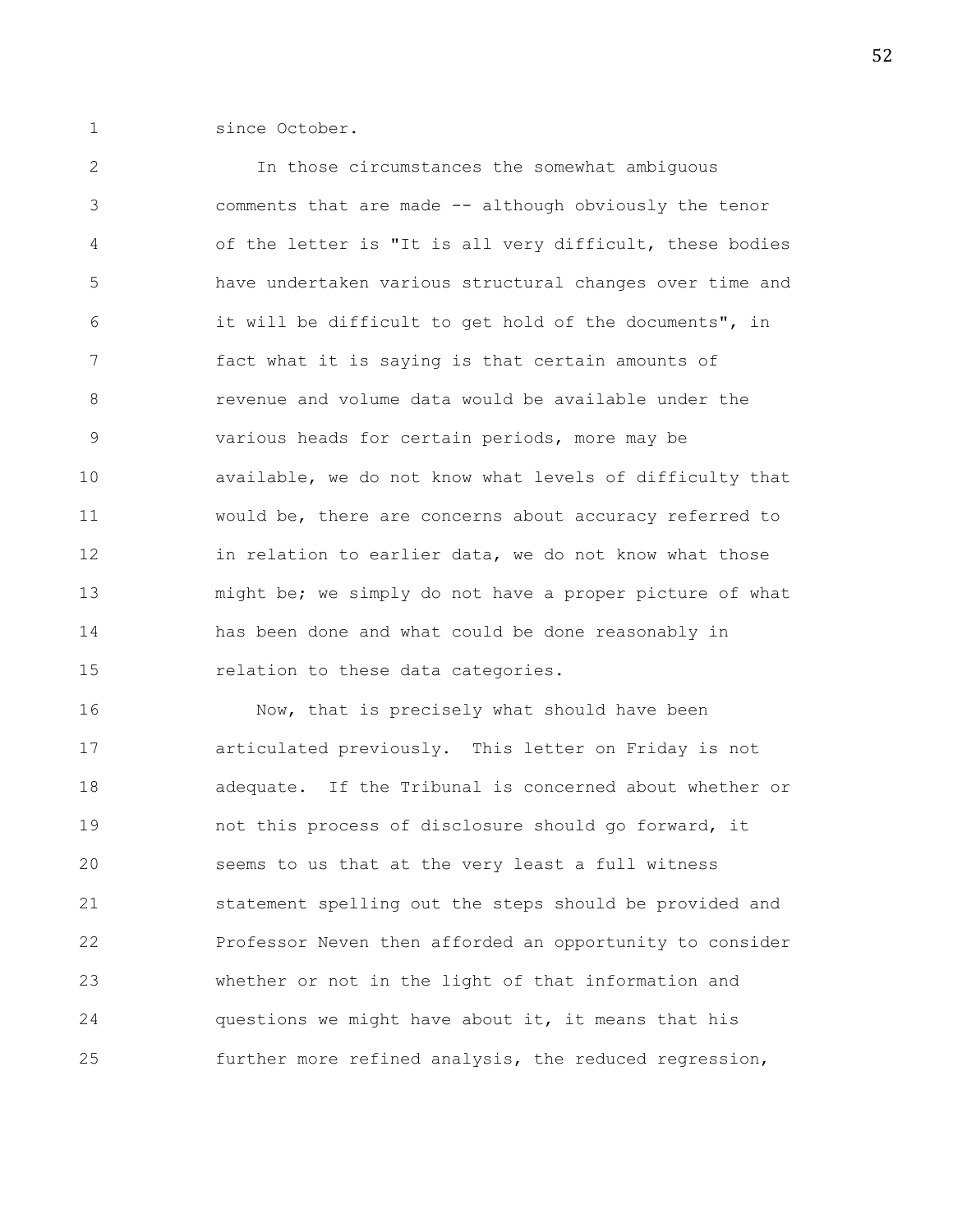1 could be undertaken.

2 It goes back, sir, as Mr. Justice Fancourt 3 mentioned, that the absence of an explanation in 4 relation to so many of these matters by Royal Mail, by 5 BT in relation to stuff they know about, is hampering us 6 and delaying this process and causing battles before 7 this tribunal that could probably have been resolved in 8 discussion if they had been engaged in properly, early 9 enough. 10 Unless I can assist the Tribunal further those are 11 my reply submissions. 12 HODGE MALEK QC: I have a couple of questions for Mr. Lask. 13 The first question is if we give permission for 14 Professor Neven to do his limited regression analysis, 15 how is your side intending to respond to that. Would 16 you want to do your own analysis, or at least have some 17 expert evidence in reply? Perhaps you can answer that 18 first before I ask you the next question. 19 MR LASK: Thank you, sir. I do not have the answer to that 20 to hand. That is something I would need to take 21 instructions on if I may and perhaps I might do that 22 over the short break that I anticipate is coming soon. 23 HODGE MALEK QC: Okay. The next question is that often in 24 large-scale litigation where one party says it is going 25 to be disproportionate to carry out the disclosure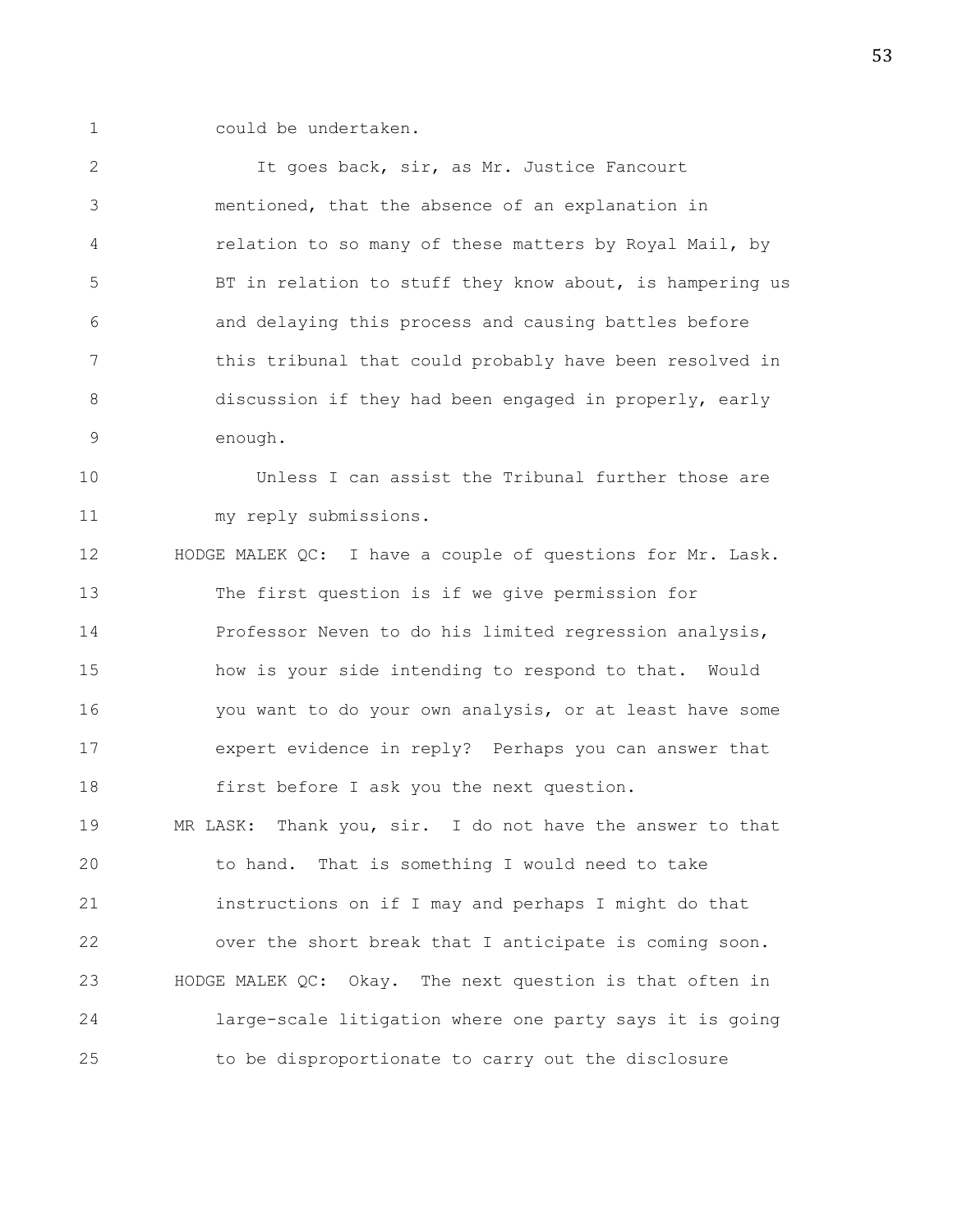1 exercise they specify or at least give a back of 2 envelope analysis of what the cost is actually going to 3 be. On this there is certain data which you say is more 4 readily available than other data. One would ideally 5 want to know what the cost would be of getting the data 6 which appears to be more readily available than the rest 7 and what the cost would be if you want to go -- if you 8 are ordered to go further and produce, let us say, more 9 difficult areas of disclosure, but I thought we had made 10 it clear on previous occasions that where someone is 11 alleging disproportionality we would like to have 12 a rough estimate of what the costs are going to be. 13 MR LASK: Sir, I will check on that. I think the answer is 14 that we do not have an estimate of the costs involved 15 and at least one reason for that is because we have been 16 objecting to this disclosure as a matter of principle, 17 not least because it is really required for an expert 18 analysis that we object to itself. But I will check on 19 that point, if I may.

20 HODGE MALEK QC: For my own part, often when someone says 21 there are millions of documents, it is fairly 22 meaningless to know -- just giving that figure, without 23 knowing how those documents are being held and how 24 easily they can be searched, because you can have 25 databases which can actually look at billions of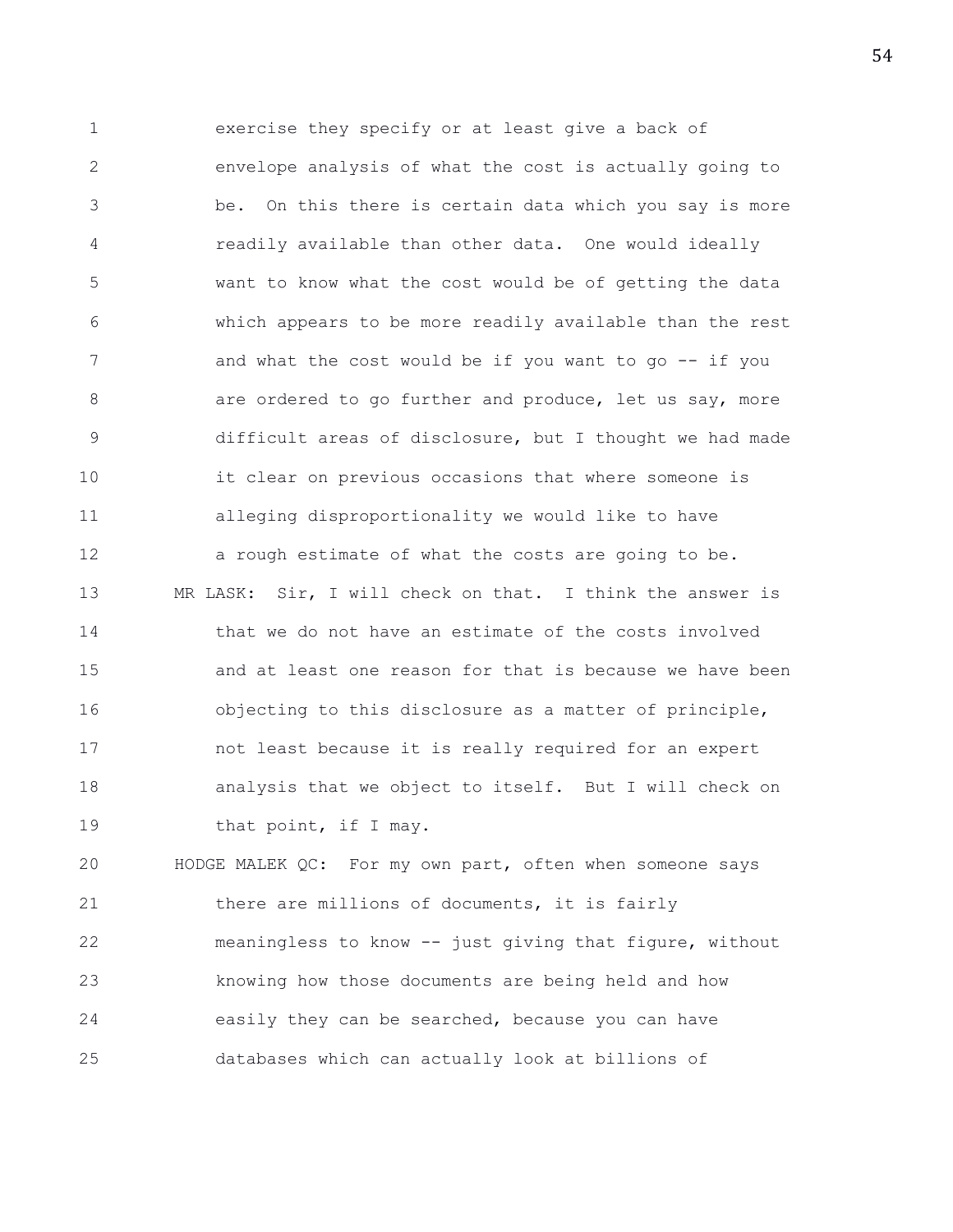1 documents all at the same time and come up with answers 2 if it is all properly organised, but others where it is 3 a complete nightmare where, for example, if you are 4 giving disclosure of hard copy documents, even a few 5 thousand documents can be a huge burden to get the data 6 out of it, so just being told what the number of 7 documents is does not really assist when you are dealing 8 with data which is held electronically, but that is just 9 an observation, you do not need to answer that. 10 MR LASK: Thank you, sir. I will take instructions on those 11 two questions. 12 HODGE MALEK QC: Yes. Thank you very much. 13 THE PRESIDENT: Well, we will take a break now. It is 10 14 **past, so we will come back at -- if we come back at 20** 15 past will that give you time, Mr. Lask, to take 16 instructions? 17 MR LASK: It will, sir, thank you. 18 THE PRESIDENT: Yes, so we will rise, metaphorically, until 19 20 past. 20 (12.10 pm) 21 (Short Break) 22 (12.22 pm) 23 THE PRESIDENT: Mr. Lask, I think you were going to taking 24 instructions on some points. 25 MR LASK: Yes, thank you, sir, and I have. Dealing with the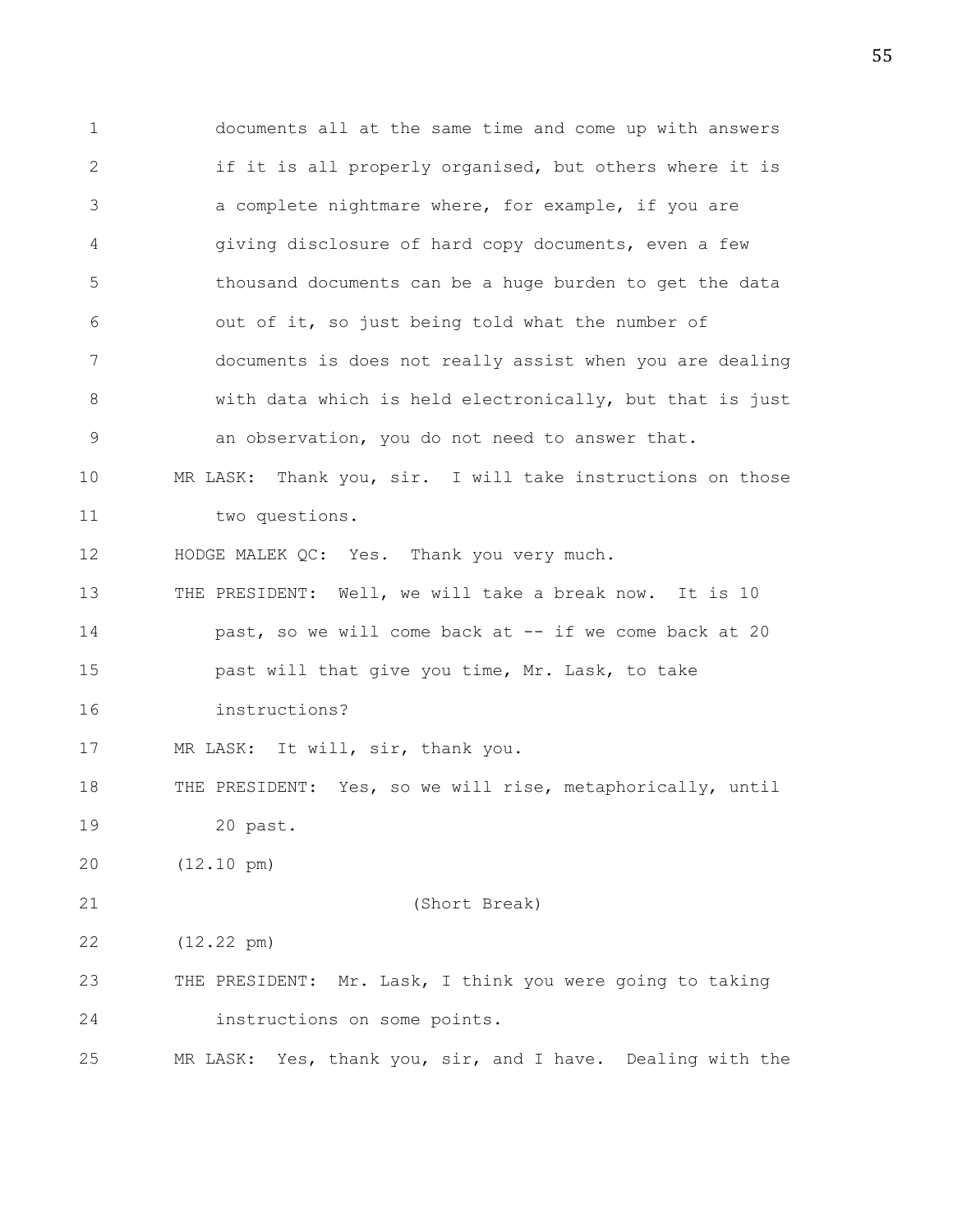1 first question, how would Mr. Harvey respond to 2 Professor Neven's regression analysis if it was 3 permitted, Mr. Harvey would still do his intended 4 analysis on supply pass-on, which is the one he has 5 described in his eighth witness statement at 6 paragraph 5.3 and onwards, but in all likelihood he 7 would also seek to engage with Professor Neven's 8 regression analysis and probably conduct a similar 9 regression analysis of his own and in my submission that 10 underlines the unattractiveness in this application by 11 DAF and indeed the claimants' concerns because it 12 underlines the increase in work that this would 13 generate. It would not only be DAF conducting two we 14 say duplicative analyses but it would be us too. 15 THE PRESIDENT: Yes, we understand that. 16 MR LASK: In addition, sir, you will have seen at 17 paragraph 3.2 of Harvey 9 where he set out his concerns 18 with the regression analysis, one of his concerns was 19 the difficulty in controlling various external factors 20 and in light of that concern one thing he might have to 21 do is request further costs disclosure from the 22 claimants which would have the effect of actually 23 enlarging the PO7 disclosure category because that 24 category has narrowed somewhat as a result of this 25 discussion between the parties, but one of Mr. Harvey's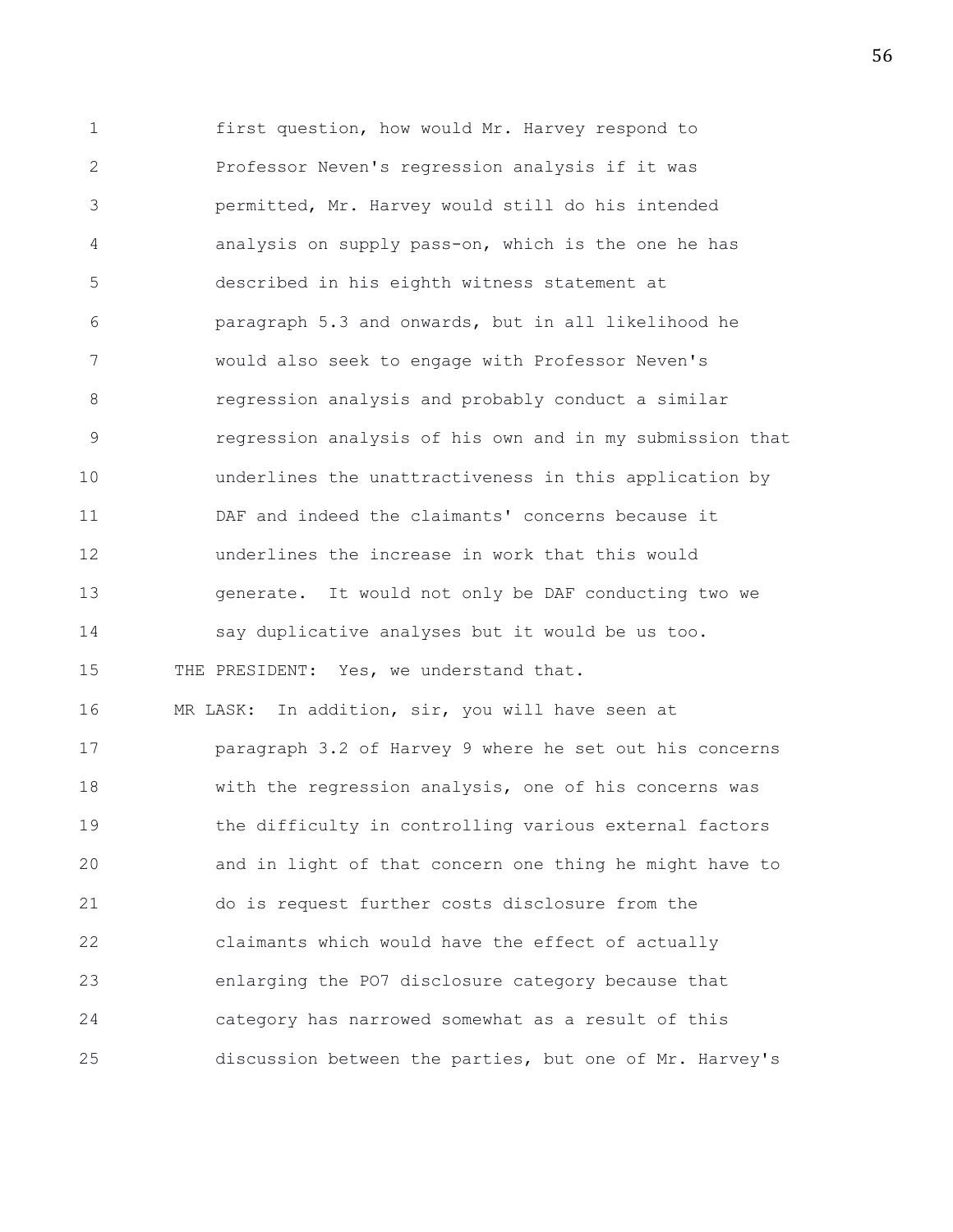1 concerns about Professor Neven's analysis is that he is 2 not seeking the disclosure that would be necessary to 3 properly control for these factors, so if Mr. Harvey was 4 going to have to properly engage with this and conduct 5 his own analysis, he may well need that disclosure, or 6 he may well want to seek it from the claimants. 7 THE PRESIDENT: Yes.

8 MR LASK: That is the first question. The second inquiry is 9 do we have a costs estimate for PO7 disclosure. We do 10 not I am afraid and one reason is the one I gave, that 11 we have been really objecting on a point of principle, 12 but the second is a more practical reason which is that 13 this has been an iterative process. The parameters of 14 PO7 disclosure have been changing, as I have said, as 15 a result of discussion, but also we have not had access 16 yet to some of the databases, the legacy databases 17 described in the letter, so there are a number of 18 categories of cost that are just simply unknown and then 19 dealing with Mr. Malek's point about sometimes you can 20 have disclosure that involves a very large number of 21 **records but is quite straightforward, we recognise that** 22 but we do not think it applies in this case, again for 23 the reasons set out in the letter, which are that there 24 are multiple sources, including legacy sources, spread 25 across the businesses and so this is not one of those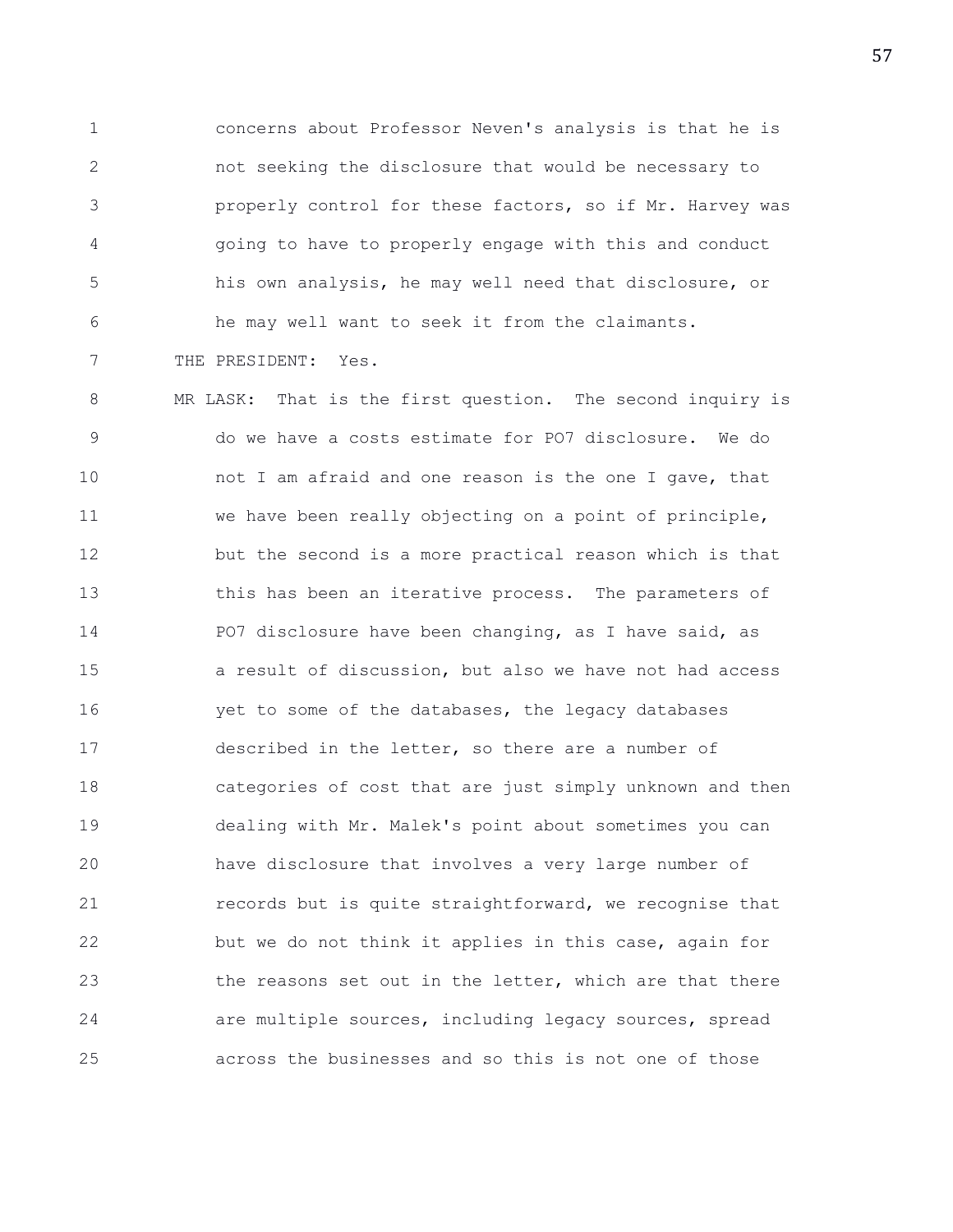| 1           | tasks that would be enormous but straightforward, we        |
|-------------|-------------------------------------------------------------|
| 2           | think it is one of those tasks that would be enormous       |
| 3           | and very complicated.                                       |
| 4           | THE PRESIDENT: Yes, thank you.                              |
| 5           | We will take just a moment so we will withdraw just         |
| 6           | for a few minutes.                                          |
| 7           | $(12.25 \text{ pm})$                                        |
| $8\,$       | (Short Break)                                               |
| $\mathsf 9$ | $(12.30 \text{ pm})$                                        |
| 10          | THE PRESIDENT: For reasons that we shall set out briefly in |
| 11          | a judgment that we will produce very shortly, we refuse     |
| 12          | permission for the defendants to call Professor Neven as    |
| 13          | an expert on supply pass-on and we therefore refuse the     |
| 14          | application for the category of disclosure described as     |
| 15          | PO7, which related to his evidence.                         |
| 16          | I think if we are postponing PO4 and 5, it may be           |
| 17          | sensible to turn then to the applications to amend the      |
| 18          | defence.                                                    |
| 19          | MR BEARD: I am entirely in your hands. I can deal with      |
| 20          | that, or the tax.                                           |
| 21          | THE PRESIDENT: No, let us deal with the defence and deal    |
| 22          | with the tax afterwards.                                    |
| 23          | We have got the draft re-re, whatever it is, amended        |
| 24          | defence -- defences --                                      |
| 25          | MR BEARD: Yes, defences.                                    |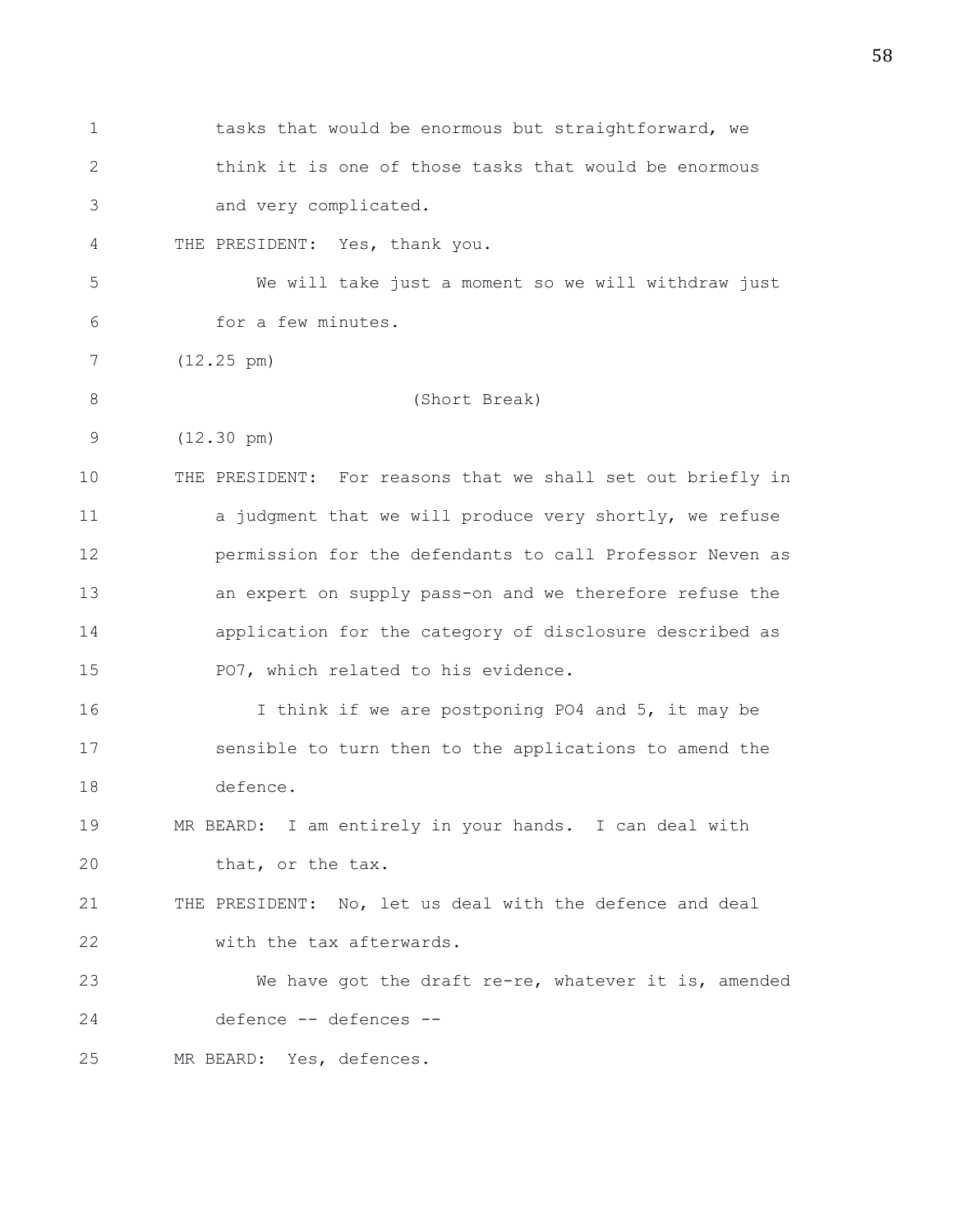1 THE PRESIDENT: -- in tab 14 of B3 {B3/14} and I think both 2 sides have been referring to the Royal Mail one for 3 convenience. 4 MR BEARD: Yes, that is right, paragraph 30, page 163 5 {B3/14/163}. 6 THE PRESIDENT: So on page 163. Now, as I understand it 7 from your skeleton, Mr. Beard, in fact the wording now 8 that you seek is revised so if we start on page 163 at 9 subparagraph (a)(a): 10 "Further and in the alternative, to the extent that 11 the claimant purchased or acquired trucks together 12 with ..." 13 And is it right instead of "other complementary 14 products or services" it should say "bodies and/or 15 trailers", is that the position? 16 Submissions by MR. BEARD 17 MR BEARD: I think in relation to bundles it will only ever 18 be bodies in relation to these issues but I do not have 19 any objection to "bodies or trailers". 20 THE PRESIDENT: Right. Well, it is your pleading, so it is 21 a question of what you say. 22 MR BEARD: Yes, I am just saying in practical terms. You 23 are quite right, sir, that what was indicated in 24 Mr. Jenkins' witness statement was that we were limiting 25 it to bodies and trailers and it is probably sensible to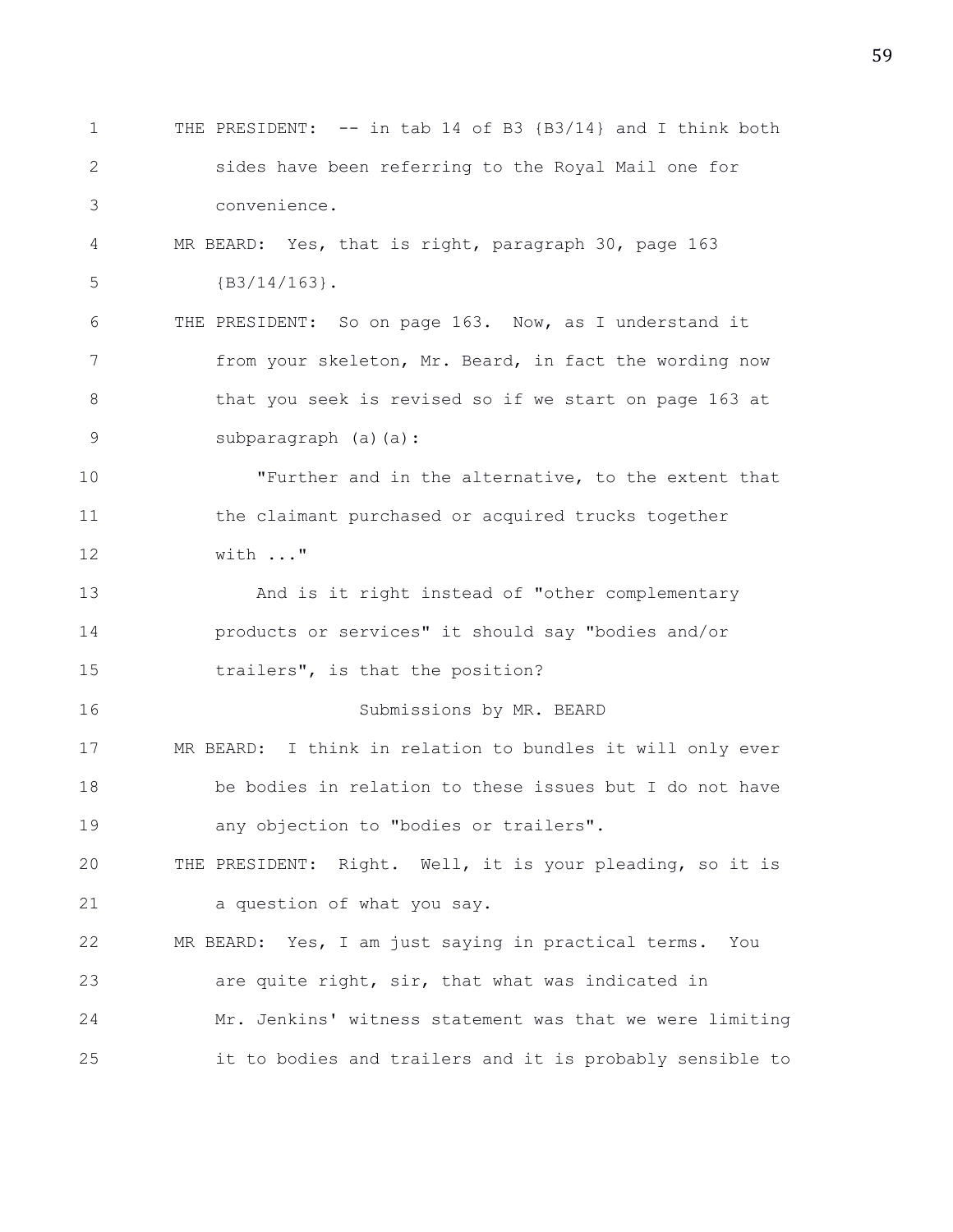1 include both references because that then carries 2 through into paragraph 30(d). 3 THE PRESIDENT: I see, but in practical terms, for the 4 bundles, it is -- I see, it is essentially bodies, 5 because the claimants did not buy trailers from you. 6 MR BEARD: Yes. 7 THE PRESIDENT: Then it goes on: 8 "It is for the claimant to plead and prove that it 9 paid an inflated price for the trucks and those other 10 products ..." 11 And we delete "all services", yes? 12 MR BEARD: Yes. 13 THE PRESIDENT: "... in aggregate see further 30(d) 14 below ..." 15 Ah, I am being told there is a problem at Opus with 16 the transcript. I am not sure whether the live 17 transcript is essential. 18 Mr JUSTICE FANCOURT: I am getting it. I have got the live 19 transcript. 20 THE PRESIDENT: I am told it is now working. 21 Then 30(b) is not objected to. 22 MR BEARD: That is right. 23 THE PRESIDENT: Then (c), there is no change to that. Then  $24$  we have got  $(d)$  --25 MR BEARD: I should say (c) is objected to, yes.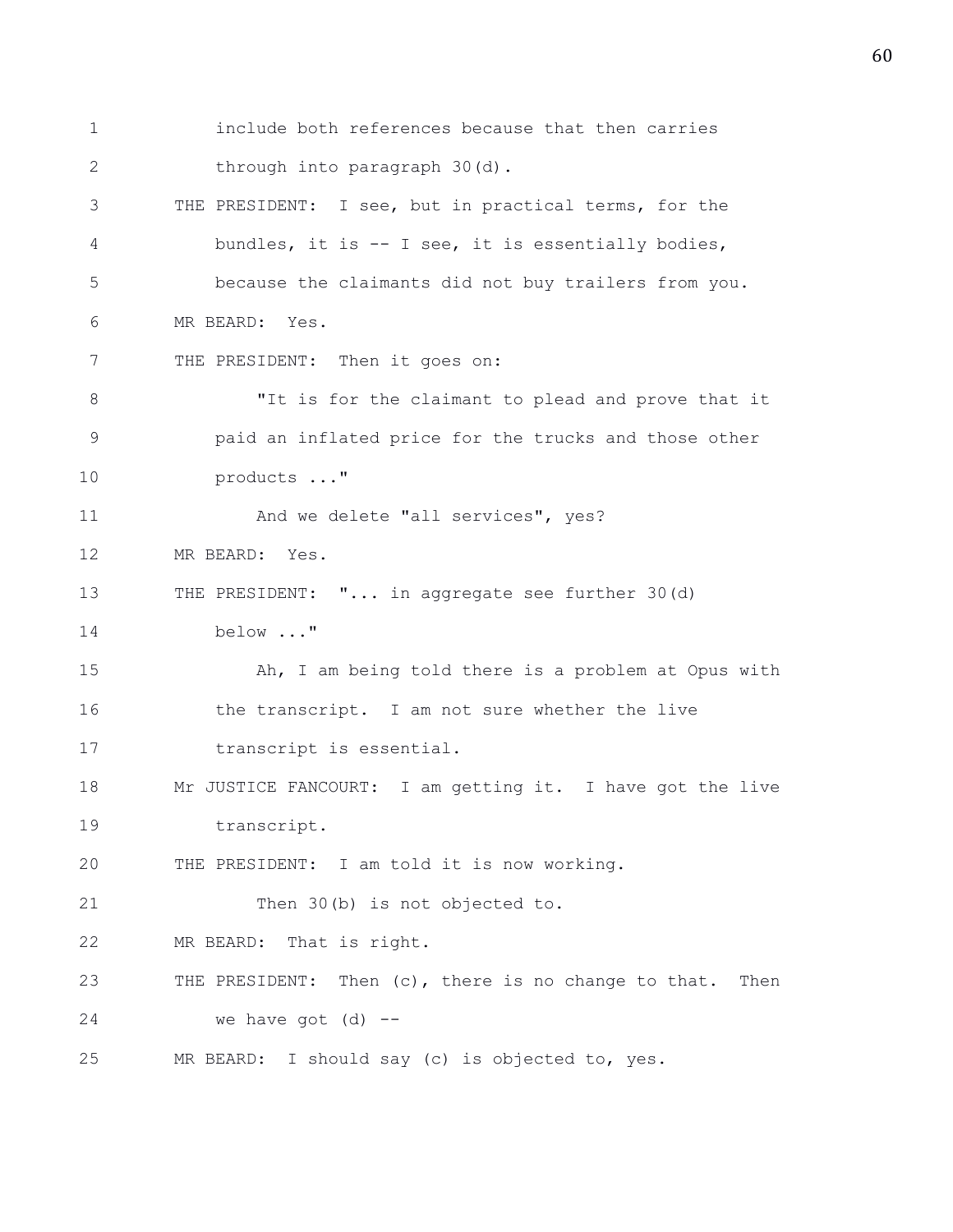1 THE PRESIDENT: It is objected to, but the wording stands. 2 MR BEARD: No, quite so. 3 THE PRESIDENT: Then (d): 4 "Further or in the alternative DAF contends any 5 overcharge was off-set by reductions in the prices which 6 the claimant paid for ..." 7 And it is again "bodies and/or trailers". 8 MR BEARD: Yes. 9 THE PRESIDENT: Perhaps it should be "which are 10 complementary to the purchase of a truck whether 11 required as part of the same transaction as the truck or 12 not", is that right? 13 MR BEARD: Yes, that must be right. 14 THE PRESIDENT: Yes, so that is the amendment you wish to 15 make? 16 MR BEARD: Yes. 17 THE PRESIDENT: So there are two aspects, although they may 18 be related, but one is the complements, as it has been 19 called, and the other is the general mitigation plea. 20 MR BEARD: Yes. 21 THE PRESIDENT: If you can just explain for my benefit the 22 difference between (a)(a) and (d)? 23 MR BEARD: Yes. The reason there are two pleadings which 24 refer to complements is because in relation to (a)(a) 25 what you are talking about is a situation where a bundle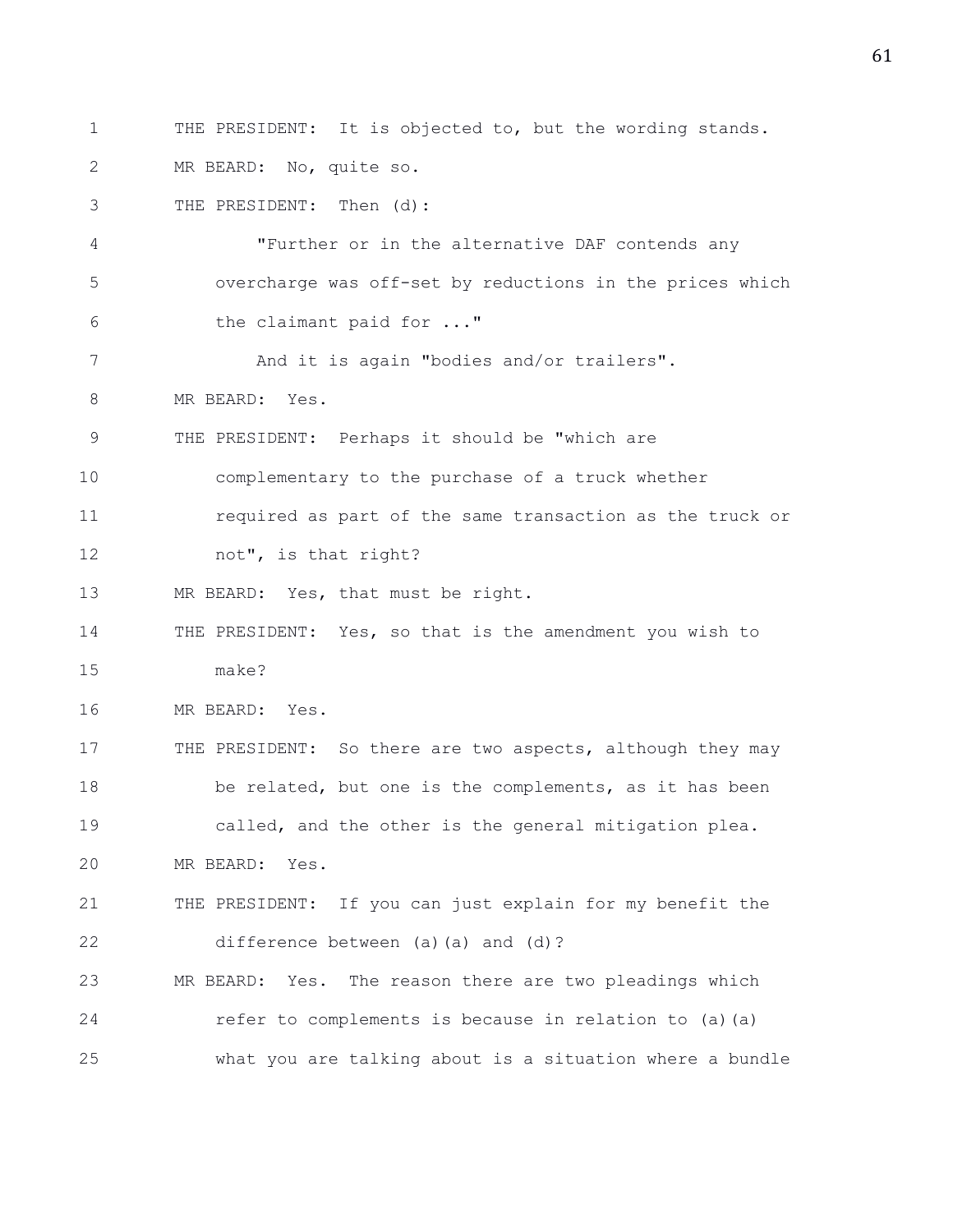1 has been bought and there is an allegation that there 2 has been an overcharge in relation to it and obviously 3 the primary burden lies on the claimants to show that 4 there was an overcharge and that overcharge occurred in 5 respect of some or all of that bundle. 6 THE PRESIDENT: This is a bundle bought from your clients 7 you mean? 8 MR BEARD: Yes. 9 THE PRESIDENT: Is that right? 10 MR BEARD: Yes. 11 Mr JUSTICE FANCOURT: So the key words in (a)(a) are 12 "together with", that distinguishes (d). 13 MR BEARD: Yes, that is one way of looking -- well, it is 14 the fact that it was a bundle bought from us in those 15 circumstances. 16 THE PRESIDENT: Yes, "purchased required trucks" -- well, it 17 had probably better say "together with bodies and 18 purchased or acquired the trucks from the defendant", or 19 "from one of the defendants", is that it, "together 20 with ..." 21 MR BEARD: Yes, we will review the transcript, but I think 22 that is it is -- we have tended to refer to this 23 internally as the bundle complements plea and obviously 24 this relates to what we have got set out subsequently 25 down in (g) about the burden of proof.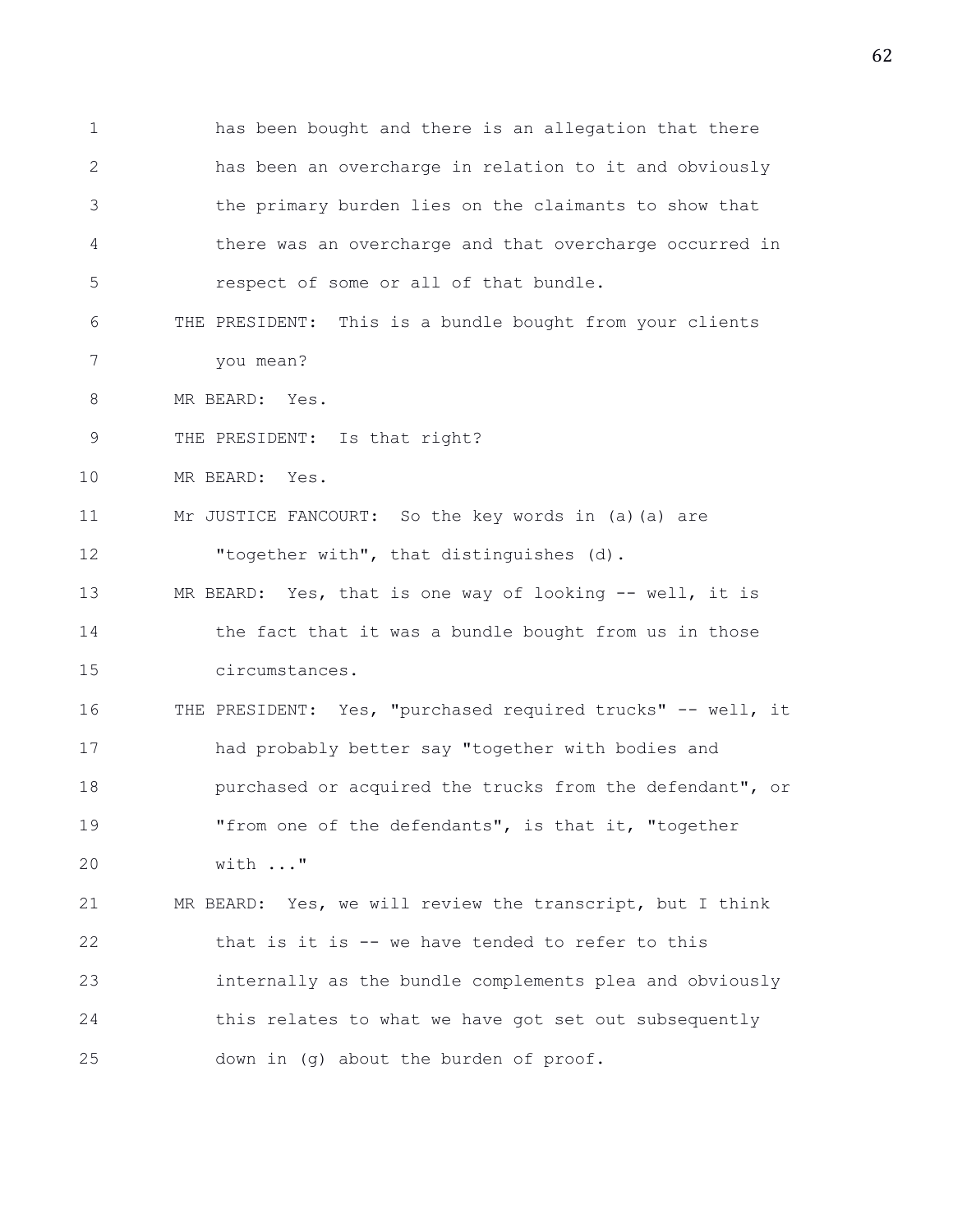1 THE PRESIDENT: Yes.

2 MR BEARD: Whereas we recognise that in relation to 30(d) 3 where we are talking about complements falling in price 4 in circumstances where you are hypothetically 5 considering an overcharge in relation to the truck, one 6 in some ways can see that as a special example of 7 mitigation and, as we will come on to explain, the 8 reason it is a special example is because, as 9 Professor Neven has explained, when you are talking 10 about strict complements there is an economic 11 relationship between the demand for and pricing of the 12 two elements, so you get a sort of waterbed effect 13 between the two. 14 THE PRESIDENT: Yes. Do you then want to deal, now that you 15 have explained them, with the complements amendments 16 first and then go on to (c)? 17 MR BEARD: I am happy to deal with them in either order. 18 I was going to deal with mitigation first but I am happy 19 to deal with complements first. 20 I do not know to what extent the Tribunal needs 21 reference to relevant legal principles. Obviously in 22 the skeleton argument from the claimants we have got 23 a great deal of citation of case law as to the 24 circumstances and criteria for accepting amendments in 25 circumstances where permission is required.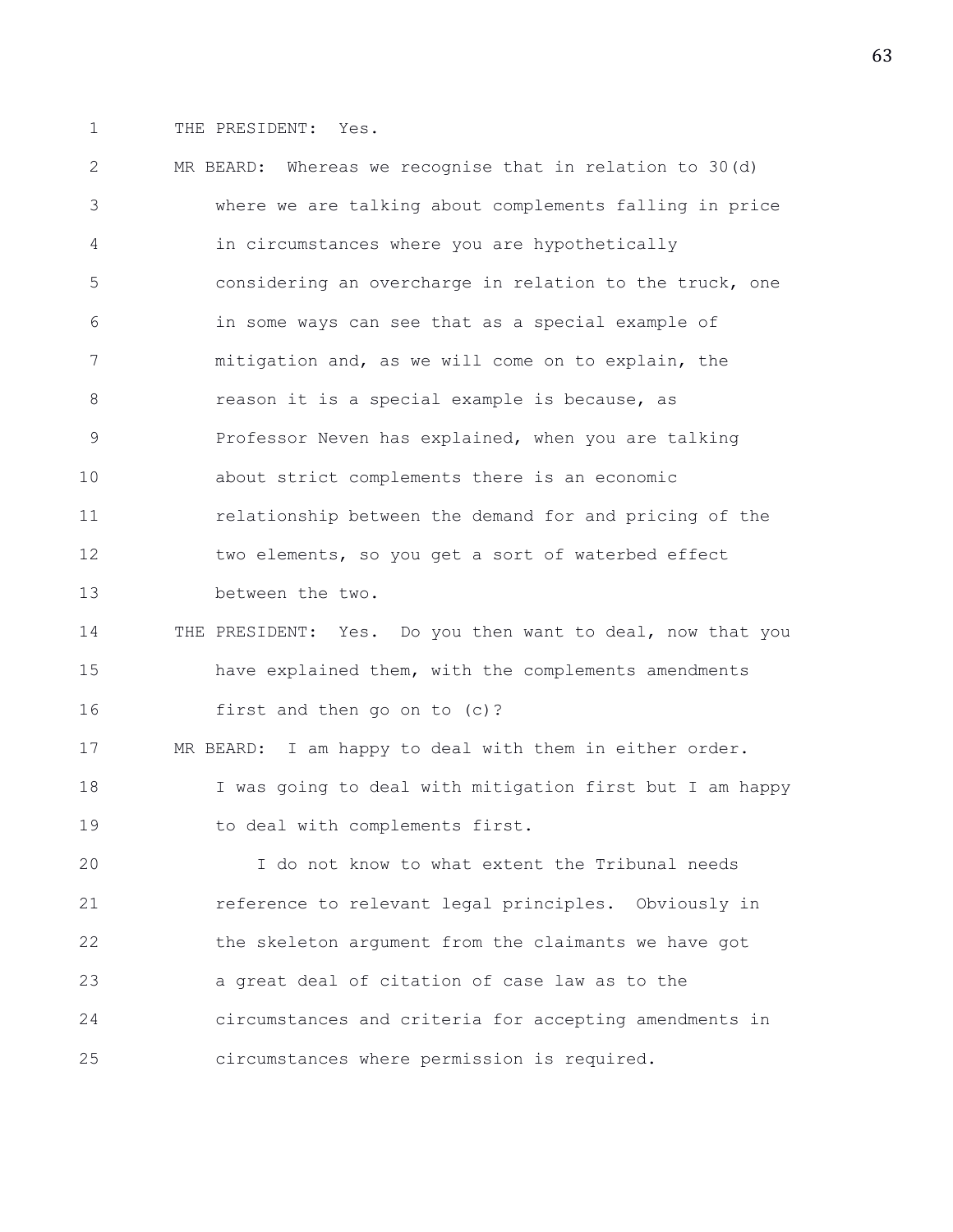1 I think the situation in broad summary is the 2 Tribunal have generally applied or considers it 3 appropriate to apply an approach akin to summary 4 judgment or indeed the amendment criteria that are 5 applied under the CPR and if those are captured 6 succinctly, save in relation to very late amendments, 7 then in those circumstances you should only refuse an 8 **amendment if it really has no real prospect of success** 9 and that has been referred to in authorities as meaning 10 that it is inherently implausible, self-contradictory or 11 not supported by contemporaneous documentation and we 12 saying that it is plain and obvious that that is not the 13 case here. 14 THE PRESIDENT: So it is the reverse summary judgment test 15 really. 16 MR BEARD: Yes, I mean it is very much akin to that, 17 absolutely. 18 Now, I do not know to what extent you want me to go 19 through any of that case law in relation to those 20 tests -- 21 THE PRESIDENT: I think it is common ground, is it not, that 22 that -- 23 MR BEARD: It is common ground save that we say it is very 24 clear from the authorities, for instance the TfL 25 Management Services Authority -- if I just give you the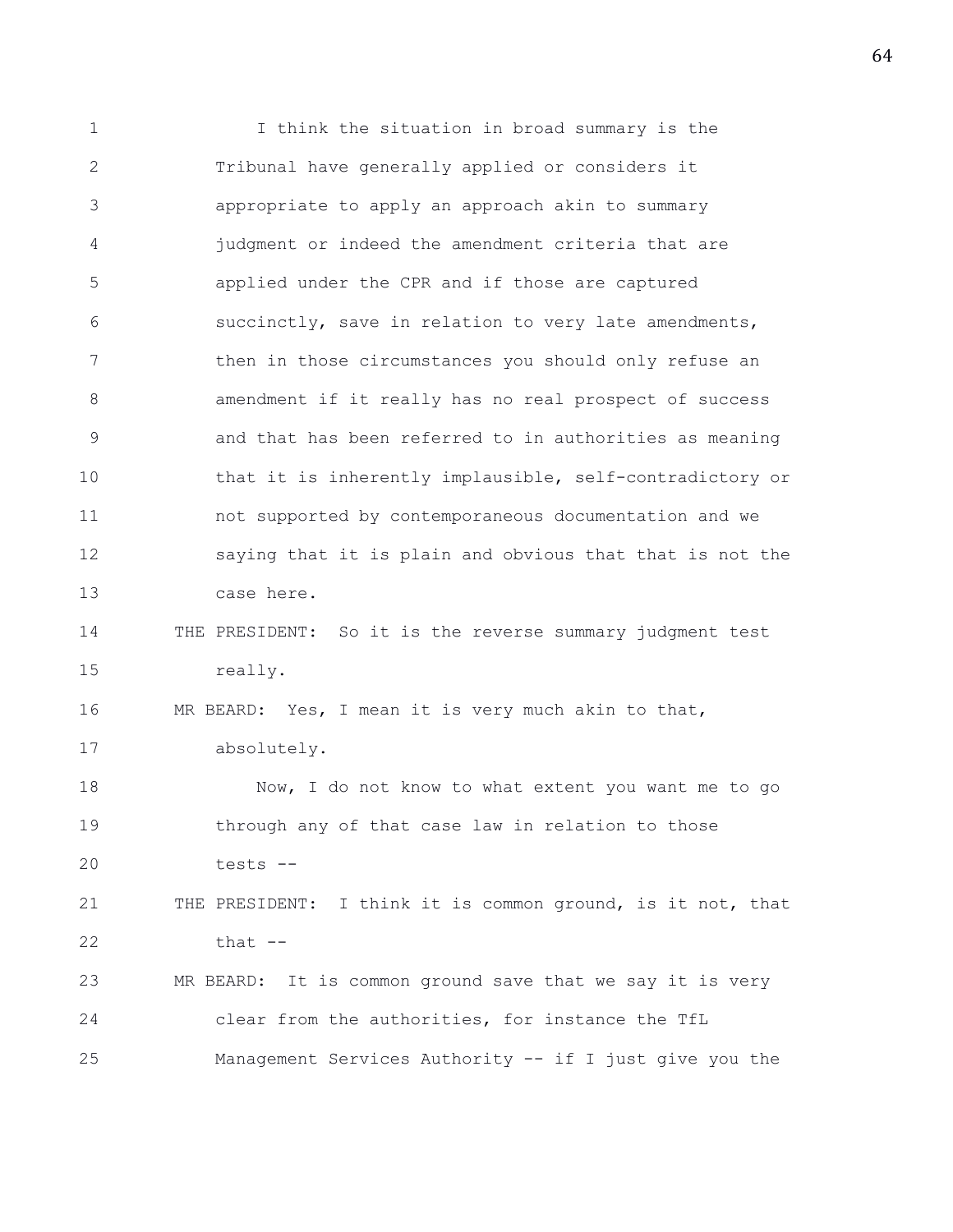1 references to them rather than taking you through the 2 cases, that is in bundle E at tab  $6$  {E/6}. The approach 3 adopted there by the Court of Appeal, paragraph 26 at 4 page 7, was there a realistic as opposed to fanciful 5 prospect of success, you do not undertake a mini trial 6 in those circumstances and so on. The court should 7 obviously be extremely hesitant about making any further 8 decision without a trial where a fuller investigation 9 into facts could add to or alter the position and 10 particularly where there may be further evidence 11 forthcoming in relation to these matters. 12 THE PRESIDENT: Is that not really the summary judgment 13 test? I mean if the amendment were made and the other 14 **party could then get summary judgment disposing of it,** 15 adverse to the amending party, you do not allow the 16 amendment. 17 MR BEARD: Yes. 18 THE PRESIDENT: If they could not get summary judgment then 19 the amendment should be allowed. 20 MR BEARD: Yes, sorry, I think I was intending to capture 21 that sentiment by the particular references to the 22 decision which summarises the situation and obviously 23 where you are dealing with short points of law or 24 construction the situation is rather different: if

25 a point is bad in law, it is bad in law.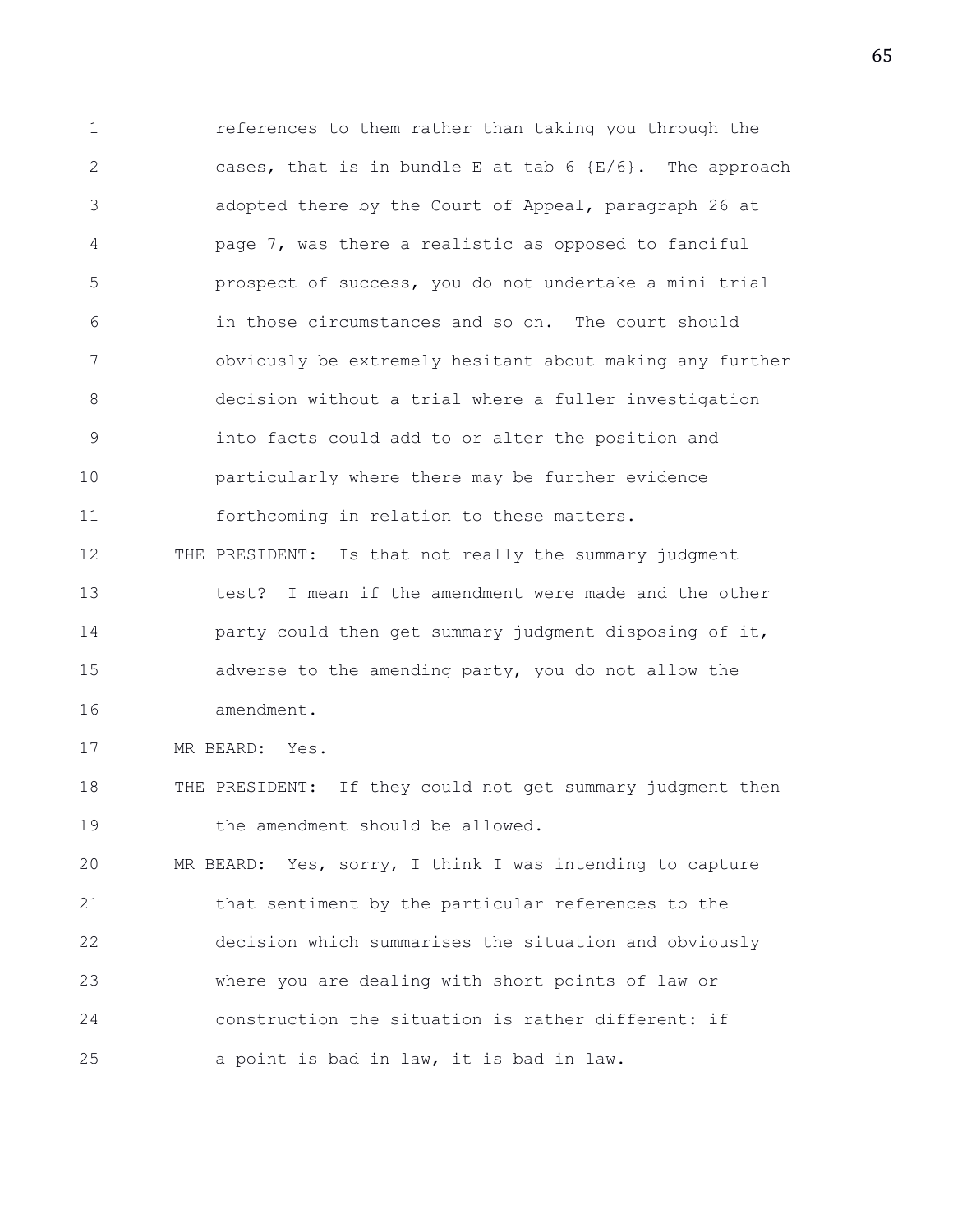1 But it is worth noting, as the Court of Appeal did 2 there at paragraph 27, that where you have got difficult 3 issues of law it is obviously better that they are 4 decided against actual rather than assumed facts and of 5 course we have the further issue here, as I will come on 6 to, that we are dealing with issues here that have not 7 been tested following the Supreme Court decision in 8 Sainsbury's. I want to come back to that decision in 9 a moment.

10 Obviously we accept that pleadings must comply with 11 ordinary standards, not embarrassing and so on, cannot 12 be entirely speculative, and it is said against us 13 "Well, there must be some evidence to justify the 14 pleading", but obviously we have put forward our best 15 position in relation to these issues in the evidence we 16 have been able to provide and obviously this is 17 a situation where we do suffer from a very significant 18 asymmetry of information and so the issue arises about 19 how we could plead further facts and particulars without 20 disclosure.

21 Now, in the claimants' skeleton there is 22 a suggestion that there is a whole range of balancing 23 points that have to be then taken into account even if 24 the pleaded case is reasonably (inaudible) pleaded and 25 otherwise discloses an arguable and non-fanciful case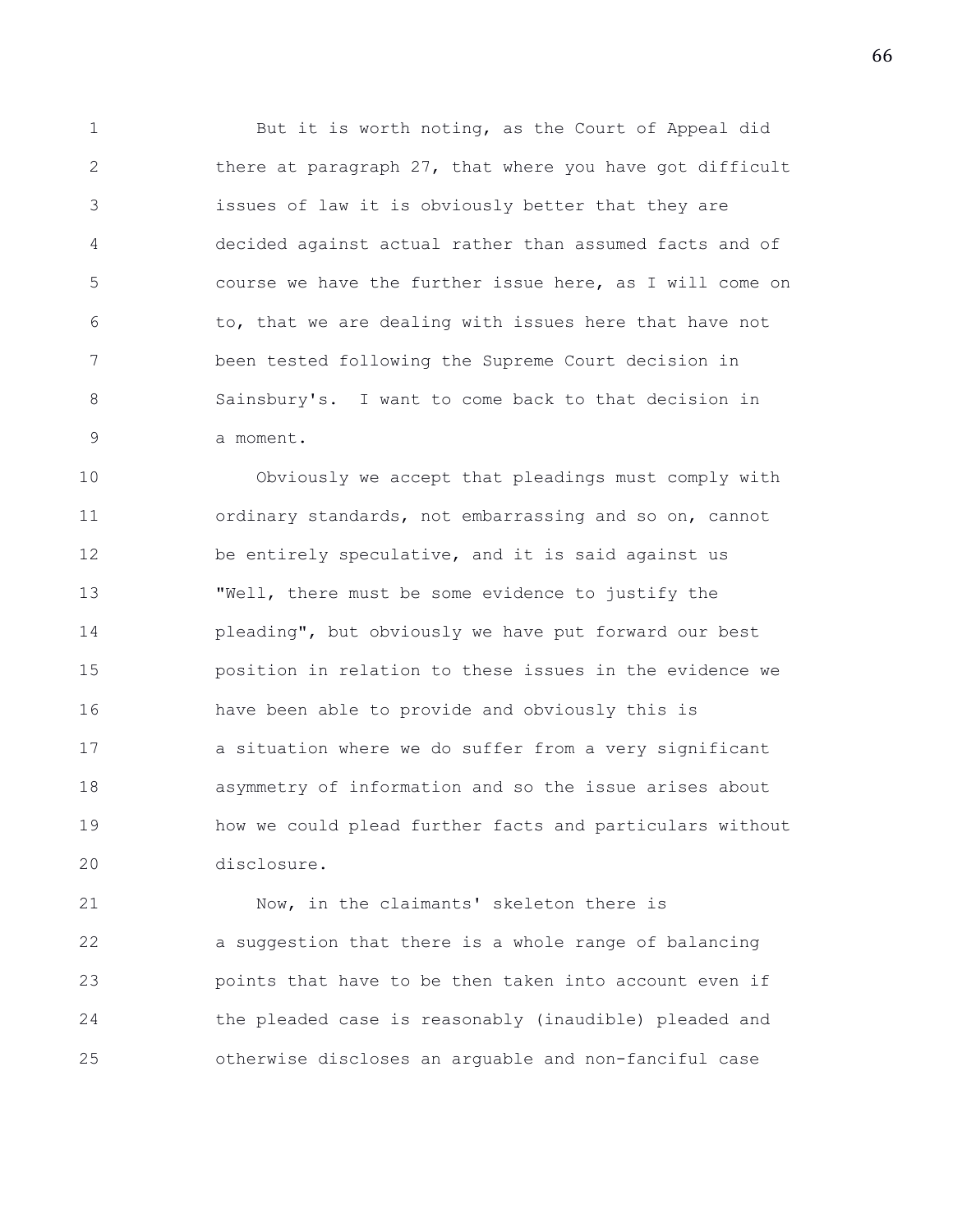1 and they suggest in very broad terms that those 2 balancing considerations are about prejudice and not 3 being mucked around by amendments, but I think it is 4 important that all of the authorities that they are 5 referring to there are all about very late amendments in 6 the process, not amendments put forward 18 months before 7 a trial was fixed and being considered well over a year 8 before a trial was fixed.

9 Now, of course we are not demurring that obviously 10 the Tribunal has to deal with cases justly and at 11 proportionate cost, but really these sorts of 12 considerations that are being prayed in aid now that 13 somehow these are very late amendments, or late 14 amendments are just not plausible. I will not go back 15 through the history of them being put forward post 16 Sainsbury's -- and I can do if you want, but that just 17 is not the case here.

18 Just to zip through the case law that is relied on, 19 the Enron case  $\{E/9\}$ , that was concerning amendments 20 that were being made three months before trial, just 21 three months before trial, but even then it was 22 considered at paragraph 25 that actually refusing is 23 a form of discipline in relation to those amendments 24 should be a discipline used cautiously and indeed in 25 that case they were permitted because the parties at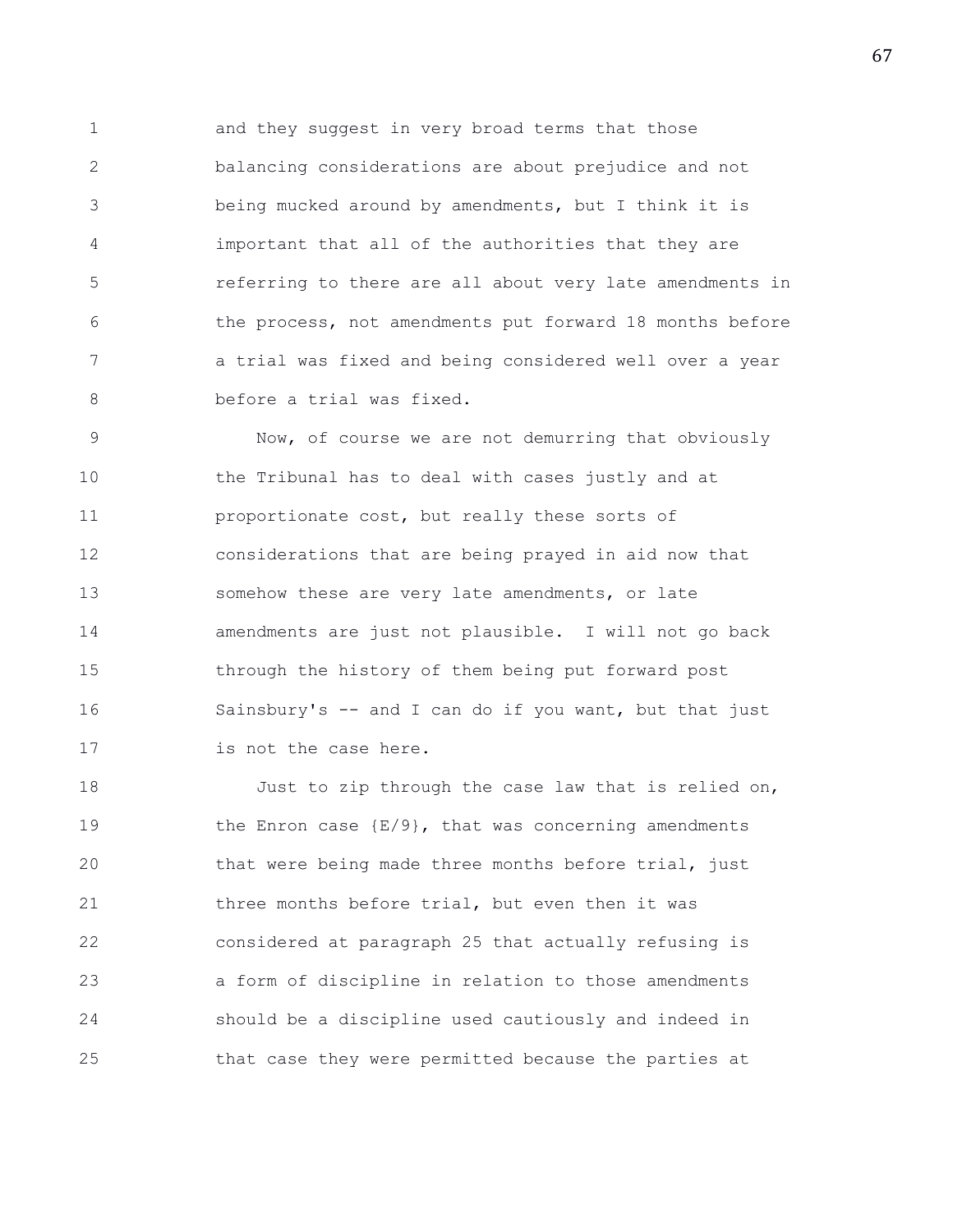1 trial would be able to properly answer them.

2 The next case at  ${E/10}$ , Pearce, which sets out 3 again the relevant principles at paragraph 10 for your 4 notes, that was all concerned with an inability properly 5 for a party on the other side of an amendment to prepare 6 for trial when they were very late indeed. 7 THE PRESIDENT: Yes, I think the point -- we will hear from 8 Mr. Lask in due course. At the moment we are not so 9 impressed by the point about delay, or lateness. 10 MR BEARD: No, I thought not. 11 THE PRESIDENT: But going back to the point you made about 12 they must not be speculative or vague and so on, dealing 13 with complements, bodies and trailers, well, (a)(a) are 14 bodies that were sold by you, your clients, and (d), 15 they may cover bodies bought from others, but you also 16 sold bodies to these claimants as well as to others. So 17 you know what the price of bodies relative to the price 18 of the truck is and how they moved relative to each 19 other. I mean you will have all that information. 20 MR BEARD: Well, we have some information in relation to 21 those elements in the sense that we sold packages at 22 a particular price. How those packages were put 23 together when we were selling as a single element is 24 a somewhat separate proposition, but I think it is 25 important --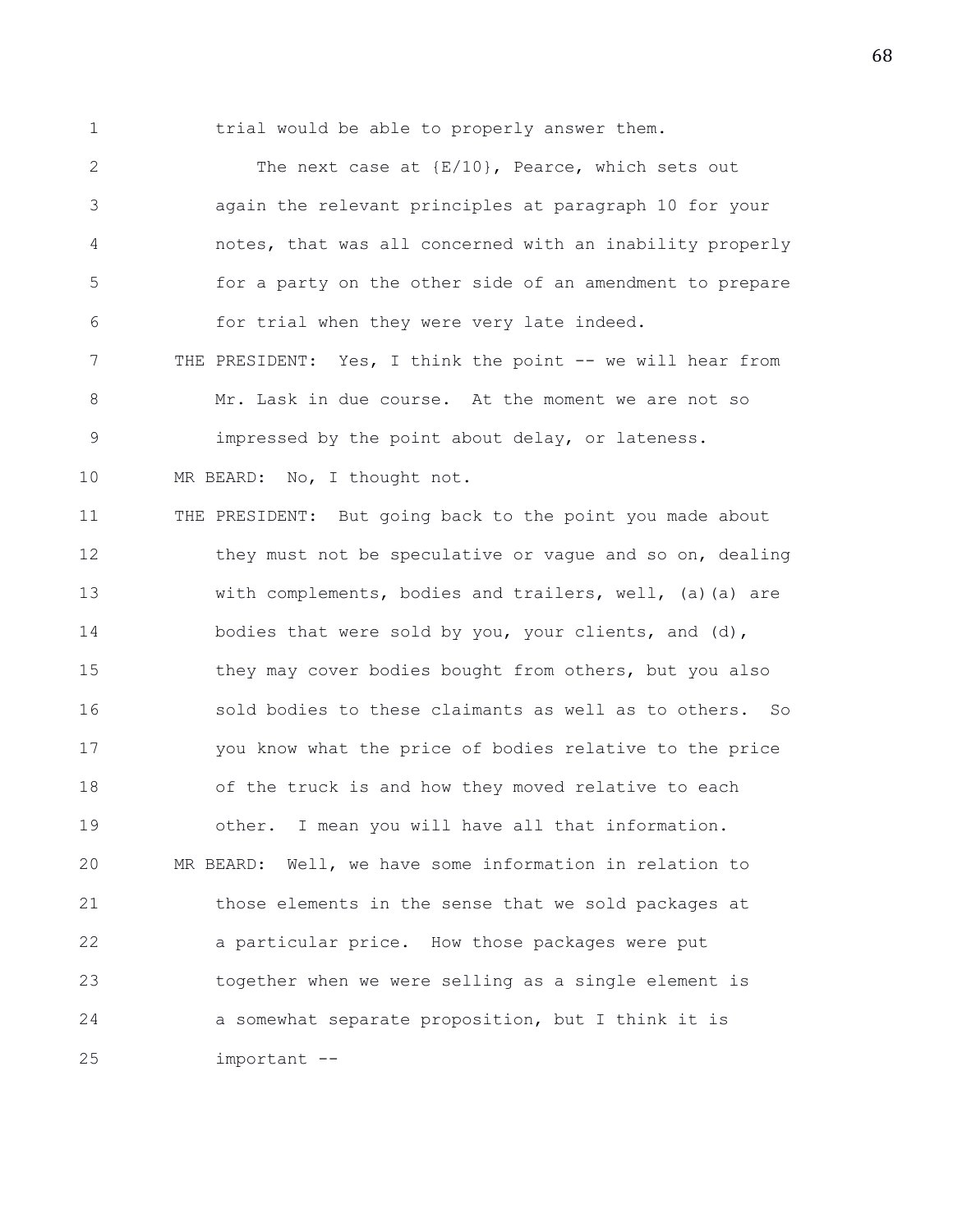1 THE PRESIDENT: You know about the -- if the elements of the 2 package are internally priced separately in DAF, you 3 know how the price of one moves relative to the price of 4 another.

5 MR BEARD: Well, of course that is to some extent true. The 6 difficulty we have here is we are dealing with 7 a contingent plea where we say there is no overcharge so 8 there is something profoundly flawed about the criticism 9 that we should be identifying where pricing moves in 10 circumstances where we say that the primary elements of 11 this did not move.

12 THE PRESIDENT: But just a minute, we are talking about 13 a long period. Prices go up and sometimes maybe they 14 come down. You say there is no overcharge because the 15 cartel had no effect, we understand that, but 16 nonetheless you move your prices, you will say for 17 entirely legitimate reasons, and you move your prices of 18 trucks and you move your prices of bodies and you know 19 how they are related to each other so you could tell -- 20 MR BEARD: Yes, but --

21 THE PRESIDENT: -- how an increase in the price of one 22 affects the price of the other.

23 MR BEARD: Well, we undoubtedly accept that the price of one 24 can affect the price of the other. Indeed, it is the 25 predicate of Professor Neven's analysis.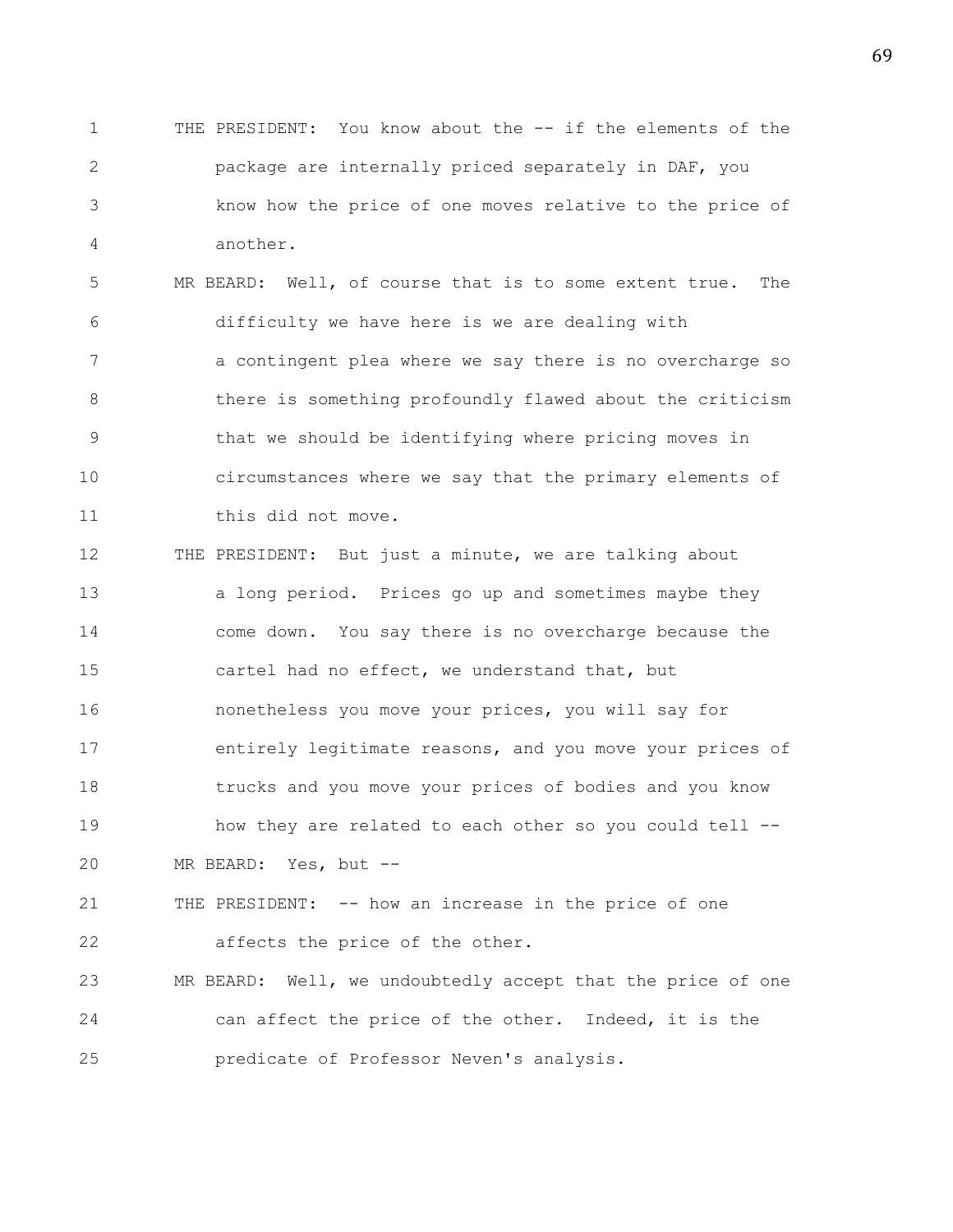1 THE PRESIDENT: Yes, so we need particulars of that. We do 2 not want it at a theoretical level, I am talking about 3 particulars.

4 MR BEARD: Well, let us just deal with it -- because we are 5 not just dealing with these matters at a theoretical 6 level. The Tribunal has evidence from Professor Neven. 7 It is actually worth perhaps turning up his statement in 8 **8** relation to this, his first statement at paragraph 28 to 9 29 which is {B3/11/7}. if I may I will just invite the 10 Tribunal to read paragraphs 28 and 29.

11 (Pause).

12 HODGE MALEK QC: Mr. Beard, I understand what the theory is 13 that is one possible thing that may happen but there are 14 other possibilities and what concerns me at the moment 15 is the principle that if you are going to amend you have 16 to have some evidential basis and that what you are 17 telling me is that you do not currently have the 18 evidential basis, you hope to get that from disclosure, 19 which looks as though you are hoping something may turn 20 up and you may be right and you may be wrong and what 21 the President is saying is that is it enough really just 22 simply to say "Well, there is this theoretical 23 argument", when your clients are in possession of 24 certain evidence which you will be able to particularise 25 and tell the Tribunal as to whether or not what the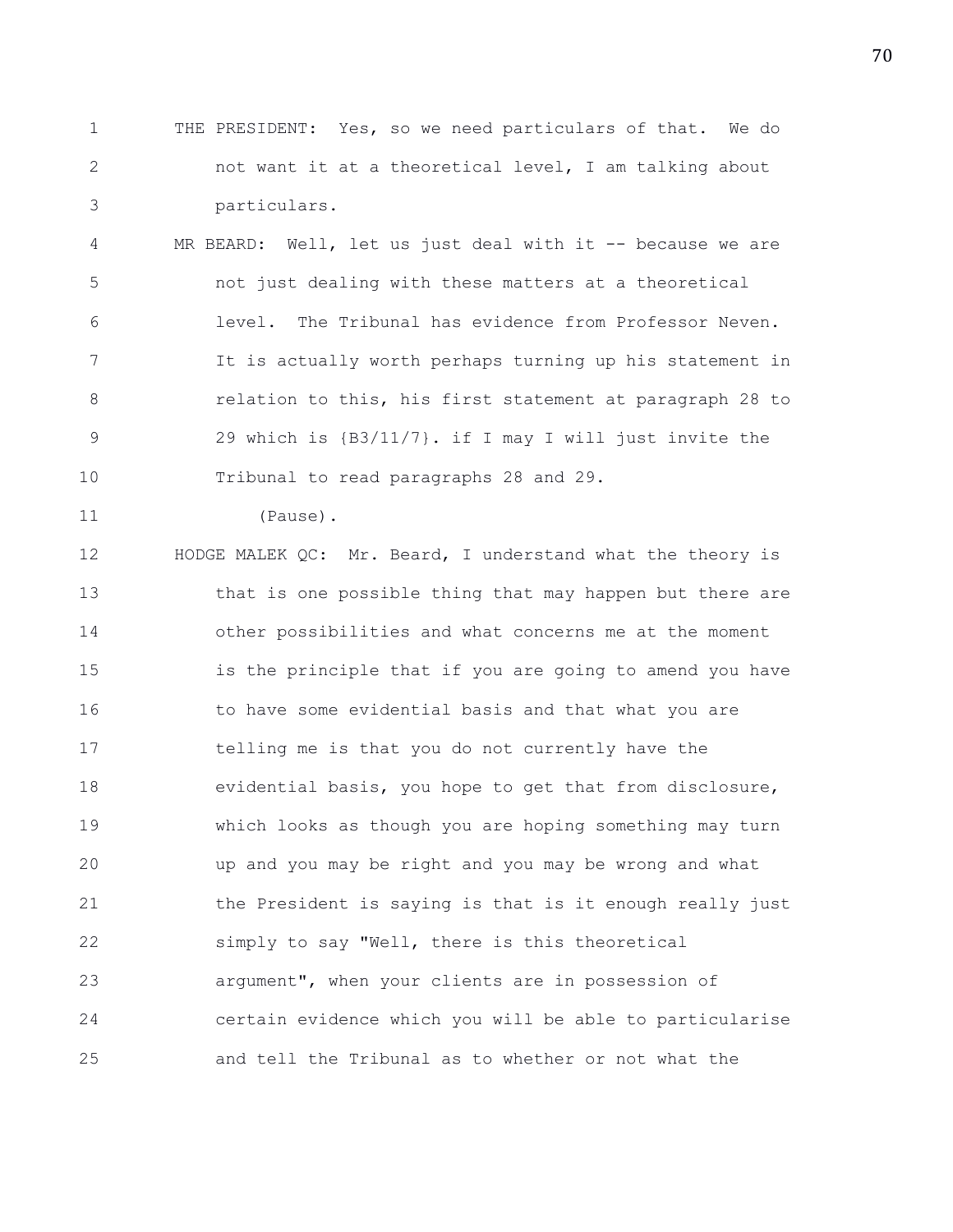1 theory that you are propounding at paragraph 28 actually 2 applied in practice in this case. 3 MR BEARD: Well, let us take it in stages. First of all, 4 there is not any good reason to dispute the evidence 5 being put forward. This tribunal has this clear 6 evidence which sets out -- and it is just a sort of mere 7 theory. 8 THE PRESIDENT: Well, this evidence is theory. It is 9 working on a basis of economic theory and I think 10 Mr. Harvey explains why the theory might not apply. It 11 is not actually factual evidence about DAF's prices at 12 all. 13 MR BEARD: No, it is not factual evidence, I completely 14 accept that, but it is powerful evidence because it is 15 based on fundamental principles of economic theory that 16 **are not challenged by Mr. Harvey and his response is** 17 speculative. 18 But I think I also need to take you to bundle D4, 19 inner confidentiality, page 829. 20 THE PRESIDENT: So just a minute. This is a confidential 21 document, is it? 22 MR BEARD: Yes. It is 829. Tab 829, I am sorry, not page. 23 THE PRESIDENT: Is it a confidential document? 24 MR BEARD: Yes, it is. 25 THE PRESIDENT: Well --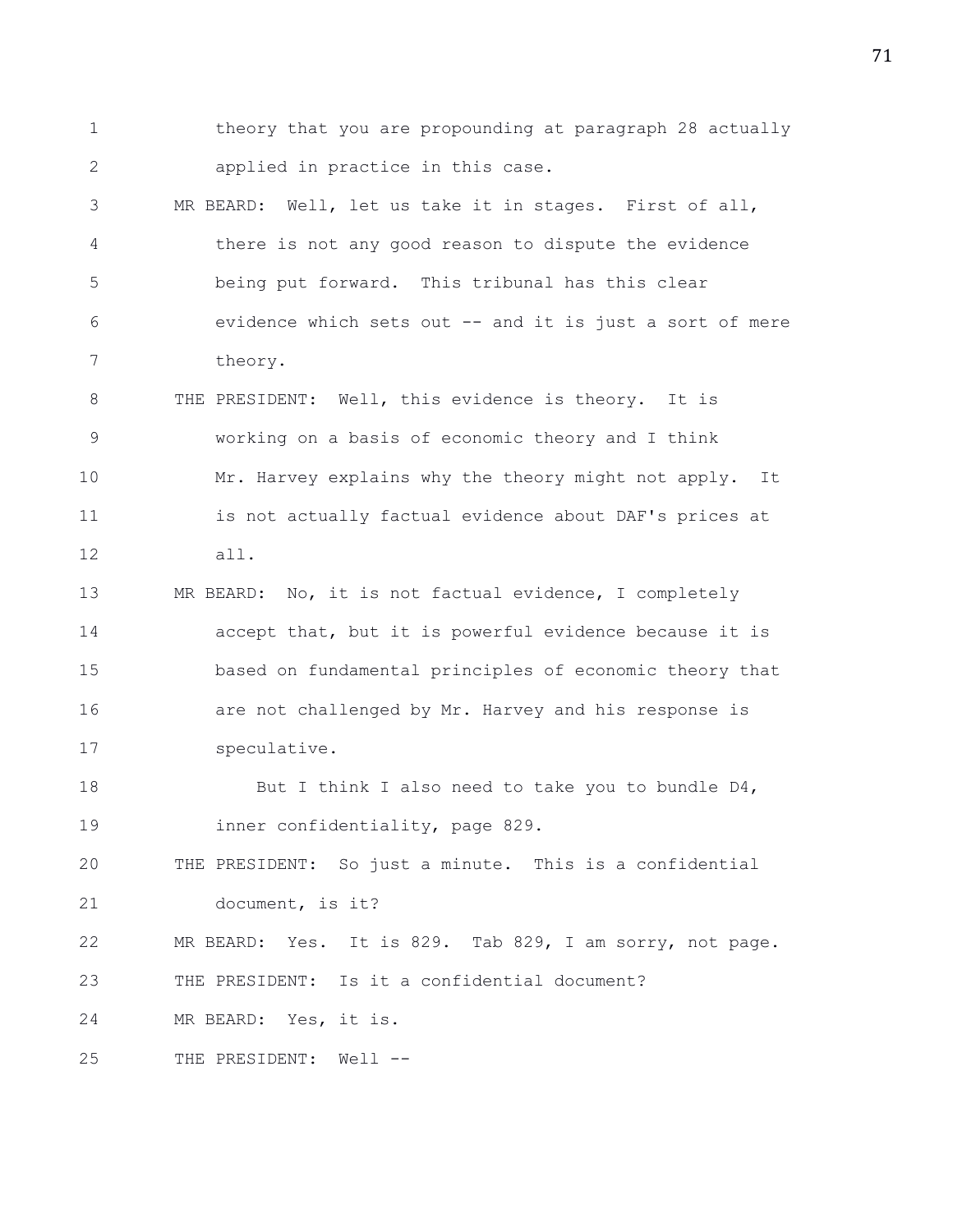1 MR BEARD: It is labelled as such.

2 THE PRESIDENT: Should we then disconnect the live stream? 3 MR BEARD: No, I do not think we need to for these purposes. 4 I think it will be enough for you to read it and I think 5 the proposition I am putting forward is not itself 6 confidential. 7 THE PRESIDENT: So {D4/829}. This is a letter from your 8 instructing solicitors of 24 February, is that right? 9 MR BEARD: Yes, that is right. 10 (Pause). 11 Mr JUSTICE FANCOURT: Which paragraphs did you want, 12 Mr. Beard? 13 MR BEARD: I think it is worth just briefly scanning through 14 **it, because it is dealing with the evidence we are** 15 talking about here. The central proposition that I want 16 to draw from it is that in fact DAF does not have the 17 data available to it to carry out this exercise that 18 you, sir, are referring to in order to further 19 particularise the position beyond the position as set 20 out by Professor Neven. 21 THE PRESIDENT: Right, so --22 HODGE MALEK QC: Let me see if I understand it. You are 23 supplying trucks, but you are also supplying trucks with 24 bodies and trailers, at least in part. 25 MR BEARD: Yes. Not trailers, I am so sorry, we do not --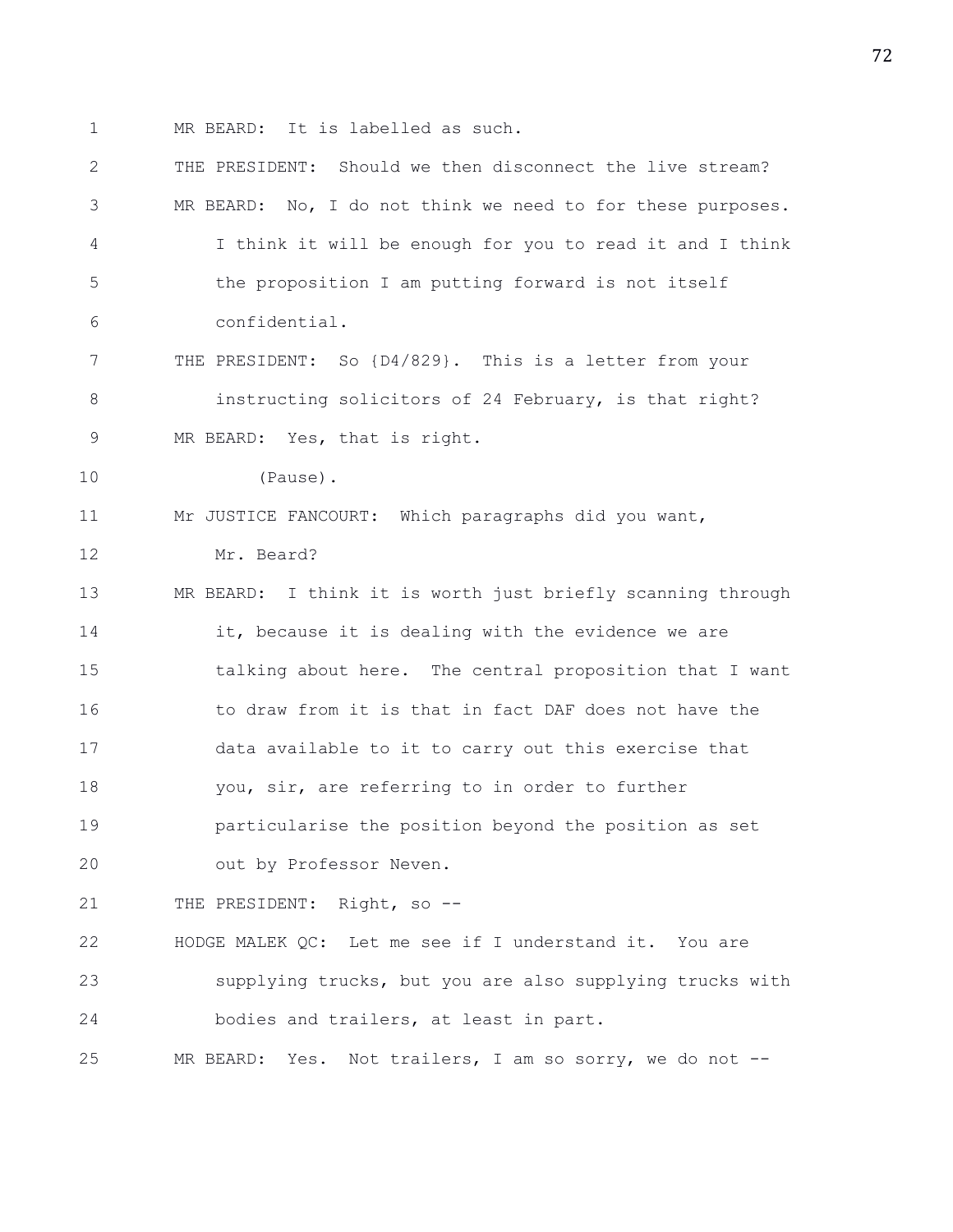1 HODGE MALEK QC: Bodies, okay. So you supply the bodies and 2 you have got the economic theory at paragraph 28 which 3 we have looked at. Are you not able to say that when, 4 for example, the price of trucks has gone up, there has 5 been some impact on the price of bodies? You are not 6 able to say that one way or another? Because if you are 7 not able to say it how are you going to prove it in the 8 long-run? 9 MR BEARD: Well, it is because of the way that we are 10 selling the particular bundle in those circumstances 11 that we have pricing information in relation to the 12 bundle. We do not have pricing information that enables 13 us to control for how the different prices move between 14 the two components. That is the difficulty with our 15 data. 16 THE PRESIDENT: But you are not only selling bundles, are 17 you? 18 MR BEARD: Well, no, we also sell trucks, that is true. 19 THE PRESIDENT: So you know the price of your truck without 20 a body and you know the price of your bundle of trucks 21 with a body. 22 MR BEARD: Well, yes, but they are not the same truck in 23 those circumstances. 24 THE PRESIDENT: It's not rocket science. 25 MR BEARD: Well, I think unfortunately this is where we do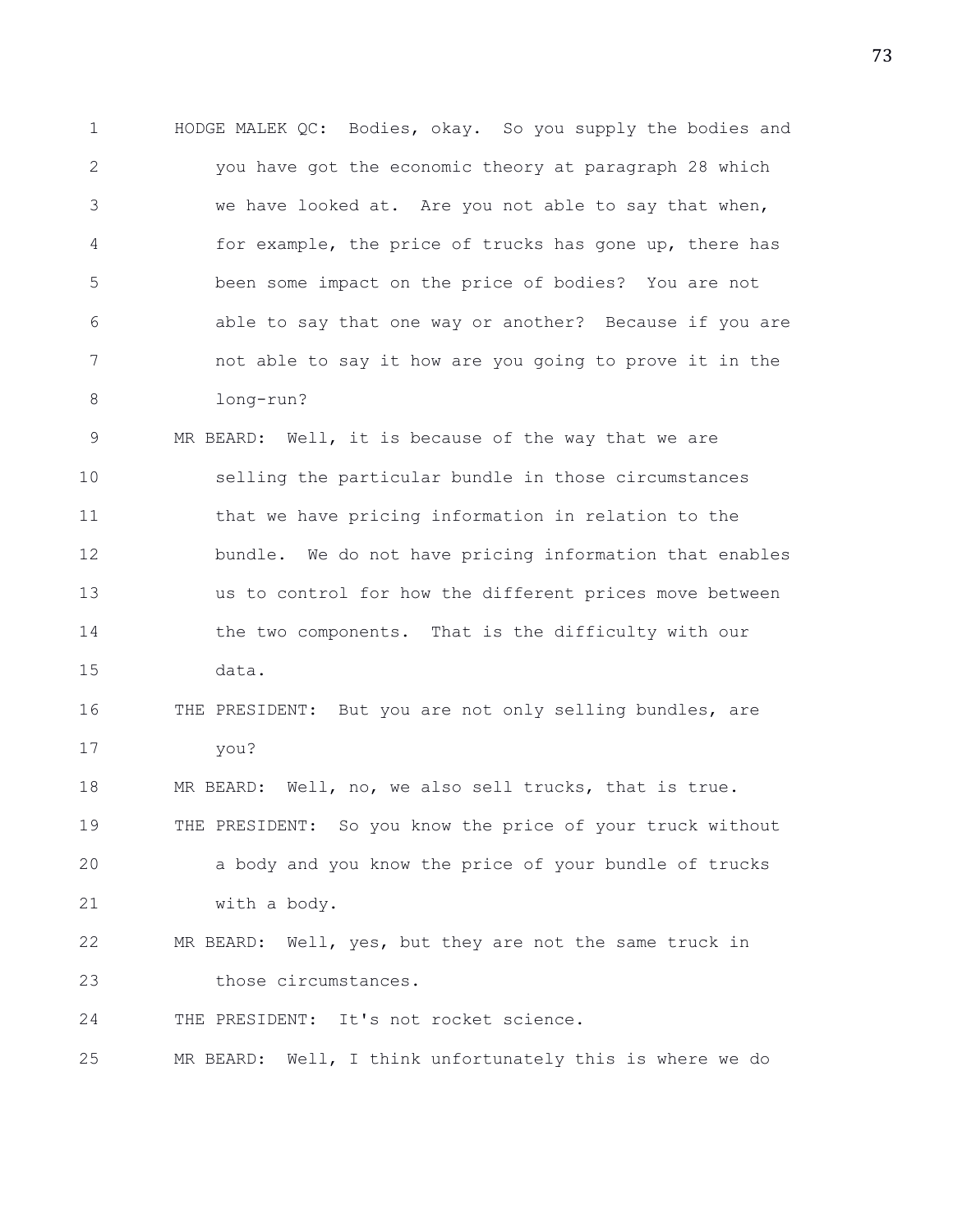1 end up in the world of rocket science given all the 2 variations that exist in relation to trucks and the way 3 in which one has to control for the variance in the 4 trucks and how you then try and compare some sort of 5 price for a truck that would be identical without the 6 body with a truck with a body and that is an exercise 7 that we are not able to carry out.

8 I think that is the problem. I mean that is what is 9 driving much of the complexity in relation to the 10 overcharge analysis as well, but what we do not have is 11 some sort of neat control where you can say "Well, it is 12 that truck there that you can either have with or 13 without a body and therefore we can compare the two". 14 We do not have data that enables us to do that because 15 what we have are, particularly for Royal Mail, 16 specialist trucks where we were providing bodies in 17 relation to them and we were providing a single price in 18 relation to the truck with a body on, but what we do not 19 then have is a relevant comparative just truck price so 20 that we can then control for the change in truck price 21 against that type of truck against the aggregated bundle 22 price we are providing which is what this letter is 23 providing, because we do not have those separate strands 24 of data. That is why we cannot particularise, is the 25 simple answer.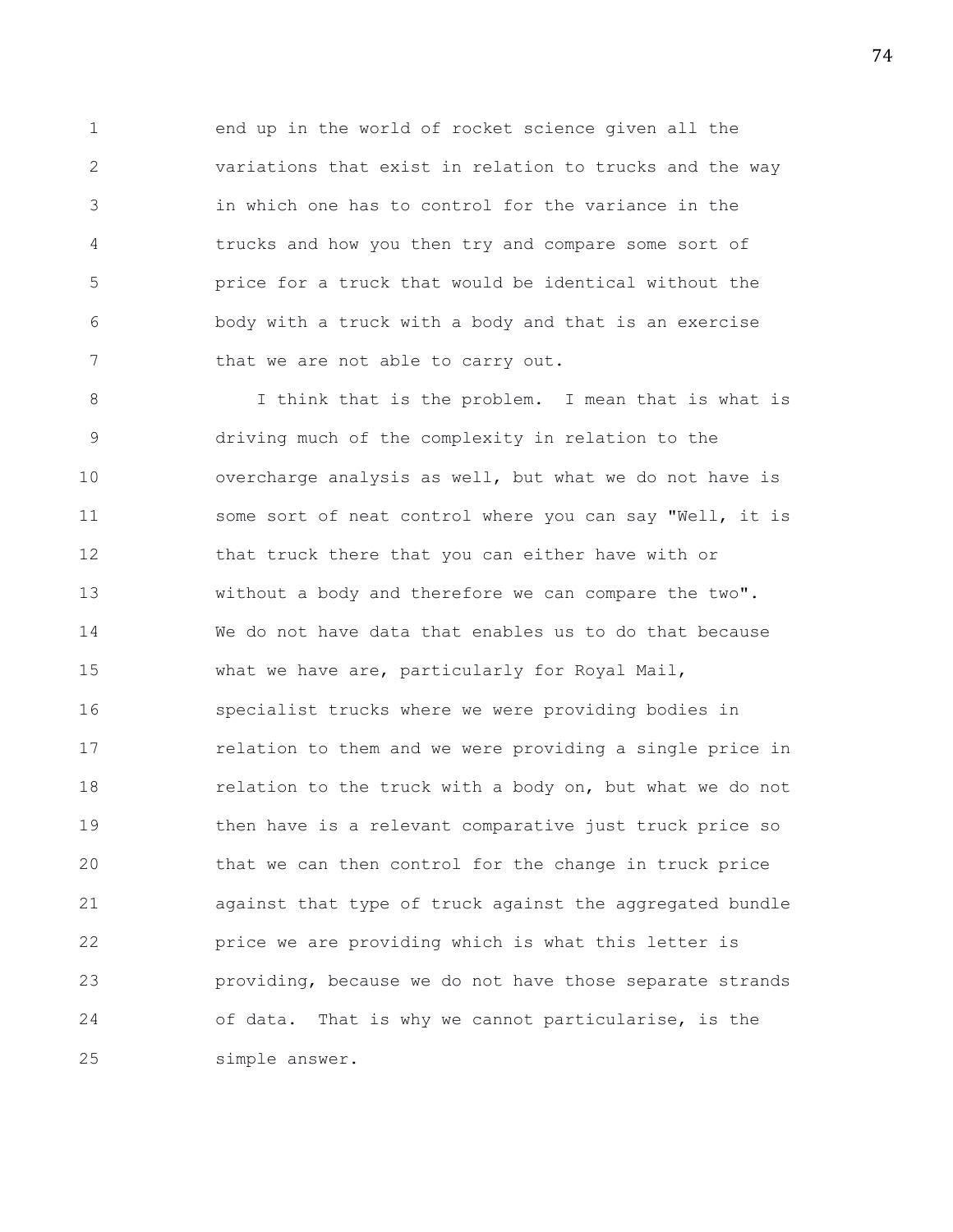3 (Pause).

1 THE PRESIDENT: I think we had better read the letter. Give 2 us a moment.

4 Yes, we have read that, but he is not doing 5 a regression analysis for the purpose of this plea 6 anyway. 7 MR BEARD: No, I completely accept he is doing a simulation 8 analysis, I agree, but we are dealing with the 9 suggestion that we could have somehow particularised 10 this contingent plea, so we are saying there would not 11 be any overcharge so we would not be expecting to find 12 **any changes, but given what you have said, we have** 13 actually gone and looked at what data we have and the 14 problem we have is we cannot unpack that data in order 15 to do anything that is robust to provide us with 16 anything that would carry out the sort of comparison 17 that, sir, you are suggesting in these circumstances, 18 because we cannot --

19 THE PRESIDENT: I thought that Professor Neven is saying 20 that he is going to do it by looking at the average 21 prices of bodies and of what he calls naked trucks, 22 ie trucks without bodies.

23 MR BEARD: He is, he is.

24 THE PRESIDENT: You will have those prices, will you not, 25 yourself for starters?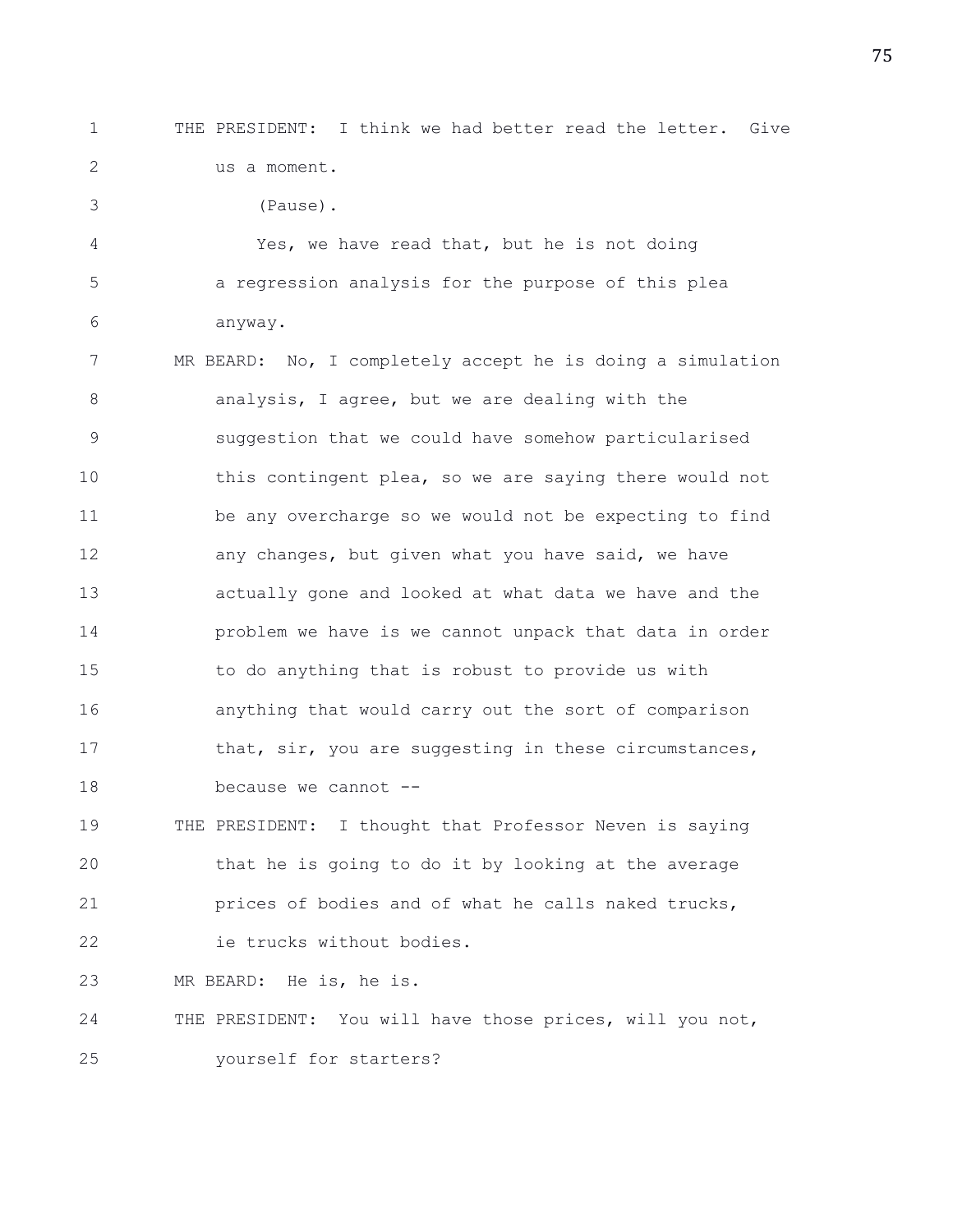1 MR BEARD: Well, we have separate prices for naked trucks 2 when we sell naked trucks yes, absolutely, so yes that 3 is true, but what we are really interested in is what 4 the prices were that were being paid by Royal Mail in 5 particular and BT in particular for trucks and bodies so 6 that we can carry out this analysis but in fact one can 7 do it on a wide basis and what Professor Neven is coming 8 along and saying is "I am not going to try and do a full 9 regression in relation to this because I recognise this 10 will be a colossal exercise. What I am intending to do 11 instead is carry out the simulation model exercise", 12 because it is that that will enable us to (inaudible) as 13 being compelling economic theory based on very 14 fundamental principles (inaudible) the nature of 15 strict -- 16 THE PRESIDENT: Mr. Beard, there is something happening with 17 your sound. 18 MR BEARD: I am so sorry. 19 THE PRESIDENT: Your microphone, it is distorting. 20 MR BEARD: I am so sorry. 21 THE PRESIDENT: I do not know, perhaps if you just -- 22 sometimes it works, if you just mute and unmute, maybe 23 that will -- it is just the last few seconds. 24 MR BEARD: Is that better? 25 THE PRESIDENT: At the moment, yes.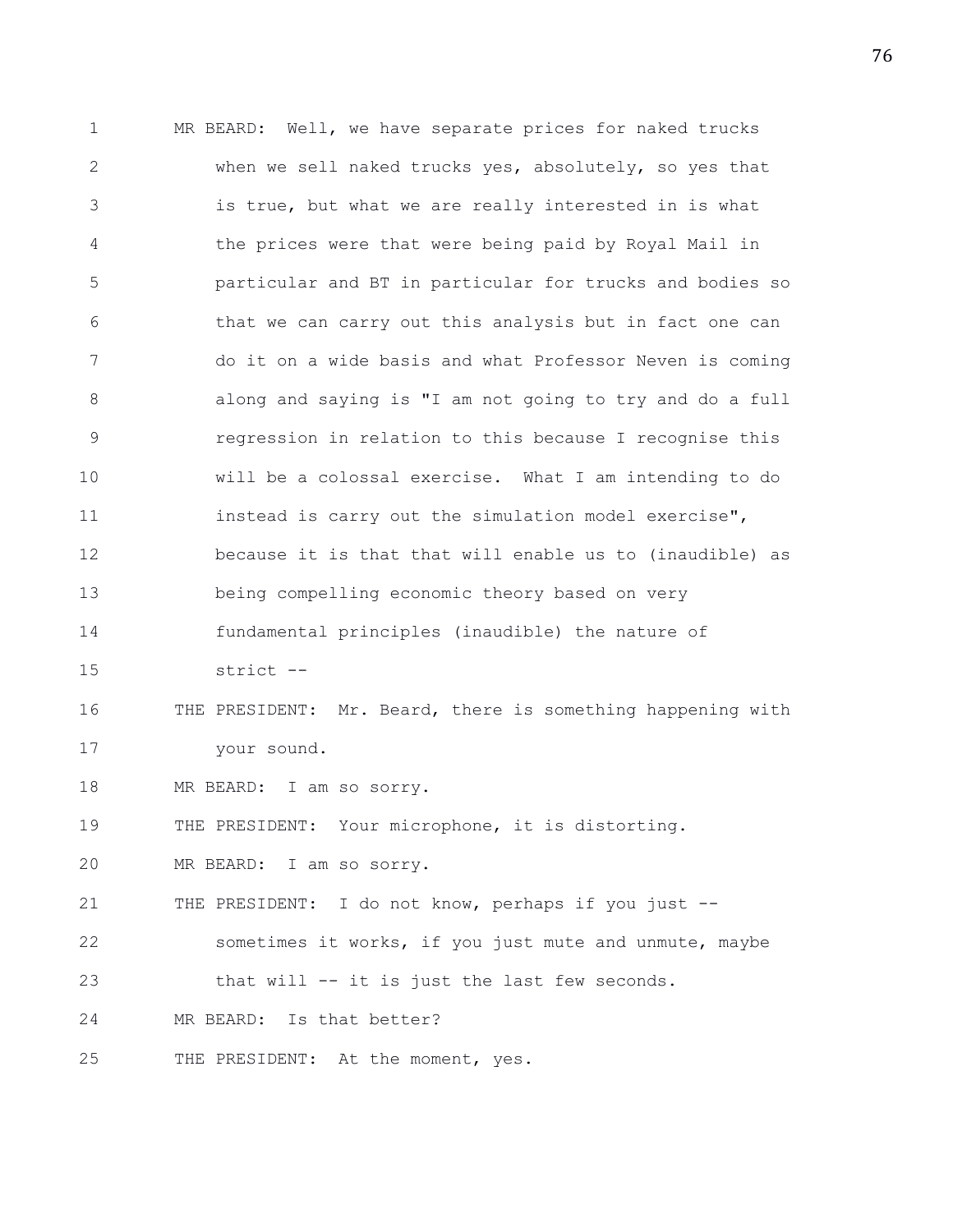1 MR BEARD: Okay, I am really sorry, I do not know what that 2 was.

3 THE PRESIDENT: It is not your fault obviously. 4 MR BEARD: Yes, so as I say, Professor Neven is taking into 5 account considerations of proportionality and that is 6 why he is not seeking to carry out a regression analysis 7 but he is seeking to test, using the calibrated 8 simulation model that he has put forward and explained 9 in his witness statement in order to test whether or not 10 the economic theory, which is a very robust economic 11 theory, notwithstanding what Mr. Harvey says, is 12 something that can properly be taken into account here 13 and the question we are really asking is, is there 14 an arguable case that these fundamental principles of 15 economics actually stack up and the point is it is more 16 than slightly arguable that those are the correct basis 17 for analyses here.

18 Now, Mr. Harvey may argue the toss about them, but 19 that is not a good reason for refusing the amendment.

20 As for the approach that we want to take in relation 21 to these matters -- I will perhaps come back to this 22 after the short adjournment -- the irony is that 23 Mr. Harvey is saying "Well, actually you should be 24 asking for more disclosure". Professor Neven is saying 25 "No, actually I can do something useful with a lesser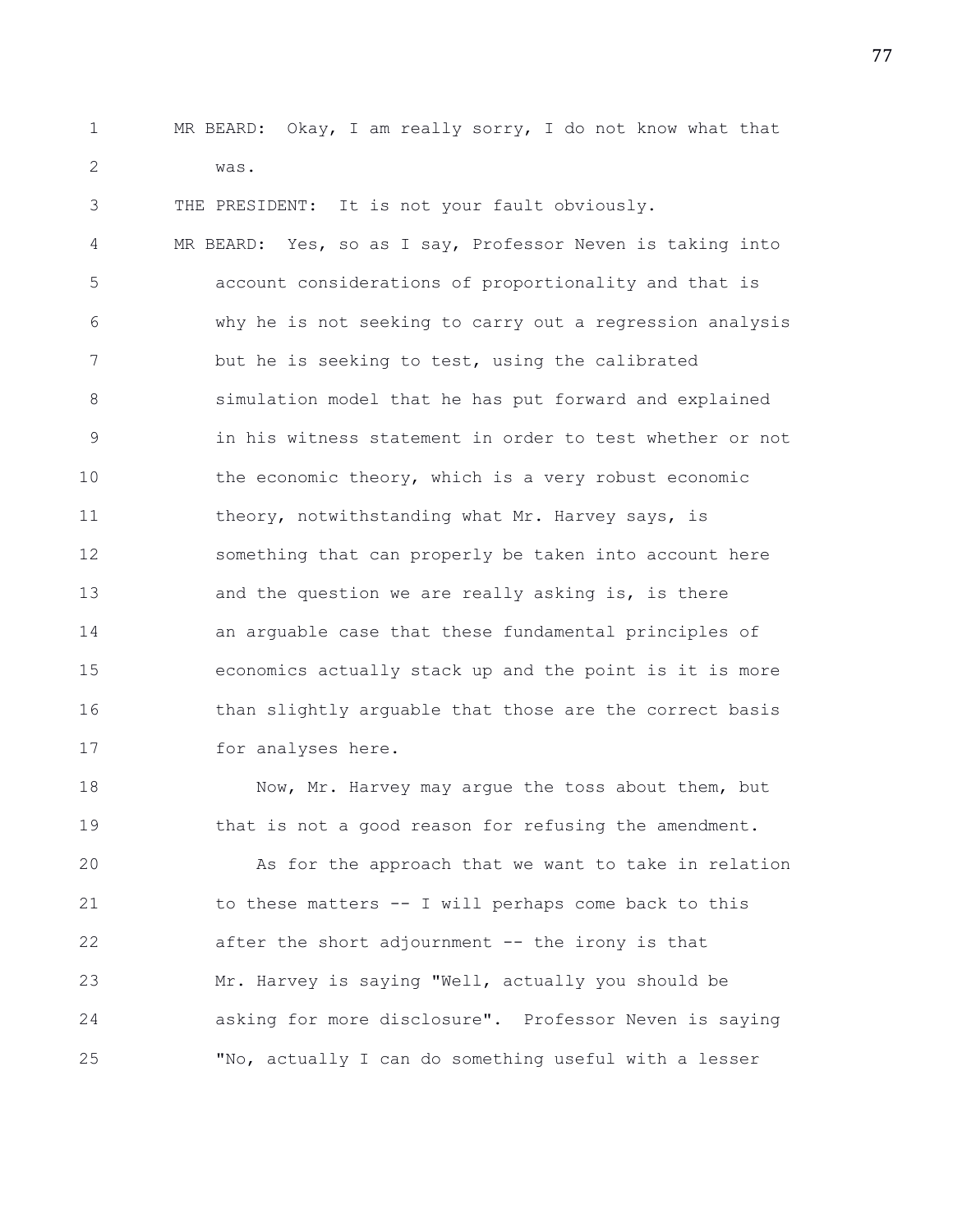1 set of disclosure using this simulation technique" and 2 in due course of course Mr. Harvey and the claimants can 3 criticise that if they wish to do so, that is obviously 4 their right during a trial, but to suggest either that 5 it is not something that can be pleaded or secondly that 6 it is something that should not be tested by an expert's 7 own view as to how these things should be sensibly done, 8 seems to us to be a contention that falls miles short of 9 anything like the summary judgment threshold, but 10 perhaps I will pick that up further at 2 o'clock, if 11 this is a convenient moment. 12 THE PRESIDENT: Yes. I think we will break off there and we 13 will resume at 2 o'clock. 14 MR BEARD: I am most grateful, thank you. 15 THE PRESIDENT: Thank you. 16 (1.03 pm) 17 (The luncheon adjournment) 18 (2.10 pm) 19 MR BEARD: Sir, I do not know whether you want me to begin 20 for the afternoon. 21 THE PRESIDENT: No, if you can just wait for the live stream 22 I am told. 23 MR BEARD: Ah, we are waiting for the live stream. 24 I misunderstood. 25 THE PRESIDENT: It looks as though it is running, is it not?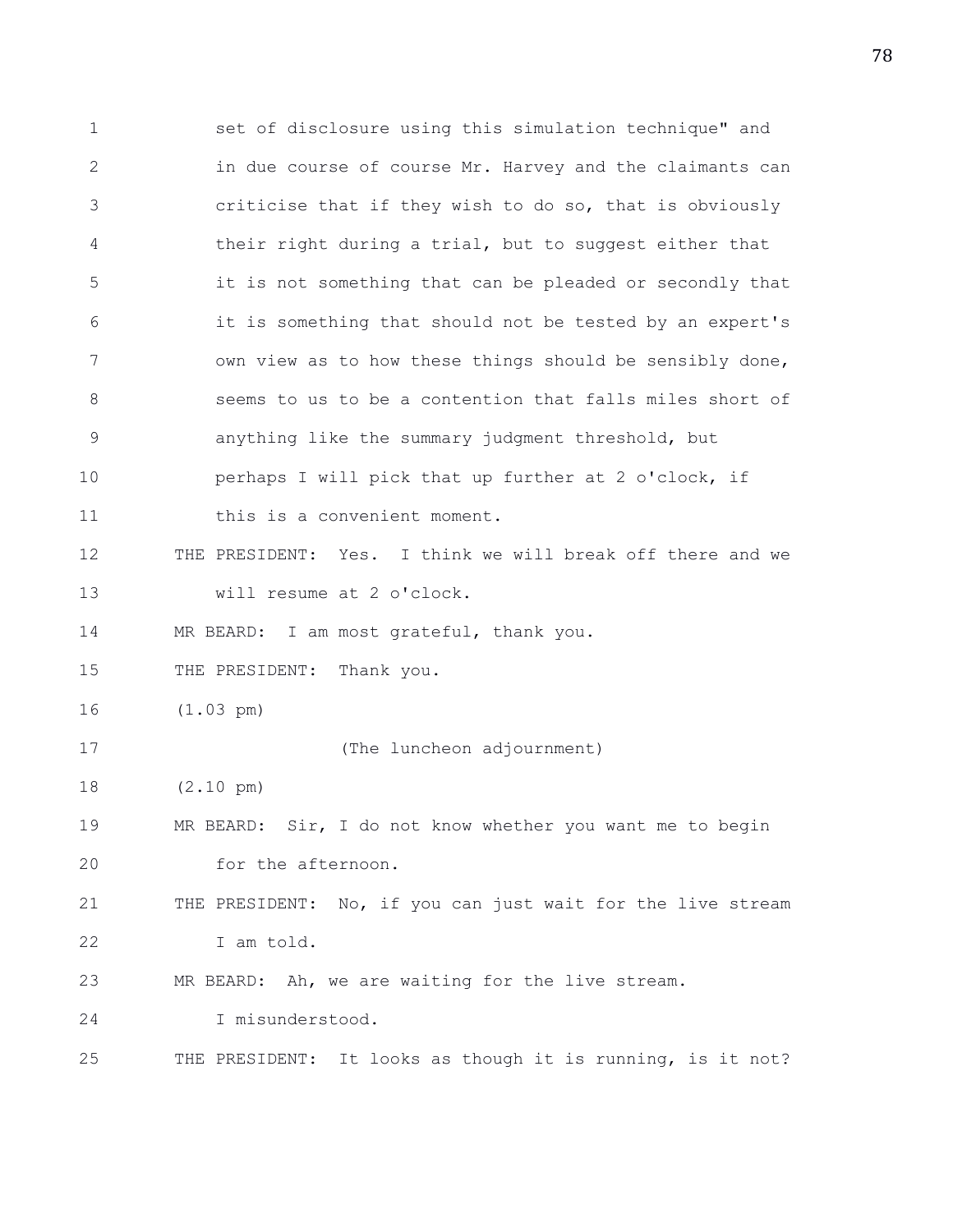1 I am just getting clearance.

2 Yes, yes, Mr. Beard, you can resume. 3 MR BEARD: I am grateful, sir.

4 So before the short adjournment we were picking up 5 the issues to do with the complements amendments and the 6 question we were considering was whether or not 7 essentially we had put forward a reasonably arguable 8 case that there was the potential for an off-setting 9 effect in relation to complements that would reduce the 10 net level of damages in relation to the overcharge and 11 we say that our pleading puts that forward and there is 12 a reasonably arguable case and, sir, you raised, and 13 other members of the Tribunal raised, the fact that we 14 rely on certain albeit basic principles of economic 15 theory.

16 Now, that is obviously true, but we also rely on 17 what is also a very, very basic fact in relation to this 18 which underpins the application of economic theory as 19 **Professor Neven set out, which is that here we are** 20 dealing with a situation where -- and I do not think it 21 is disputed -- that trucks and bodies and trucks and 22 trailers are strict complements and so in circumstances 23 where you are dealing with strict complements -- and 24 that is a factual matter that has been put forward and 25 not challenged in evidence -- then these means of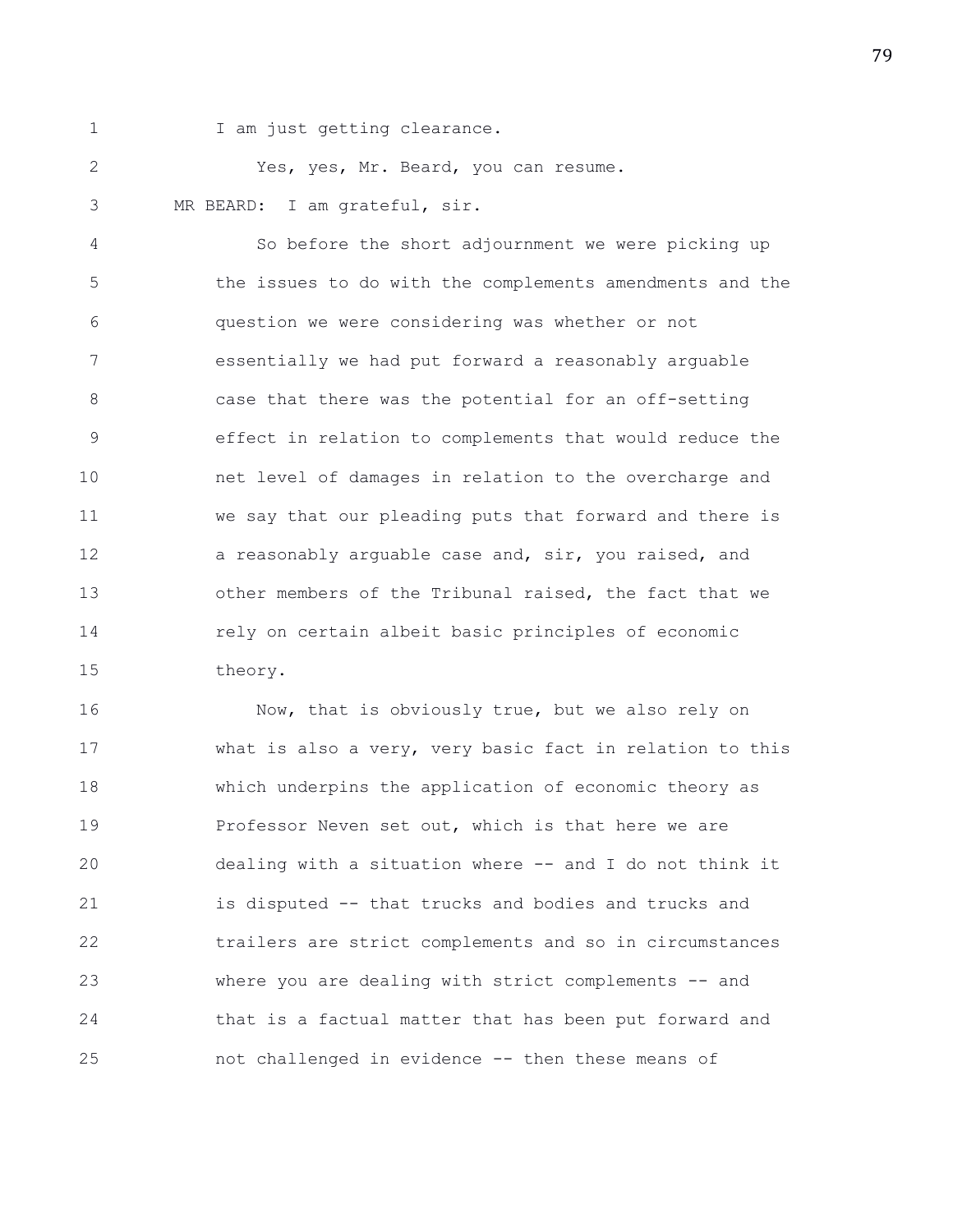1 considering the economic analysis are entirely sound.

2 Now, Mr. Harvey comes back and he seeks to argue 3 about whether or not in the particular circumstances 4 here those basic economic propositions hold true, but 5 this is a matter of conflicting expert evidence; it is 6 not a question whether or not the plea is arguable and 7 to be fair to Mr. Harvey he does not say it is not --8 obviously those acting on his behalf impliedly do, but 9 we say that is not justified and plainly this tribunal 10 cannot adjudicate on these matters.

11 The further point that was raised before the short 12 adjournment was: well, what evidence beyond the basic 13 facts of complementary and the underlying fundamental 14 theory are you putting forward? Surely you could have 15 done more because you have data, because you make and 16 sell bodies. But we say we could not have put forward 17 any clear and compelling data to support this for two 18 reasons first of all because we say this is not going to 19 be borne out on the evidence because it is a contingent 20 plea so we would expect not to see anything and it 21 cannot be reasonable to criticise us in those 22 circumstances, but more than that we can only deal with 23 two sets of circumstances that pertain to us. One is 24 the circumstance where we manufactured a body -- 25 I should be clear, in relation to trailers we just do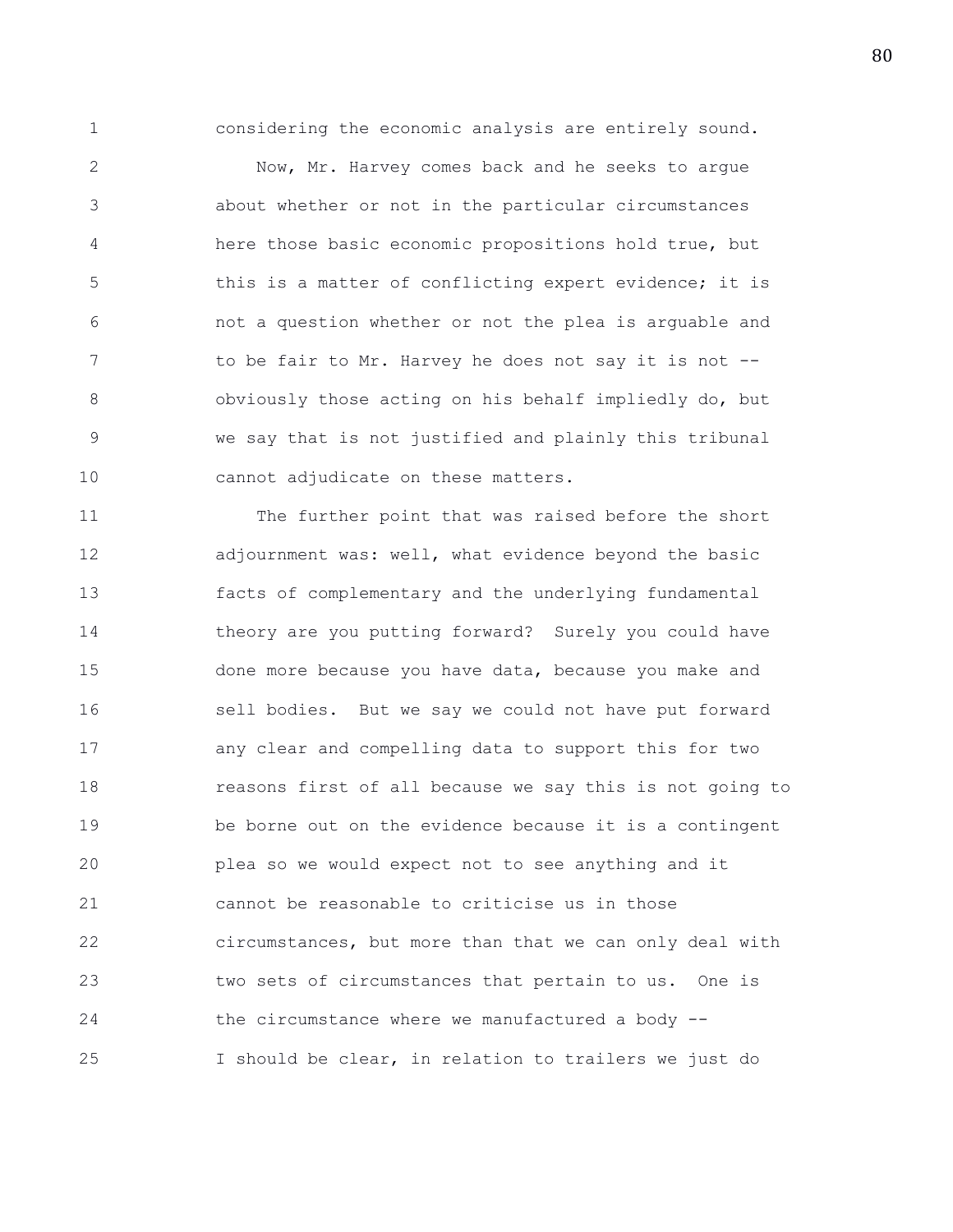1 not have this sort of material and so in relation to 2 trailers none of this matters at all and our position is 3 very clear, but you raised before the short adjournment 4 this question about bodies: surely you could have done 5 more in relation to bodies?" Well, where we 6 manufactured bodies and sold the body and the truck 7 together, as I said, we dealt with it as a single price 8 in relation to these matters and I should say we did not 9 sell any of those manufactured body bundles entities to 10 the claimants during the cartel period in any event, but 11 we could not separate out a different price and so you 12 would then be into the hypothesis that, sir, you were 13 putting to me: "Surely you can identify a truck price 14 and then essentially subtract that from the bundle price 15 and then you get the body price impliedly" and we say no 16 that is not feasible because the varyings of what has 17 going on in relation to Trucks mean that that would be 18 incredibly difficult and very unlikely to achieve and 19 certainly if you did it over many trucks even if you 20 could find one or two it would be very hard, but you 21 also have a more fundamental issue in relation to this, 22 that you have also got to be controlling for cost issues 23 in relation to these matters and therefore you would 24 have to take into account that sort of data as well in 25 order to be not just saying these prices were as they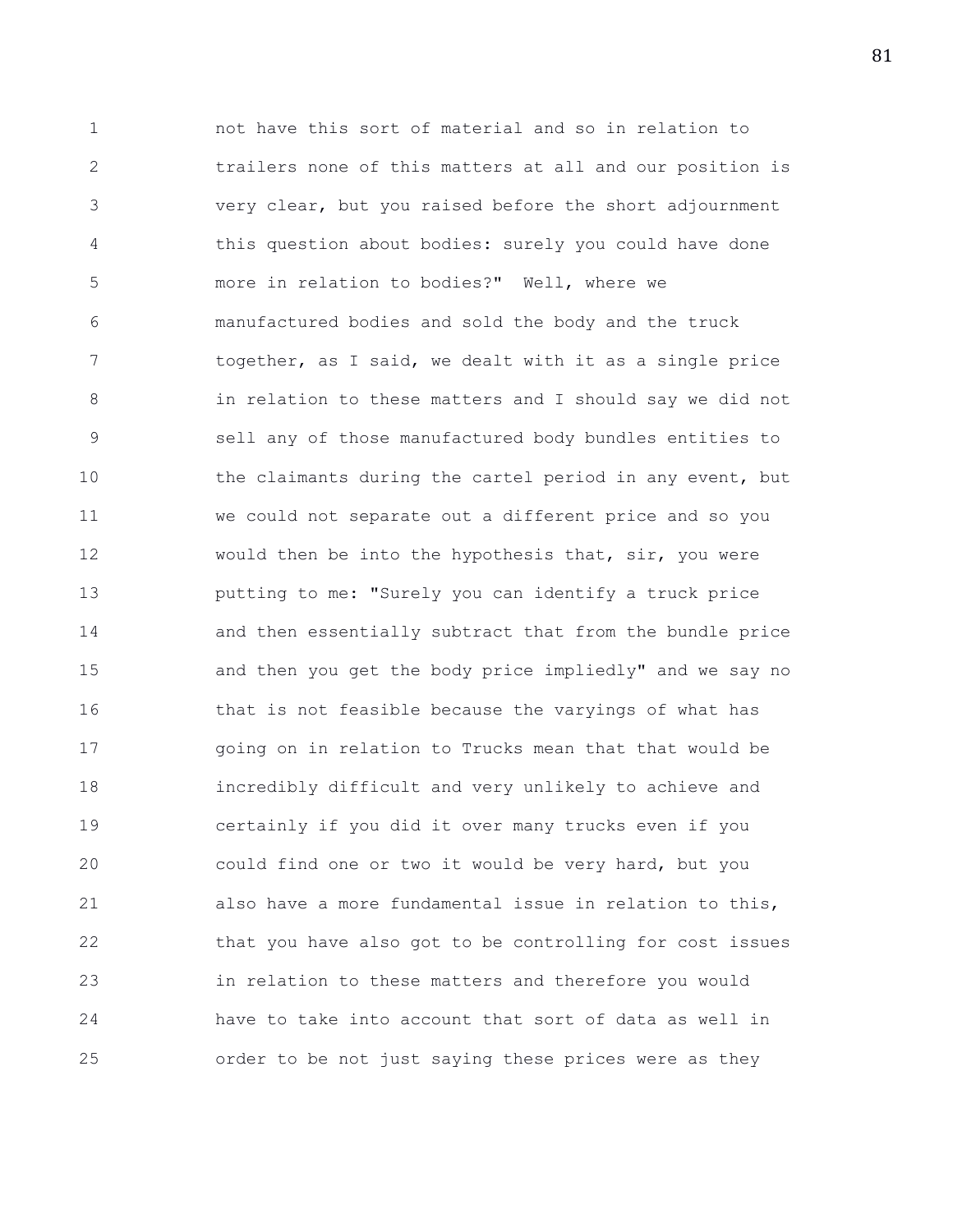1 are and trying to build a plot of parallel prices, but 2 trying to identify whether or not there is any causal 3 relationship and that is also true in circumstances 4 where we sold bodies that we had bought from third 5 parties, so we bought the body from someone else, we put 6 it together with the truck and then we sold the truck 7 together with that body and I think that in some of 8 **b** those cases we actually separated out in the contract 9 what the price of the body was from the price of the 10 truck but we would have to go back and actually check 11 that and I am not sure that we always did it, but even 12 if we did all that you would end up doing if you tried 13 to analyse that data would be a plot of prices that you 14 had either bought the bodies for or sold the bodies for 15 and a plot of prices for those trucks but you would 16 still, in order to be able to identify whether or not 17 there was any sort of interrelationship between the two, 18 have to control for relevant costs in relation to trucks 19 and bodies and of course control in relation to all of 20 the variations in relation to the trucks which are many 21 and multifarious and cause the truck prices to vary 22 significantly and indeed you are dealing with a period 23 of time and prices change over time due to demand 24 conditions and supply conditions and costs underlying 25 and so on.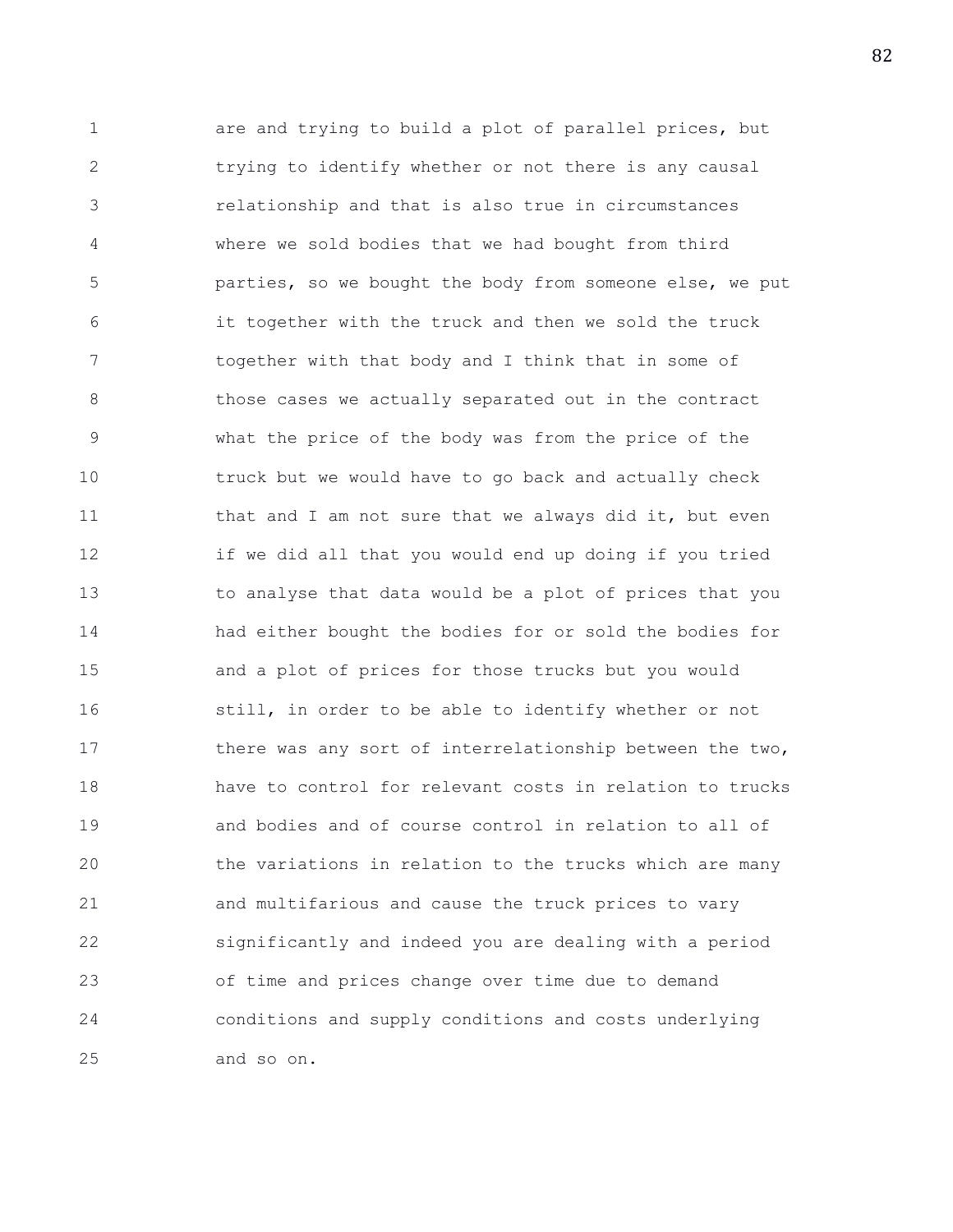1 Of course what you are immediately driving towards 2 there is carrying out a grand regression analysis and we 3 say it was not reasonable to do that. Indeed our 4 economist has looked at this and said "That is not the 5 way I think is a sensible way of approaching this 6 issue", and essentially what we would be being 7 criticised for is not putting forward of evidence of 8 particular relationships in relation and regression we 9 would not have carried out, just as essentially the 10 situation would be one where a similar criticism could 11 be leveled at any pleading in relation to the overcharge 12 and in all of that it is worth bearing in mind that we 13 do not have the data in relation to third party costs 14 for third party bodies and so even hypothesising the 15 possibility, we would not be able to do that maths, and 16 so in those circumstances the idea that we should have 17 put forward some kind of tested examples just does not 18 stack up. The data was not available, we could not have 19 done it, any plots we would have provided would not have 20 been meaningful and in those circumstances it cannot 21 possibly be a criticism of our putting forward the 22 pleading and evidence that we have done that we have not 23 undertaken that sort of analysis that we do not think we 24 could complete and indeed we think, given the omissions 25 in data, would be futile.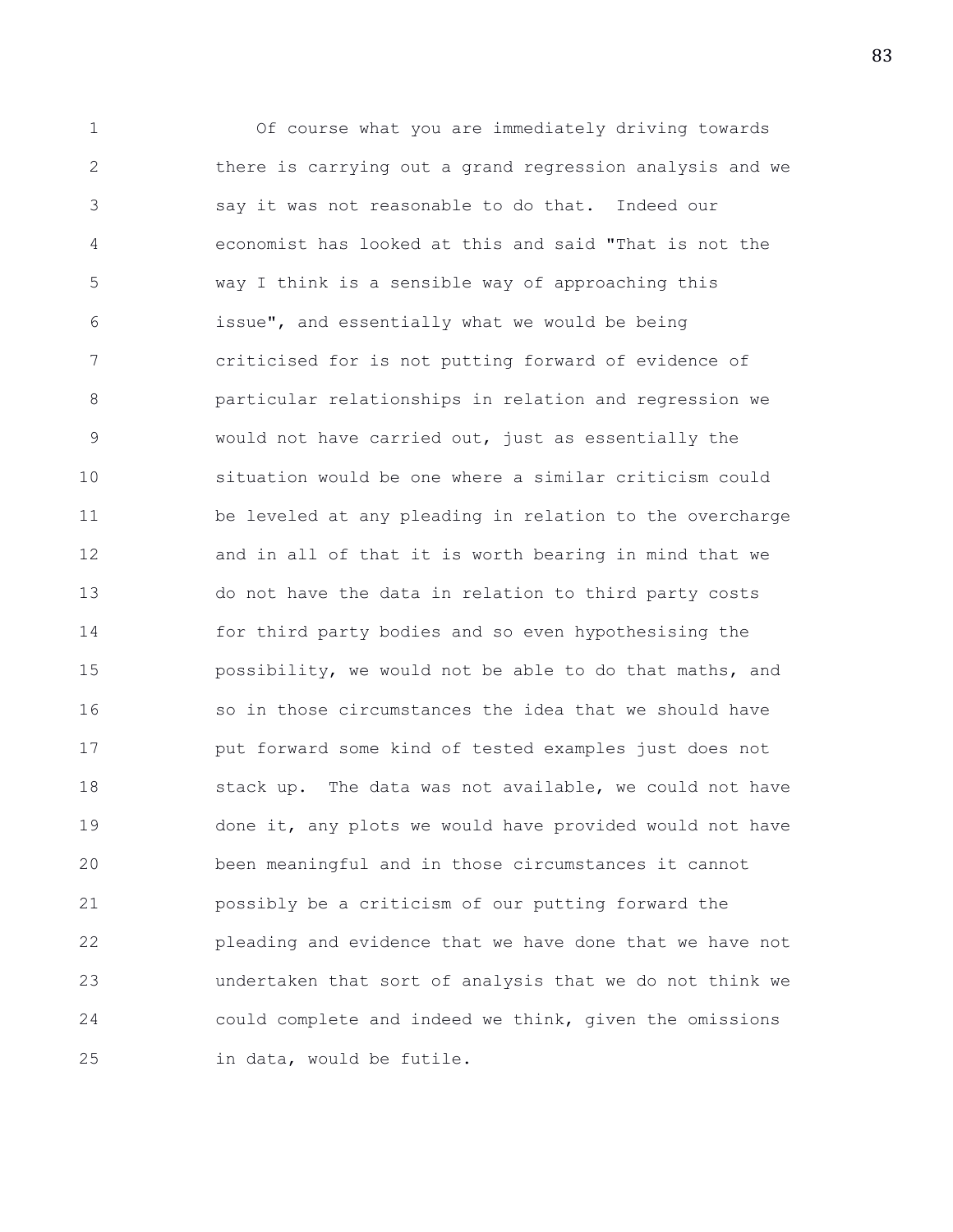1 So in those circumstances, sir, going back to where 2 we are, it is plain that there is a good arguable case 3 that we are pleading, it is entirely legitimate for us 4 to be permitted to pursue that and Mr. Harvey's concerns 5 that he does not agree with some of the foundational 6 propositions that we put forward in evidence are clearly 7 matters that are going to be aired in due course but 8 **they are not good grounds for objecting to the pleading** 9 and indeed what is instructive is that when we look at 10 Mr. Harvey's statement beyond the sections where he 11 criticises the idea of how you go about this analysis 12 talking about whether or not you do it on a claimant 13 focused basis or a market-wide basis and just to be 14 clear, the position of Professor Neven is that it should 15 be carried out on a market-wide basis, and then his 16 critiques of whether or not the approach to market-wide 17 analysis is correct.

18 What he then goes on to say is how you should do 19 this, what it is you should do if you are going to carry 20 out this analysis and what he says is that you have to 21 gather all the negotiating material and when he says 22 that you have to gather all the negotiating material, 23 what he is actually saying is that one should work 24 through the way in which the negotiations were 25 undertaken and look at these various issues and we say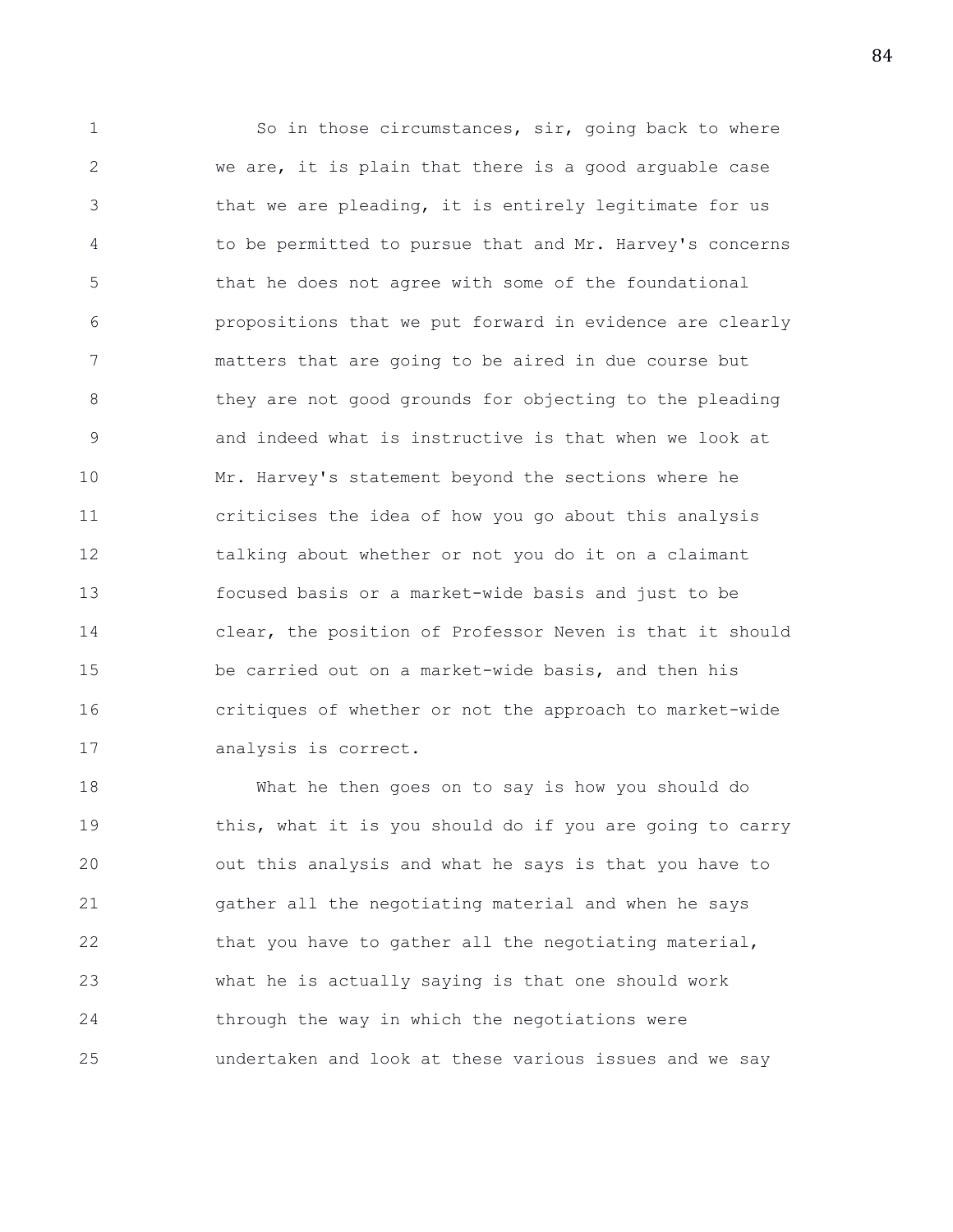1 that cannot be right in any event, but I will come back 2 to that further in relation to mitigation. 3 The key point here is we have an arguable case in 4 relation to these matters. He does argue about it, but 5 if it assists the best references in relation to these 6 issues may be found in his third statement in section 6. 7 THE PRESIDENT: Tab 22 --8 MR BEARD: Where he picks up at 6.4 the plausibility of the 9 defendants' alleged complements defence. 10 THE PRESIDENT: Sorry, this is the third statement of 11 Professor Neven? 12 MR BEARD: And he then talks about the impact of reduction 13 from 6.7 in the -- 14 THE PRESIDENT: Sorry, just a minute --15 MR BEARD: Yes, it should be, I am so sorry. This is 16 tab 22. I am so sorry, tab 17. I apologise for my 17 notes. 18 THE PRESIDENT: Tab 17. That is Mr. Harvey. 19 MR BEARD: No, I was dealing with Mr. Harvey. 20 THE PRESIDENT: Ah, Mr. Harvey. Yes, Mr. Harvey at tab 17 21 on the complements defence. 22 MR BEARD: Let me check my reference is right. I think that 23 is tab 17. 24 THE PRESIDENT: Yes, that is Mr. Harvey at tab 17. 25 MR BEARD: Yes, I was just picking up the criticisms of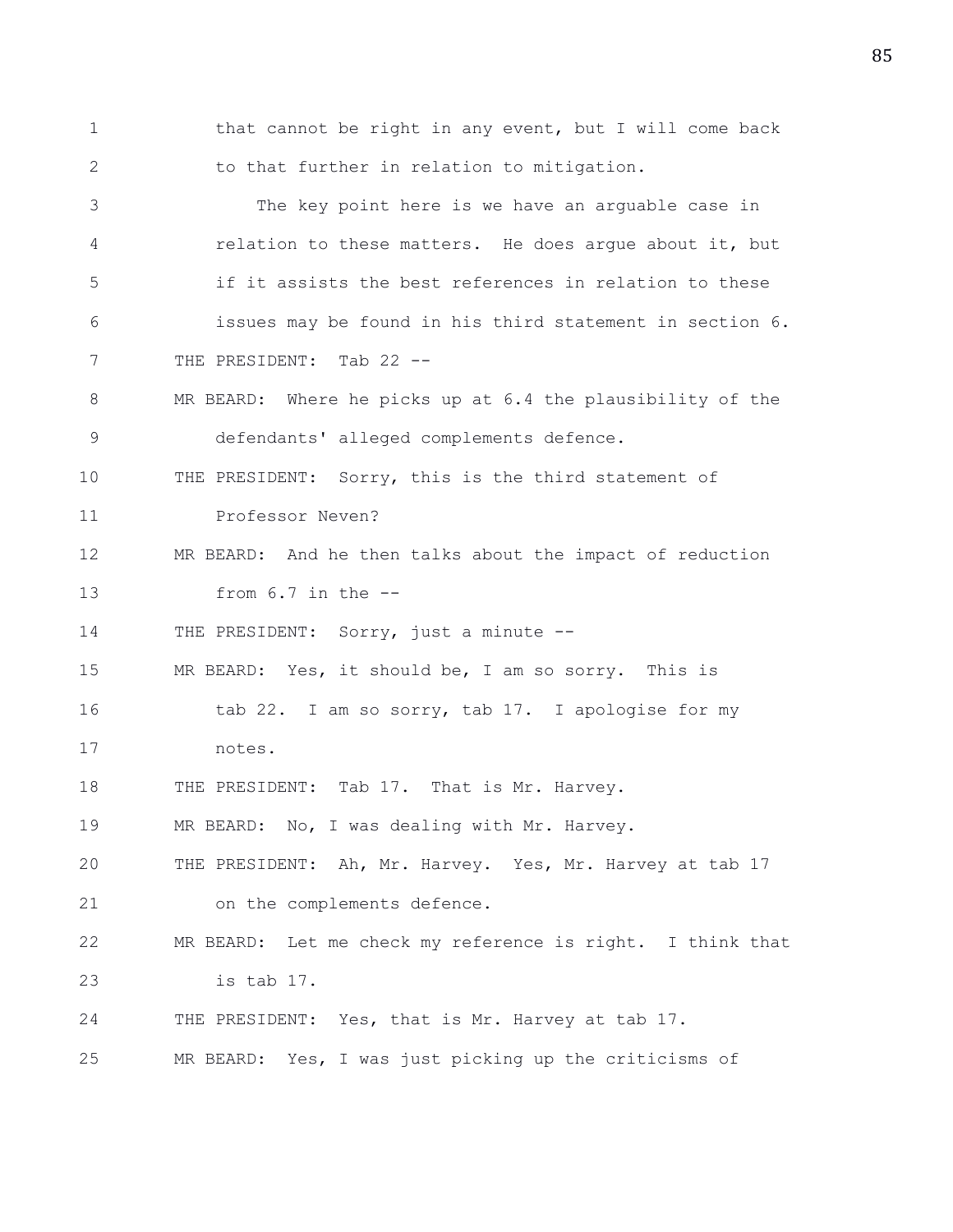1 Mr. Harvey in relation to this.

2 THE PRESIDENT: Professor Neven is doing it on a market-wide 3 basis; that is what you said, as I understood it, a 4 moment ago, because that was one of the queries. 5 MR BEARD: If you pick it up at page 16. 6 THE PRESIDENT: Page 16, yes. 7 MR BEARD: The point I was making was -- yes, that would be 8 his preferred methodology, to undertake it on 9 a market-wide basis. 10 THE PRESIDENT: Which is 6.11. 11 MR BEARD: But you will see there the first set of critiques 12 is about the plausibility of the defendants' alleged 13 complements defence starting at 6.4, so essentially this 14 whole section -- yes, the engagement with the 15 market-wide approach is at 6.11, you are quite right, 16 sir. What you are seeing there is a series of 17 propositions being put forward by Mr. Harvey which is 18 just arguing about whether or not Professor Neven's 19 approach is right, but this is absolutely -- 20 THE PRESIDENT: We understand that -- 21 MR BEARD: -- the sort of matter which is to be argued about 22 between experts. There is no basis on which one can say 23 that this (inaudible) the position. I can work my way

24 through those propositions because they are not sound.

25 I am slightly concerned not to get dragged into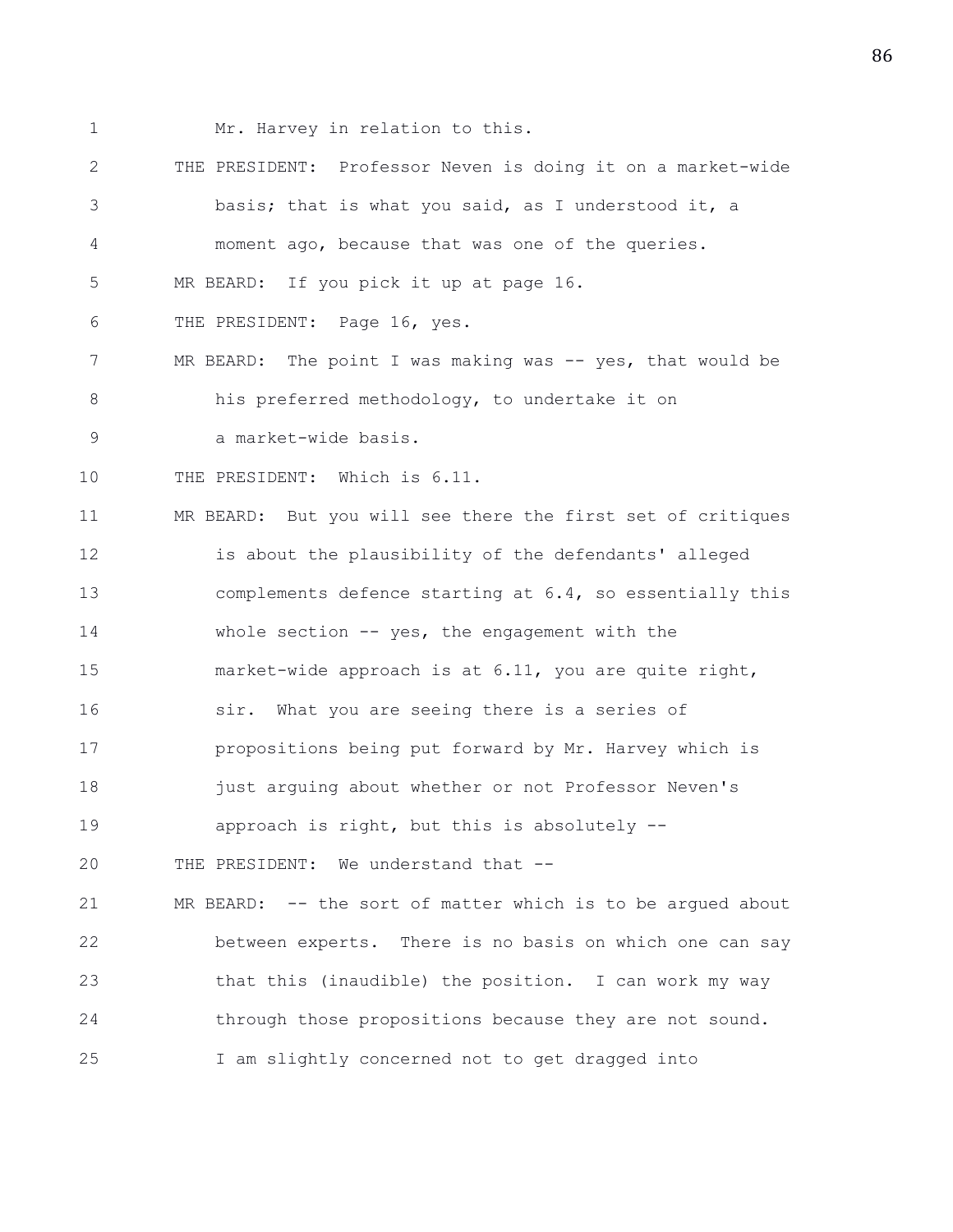1 a surrogate debate about the issues concerning -- I can 2 hear you, sir.

3 THE PRESIDENT: I can hear you. We understand your point 4 that Mr. Harvey's critique are matters to be canvassed 5 in expert evidence at trial as to whether this is robust 6 or whether it points to the conclusion that 7 Professor Neven may seek to draw from it, we see that. 8 I think our concern on the complements was whether, as 9 you said, a pleading has to be as particular as it can 10 be, in terms of rules of pleadings, so not about the 11 arguability of the basic proposition and whether, on 12 this area, it would not be appropriate if you are going 13 to amend to give some particulars based on DAF's 14 knowledge of what happens when it puts up, as it does 15 periodically no doubt, the price of trucks and it does 16 not matter therefore whether it is a contingent plea or 17 not because Professor Neven's economic theory is not 18 based on there being a cartel, it is based on the price 19 of trucks going up and these being complementary 20 products, so you can forget about the cartel. You will 21 know, and DAF will know, every time it increases its 22 prices for trucks, what is that going to do to the price 23 of bodies which it also sells and that is what we were 24 really asking about and why it cannot be more 25 particularised.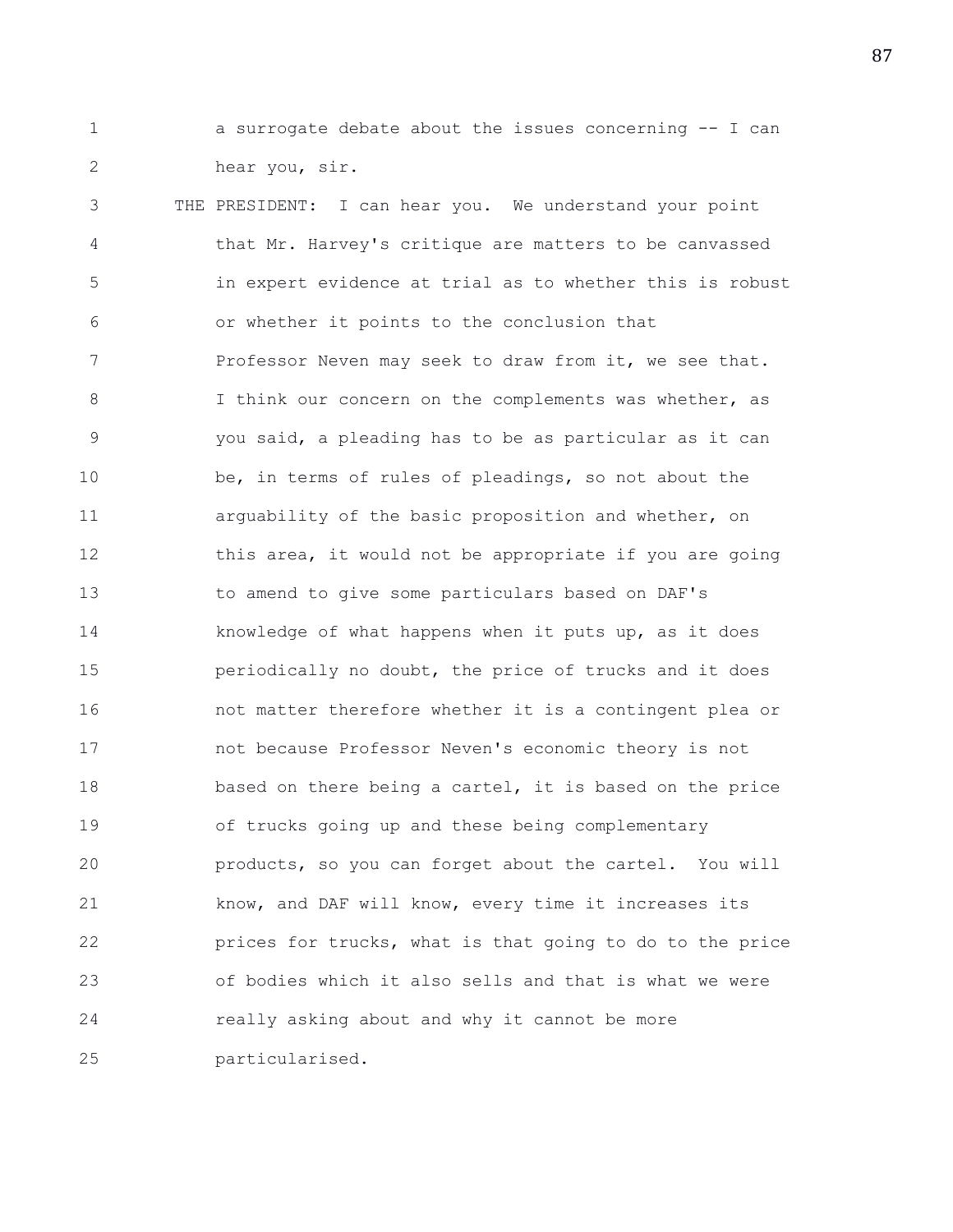1 MR BEARD: Well, because -- I think as I have explained, in 2 relation to the trucks where it is manufacturing the 3 bodies and therefore the price of the -- the global 4 price is provided, you are not in a position to say 5 whether or not the truck price has risen or fallen 6 because it is not a case where we are talking about 7 simple price rises in relation to particular truck 8 models at particular times.

9 What we have are trucks which are being highly 10 specified and in particular for the likes of BT and 11 Royal Mail, highly specified and so they are not some 12 sort of off the shelf or standard product and one cannot 13 say that there was some sort of blanket change in 14 pricing in relation to any particular truck that you 15 could then say, well, one wants to look at that moment 16 of price increase and how it fed into bodies that were 17 being sold and, as I have explained, there are two sorts 18 of bundle that DAF would sell, one is where it would 19 manufacture the body itself and in those circumstances 20 you do not have a separate price for truck and body and 21 nor do you have some sort of benchmark change in price 22 and therefore you are not able to carry out that sort of 23 analysis and the alternative situation is where you have 24 a separate truck and a body that is been bought in from 25 a third party manufacturer and in those circumstances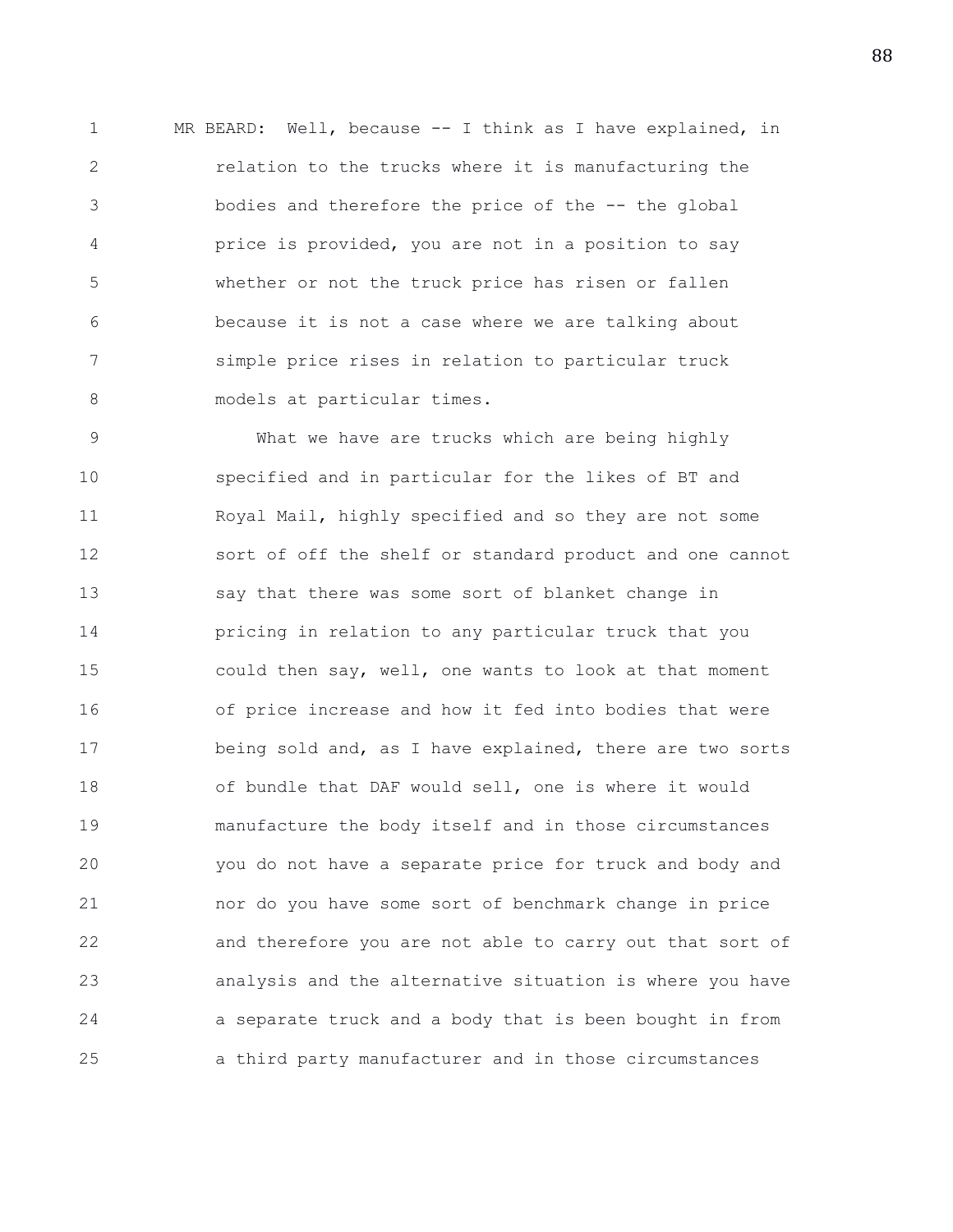1 you are not going to have a clear price rise in relation 2 to the truck that you can identify for the same reasons 3 because trucks are so differentiated as products, but 4 also you are going to have a situation where you have 5 pricing that may be dictated in large part by the price 6 you paid for the body from a third party and so in those 7 circumstances neither of those arrangements are going to 8 be providing you with examples or any sort of robust 9 story that you can tell about the reaction of body 10 prices to truck prices because what the Tribunal is 11 looking for is some sort of overall relationship rather 12 than specific anecdotal relationship depending on 13 a particular negotiation in relation to a particular 14 truck or body at a particular time and that is what we 15 cannot provide and that is why that evidence is not 16 available.

17 THE PRESIDENT: Yes, I see.

18 MR BEARD: So those I think are the key points in relation 19 to the points that were being raised.

20 It is perhaps just worth dealing with the remainder 21 of the points in the skeleton argument that have been 22 put forward. Just working through paragraph 22 of their 23 skeleton argument, I have already picked up in 22 there 24 is a sort of mismatch in the way in which the claimants 25 put their case. They talk about demand for trucks and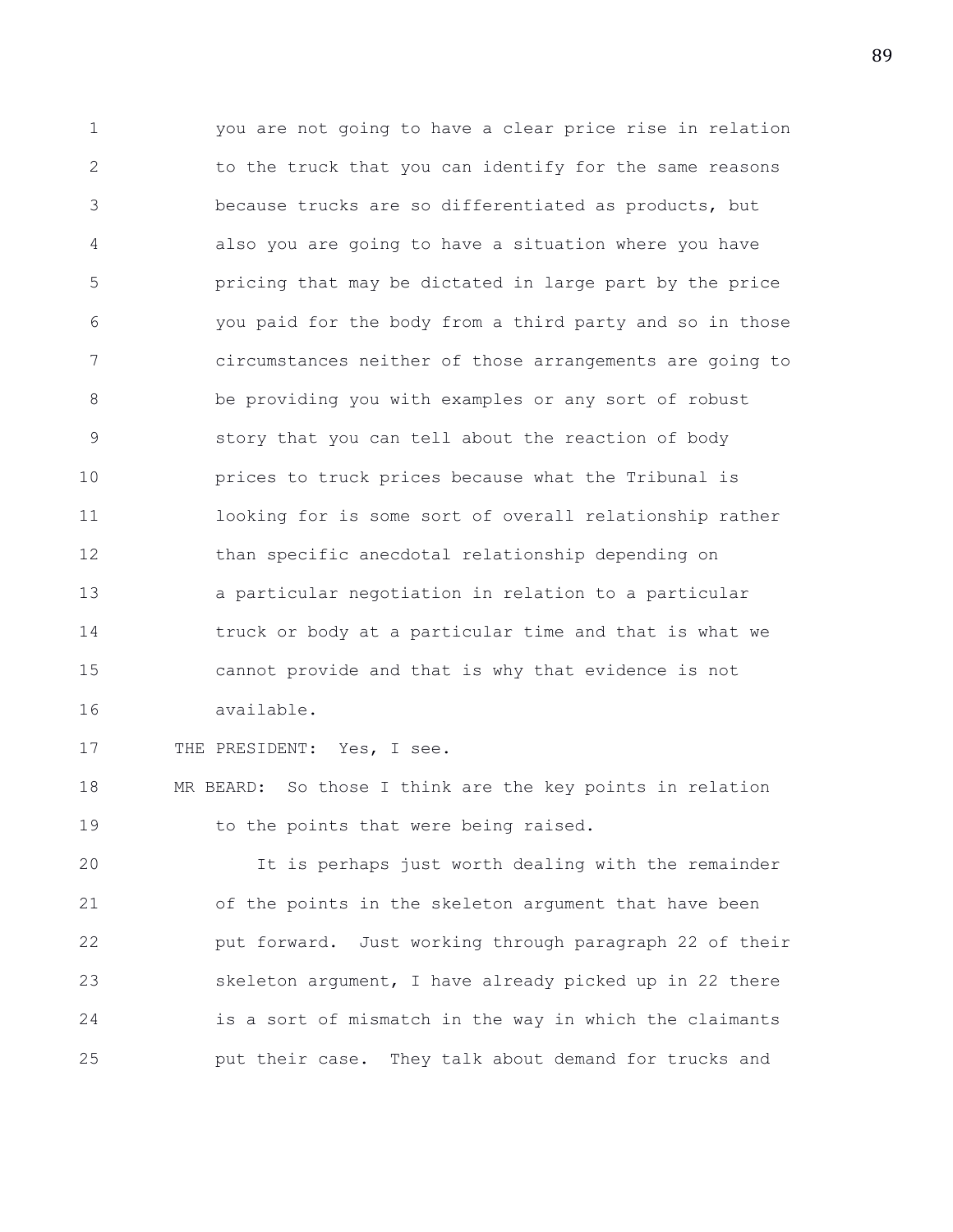1 then a demand for their trucks and of course that is 2 mixing up market-wide and claimant specific analysis and 3 therefore is not a useful criticism in the circumstances 4 and, as I have said, in relation to that and in relation 5 to paragraph 23, a question is raised about how 6 Professor Neven is going to carry out this analysis, 7 claimant specific or market-wide, and he actually says 8 the focus would be on market-wide and there would be 9 a question that arises about the extent of price 10 discrimination that might arise but that is something 11 that Professor Neven considers the data he is looking 12 for will enable him to scrutinise.

13 There is speculation in 23.1 about the unlikelihood 14 on Mr. Harvey's analysis of a reduced demand by the 15 claimants, but obviously this is a paradigm of a point 16 that falls for discussion between the economists and the 17 same is really true of the second point in 23 where the 18 claimants here are suggesting that assessing reduction 19 in demand for Trucks on a market-wide basis would not be 20 possible because the only point in issue in these 21 proceedings are claims about whether the claimants 22 suffered an overcharge.

23 But with respect, the question whether the claimants 24 suffered an overcharge may well be dependent on 25 a market-wide analysis; after all the overcharge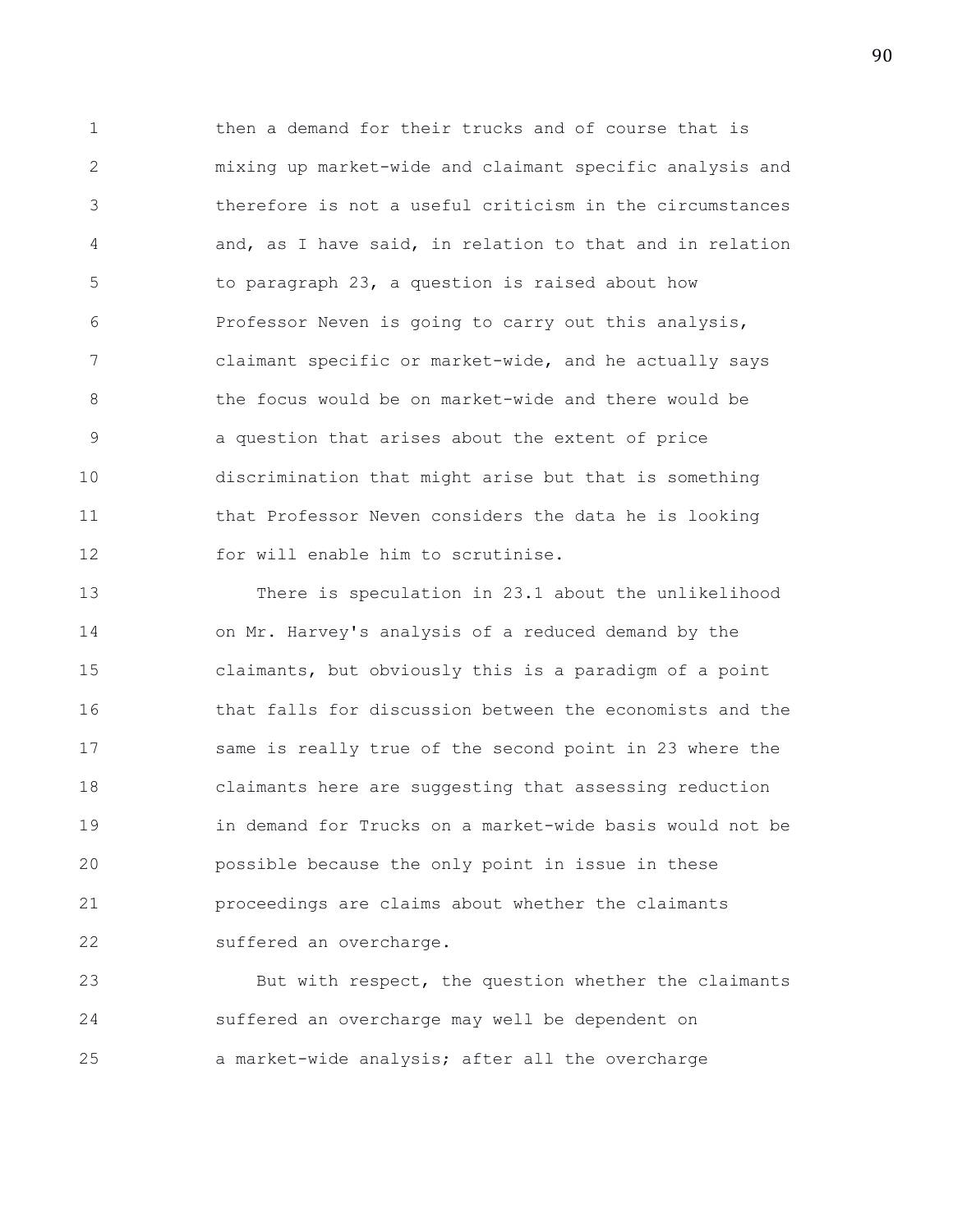1 regression is being done on a market-wide basis, not on 2 a claimant specific basis.

3 Then in paragraphs 24 and 25, this is the section 4 where the claimants say the complements argument is 5 bound to fail because Professor Neven's analysis does 6 not test for any causal connection between overcharge 7 and any decrease in the price of trailers and bodies, 8 but this is just based on a misapprehension about how 9 Professor Neven's analysis will be constructed.

10 What he is looking for is the analysis of those 11 fundamental propositions regarding complementarity 12 between the products and the basic economic principles 13 that he will then be testing with his simulation model 14 and that is how his analysis will proceed and there is 15 frankly no basis to say "No, no, no, that is not 16 workable in any way"; again it will be a matter for 17 argument in due course.

18 I think probably the final point to pick up because 19 the remainder of those paragraphs are simply 20 argumentative, is really in relation to 29, that the -- 21 there is the suggestion that the claimant had previously 22 given undertakings that they were not going to claim any 23 damages in relation to allegations of infringement 24 pertaining to complementary products.

25 Well, we say that was perfectly reasonable and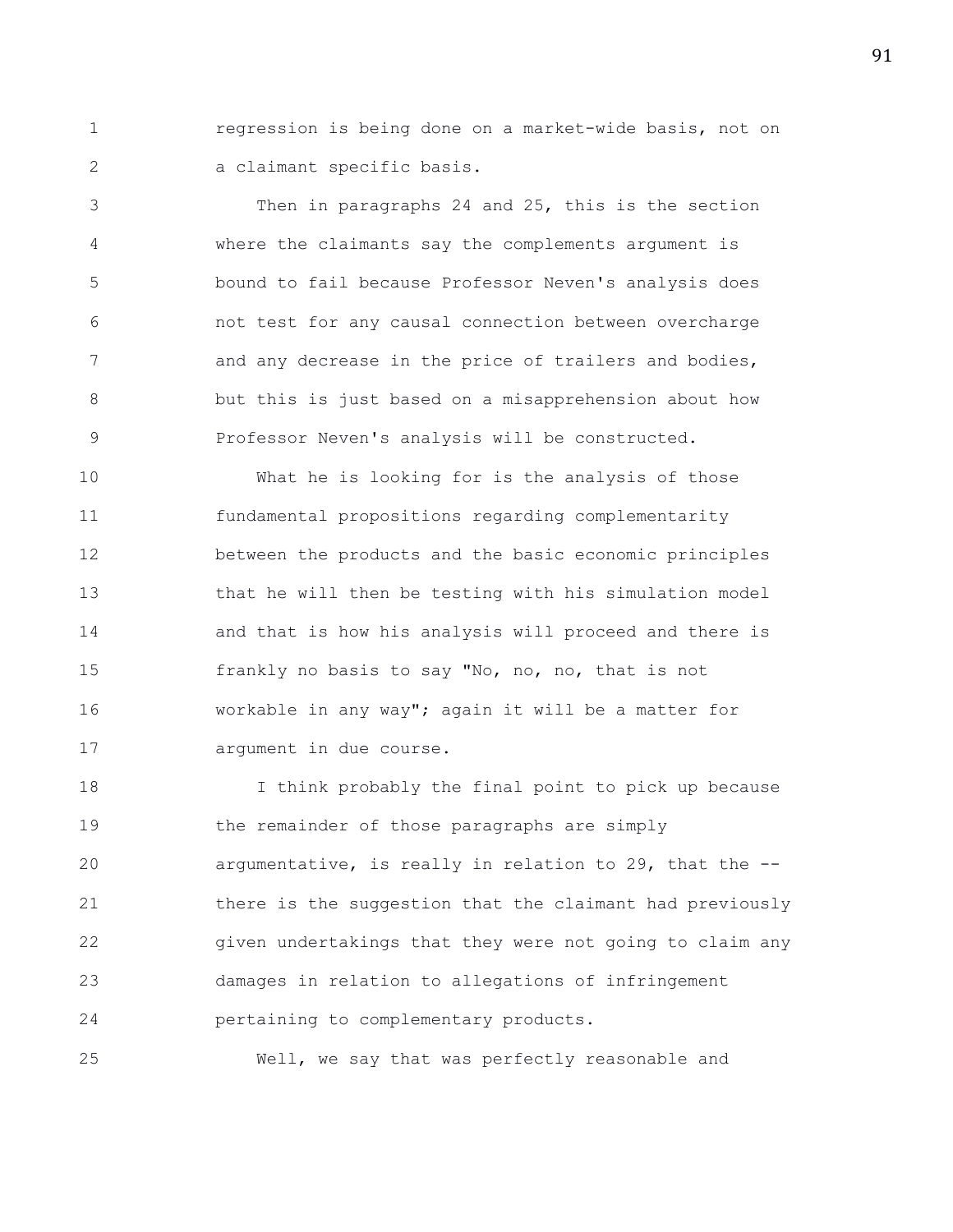1 sensible for them to do so since they did not have good 2 evidence in that regard. They were flying a kite at 3 earlier hearings in relation to that, they did not have 4 good support for it and they dropped those points when 5 they were seeking to make certain amendments, but the 6 fact that they gave those undertakings does not make it 7 unfair for us to maintain this economic analysis.

8 I should say that Mr. Coulson at one point in his 9 statement tries to now rely on certain documents as 10 evidence that there was a problem in relation to 11 complementary products. I will not go through those. 12 They are without foundation and the main point is that 13 the undertakings do not assist him then I think the 14 final point --

15 THE PRESIDENT: Can I ask before you leave the undertakings, 16 there is one aspect that was put there, namely it is 17 unfair because they have given that undertaking and you 18 should not be allowed to argue that there was 19 a reduction in price because they have given the 20 undertaking, but the alternative way of looking at it is 21 if now the question of the price of bodies and trailers 22 is being opened up by you and is going to be gone into 23 and examined, should not in those circumstances the 24 claimants now be entitled, if there is evidence that 25 there was an increase, to claim in respect of those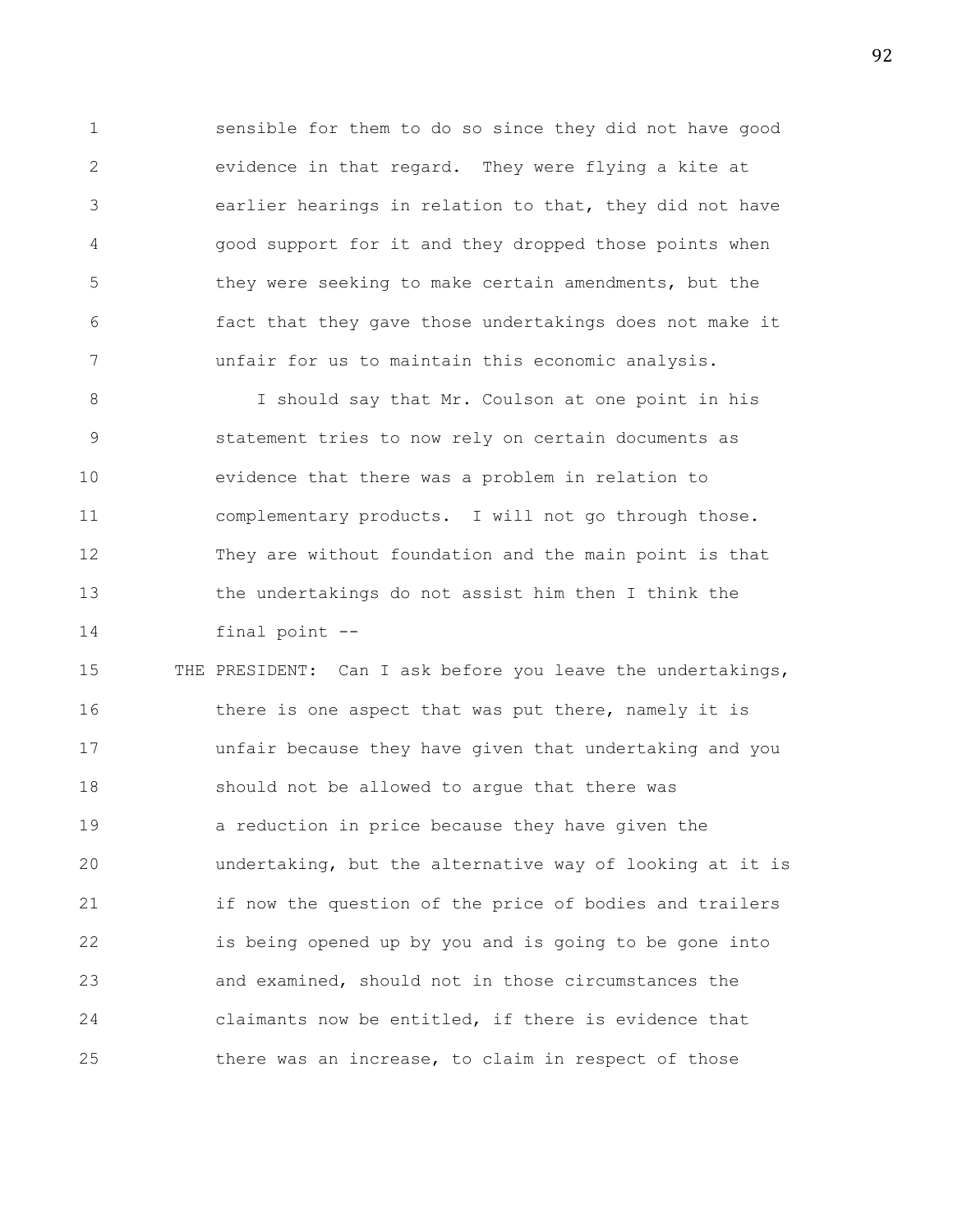1 bodies and trailers because we are going to be looking 2 at body and trailers prices, that is what 3 Professor Neven is going to do and if the Tribunal 4 should find no, the evidence in fact does not support 5 DAF's argument that the price of bodies and trailers 6 went down because of the increase in the truck price, in 7 fact it shows the opposite, they went up together and 8 that was an effect of the overcharge on the truck; 9 should not the claimants then be entitled to say "Right, 10 we also want damages calculated on that increase in 11 **price of these complementary products?"** 12 Now, you say that will not happen because they go 13 inversely, but if it turns out, on looking at the 14 evidence, that the price movement is not inverse, should 15 they not be able to claim? 16 MR BEARD: Well, let us take it in stages. They have 17 decided not to pursue a case in relation to those 18 matters and they gave undertakings accordingly. We say 19 they do not have any prima facie case in relation to 20 those issues.

21 Now, Mr. Coulson clearly wants to rely on certain 22 evidence and suggest that there is. I can deal with 23 that, but there is no application before you that this 24 whole matter should be reopened and if the claimants 25 want to come forward with a case suggesting that there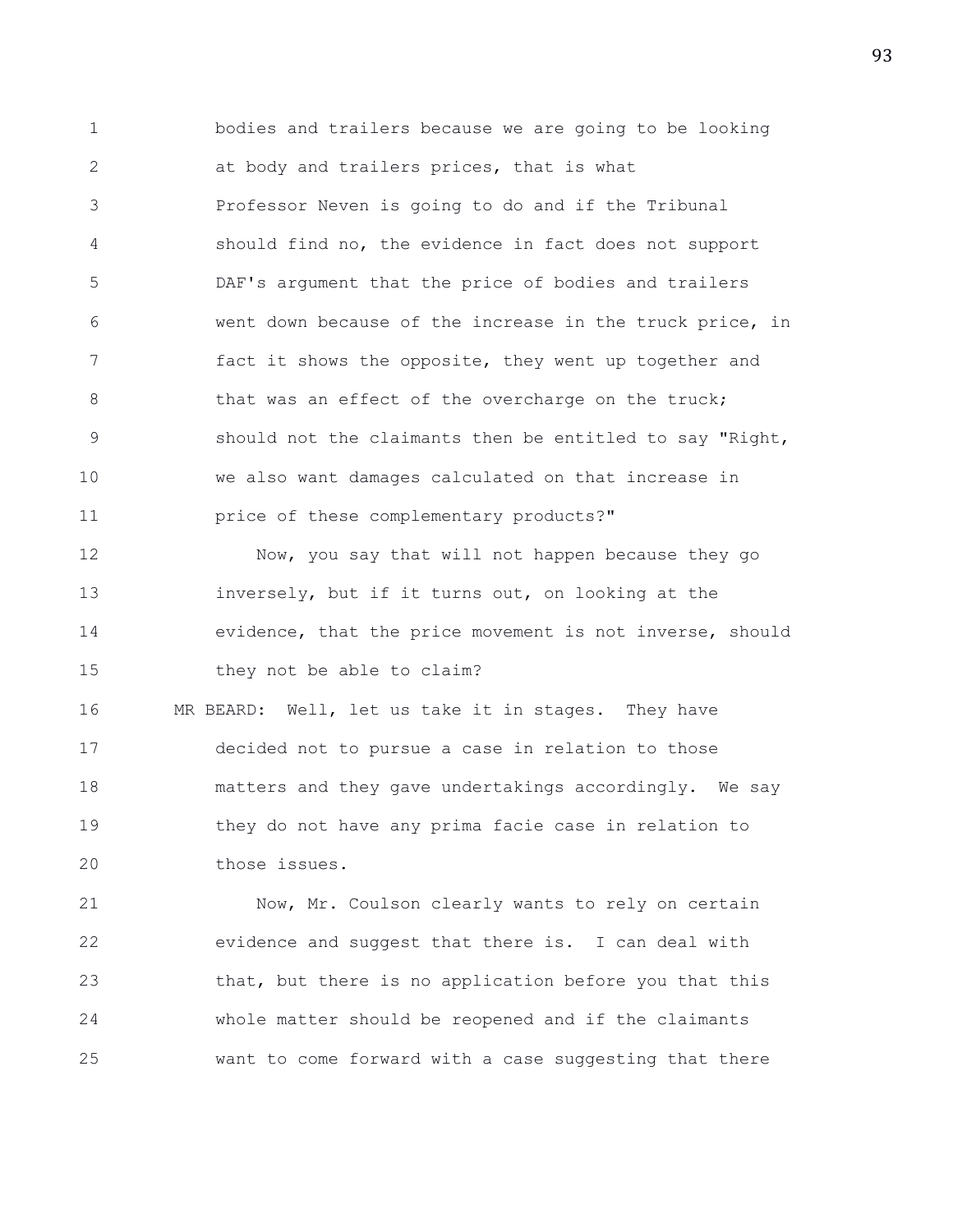1 was an infringement and they are entitled to claim 2 damages in relation to complements, then plainly that is 3 an application they need to make and they need to lift 4 the undertakings and they would need to explain on what 5 basis their theory sets out how these matters were to be 6 dealt with.

7 Now, that is going to be a real struggle for them 8 because of course all of the Royal Mail bodies that we 9 are talking about here were bought from third parties, 10 as were all of the trailers and all of the -- during the 11 relevant period -- during the infringement period -- 12 THE PRESIDENT: Sorry, all -- I still have not quite got my 13 head round it.

14 MR BEARD: I am sorry, sir, I went too fast.

15 THE PRESIDENT: All the Royal Mail bodies were bought from 16 third parties.

17 MR BEARD: During the infringement the period, yes.

18 THE PRESIDENT: So then just help me because perhaps I have 19 misunderstood it. The amended plea at 30(a)(a), as you 20 explained it, and we are looking at the Royal Mail 21 defence, at 30(a)(a) is about the purchase by Royal Mail 22 of bodies from DAF.

23 MR BEARD: Yes, I am so sorry, I probably did not make 24 myself clear enough.

25 What Royal Mail bought -- when we are talking about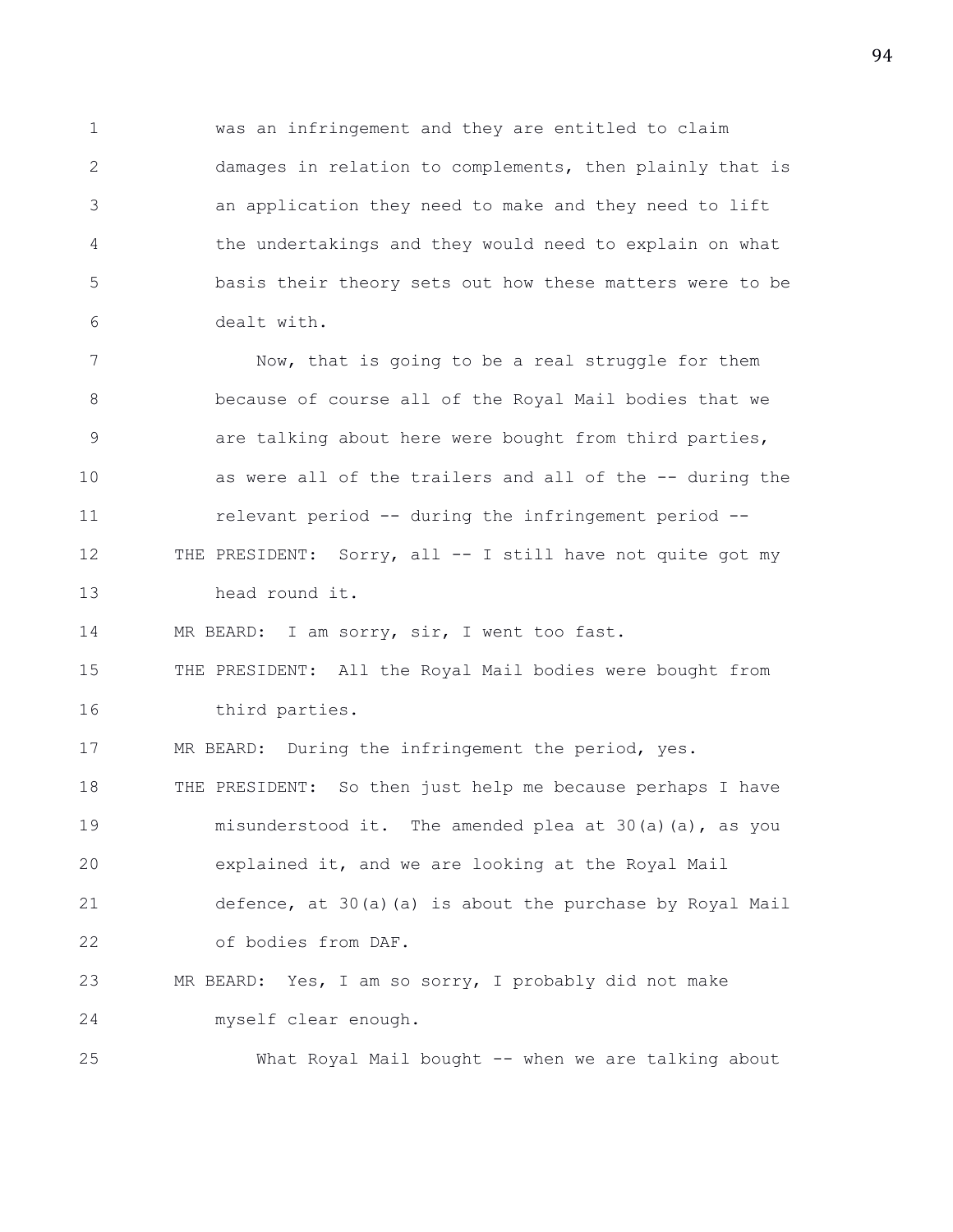- 1 bodies, were bodies that were manufactured by third 2 parties and on-sold by Royal Mail -- by DAF, I am so 3 sorry. By DAF.
- 4 THE PRESIDENT: Yes. So they were bought from DAF but 5 manufactured by third parties.

6 MR BEARD: And the reason why that matters -- sorry, sir. 7 THE PRESIDENT: But they were sold as a package by DAF. 8 MR BEARD: Yes. There may have been some contracts where 9 there is an indication of what the separate prices were, 10 but the reason that matters is because if what has being 11 alleged is that there was some sort of infringement in 12 relation to complementary products, they were not -- the 13 ones that were bought by Royal Mail were not actually 14 manufactured by DAF and so I am just highlighting why it 15 is -- just as one example -- why it is that if they are 16 going to come along and say "We want to resile from the 17 undertakings and we want to bring a claim in relation to 18 these matters", it is absolutely critical that they 19 properly spell out and make an application in that 20 regard, because there are very good reasons -- 21 THE PRESIDENT: No, I see they would have to apply to amend, 22 I can understand that. I do not know if it is just 23 a question of whether they should be precluded from 24 making that application and does the undertaking 25 preclude them from doing it?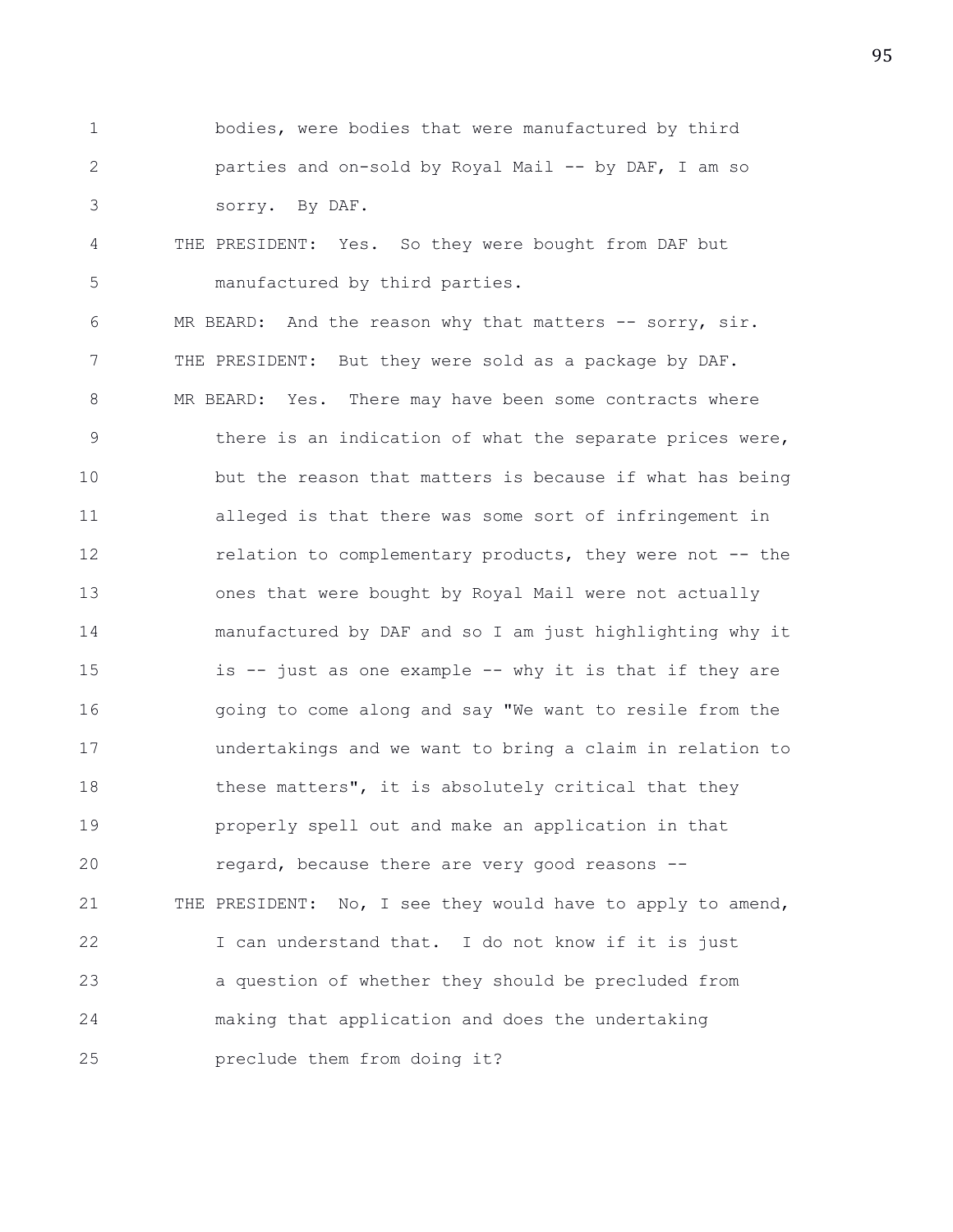1 MR BEARD: I think the undertaking was given to the Tribunal 2 and I think that the basic position must be in relation 3 to undertakings that, subject to submissions on the part 4 of the party who was the beneficiary effectively of the 5 undertaking, it lies with the court or Tribunal to lift 6 an undertaking, but we would need to consider what was 7 being alleged and the basis on which those undertakings 8 were being sought to be lifted because of course we have 9 been proceeding over the last several months in relation 10 to all of this on the basis that those undertakings were 11 sound and so it would be a serious matter now to be 12 unpicking these issues and so I could not sit here and 13 suggest that our clients would be content for those 14 undertakings to be lifted and for matters to proceed, 15 but what I cannot do is pretend that no one can make an 16 application in relation to such matters. These are 17 matters in these proceedings and of course an 18 application could be made. I anticipate that it would 19 be vigorously resisted. Certainly it is not a matter 20 that should be dealt with on the hoof today. A proper 21 application with evidence would be required in these 22 circumstances because the material that Mr. Coulson has 23 casually referred to we say is misconceived and 24 misconstrued.

25 As I say, we are in a situation where a proper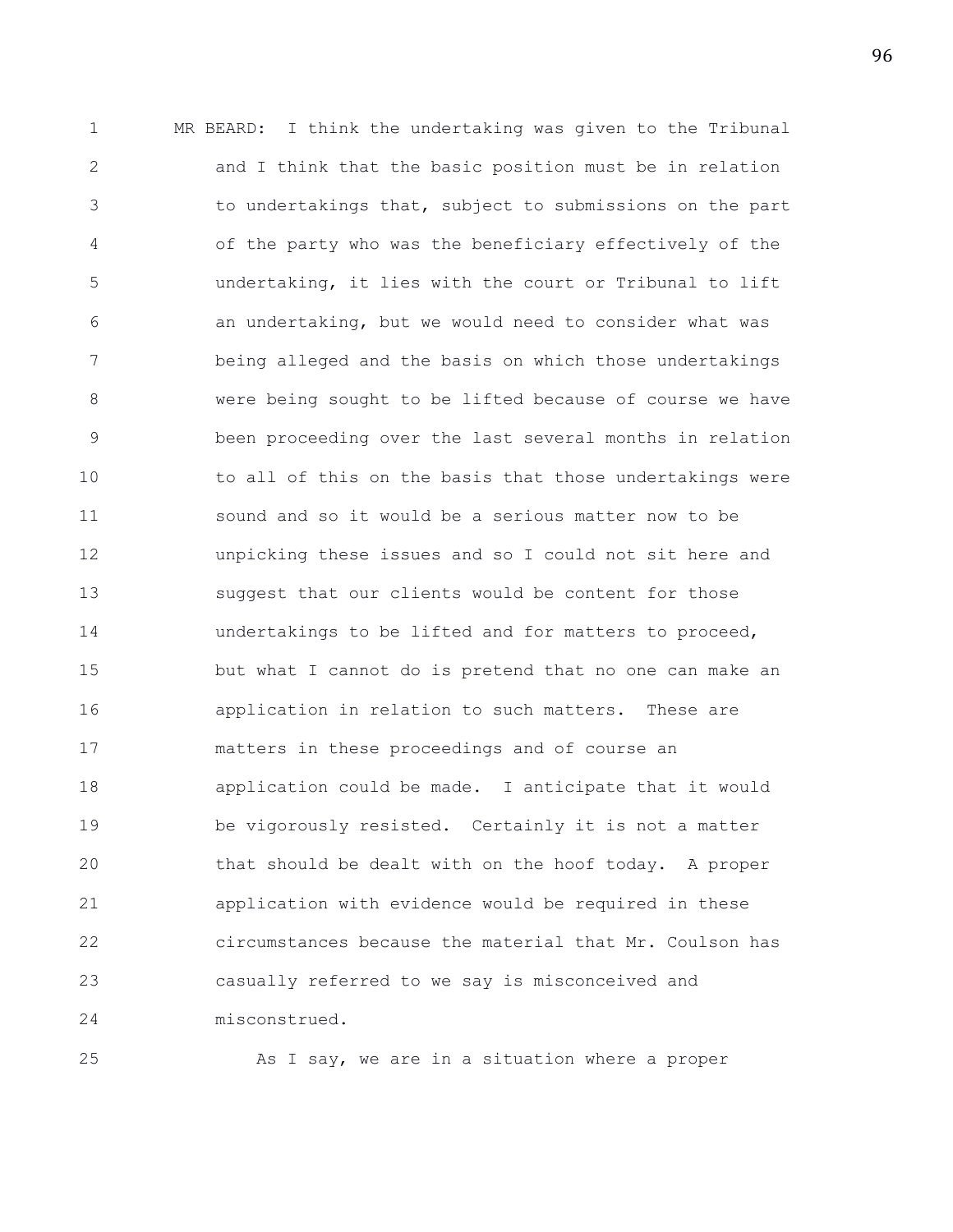1 explanation is needed in circumstances where we are 2 focusing this debate at the moment, sir, on the bodies 3 issue, the Royal Mail bodies issue, because you, sir, 4 raised these questions with me before the short 5 adjournment but I do not want to lose sight of the fact 6 that that is only part of what we are dealing with here 7 and so these issues to do with undertakings would 8 obviously be affected by that as well. So I think there 9 are a whole range of issues, but I think to go back to 10 our application the point I make is a simple one: 11 arguable case, economist trying to argue the toss about 12 things, we think Mr. Harvey is fundamentally wrong but 13 that is not for today, could we have put forward 14 specific particulars, no we could not, they would not 15 have been informative, it would be akin to asking that 16 particulars were put forward of specific overcharges in 17 relation to particular trucks on the part of the 18 claimants, that is not something we insist upon, we 19 recognise that further economic analysis would be 20 appropriate before those matters were specifically dealt 21 with. 22 THE PRESIDENT: Yes, that is it, is it not? 23 MR BEARD: Unless I can assist you further in relation to 24 those matters --

25 THE PRESIDENT: Yes, I think that is -- yes.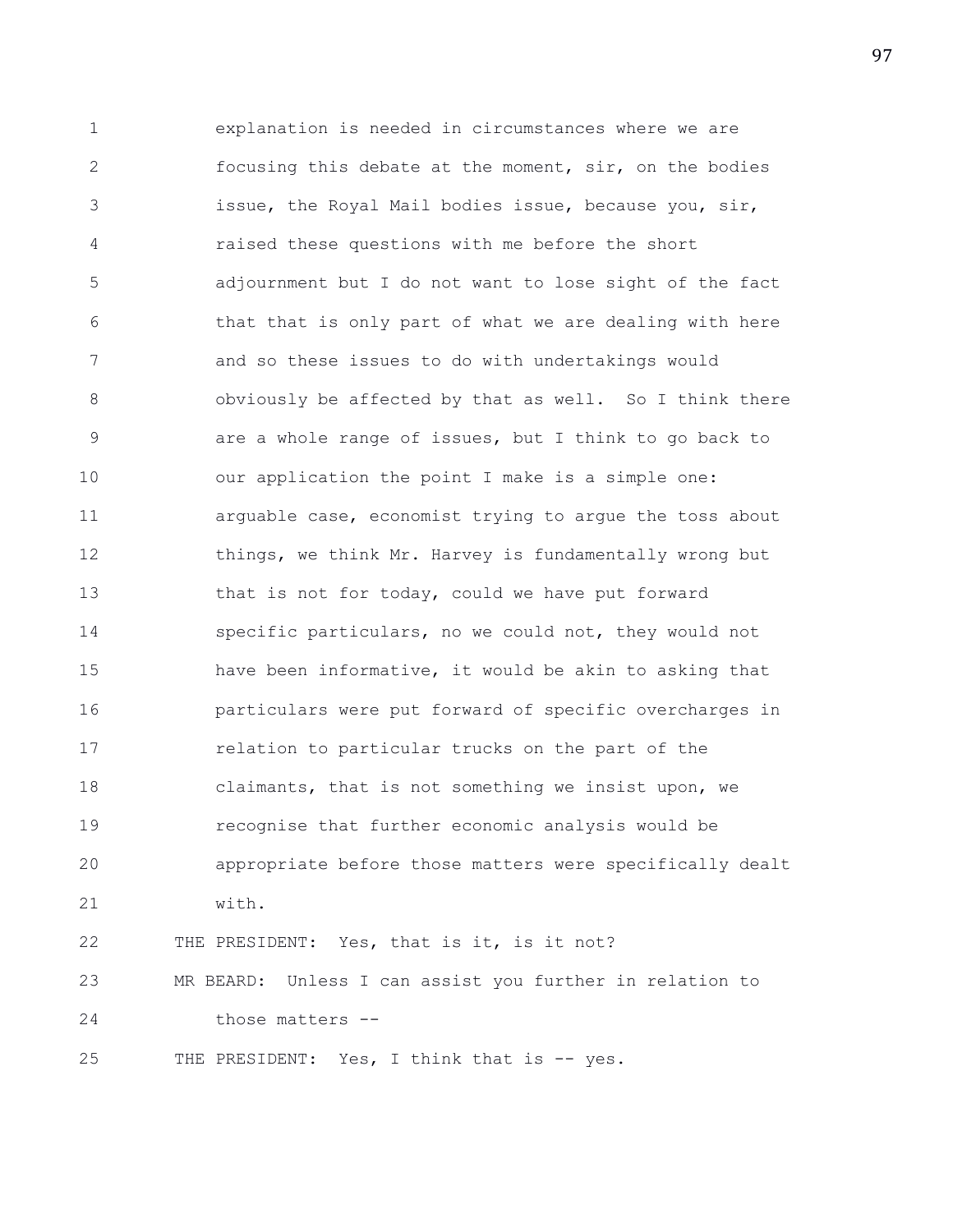1 MR BEARD: I am grateful.

2 MR LASK: Sir, shall I begin?

3 THE PRESIDENT: Mr. Beard. Mr. Justice Fancourt just asked 4 you a question. I do not think you heard it. 5 Mr JUSTICE FANCOURT: I was just asking for clarification 6 that there was no additional or discrete disclosure that 7 you are seeking in relation to the complements defence 8 over and above the disclosure you are seeking anyway in 9 relation to the pass-on defence, is that right? 10 MR BEARD: No, there is some. The complements disclosure 11 was dealt with in two short Redfern schedules that are 12 found in D4/831, tab 4. 13 Mr JUSTICE FANCOURT: I will have to get that up, because we 14 do not have that in paper copy I think. 15 MR BEARD: Sorry, it is D4, tab 831 {D4/831/1}, I apologise. 16 Then it is -- I will direct you to the pages if that is 17 of use. I do not know if you have electronic access, 18 Mr. Justice Fancourt? 19 Mr JUSTICE FANCOURT: It may be the ones we have got paper 20 copies of. 21 THE PRESIDENT: No, I do not think we do, do we? It is on 22 the screen. Yes, it has come up. 23 MR BEARD: That does not look like the right document to me. 24 Let me just double check my references. If you could 25 bear with me one moment, I am so sorry.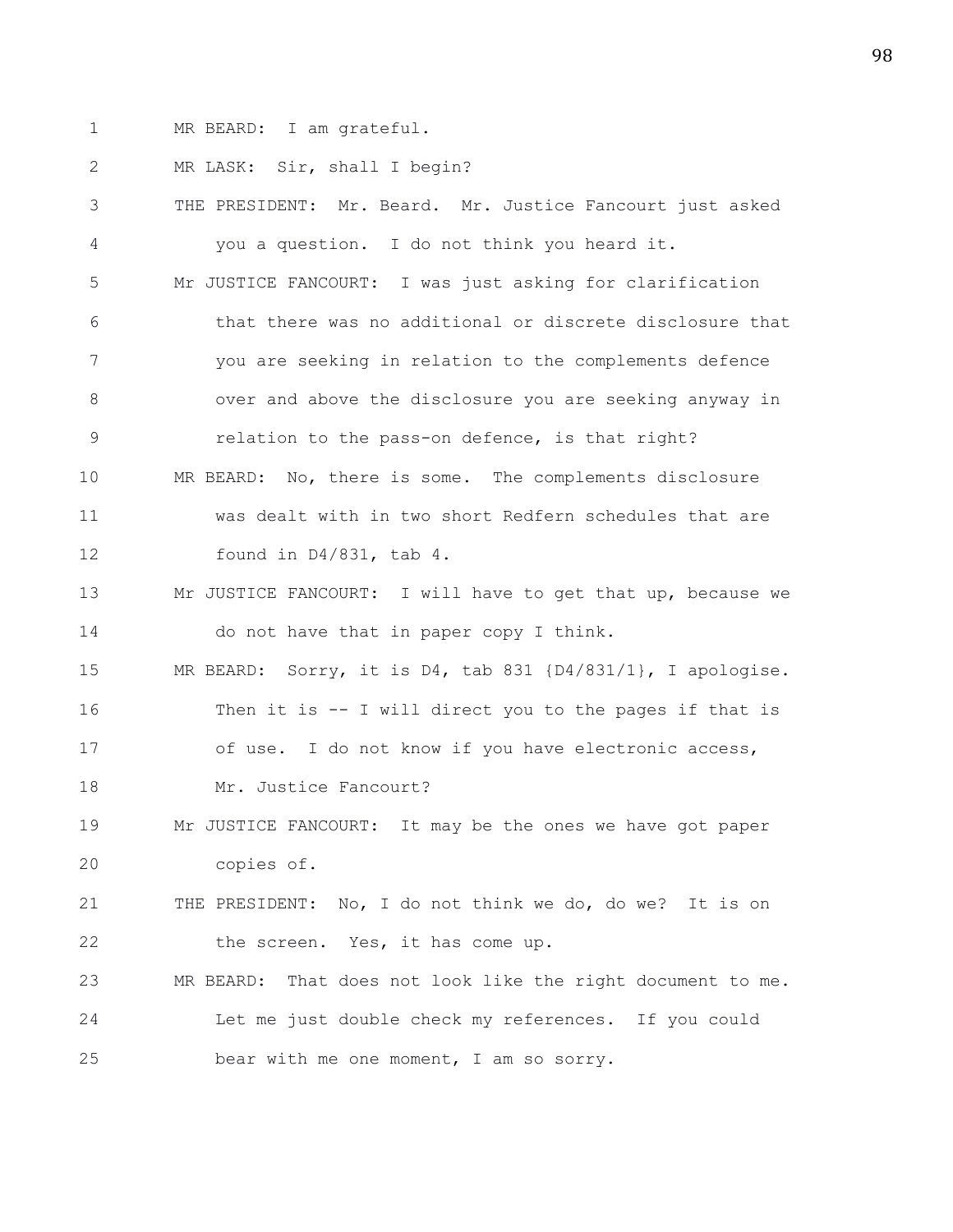1 Mr JUSTICE FANCOURT: Sure.

2 (Pause). 3 MR BEARD: I apologise, it is the right document but it 4 starts at page 3 for the first schedule in relation to 5 bodies and then the second schedule is at page 14, so my 6 notes were correct. Have I got the two the wrong way 7 round? I may have done, I apologise, I think it is 8 trailers first and bodies afterwards. But in broad 9 terms what these two Redfern schedules are doing is 10 asking for information about the purchase of trailers 11 and members from third parties. Obviously in relation 12 to bodies that we sold Royal Mail we are not asking for 13 any disclosure at all because we have that. We are 14 asking for the disclosure in relation to the information 15 pertaining to third party sales to Royal Mail. 16 THE PRESIDENT: This is category C1, is one of them, is that 17 right? 18 MR BEARD: C1 is bodies, that is right, and C3 is trailers, 19 as I recall. 20 THE PRESIDENT: C1 is bodies, then it says "any body 21 purchased either from DAF or a third party ..." 22 This is BT. 23 MR BEARD: Yes, that is BT. 24 THE PRESIDENT: It is a little difficult -- can we go to 25 page 2 please?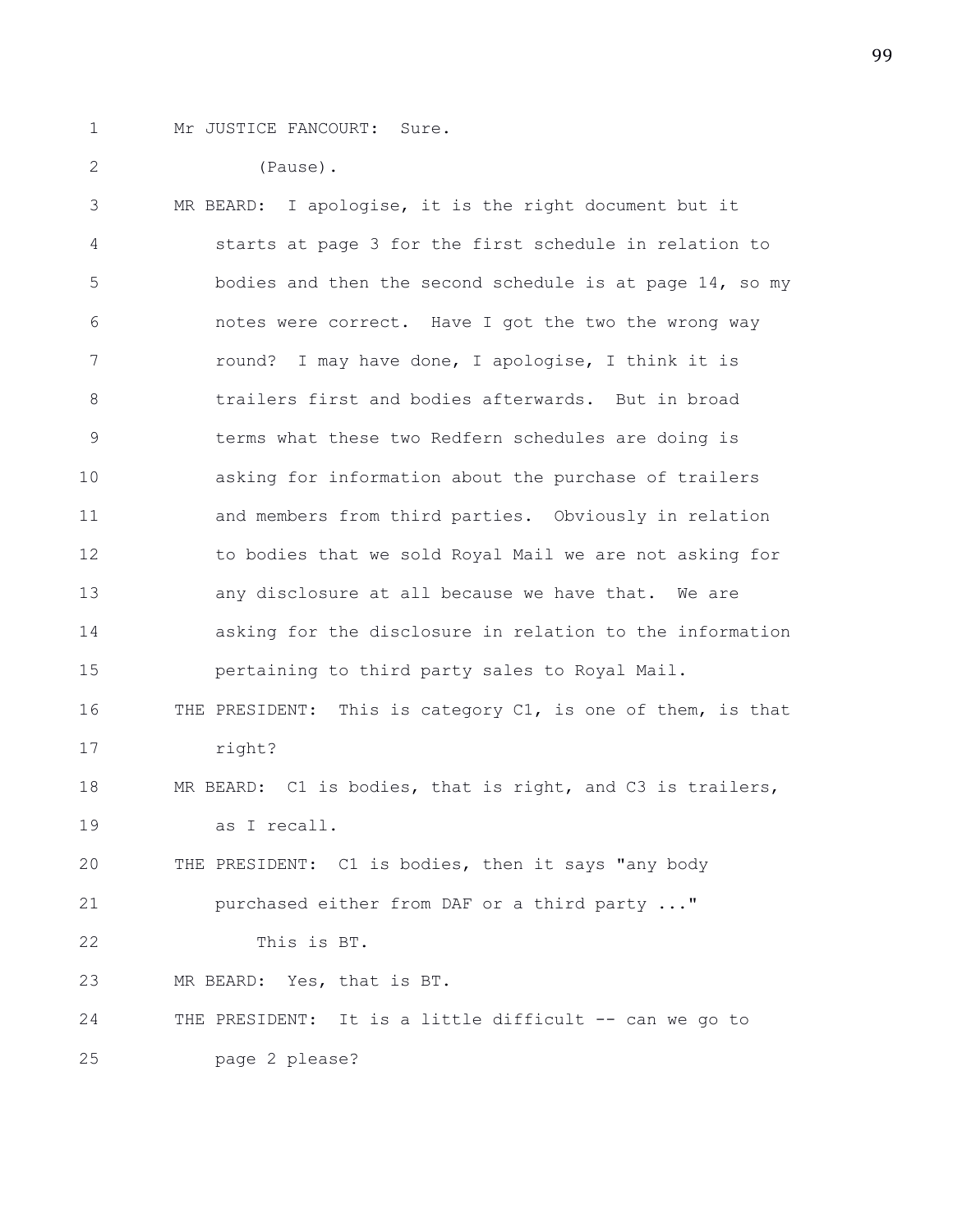1 MR BEARD: I think one needs to be clear that the bodies 2 material has only gone to BT. 3 THE PRESIDENT: This includes sales by DAF, as well as third 4 parties I think. 5 MR BEARD: Yes, I am just checking with those besides me 6 whether or not in fact that issue has been dealt with. 7 (Pause). 8 I think this may be one of those situations where 9 there is a concern about gaps in our own information 10 going back in time and that is why we are asking for it 11 and that is why we are covering DAF, but it is a very 12 small number of bodies we believe would be concerned in 13 **relation** to BT and bodies. 14 Mr JUSTICE FANCOURT: And is the disclosure sought in those 15 categories opposed other than on the basis that the 16 amendment should not be allowed for other reasons? 17 MR BEARD: I think that the primary objection is in relation 18 to the amendment. I am not sure that there are 19 significant objections in relation to the disclosure 20 other than that. 21 Insofar as those objections are made, again in 22 relation to any of this material if there are 23 overwhelming difficulties with obtaining it then of 24 course we are willing to consider whether or not the

25 account being given means that we would not pursue these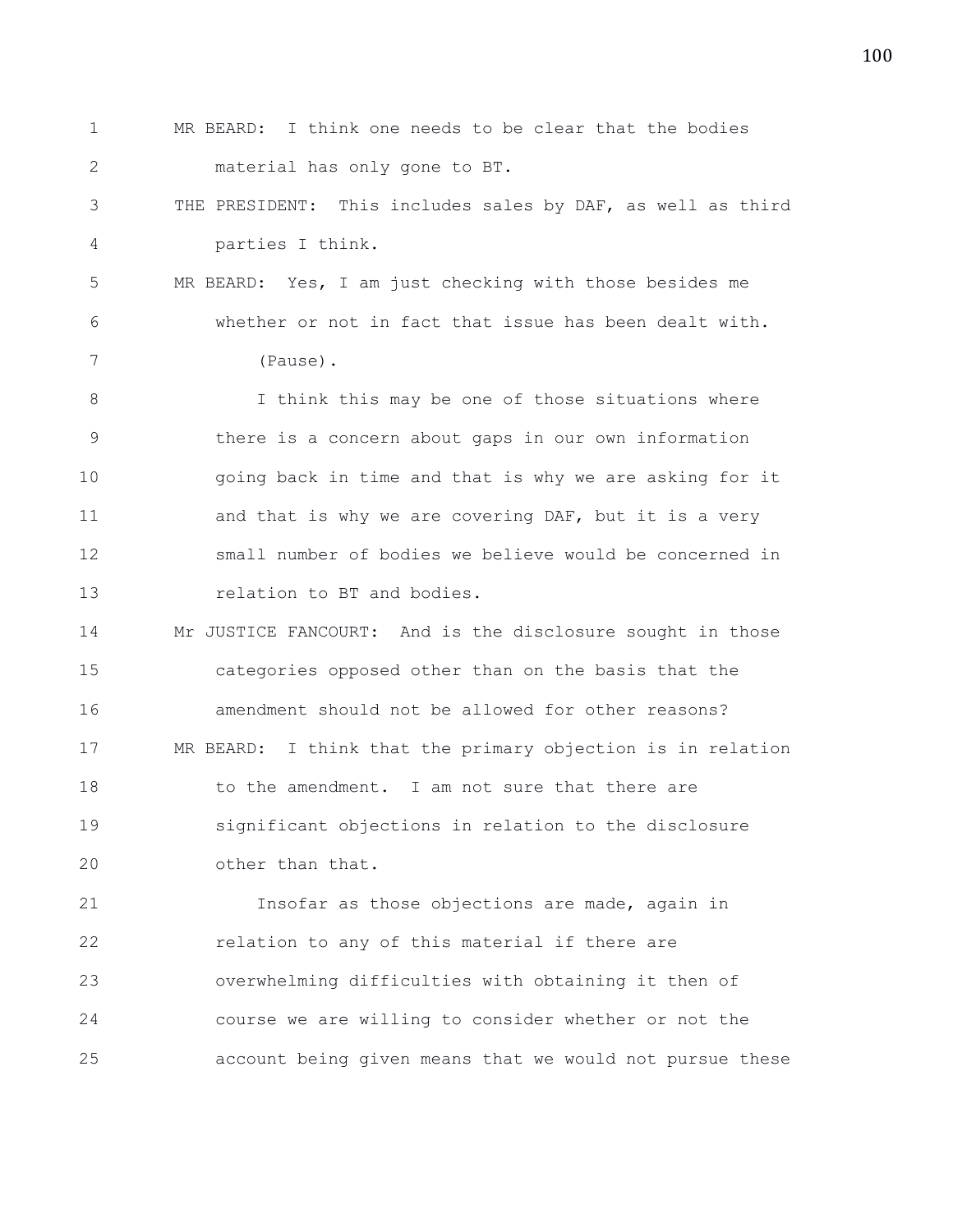1 issues. If it is just impossible to get the material or 2 iust wholly disproportionate, but broadly speaking we 3 understand that that is not the position in relation to 4 these categories. I do not think the similar sort of 5 issues arise in relation to this material as arose in 6 relation to the supply pass-on material we were dealing 7 with previously and one can see from the headings you 8 are dealing with a completely different several orders 9 of magnitude level of data.

10 Mr JUSTICE FANCOURT: Perhaps we will hear from Mr. Lask in 11 due course whether there is any sustained objection. 12 MR BEARD: I do think it is also worth just noting that we 13 have indicated we will take particulars in relation to 14 this sort of material if there were problems with it, so 15 again going back to where we started with all of this, 16 it is not that we are simply obsessed with hunting down 17 documents; we want the information by whatever means is 18 feasible.

19 Mr JUSTICE FANCOURT: Thank you.

20 THE PRESIDENT: Yes. Thank you. Mr. Lask.

21 Submissions by MR. LASK

22 MR LASK: Thank you, sir. Before addressing you on the 23 merits of the application I would like to briefly 24 address you on the legal principles, which I appreciate 25 appear to be largely controversial but there are some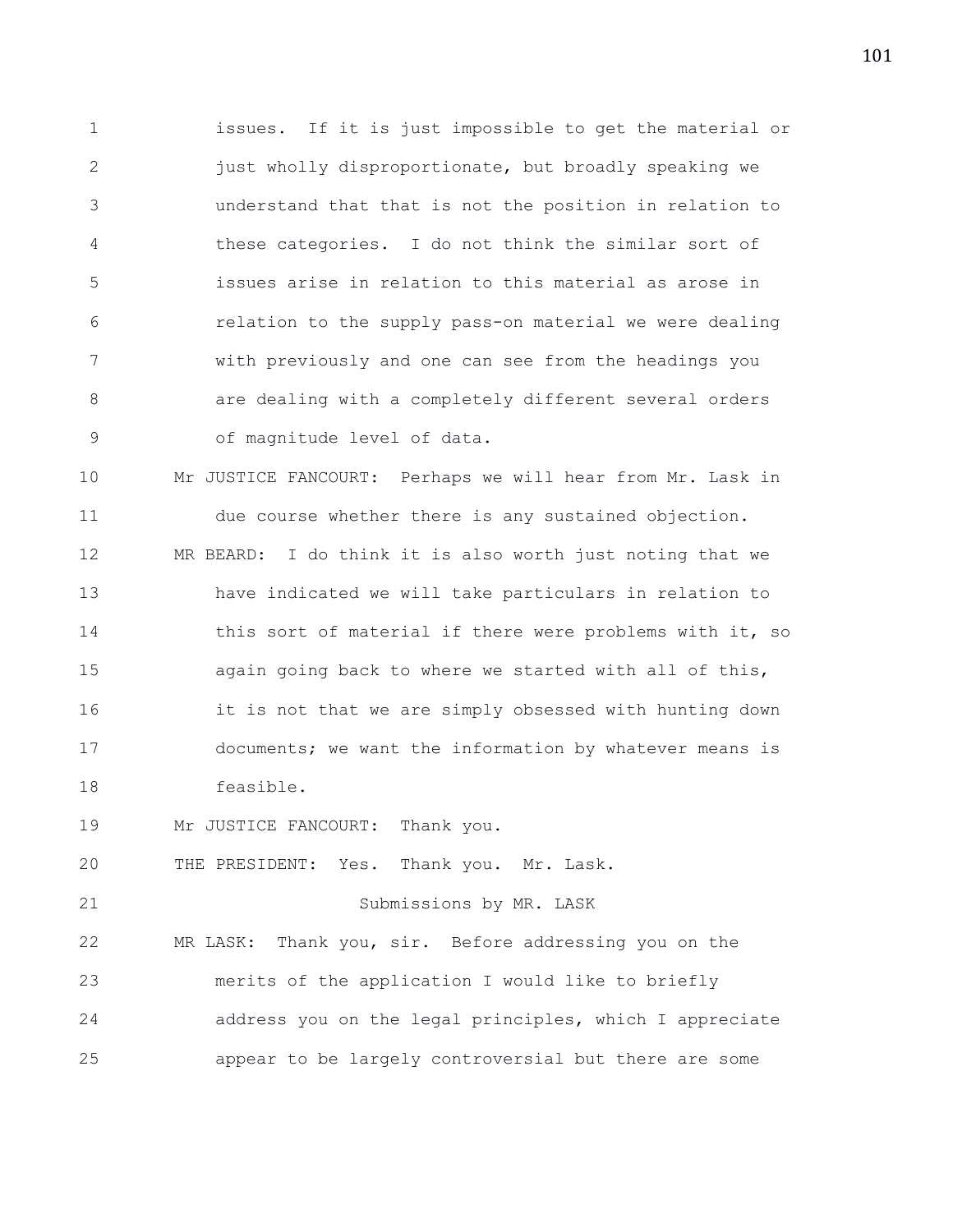1 points of emphasis I would like to make and one 2 potential point of difference I would like to pick up 3 on. We have set them out at paragraphs 9 to 11 of our 4 skeleton argument and there are four points I would 5 emphasise.

6 First, an application to amend will be refused if it 7 has no real prospect of success. So if the Tribunal 8 8 6 8 concludes that it has no real prospect of success, it 9 need not go on to consider issues of prejudice, delay, 10 et cetera.

11 Second, the test as we have heard, is the same as 12 for summary judgment and I would ask you at this stage, 13 sir, to turn up the TfL case in bundle E at tab 6 please 14 {E/6}. This is a Court of Appeal case dealing with 15 summary judgment and the relevant extract begins on 16 **page 7 at paragraph 26, where under the heading** 17 "The approach to summary judgment" the court endorses 18 the principles set out by Lewison J as he then was in 19 the Easyair case and the Tribunal will be familiar with 20 these principles so I will take it briefly, but the ones 21 I particularly highlight are at (ii):

22 "A realistic claim is one that carries some degree 23 of conviction. This means a claim that is more than 24 merely arguable."

25 And I emphasise that because a number of times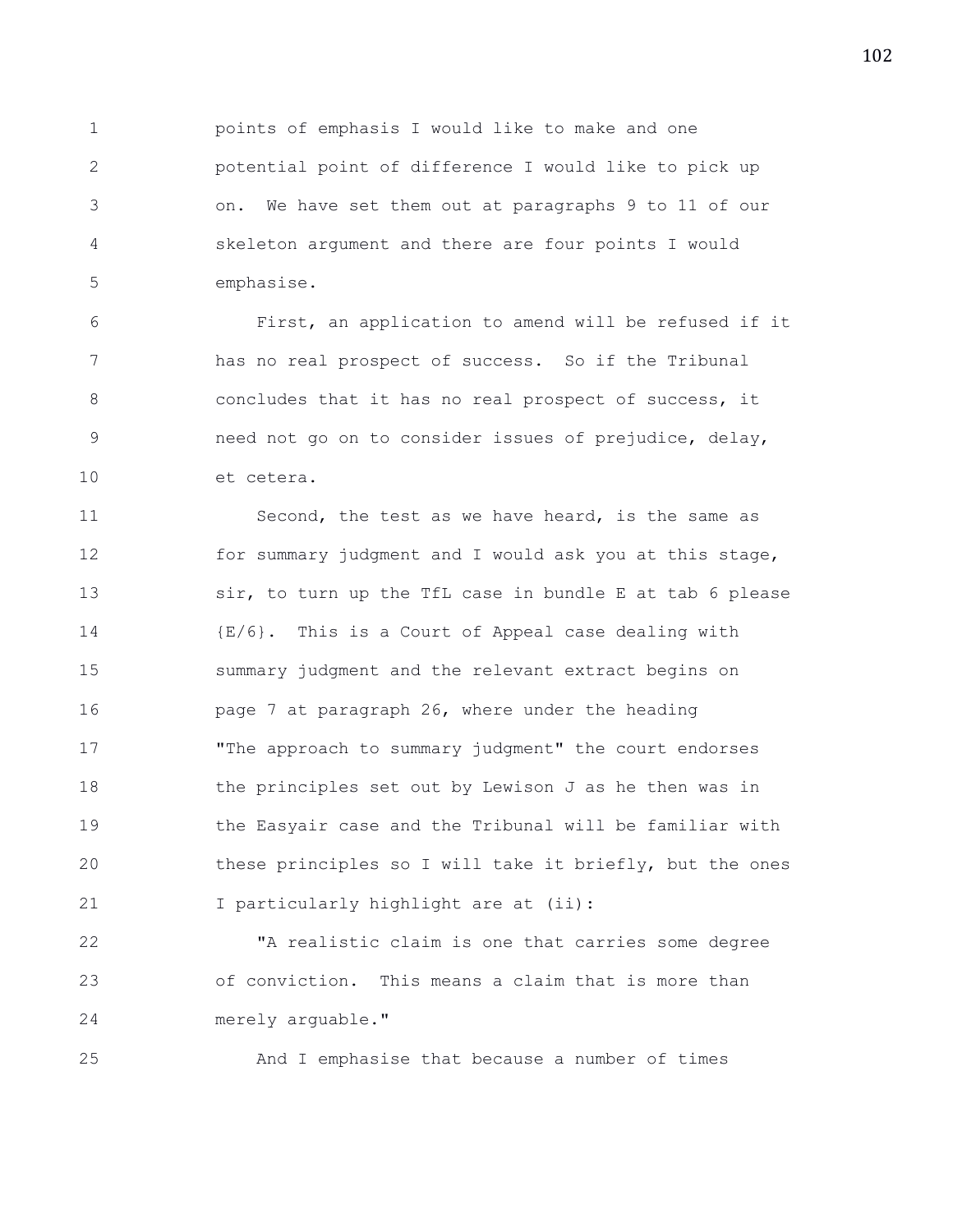1 during his submissions Mr. Beard submitted that the 2 amendment, or the proposed defence was certainly 3 arguable. It may have been a slip of the tongue but it 4 is important to recognise that being merely arguable is 5 not enough.

6 Then at (iii) and (iv):

7 "Whilst the court should not conduct a mini trial, 8 nor must it take at face value everything the amending 9 party says."

10 And then over the page at (vii) -- and this is 11 important in relation both to complements and to 12 mitigation -- and I will summarise:

13 "Where evidence supporting the plea is not currently 14 available it is not enough to argue that the case should 15 be allowed to go to trial because something may turn up. 16 It must be shown the necessary material is likely to 17 exist and can be expected to be available at trial."

18 That brings me to my third point, which is that that 19 last proposition is echoed in the principle that 20 Mr. Malek referred to, which is that there must be some 21 evidential basis for an amendment and that is reflected, 22 among other things, in the requirement for a statement 23 of truth, but it applies in any event and one sees that, 24 for example, from the Binks case which is in your bundle 25 at tab 13 at paragraph 8. I do not need to take you to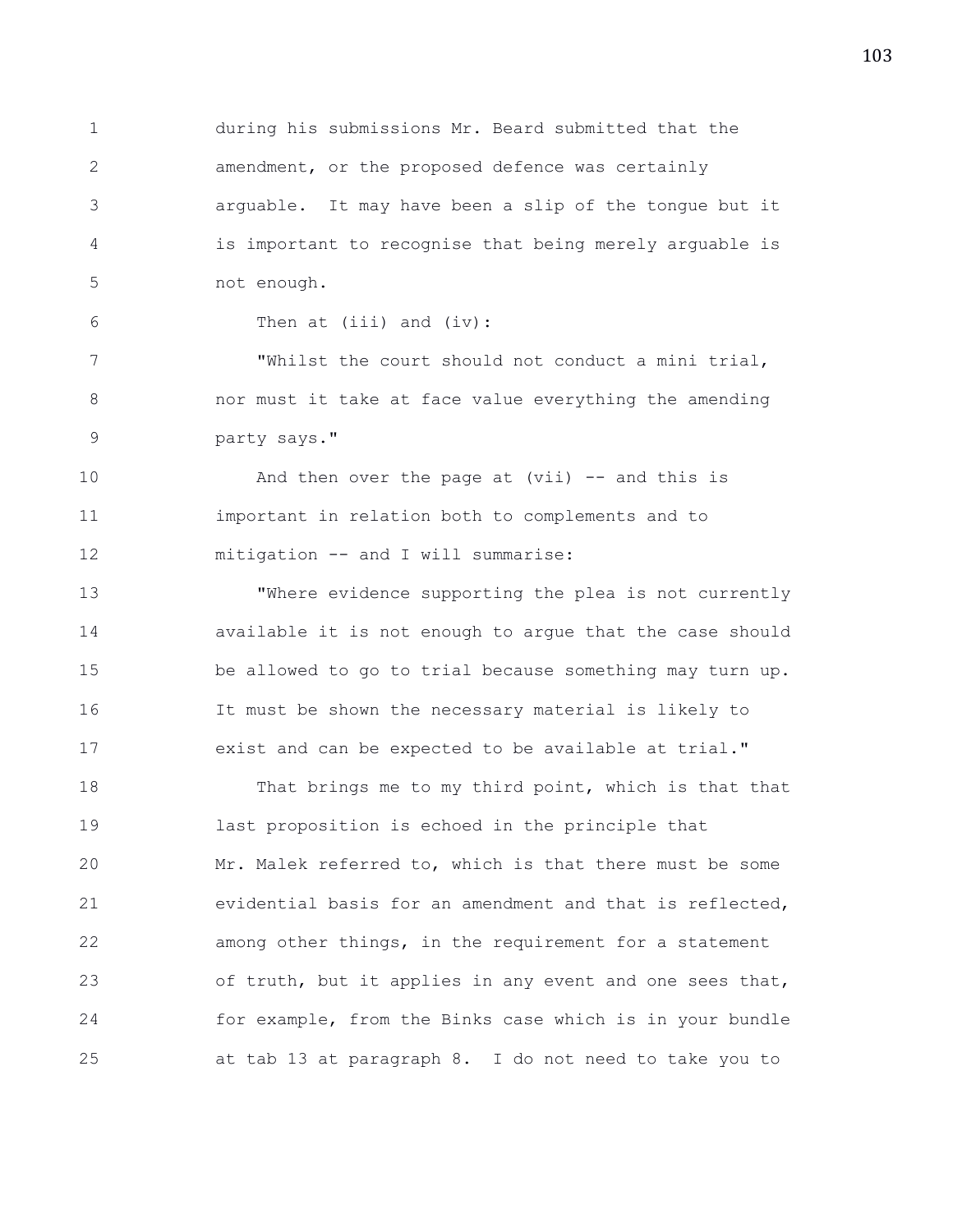1 that. This proposition is not disputed by DAF and, as 2 we understand it, DAF does not dispute that the 3 evidential basis must be adequate in order to establish 4 a real prospect of success. That is obvious, in my 5 submission.

6 Fourth -- and this is a potential point of 7 difference between myself and Mr. Beard -- if the 8 Tribunal is satisfied that there is a real prospect, 9 that does not mean that the amendment must necessarily 10 be allowed. What it means is that the Tribunal then 11 goes on to carry out an overall balancing exercise and 12 it may very well take account of the merits in carrying 13 out that assessment but it does not just stop at the 14 **real prospect stage because in principle at least there** 15 may be amendments outside the category of very late 16 **amendments, and we do not see this as a very late** 17 amendment, but there may be amendments outside that 18 category that do cause prejudice that need to be taken 19 into account by the Tribunal in deciding whether to 20 grant permission.

21 I do not need to take you to it, but you will see 22 the Enron case is cited in our submission. That is the 23 only Tribunal case we could find dealing with permission 24 to amend, but in that case the Tribunal sets out -- in 25 fact maybe it would be helpful just to turn it up very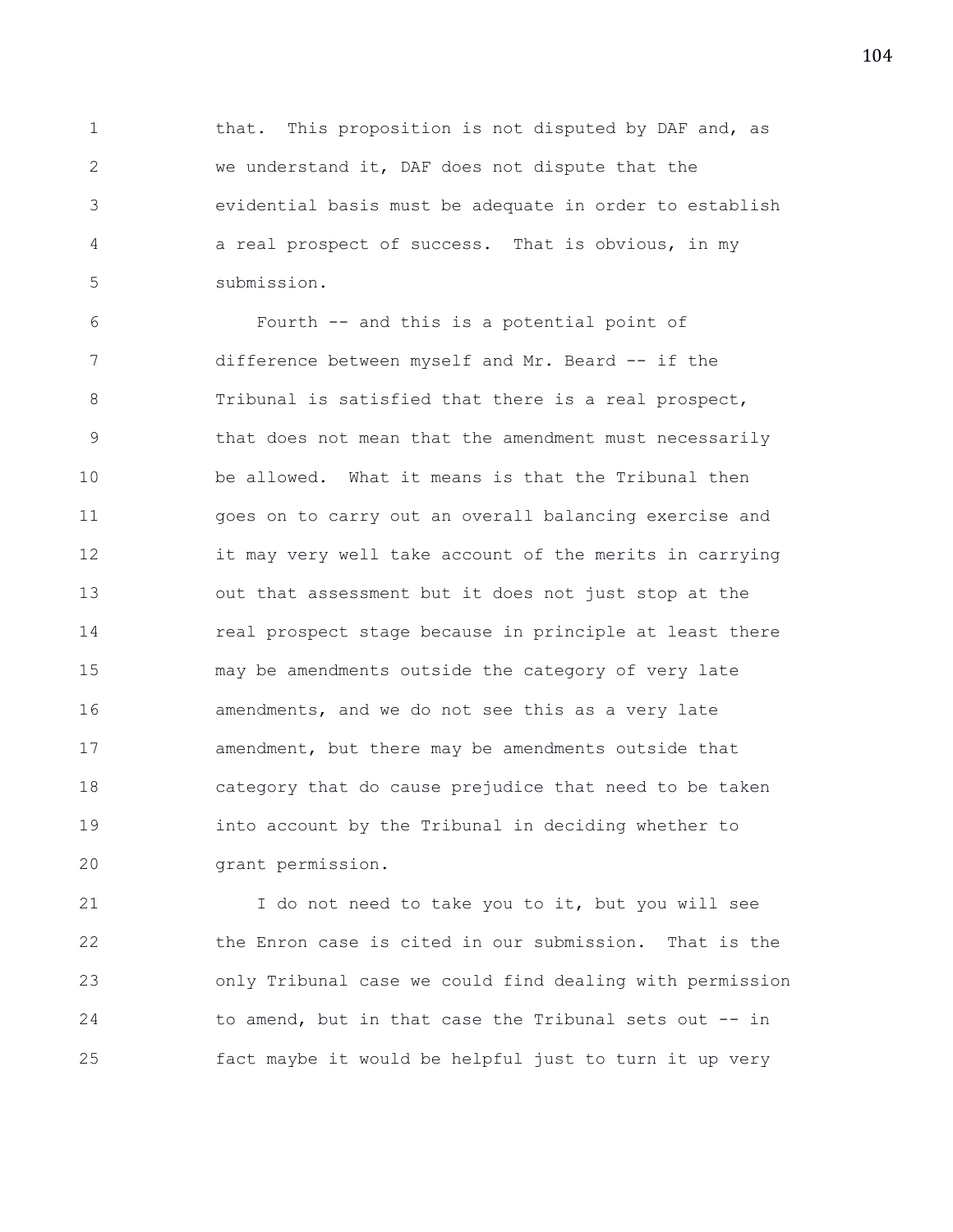1 briefly. It is a quick point. It is at tab 9 of 2 bundle E {E/9} and it is at paragraph 18, which is on 3 page 8 {E/9/8} and the Tribunal is there -- this case 4 was dealing with permission to amend a claim form but we 5 say the same principles apply to permission to amend 6 a defence and the last sentence of the main body of 7 paragraph 18:

8 "Each exercise of discretion must be undertaken in 9 the context in which it arises. The Tribunal will have 10 to consider all the circumstances which may include the 11 merits, whether they could and should have been raised 12 at an earlier stage, whether further facts might need to 13 be found, possible prejudice and the overriding 14 objective."

15 So we say that -- as I will come on to submit, we 16 say there is no real prospect of success with this 17 amendment, or indeed with the mitigation amendment, but 18 we also say that even if the Tribunal thinks there is, 19 it ought still to go on and consider the other relevant 20 issues including prejudice to the claimants. 21 HODGE MALEK QC: Mr. Lask, can we just quickly look at 22 Clarke then at tab 8, paragraph 21 and 22, because there 23 are cases where the claimant has no personal knowledge 24 of the events which form the factual basis of the claim 25 and they are not necessarily expected to have the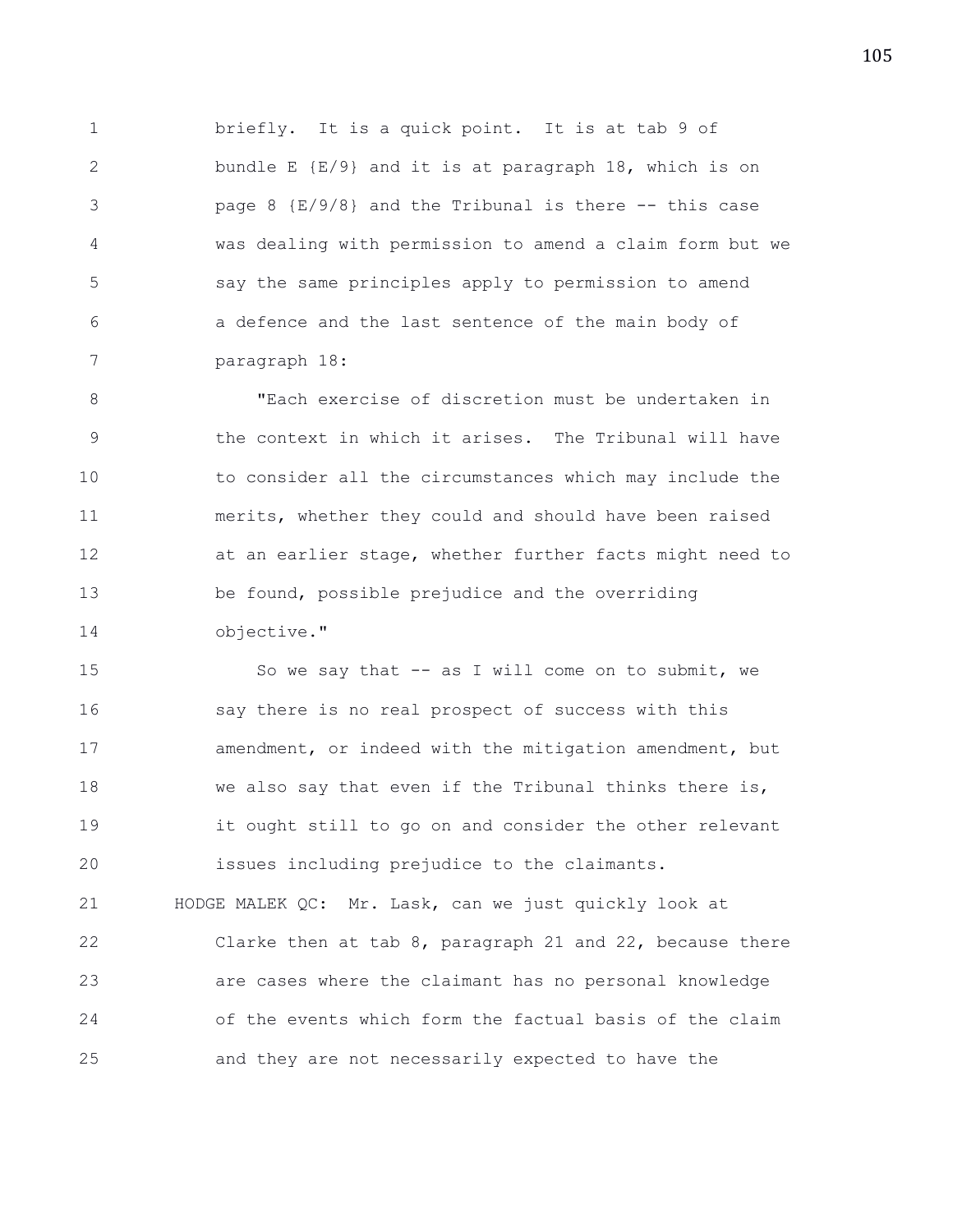1 evidence at the time they put their plea in. As long as 2 they have got some basis for what they say, then they 3 can put that before the court and then it gets 4 investigated later and I think what the other side are 5 saying is that their assertion at paragraph 28 of their 6 witness statement as to the economic theory is enough of 7 a key to open the door.

8 MR LASK: Yes, sir, and I do not submit that the absence 9 of -- well, I do submit that the absence of a factual 10 basis for the claim, so the absence of some factual 11 basis -- I do say that that weighs very heavily against 12 the application in this case. I do not say that it is 13 necessarily and in all cases fatal to an application 14 because there may be cases in which a party can bring 15 forward some other form of evidence, such as in this 16 case expert economic evidence that provides a sufficient 17 basis.

18 What I do submit is that the expert evidence relied 19 upon does not provide a sufficient basis either and not 20 because there is a conflict of expert evidence between 21 Mr. Harvey and Professor Neven, but because of the 22 issues that are simply not dealt with by Professor Neven 23 at all.

24 HODGE MALEK QC: Thank you.

25 MR LASK: The final point on the balancing exercise -- and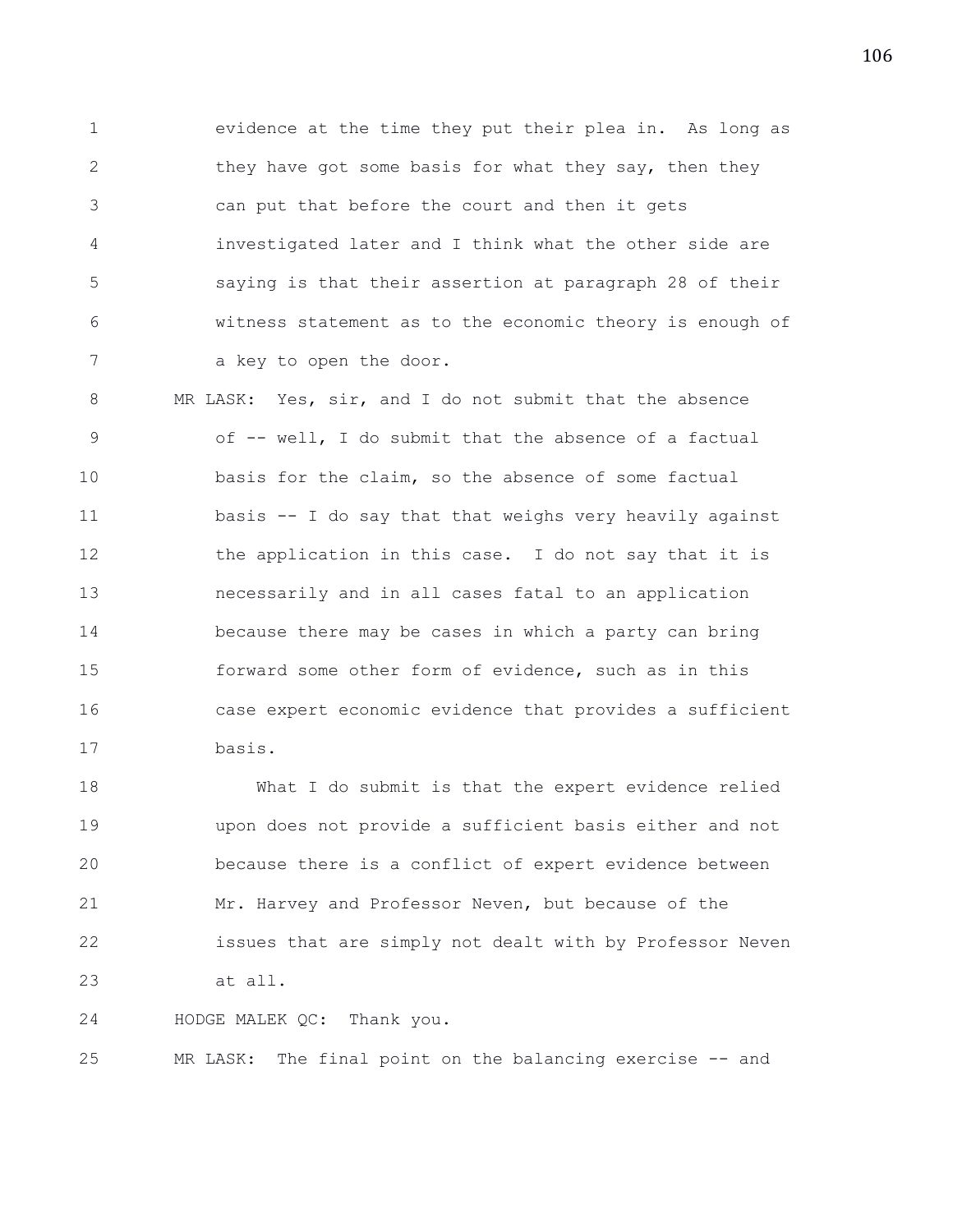1 this is a point made in our skeleton argument and dealt 2 with in the cases -- is that if any prejudice to the 3 amending party that might arise from disallowing the 4 amendment is self-inflicted it is much less important in 5 the overall balancing exercise and that is the Pearce 6 case at tab 10 of bundle E  $\{E/10/1\}$ .

7 So that is all I propose to say on the legal 8 principles and I will turn now to my submissions on the 9 merits of the application.

10 I propose to deal with my submissions under four 11 headings. The first is the absence of any factual basis 12 for DAF's proposed plea; the second is the inadequacy of 13 the expert evidence it relies upon; the third is the 14 practical implications of allowing the amendment; and 15 the fourth is delay.

16 So dealing first with no factual basis, it is clear 17 in my submission that the complements plea is advanced 18 without any factual evidence to support it and that is 19 particularly striking in this context given DAF's supply 20 relationship with the claimants in relation to bodies -- 21 well, it is not just its relationship with the 22 claimants, but its role as a supplier of the very 23 products in question.

24 We have seen that the plea is now limited to bodies 25 and trailers and the argument, or the proposed argument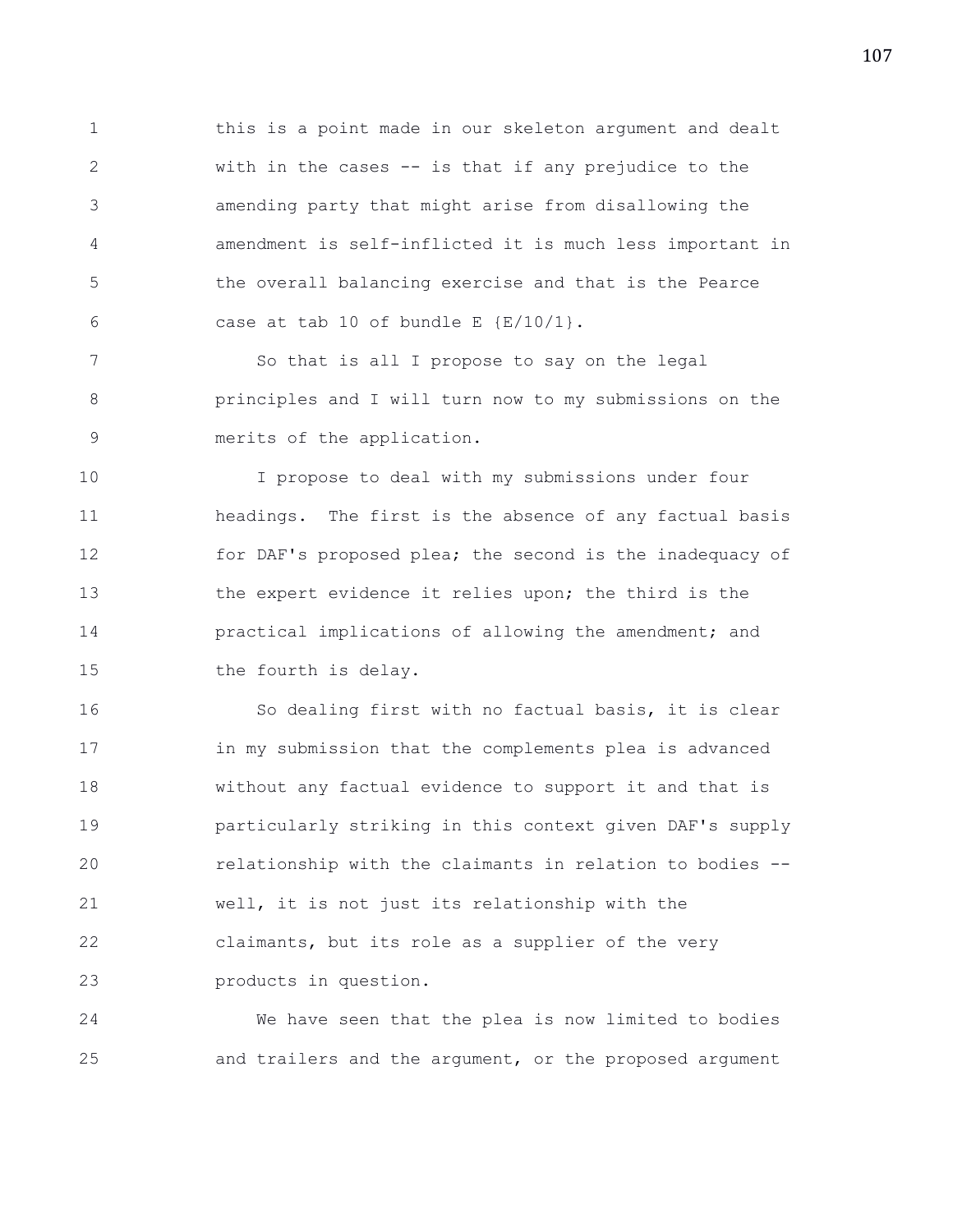1 has three elements. DAF says first, as a result of any 2 overcharge demand for trucks will have fallen; second, 3 that this in turn will have led to a fall in demand for 4 bodies and trailers; and third, that this in turn will 5 have led to a fall in the price of bodies and trailers.

6 Now, DAF obviously supplied significant volumes of 7 trucks in the relevant period, but it is also common 8 ground that it supplied bodies and we have heard a fair 9 degree of discussion about that during Mr. Beard's 10 submissions and we say this is highly significant. It 11 means that DAF ought to know, or at least be able to 12 ascertain, whether there is any factual basis for its 13 proposed plea.

14 Specifically, it ought to know whether the demand 15 for its trucks fell during the cartel period. It ought 16 to know whether the demand for the bodies it sold fell 17 during the cartel period and it ought to know whether 18 the price of the bodies it sold fell during the cartel 19 period. Yet DAF has not identified evidence of any of 20 these things happening and that is despite our repeated 21 requests and despite having had several months to 22 investigate and, in my submission, that does, in this 23 case, fatally undermine its application because absent 24 any evidence that the effects alleged by DAF actually 25 occurred, or any reason why DAF could not find out --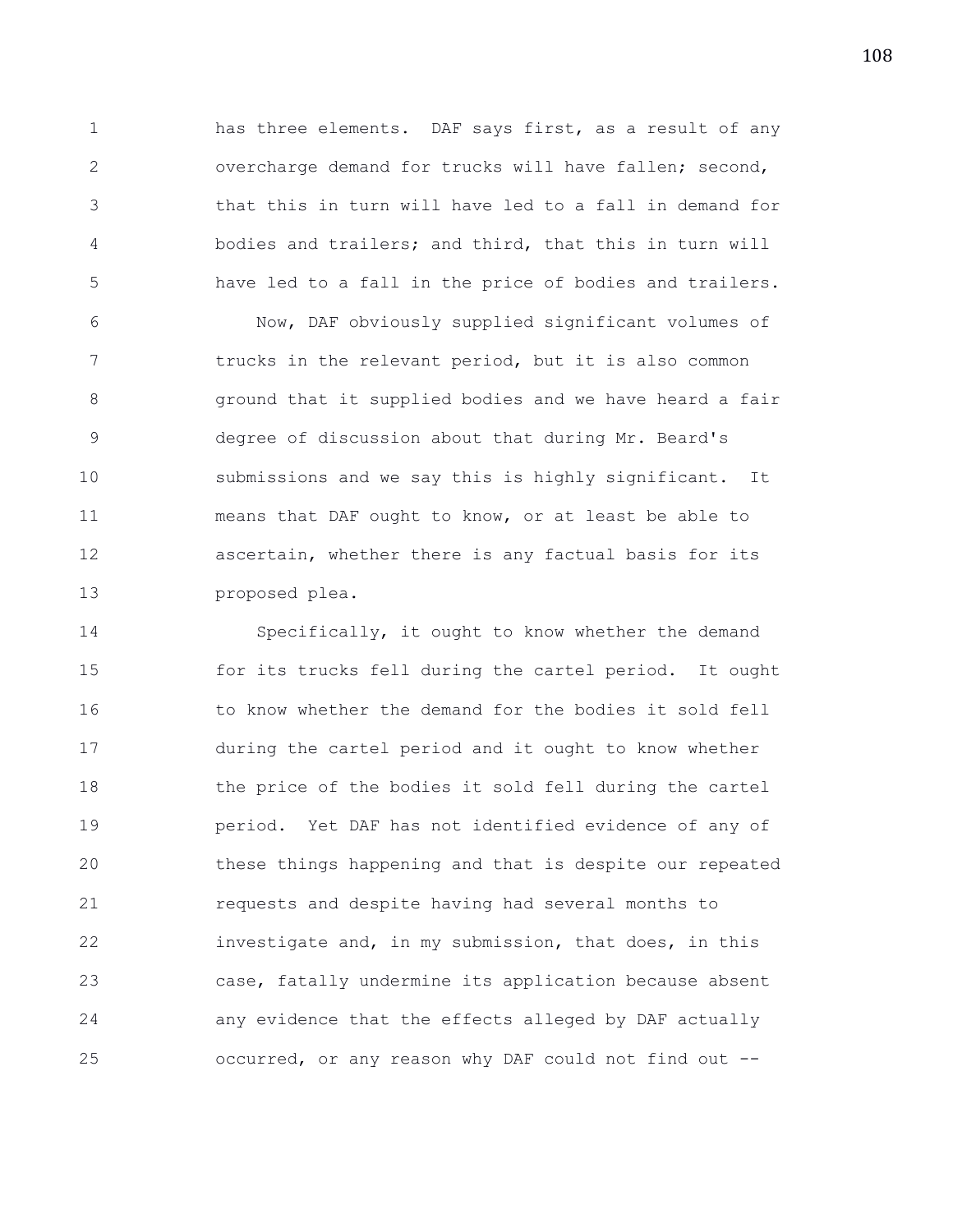1 and I will come on to that -- it is very difficult to 2 see how this plea can be said to have a real prospect of 3 success.

4 Now, DAF offers two answers to this which are 5 interlinked. First, it says that -- well, the 6 complements plea is contingent on the claimants proving 7 an overcharge and therefore it is impossible to see how 8 DAF could have at this stage have proven that the 9 complements plea has any prima facie factual basis, but 10 in my submission that is a non sequitur.

11 The complements plea could only succeed if there was 12 in fact a reduction in the price of bodies or trailers. 13 It being a contingent plea does not preclude DAF from 14 demonstrating that fact now. Demonstrating an actual 15 fall in the price of bodies or trailers would at least 16 establish a factual basis for DAF's plea, even if the 17 causal link to any overcharge was a matter for trial.

18 Pausing there, Mr. Beard referred a number of times 19 to the difficulty in obtaining costs information and 20 controlling for costs, but in my submission that is 21 conflating two issues that are significant -- 22 a distinction, it is conflating a distinction that is 23 significant at this stage because the need for costs 24 data arises when you are carrying out an analysis that 25 seeks to establish causation. I referred to the three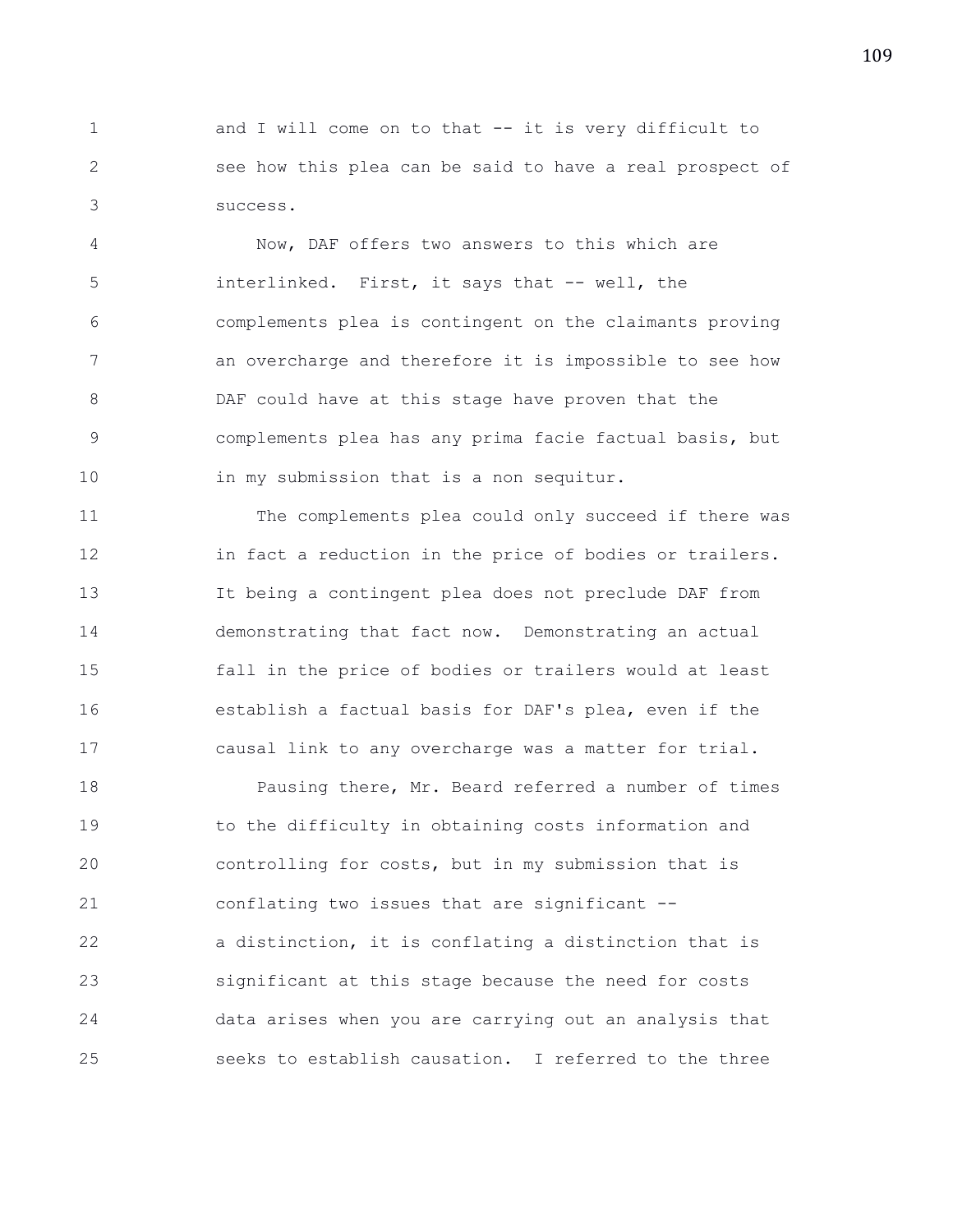1 elements of DAF's case, that the overcharge causes 2 a fall in the demand for trucks, that causes a fall in 3 demand for complements and that causes a fall in demand 4 for the price of complements.

5 Now, yes you may well need costs data to establish 6 those causal links, but you do not need costs data to 7 establish the basic facts of a fall in demand for 8 trucks, a fall in demand for complements or a fall in 9 the price of -- or a fall in the price of complements, 10 so that is what we say is the key omission in the 11 evidence at this stage.

12 Sorry, in the course of doing that I have dealt with 13 the second point which is DAF says that establishing 14 whether the price of complements reduced as a result of 15 any overcharge would involve extensive analysis. That 16 is the very point I have just been dealing with.

17 We say to obtain permission DAF does not need to 18 establish that the price of complements fell as a result 19 of any overcharge, but it does need to establish that 20 they fell and that is what it has not done.

21 Now, there was extensive discussion during 22 Mr. Beard's submissions about -- I am sorry, I heard 23 someone else speaking there, should I pause for 24 a moment?

25 THE PRESIDENT: No, I think someone had an unmuted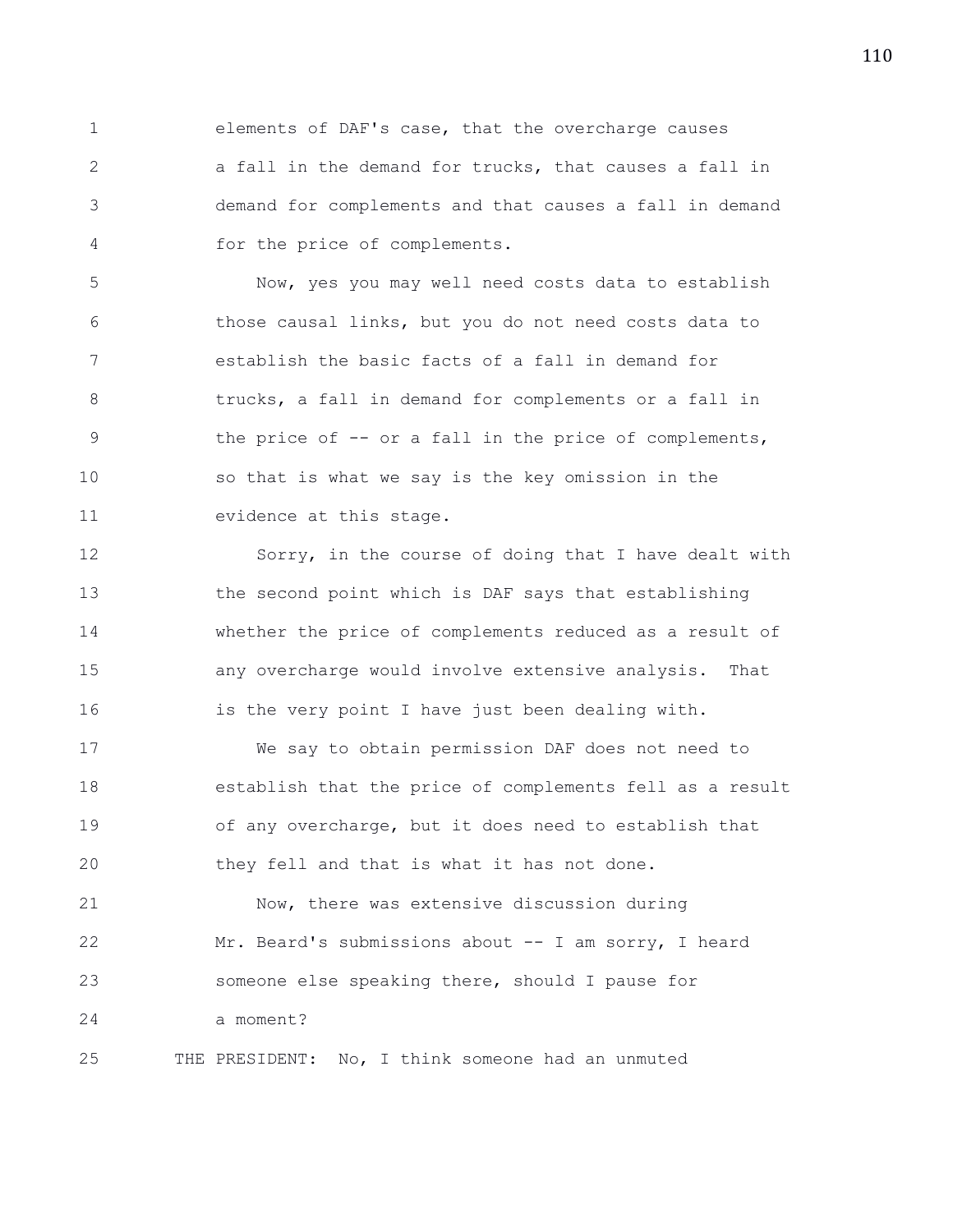1 microphone for some reason. No, continue.

2 MR LASK: Thank you, sir.

3 There was extensive discussion about DAF's ability 4 to ascertain whether there was any change in the prices 5 of the bodies that it sold and I must confess to having 6 some difficulty in keeping up with that, but in an 7 effort hopefully to clarify the position, my 8 submission -- and I will take you to the evidence, but 9 my submission is that DAF certainly should know, or 10 could find out whether there were changes in the prices 11 of the bodies that it sold over the cartel period and, 12 sir, we did virtually hand up two example contracts over 13 the short adjournment to deal with this point. Has the 14 Tribunal received those? 15 THE PRESIDENT: Yes. 16 MR LASK: These are contracts between DAF and Royal Mail. 17 One is pre-2007 and one is post 2007. 18 THE PRESIDENT: Just a minute. Mr. Beard, have you got 19 those? Mr. Beard? Have you --20 MR BEARD: I am just looking. I do not know whether I have 21 got them. Let me see if I do. I have just been told 22 that they were sent by email. I am so sorry, just let 23 me check. 24 (Pause).

25 Sorry, the answer is: not yet. They are apparently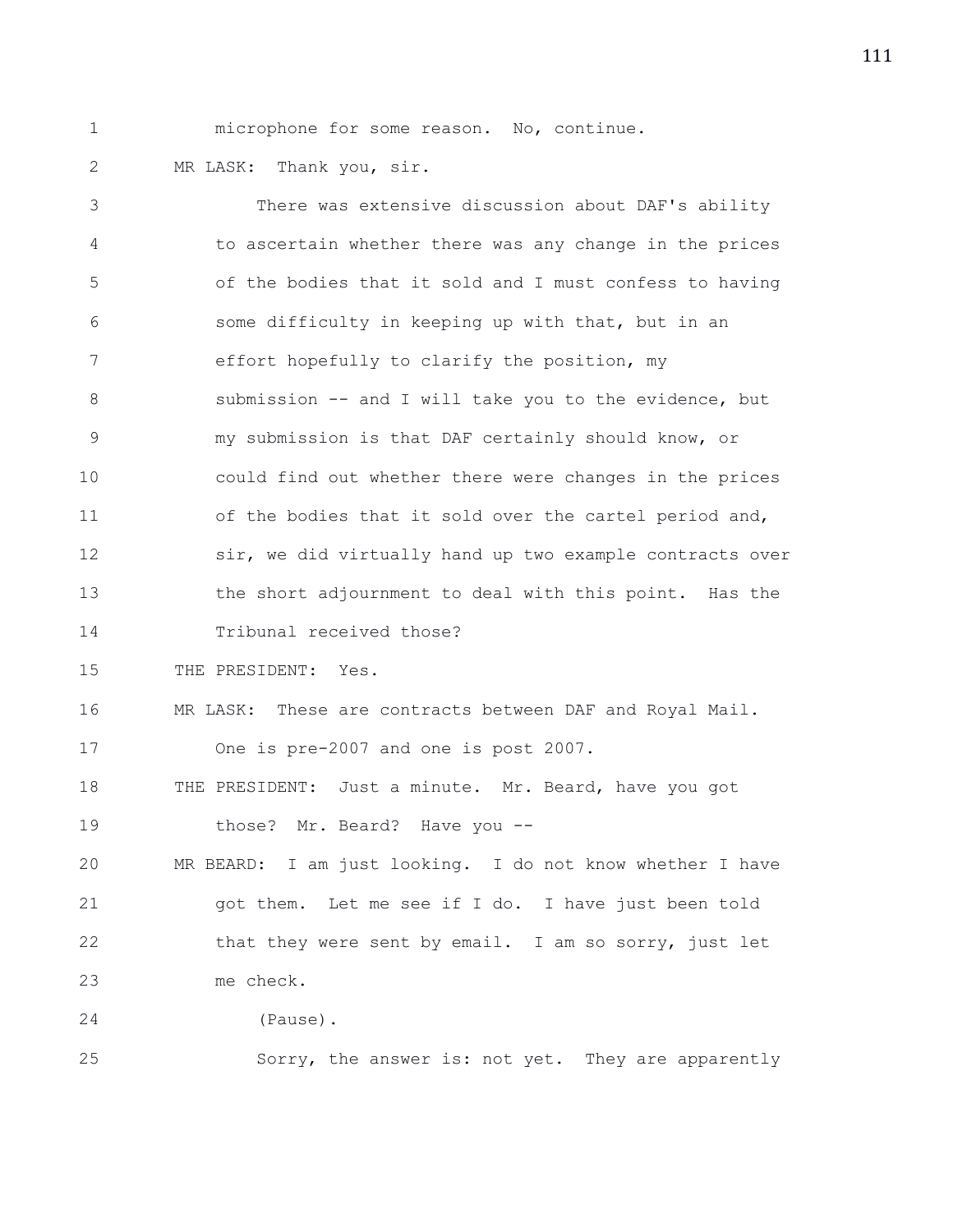1 coming through to me immediately.

2 THE PRESIDENT: Mr. Lask, do you want to park that point and 3 come back very shortly, or would you prefer to -- would 4 that take you out of order? Would you prefer to wait 5 for five minutes?

6 MR LASK: I can deal with a related point while we are 7 waiting for those to come through to Mr. Beard and it 8 **8** relates to trailers actually because at one point 9 Mr. Beard said "Well, none of this concerns trailers 10 because obviously we cannot have known the price of 11 trailers because we did not supply them", and in my 12 submission that is not quite right.

13 Could I ask you to go to the correspondence bundle 14 please. D4, tab 841 {D4/841}.

15 Just before this comes up this is a letter we sent 16 to DAF at the end of last week concerning trailers 17 because it appears from publicly available information 18 that DAF runs a trailer financing business and that 19 suggests to us -- I think you will see the letter on the 20 second page actually has a print-out from the website, 21 but perhaps you would like to read the first page first, 22 but just in summary it runs a trailer financing 23 business. That seems to us, at least on the face of it, 24 to give DAF access to information about the prices of 25 trailers and so we wonder why DAF cannot, as it can for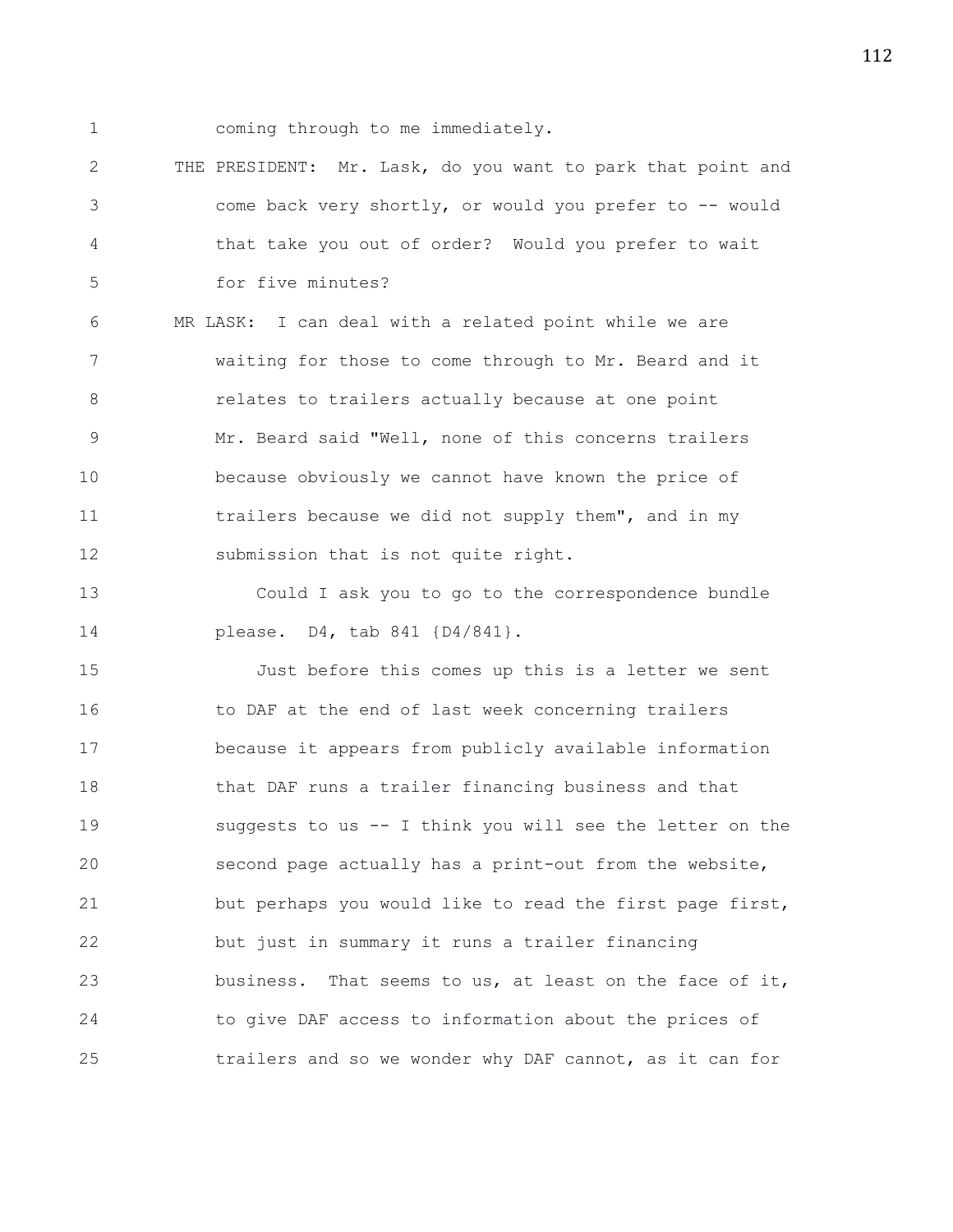1 bodies, bring forward evidence as to whether the prices 2 of trailers went down or not, as it says they did. 3 I should say this letter was only sent on Friday, so 4 we have not had a response yet, or at least not 5 a substantive response. We make no criticism. It may 6 be -- 7 MR BEARD: 7 pm I think on Friday, Mr. Lask. 8 I am sorry, the email has just arrived, so I am just 9 downloading it now. 10 Mr JUSTICE FANCOURT: Mr. Lask, can I just clarify with you 11 before you move on, on what basis you say the facts 12 should be pleaded by DAF. Is it facts relating to the 13 supply of bodies by DAF to Royal Mail and BT 14 specifically, or the fall in demand for bodies and 15 trailers, if that is a live issue, generally in terms of 16 supplies by DAF, or is it across the whole industry? 17 I think it is the second, is it not, a fall in demand 18 and fall in price in relation to any trailers or bodies 19 supplied by DAF? 20 MR LASK: What we would expect DAF to bring forward in 21 support of its application is at the very least evidence 22 that is within its control and knowledge, or ought to be

23 within its control and knowledge, which -- and that -- 24 the obvious category it seems to us is in relation to 25 bodies that it supplied, so did demand for the bodies it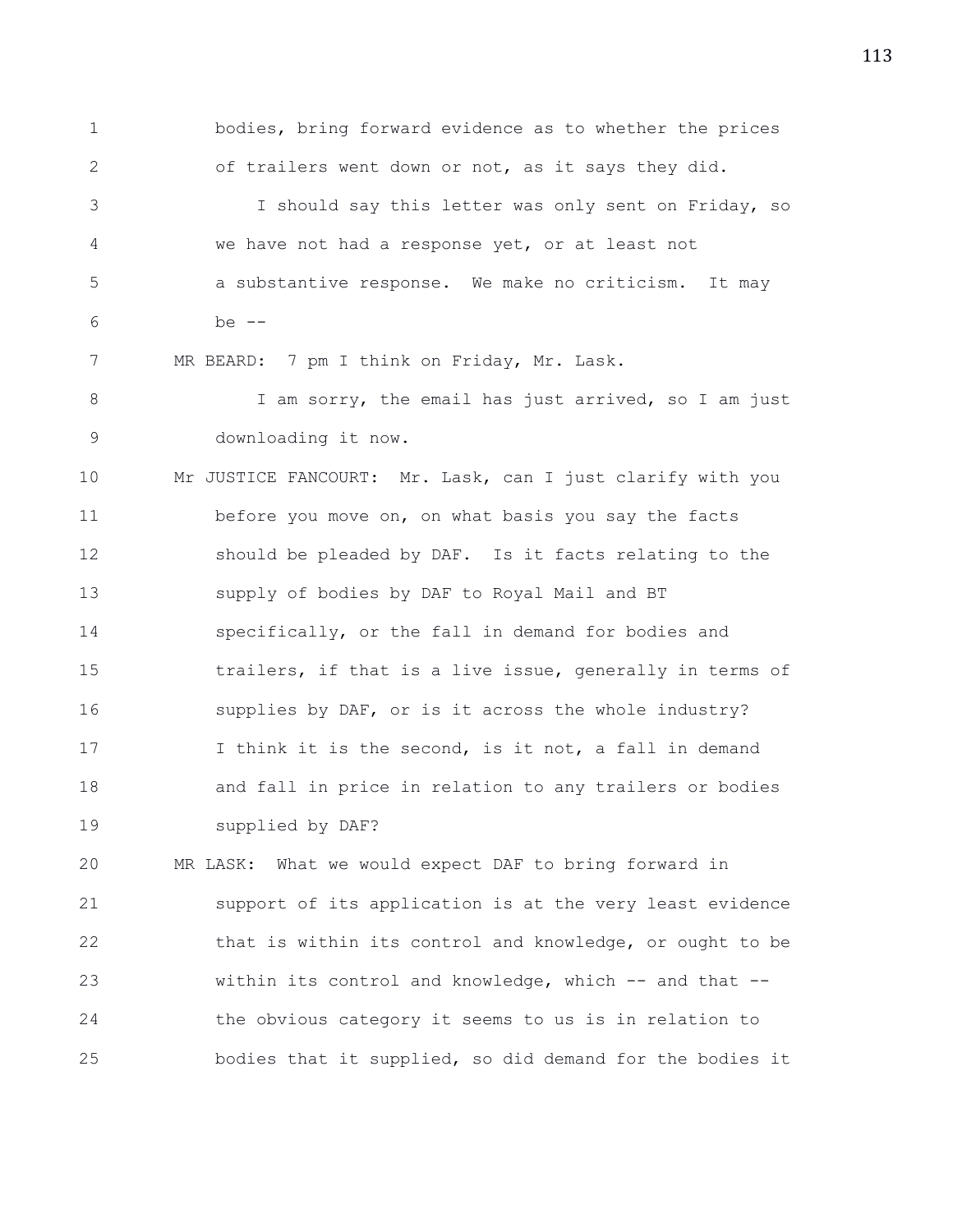1 supplied fall, did the price of the bodies it supplied 2 fall. That is not limited to bodies that it 3 manufactured and that is not limited to bodies that it 4 supplied to the claimants because it is relying on 5 a broader theory that there would have been a general 6 reduction and we say it could and should have brought 7 forward evidence to that effect, if it exists. 8 Mr JUSTICE FANCOURT: But not facts related to an overall 9 fall in demand across the industry or anything that 10 wide.

11 MR LASK: If it maintained that that was outside its not 12 direct knowledge then I think we could appreciate that, 13 but what we cannot really get our heads round is the 14 idea that this information which ought to be within its 15 control simply is not available. If it is not 16 available, it may be because it does not exist and if it 17 does not exist that may say quite a lot about the 18 likelihood of DAF's proposed plea being correct. 19 Mr JUSTICE FANCOURT: Thank you for clarifying that. 20 MR BEARD: I am loathe to intervene but if I might ask the 21 Tribunal, Mr. Lask in response to that question referred 22 to us pleading to demand falling. It would be 23 interesting to understand what he actually means by 24 demand falling being a pleaded matter. Is he asking 25 whether or not the prices of certain products were lower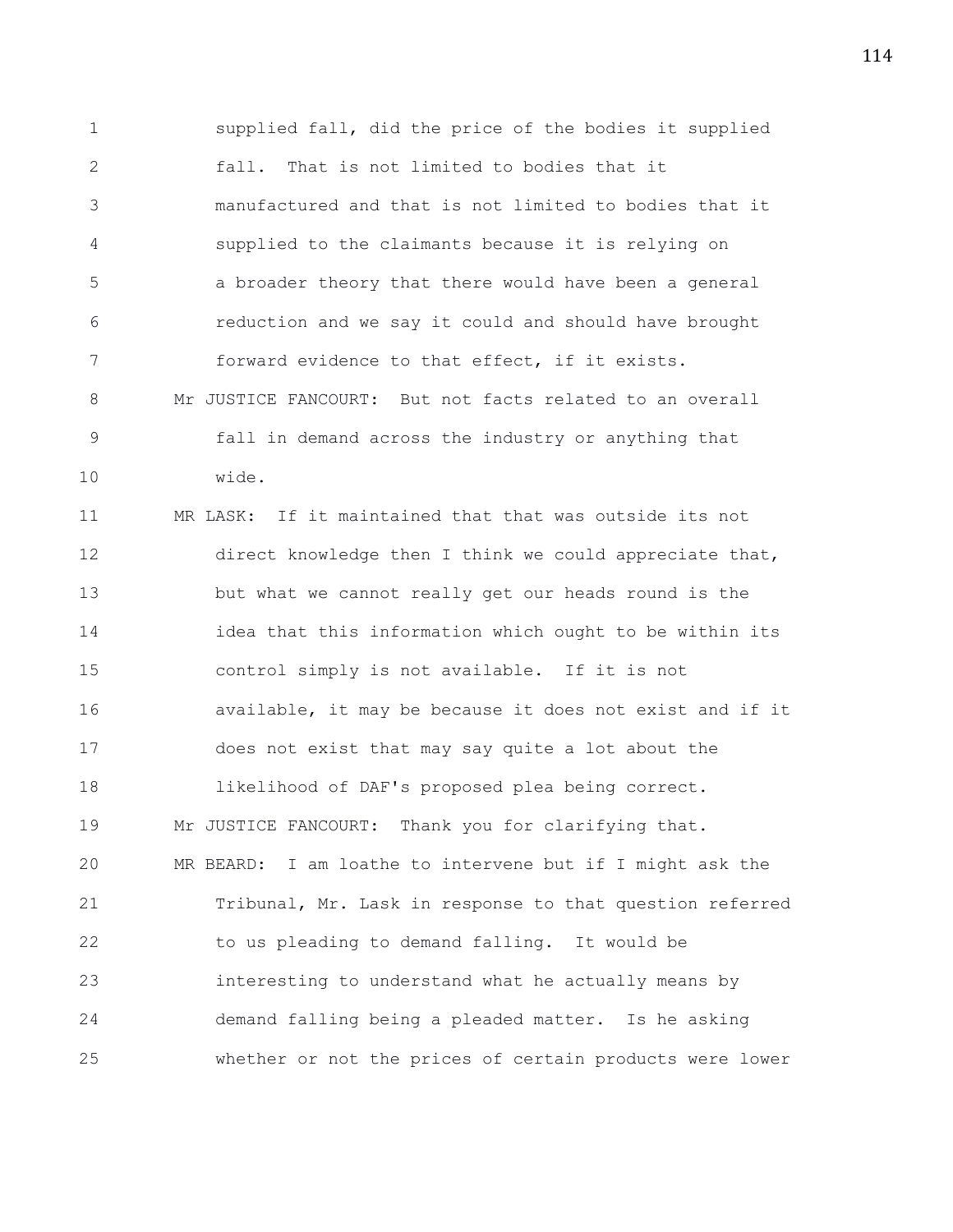1 and if he is doing so, is he asking us to plead what the 2 prices of products were just as a matter of the pricing 3 of products, or is he trying to suggest that there has 4 to be some kind of linkage with the alleged overcharge, 5 which is in fact what this case is about. It is not to 6 do with generalised issues to do with changes in demand 7 which cannot be just considered in abstract in any 8 event, it is to do with the counterfactual situation of 9 an overcharge being imposed by, it goes without saying, 10 we deny, so we do not actually understand what is 11 actually being asked of us so I am sorry to intrude but 12 it really is very unclear. 13 THE PRESIDENT: As I understand it, Mr. Beard, he is looking 14 at paragraph 28 of Professor Neven's first statement 15 which says it is a -- and Mr. Lask will correct me if it 16 I have misunderstood him. Professor Neven says: 17 "It is a fundamental principle of micro economics 18 that the demand for complementary products depend 19 negatively on each other's prices. If the price of 20 product X increases the demand for product Y will 21 decrease." 22 Which is well-known negative cross-elasticity of 23 demand. 24 "As demand for product Y falls, suppliers of

25 product Y adjust the price downwards."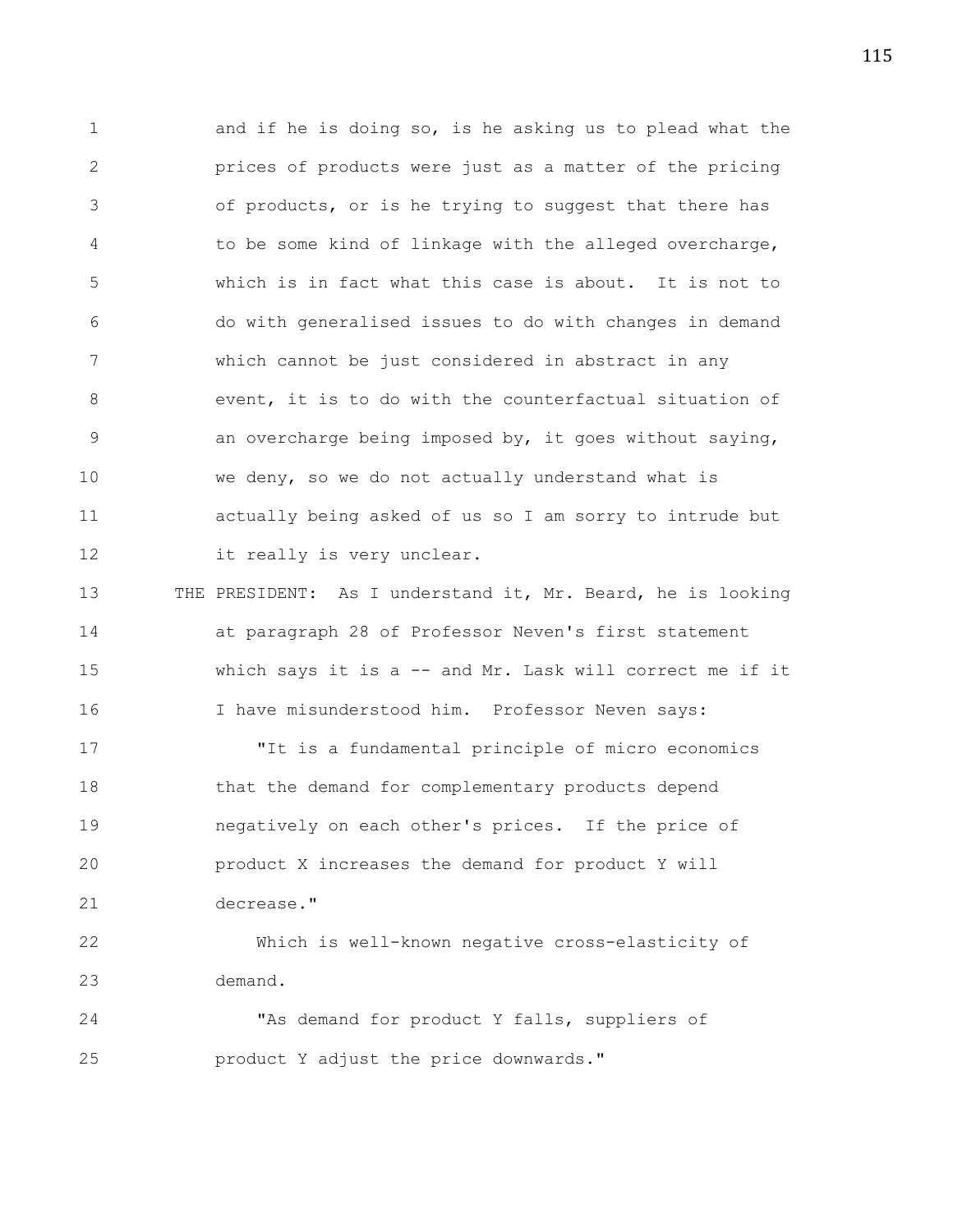1 So I think what is being said is that you will know 2 whether demand for bodies which you were selling, albeit 3 they were manufactured by someone else, over this period 4 was falling. 5 MR BEARD: I will come back to this in reply. It is 6 compared to what, but I will deal with it in reply. 7 THE PRESIDENT: That was my understanding of what is being 8 said, that you know how many bodies you typically sell 9 and it is not just to the claimants but across the 10 market and what happened to your sales volumes. 11 MR BEARD: I will come back to (inaudible). 12 THE PRESIDENT: Have I misunderstood it, Mr. Lask? 13 MR LASK: No, that is correct, sir, and, as I said earlier, 14 we would not expect DAF, in order to obtain permission 15 to be able to establish the relevant causal links 16 because we can see that that would require further 17 analysis. What we do say is at the very least it has to 18 establish the basic facts upon which this plea relies 19 and those are the basic facts that you have just 20 mentioned, sir. 21 THE PRESIDENT: Yes, well, they could not -- 22 MR BEARD: Cannot possibly do that it is a cogent plea. 23 THE PRESIDENT: It would not say the causal link is anything 24 to do with a cartel, but it is the particular prices 25 that are being charged.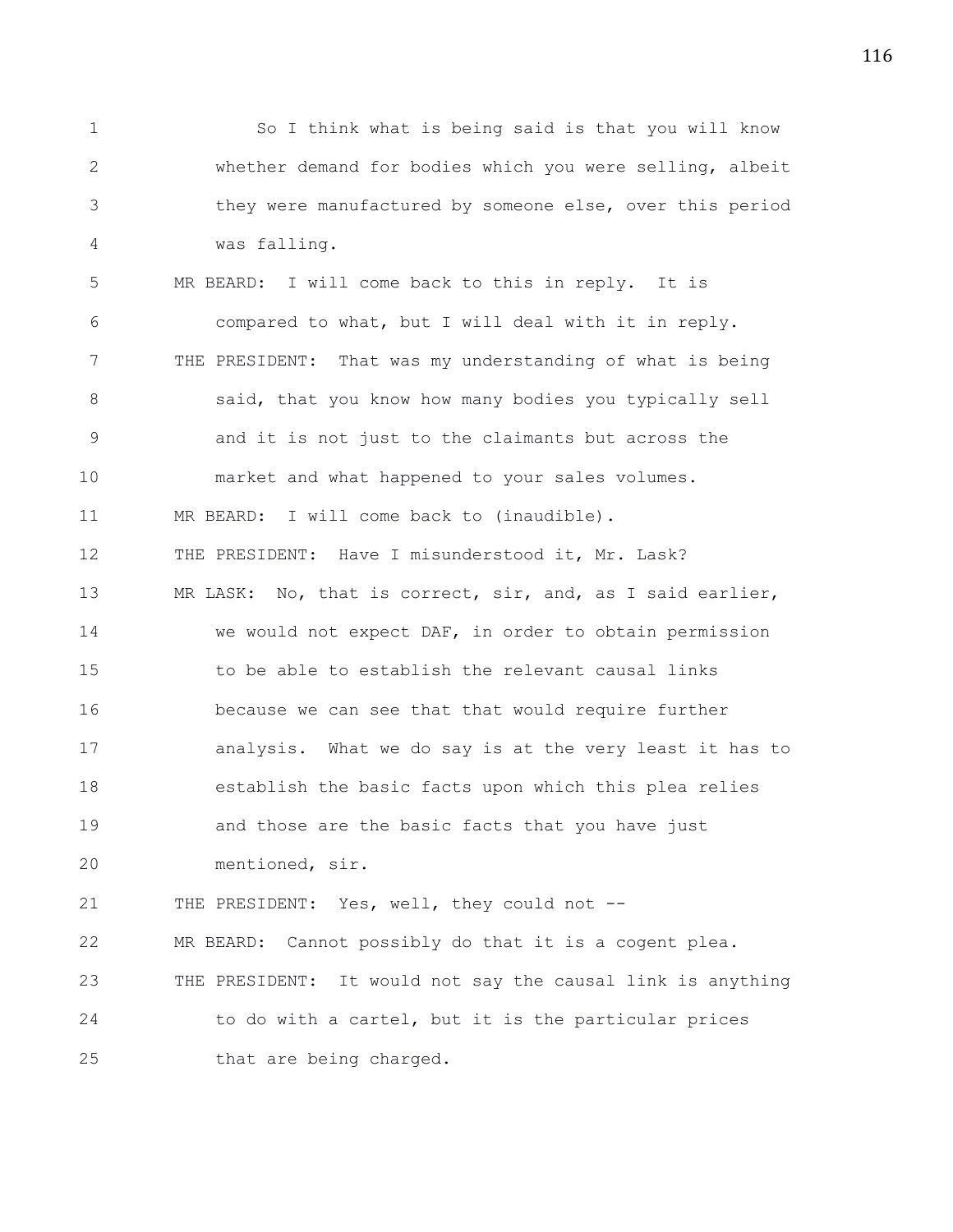1 MR LASK: We see that, yes. It is the basic facts that we 2 refer to.

3 Is this a convenient moment for me to go to the 4 contracts that have been sent up? Okay. So the first 5 one I wanted to take you to is the shorter one which is 6 headed "Master purchase agreement vehicles call off 7 contract" dated 1 August 2004.

8 THE PRESIDENT: Yes.

9 MR LASK: This is the period before DAF began manufacturing 10 bodies and some of the pages are numbered. Do you see 11 at the bottom of the first page 1 of 34?

12 Mr JUSTICE FANCOURT: Yes.

13 THE PRESIDENT: Yes, I think it has been -- yes, we have got 14 a covering sheet with it, that is why, yes. But it is

15 the call off contract -- yes, I see, TC02011A.

16 MR LASK: That is the one.

17 THE PRESIDENT: Yes, 1 of 34, yes.

18 MR LASK: If you go forward to 7 of 34, that is 19 unfortunately where the page numbering stops and the 20 page I would like to show you is the next page, which is 21 a schedule, schedule 2, part 1, price matrix, payment 22 dates, et cetera, and then at the top in the dark grey 23 you have supplier, make, model, spec, et cetera. Then 24 the first non-grey line is "Cost of chassis cab: 25 18,523". So we understand that to be the cost of the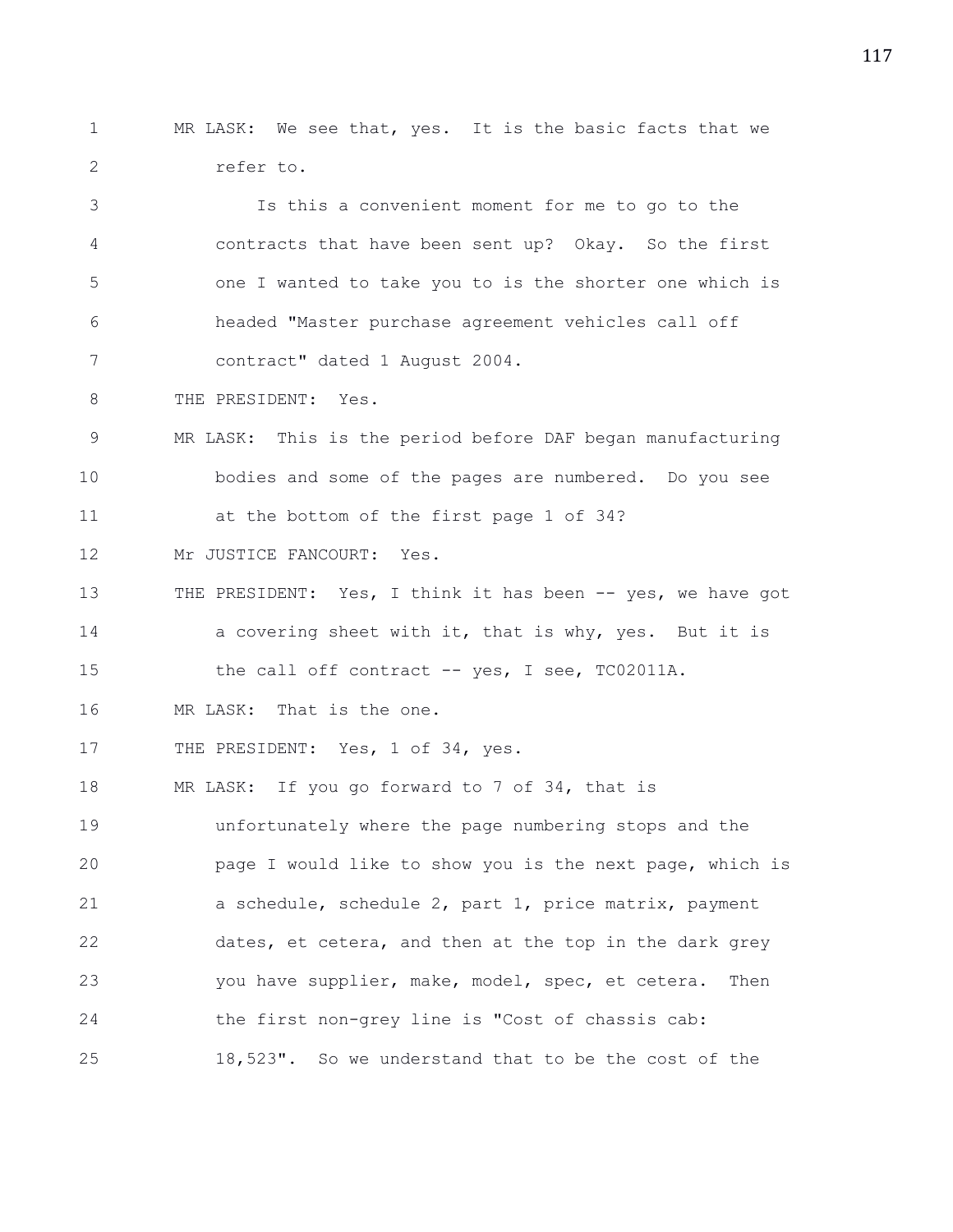1 basic truck and then you have got a number of add-ons or 2 options and whether they are inclusive, standard or 3 whether they cost a bit extra.

4 Then you have a subtotal, 18,758 and then you come 5 on to bodies and under the heading "Body" the first 6 line, 740CF box VS et cetera, 4,504. So that is the 7 price of the body.

8 Then at the beginning of the next page you have 9 alternative body options and the first three lines give 10 you three different body options and their prices. So 11 those are the prices of the bodies separately 12 identified.

13 THE PRESIDENT: Yes.

14 MR LASK: And then the second contract is headed "Master 15 purchase agreement vehicles call off contract" dated 16 1 January 2008 and the relevant page I would like to 17 take you to is page 27. At the top you will see 18 15-tonne rigid and then vendor, make, model, spec, and 19 then the first line, ref 2.3, base chassis, 20 price 27,737.82. And then again a number of add-ons or 21 options and you will see that some of them -- some of 22 those options have a price, some of them are indicated 23 as being included in the base chassis price, some of 24 them are indicated as being included in the body base 25 price and then you get to 14.9, which is six lines up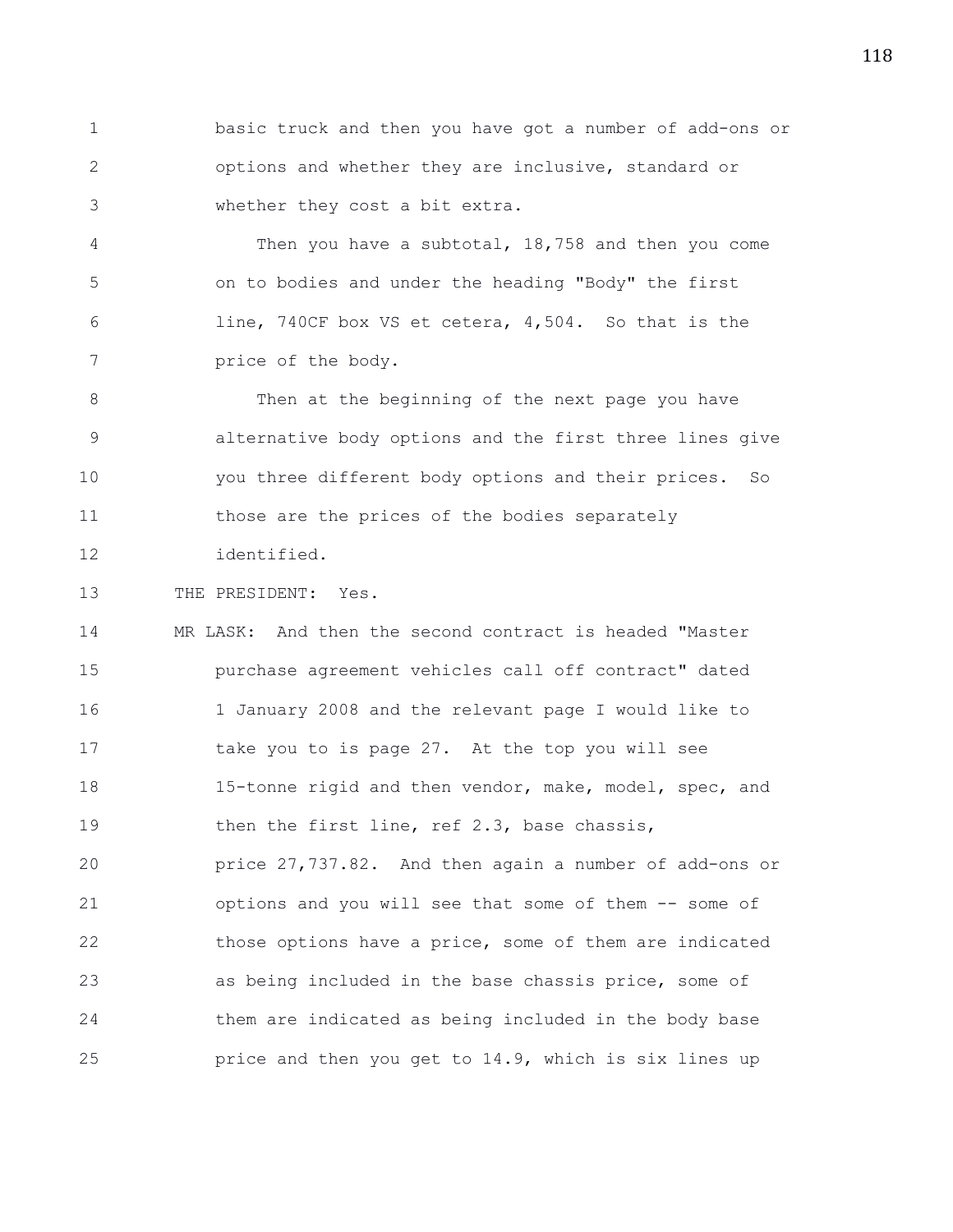1 from the bottom, you will see the words "Box body" and 2 then the price, 7,030. So there again you have the body 3 prices separately identified.

4 Now, I think we can take as a given that for the 5 earlier contract that must have been a third party body 6 because it was before DAF started manufacturing its own 7 bodies. It is not clear on the face of the later 8 contract whether that is a DAF body or a third party 9 body.

10 Mr. Beard said that for bundles it did not attribute 11 a separate transaction price and I have to say we find 12 it quite surprising to hear the submission that DAF sold 13 bundles, including both a truck and a body, but it 14 cannot say what the price of the body was, and, sir, you 15 made the point that "Well, why cannot you compare the 16 **price of the bundle with a body to the price of a truck** 17 on its own in order to deduce the price of the body", 18 and we agree that that ought to be possible and in order 19 to illustrate the point may I ask you to turn up 20 a document in file C3 --

21 THE PRESIDENT: Before you move on, these two contracts, 22 have they been disclosed already in the proceedings? 23 MR LASK: Yes. I think these are DAF's disclosure to us. 24 THE PRESIDENT: Yes.

25 MR BEARD: Yes they are and just if it helps, Mr. Lask,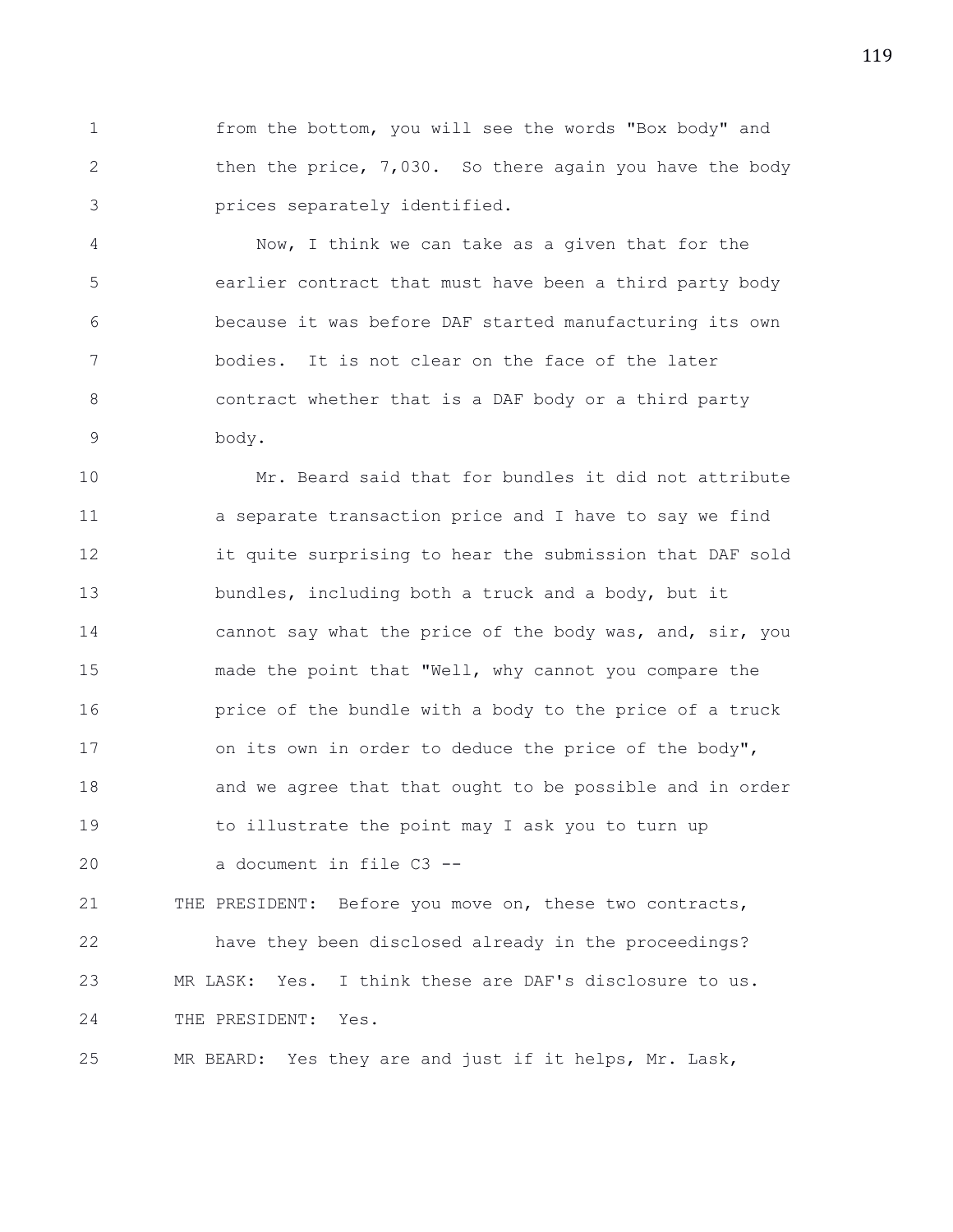1 I understand that that is a third party body in the 2 second contract, it is not a DAF body.

3 MR LASK: Thank you.

4 Then turning to the next document, which the Opus 5 reference is {C3/10/178} and this is one of the 6 documents cited by Mr. Coulson in relation to the 7 undertakings point, so this is one of the documents that 8 was identified on the commission file as giving rise to 9 a suspicion as to the extent of the cartel because while 10 this is a DAF price list it was in Volvo Renault's 11 possession, but that is not the purpose for which I am 12 taking you to it now. The purpose is to illustrate the 13 **point that you made, sir, which is that you ought to be** 14 able to deduce the price of the body by looking at the 15 bundle price compared to the truck only price and at the 16 top of this page you will see -- it is the second and 17 third lines I draw your attention to. The second line, 18 this is all to do with the LF45 truck and you see the 19 second line, 36,200, that is the FAL45, 8-tonne, and 20 then the next line, 42,800, FALF45, 8-tonne box body, so 21 that is the bundle price.

22 So it seems to us that you simply subtract one from 23 the other in order to deduce the body price and I note 24 that this is -- this price list is valid from 25 15 March 2010, so in principle at least it could be DAF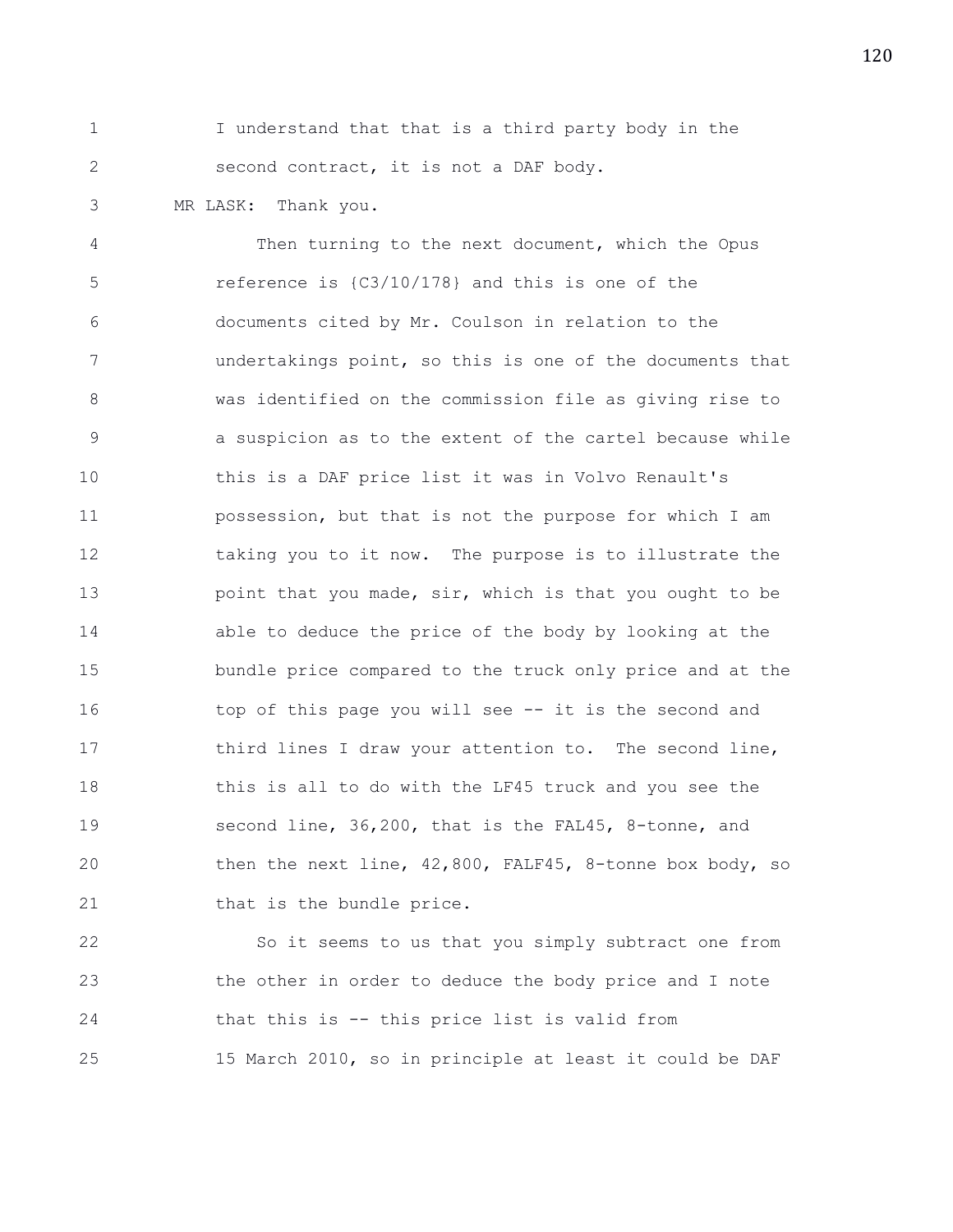1 bodies, but I am not sure it really matters whether it 2 is DAF bodies or not at this stage because even if it is 3 DAF selling third party bodies, DAF can identify the 4 price and it can tell us -- 5 MR BEARD: It is a DAF body, if it assists. 6 MR LASK: It is a DAF body, that is helpful, thank you. 7 So for both DAF bodies and non-DAF bodies, DAF can 8 identify the prices, so it ought to be able to say 9 whether or not those prices went down over the relevant 10 period. 11 Sir, that was all I was going to say under the first 12 heading and the second heading is the inadequate expert 13 evidence. Now, I do say that DAF's failure to identify 14 a factual basis for its plea, despite being in a strong 15 position to do so, is in this case so significant that 16 the adequacy of its expert evidence does not even arise 17 because in my submission it is implausible to contend 18 that economic evidence which suggested that any

20 in the price of truck bodies, could be sufficient to 21 prove DAF's defence in the absence of evidence that such 22 a reduction in fact occurred. That is the starting 23 point, but insofar as it is necessary to address the 24 adequacy of DAF's proposed expert evidence we say it 25 suffers from two deficiencies.

19 overcharge would have been expected to cause a reduction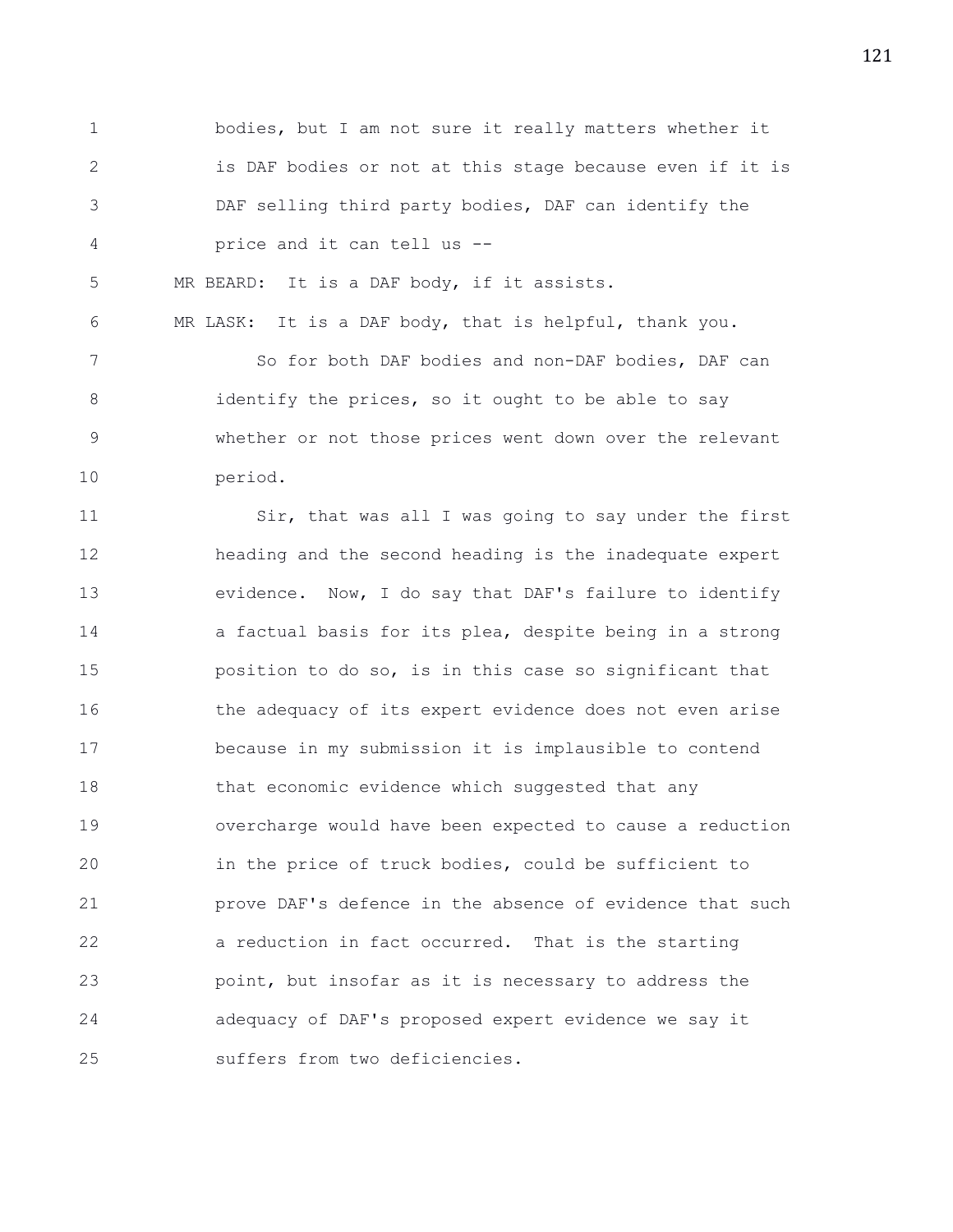1 First, it is a generic theory presented without any 2 assessment of its plausibility by reference to the 3 relevant economic context; and, second, it is a method 4 of analysis that does not even purport to be capable of 5 proving causation.

6 Now, in my submission both are inadequate but in my 7 further submission you the Tribunal need only be with me 8 on one or the other to dismiss the application, if we 9 even get this far, because on the one hand it is not 10 enough to have a robust method of analysis if the 11 economic theory relied upon is entirely generic and 12 there is no reason at all for thinking it is likely to 13 be proven because that does not provide you with a real 14 prospect of success. It is just a fishing expedition 15 with a high spec rod.

16 On the other hand, if the economic theory is sound 17 but the proposed analysis is wholly unsuitable for 18 meeting the appropriate legal test that is just as bad, 19 the other way round: it is a fishing expedition with the 20 line missing.

21 With that introduction I will turn first, if I may, 22 to the economic theory and in my submission if a plea 23 relies solely on economic theory there has to be some 24 basis for thinking that the theory is likely to be 25 proven at trial, otherwise it is impossible to conclude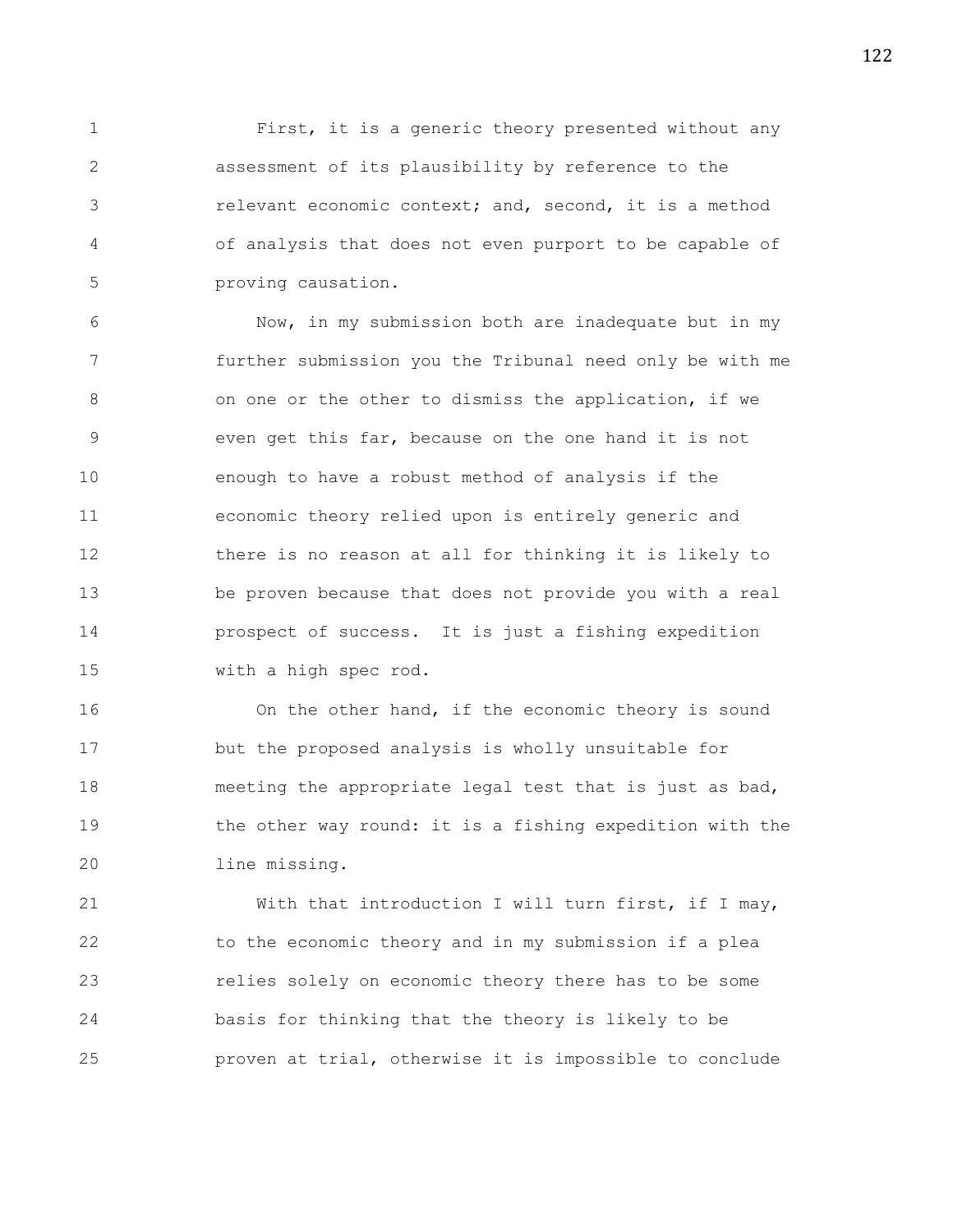1 that the plea has a realistic prospect of success.

2 Mr. Harvey identifies a number of flaws in DAF's 3 theory and I will ask you, if I may, to turn up his 4 ninth statement, which is at B3, tab 17. You will be 5 becoming familiar with these passages so I will not 6 dwell unnecessarily on them but the first point he makes 7 is at 6.2 -- sorry, this is page 17 {B3/17/17}. He says 8 there -- this starts about halfway through the 9 paragraph:

10 "... I do take issue with any conclusion that an 11 increase in the price of trucks is inherently likely to 12 lead to a reduction in the claimant's demand for trucks 13 and therefore trailers and bodies which in turn would 14 lead to a reduction in the pricings of those trailers 15 and bodies. The question of whether or not this is 16 likely to have occurred needs to be assessed by 17 reference to the facts of how the claimants used their 18 trucks, trailers and bodies and how if it at all an 19 increase in the price of trucks would affect this."

20 So what he is saying there -- and I appreciate he is 21 referring to the claimant's demand and it has now been 22 clarified that actually we are talking about market-wide 23 demand, but the point he is making is a general one, 24 which is that the likelihood of any overcharge on trucks 25 causing a reduction in the price of bodies and trailers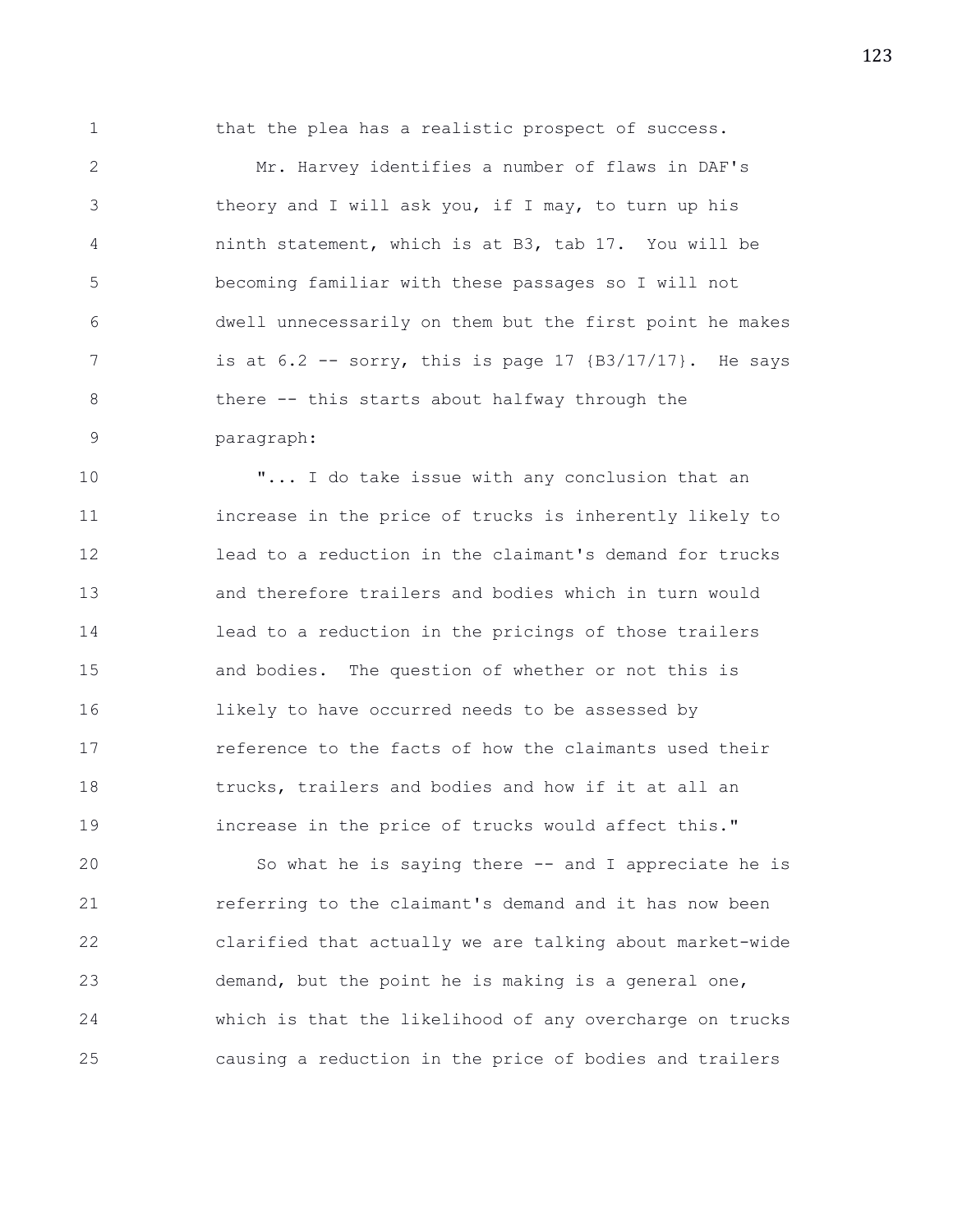1 depends on the economic context and DAF does not 2 contradict that, yet its evidence fails to identify any 3 feature of the present context that would suggest the 4 alleged effect on the price of complements was likely to 5 have occurred.

6 The only factual point identified by Professor Neven 7 and identified by Mr. Beard in his submissions is that 8 trucks and bodies are strong complements, but 9 Mr. Harvey's uncontradicted evidence is that that is not 10 enough. So this is not, as we see it, a conflict 11 between experts. It is Mr. Harvey identifying matters 12 on which the likelihood depends which simply have not 13 been addressed by DAF.

14 14 It has now been clarified that the relevant -- or 15 the proposed plea is based on a market-wide fall in 16 demand for bodies and trailers, but that brings us on to 17 the other point made -- or one of the other points made 18 by Mr. Harvey, which is at 6.11. This is where he deals 19 with his concerns insofar as the theory is concerned 20 with a market-wide reduction and he says this at 21 6.11(a):

22 "The first issue is that Professor Neven and I are 23 tasked with estimating a claimant specific overcharge 24 not a market-wide overcharge. Although we will rely on 25 market-wide data as part of our analysis, our task is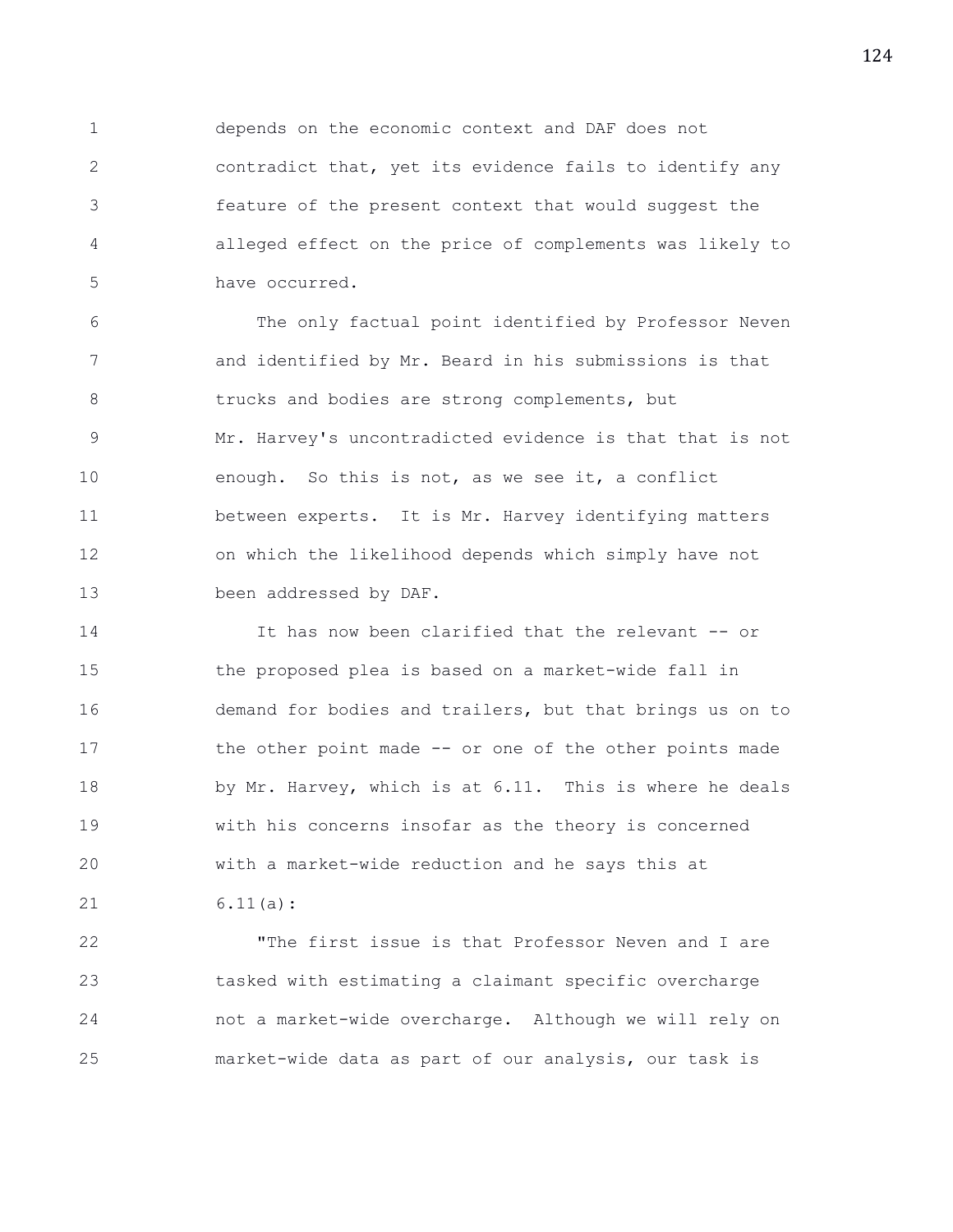1 narrower and our conclusions would only determine 2 whether there has been an overcharge caused to the 3 claimants in these proceedings as a result of the cartel 4 not whether there has been a market-wide overcharge 5 suffered by all purchasers of trucks in the cartel 6 period.

7 "Therefore it is not clear to me that a market-wide 8 reduction caused by a market-wide overcharge will be 9 proven as part of this case. Without this it is not 10 clear that there will be the evidential basis for 11 a market-wide analysis."

12 That seems to us to be a rather obvious point, which 13 is that on DAF's theory there would need to be 14 a market-wide overcharge in order for there to be 15 a market-wide fall in demand. That seems obvious. But 16 the overcharge analysis that will be carried out in this 17 case will only be seeking to determine whether there was 18 an overcharge to these claimants.

19 Now, unless DAF were to concede a market-wide 20 overcharge which is unlikely, there would be no basis 21 for assuming a market-wide fall in demand for bodies or 22 trailers.

23 Mr. Beard made the point that the claimant specific 24 overcharge analysis will depend on market-wide data and 25 we accept that and Mr. Harvey recognises that in 6.11(a)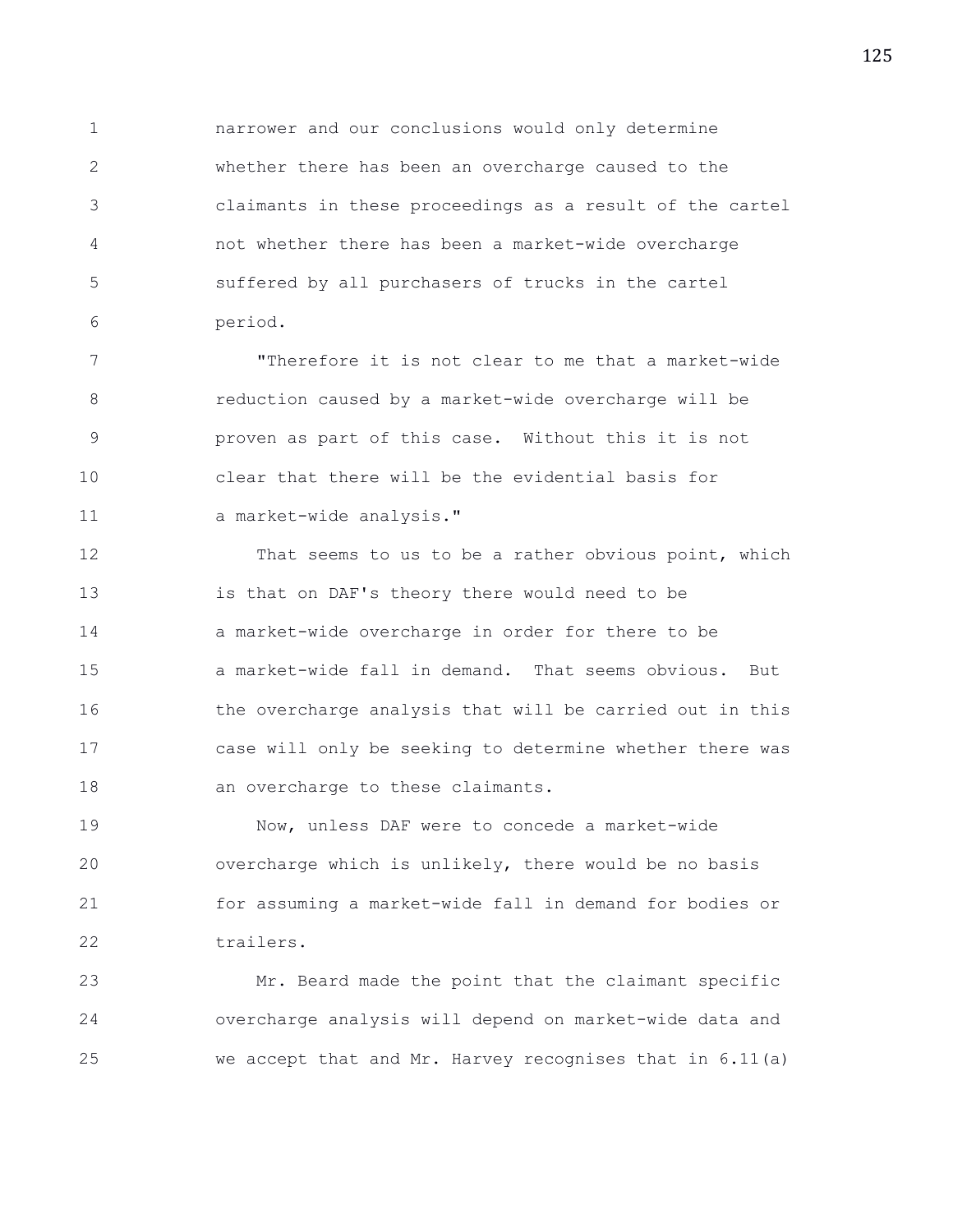1 but the output of that analysis on our case will be that 2 there was a claimant specific overcharge and so we ask 3 the question how do you get from a claimant specific 4 overcharge to a market-wide fall in demand for trailers 5 and bodies.

6 So we do say that the complements theory is simply 7 too generic and divorced from the particular context to 8 provide an adequate basis for the proposed plea. 9 Expressed at a very high level of generality, the theory 10 does not indicate that the defence would have a real 11 prospect of success.

12 That brings me on to Professor Neven's proposed 13 analysis and in our submission that is unsuitable too. 14 It is common ground I think that causation is an 15 essential ingredient of the complements defence yet it 16 is also common ground that Professor Neven's proposed 17 simulation model does not address causation at all and 18 in my submission that is an unusual state of affairs. 19 What DAF says instead in its skeleton is that causation 20 will be proved by reference to the economic theory on 21 complements and what we understand that to mean is that 22 DAF will use the economic theory to argue that the 23 overcharge was likely to have caused a fall in the price 24 of complements and then it will use the simulation model 25 to estimate the expected level of such a fall and in my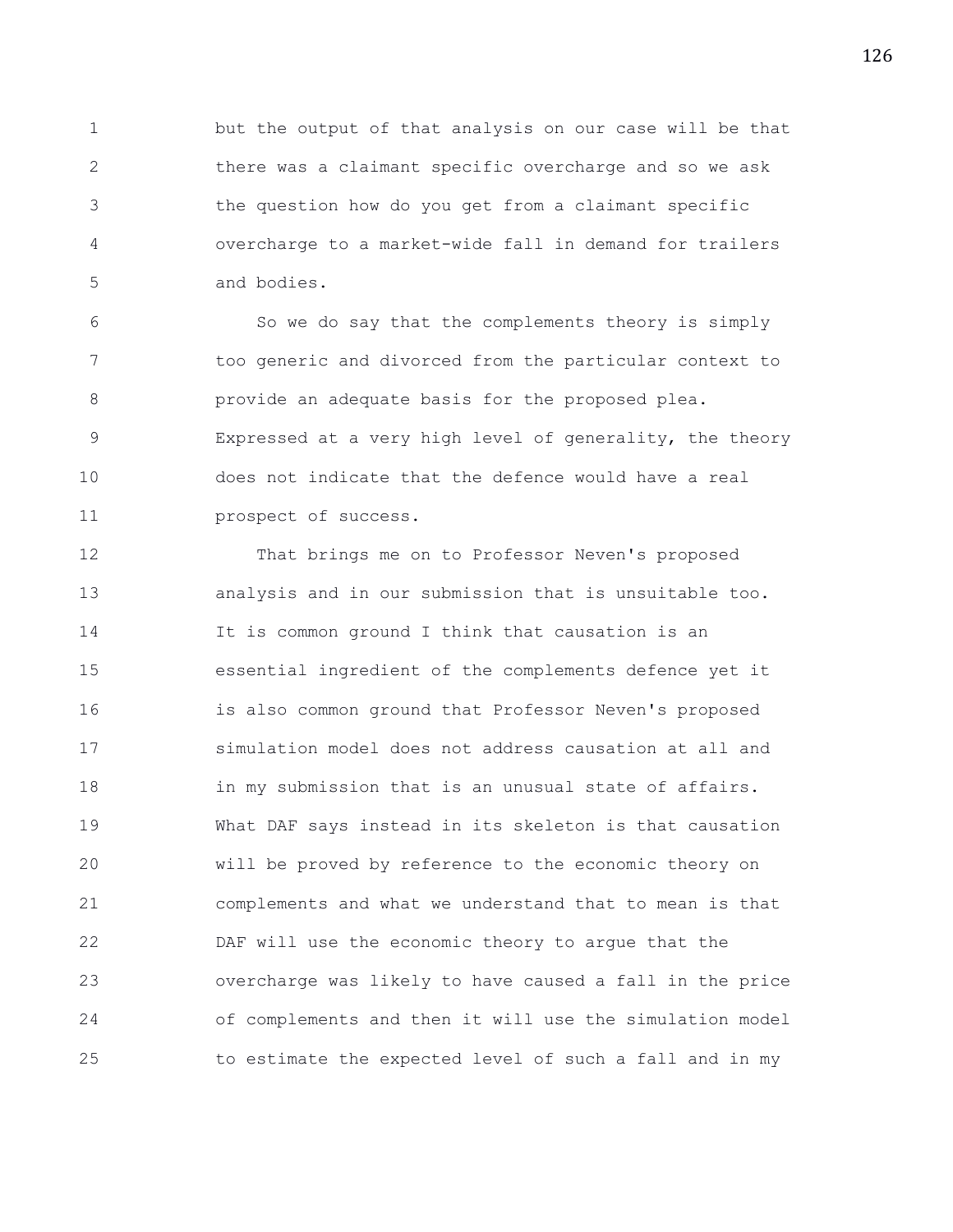1 submission that is not sufficient to justify the grant 2 of permission.

3 First, in my submission, it is unrealistic to 4 suppose that the Tribunal would reduce the claimant's 5 damages at trial on the basis of a theoretical argument 6 that the price of complements was likely to have fallen 7 without any evidence or assessment of whether that was 8 in fact the case. Causation is primarily a matter of 9 fact and the facts cannot simply be disregarded in 10 favour of a theoretical approach.

11 Second, and in any event, as already submitted, the 12 theory, as currently articulated at least, is too 13 generic and divorced from the facts, so even if a theory 14 could in principle suffice for causation purposes the 15 Tribunal cannot be satisfied on the basis of what is now 16 before it that Professor Neven's analysis would have 17 a real prospect of establishing causation.

18 Now, DAF's response to this is to say that this is 19 the only practical way of assessing the complements plea 20 since the costs data required for a regression analysis 21 is not available and we do not agree with that because 22 we say that as a manufacturer of bodies DAF would hold 23 the relevant costs data and therefore it would in 24 principle be possible to do this analysis properly if 25 there were time to do it and a simulation model is not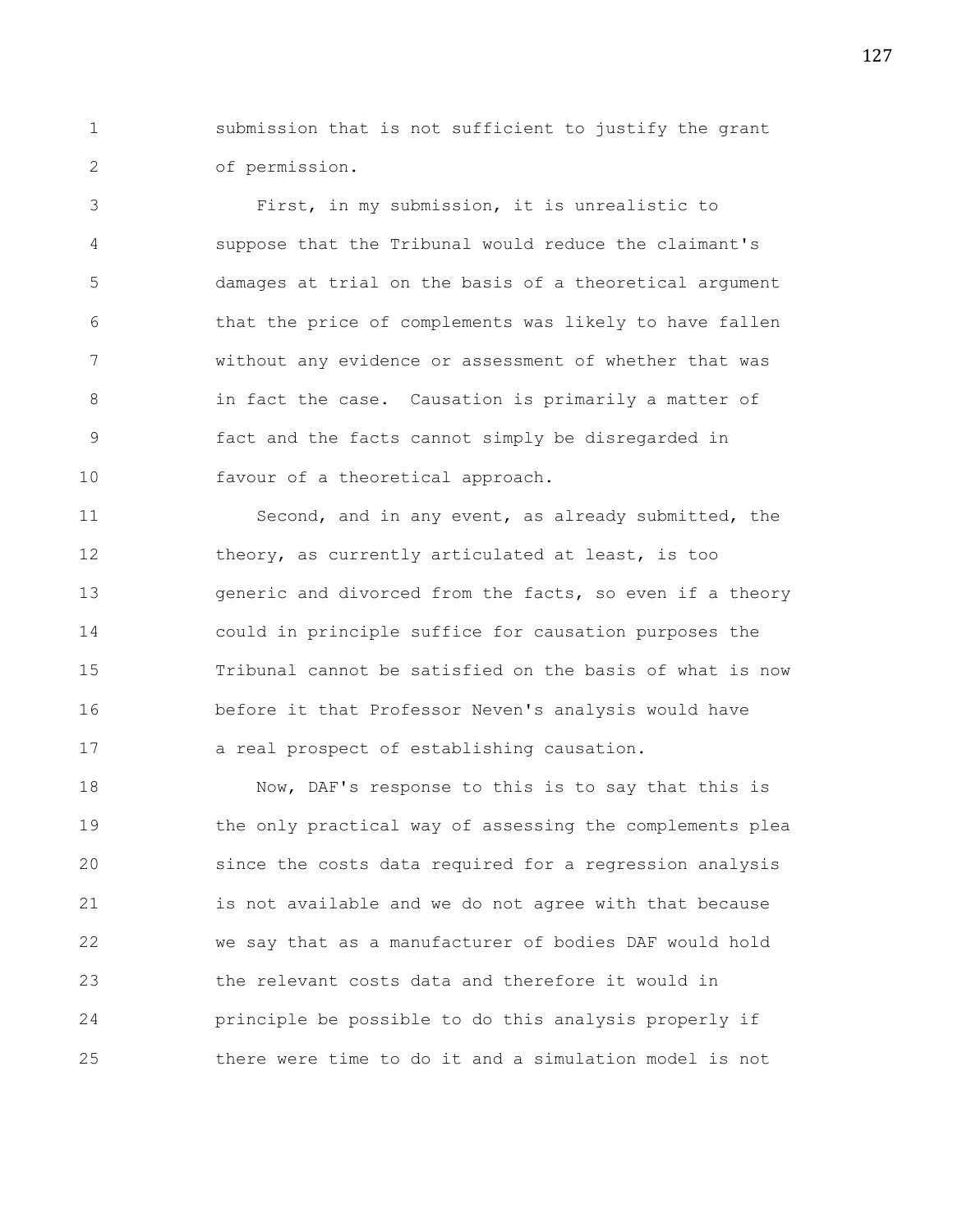1 the only game in town and it is not the only way you can 2 ever deal with this sort of defence and it is certainly 3 not right to say that causation in this sort of 4 context -- the causation for this sort of defence can 5 only ever be proven by theory. That is simply not 6 right.

7 In any event, the fact that a particular method may 8 be the best available option in the limited time 9 available does not mean it is good enough. If, as we 10 say, it does not disclose a real prospect of success 11 then that is the end of the matter.

12 That brings me to my third heading, which is the 13 practical implications and Mr. Harvey has explained -- 14 you may still have it open, sir. He has explained at 15 paragraphs 12 to 14 the sort of analysis that he thinks 16 would be necessary in order to test the complements 17 defence properly. Mr. Beard at one point -- 18 THE PRESIDENT: Sorry, 6.12 this is you are looking at? 19 MR LASK: Yes. Mr. Beard at one point said "Well, 20 Mr. Harvey says you need to get into the negotiations". 21 That is not right. That is what Mr. Harvey's evidence 22 is in relation to the mitigation defence, not 23 complements. But at 6.12 to 14 he is identifying the 24 sort of analysis that he thinks would be required in 25 order to test the complements defence properly and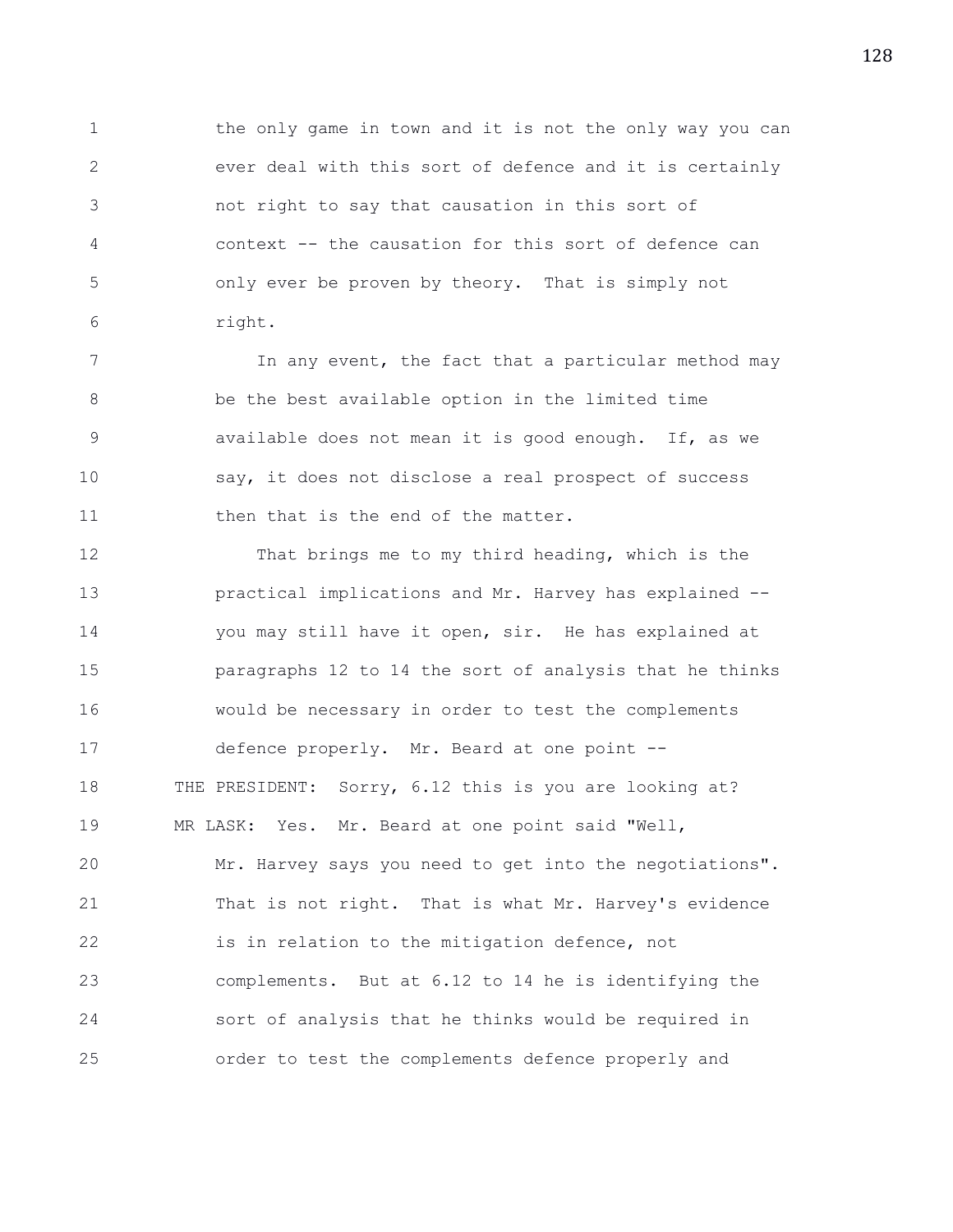1 Mr. Coulson's evidence is that that analysis is unlikely 2 to be achievable in the time available before trial, 3 there is just not enough time, so the difficulty with 4 this amendment -- and this is where we do get into 5 questions of prejudice which only arise if you think 6 there is a real prospect of success, which we say there 7 is not, but we say there is prejudice because the 8 amendment risks leaving the claimants in an invidious 9 position where we do not think DAF's methodology is fit 10 for purpose but we would not now be able to produce the 11 analysis we say is required and it needs to be 12 remembered that we are claimants claiming for the losses 13 caused by a serious and prolonged price fixing cartel 14 and in my submission it is wholly unfair for DAF to gain 15 a tactical advantage by forcing us into a purely 16 defensive role and the position is particularly bad in 17 relation to the bundled complements plea because DAF 18 says that we bear the burden, so on its case we bear the 19 burden of proving that bundled bodies were not cheaper 20 than they would have been absent the cartel.

21 Now, we say that is wrong. We say DAF is wrong on 22 the burden, but supposing it is right, then we are left 23 in a position of having to prove that bodies did not 24 fall in price as a result of the cartel, but without 25 having a proper opportunity to do so.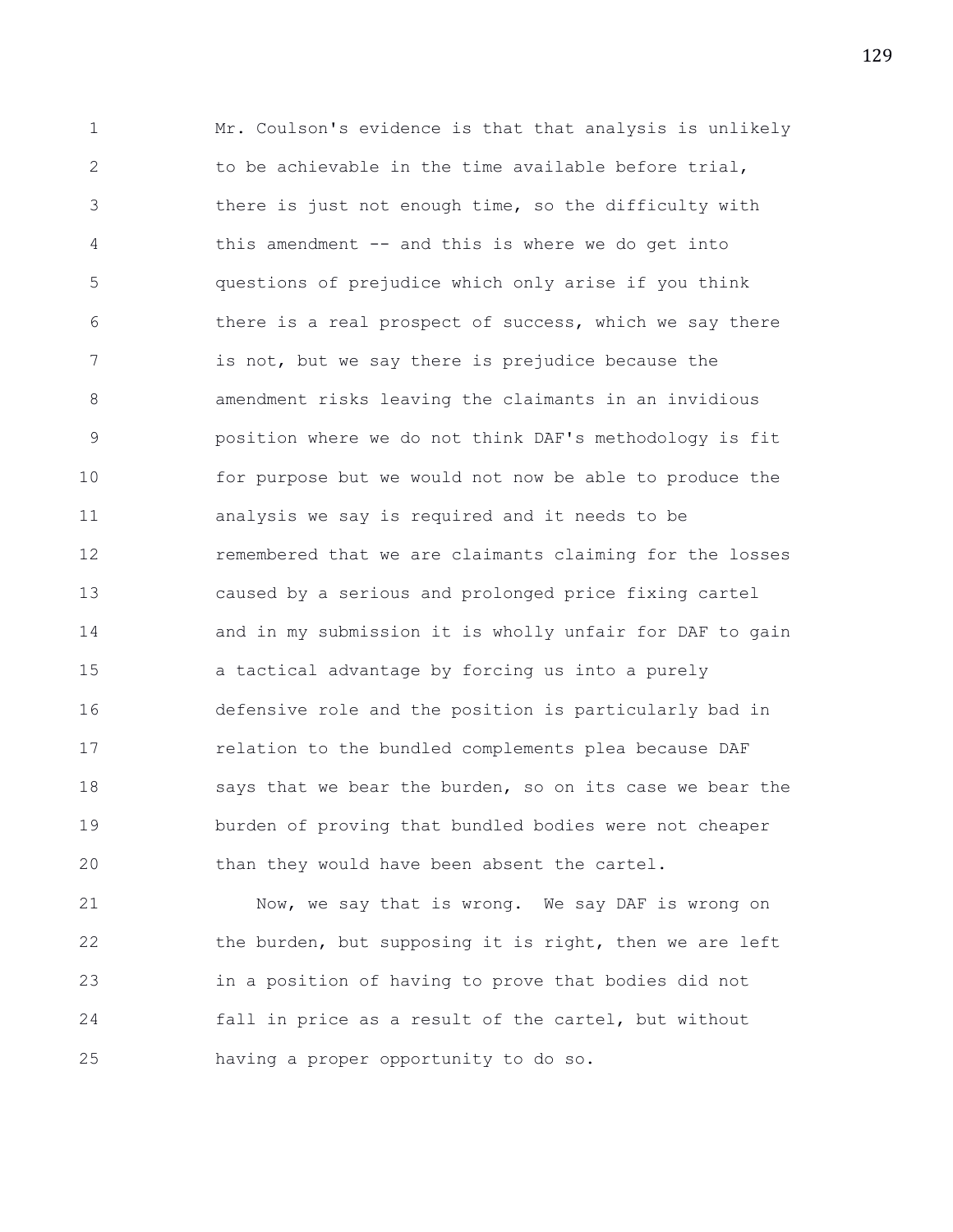1 In my submission, DAF's position in that respect is 2 most unattractive and given Mr. Harvey's legitimate 3 concerns -- you will see he says, sir, that he would not 4 envisage conducting a simulation model because he does 5 not think it is appropriate, but given those concerns if 6 the amendment were allowed we would be in a scenario -- 7 would be at risk of the kind of scenario that the 8 Tribunal has been anxious to avoid, where a great deal 9 of effort and expense is devoted to a methodology, 10 namely Professor Neven's, which is then challenged at -- 11 I am quoting from the disclosure ruling, sir -- which is 12 then challenged at trial as unsound or unreliable, with 13 an invitation to the Tribunal to reject it entirely.

14 The amendment, if allowed, would also prejudice the 15 claimants in the second way and this is the undertakings 16 point which is that the claimants gave these 2019 17 undertakings not to pursue damages for an increase in 18 the price of complements and so the position would be 19 that DAF would be able to rely on any reduction that was 20 proven on the evidence but we would be prevented from 21 claiming damages from any increase and in my submission 22 that is obviously unjust but it is also difficult to 23 solve because again, as Mr. Coulson explains in 24 paragraphs 4.4 to 4.6, the additional analysis and 25 disclosure required to establish that any increase in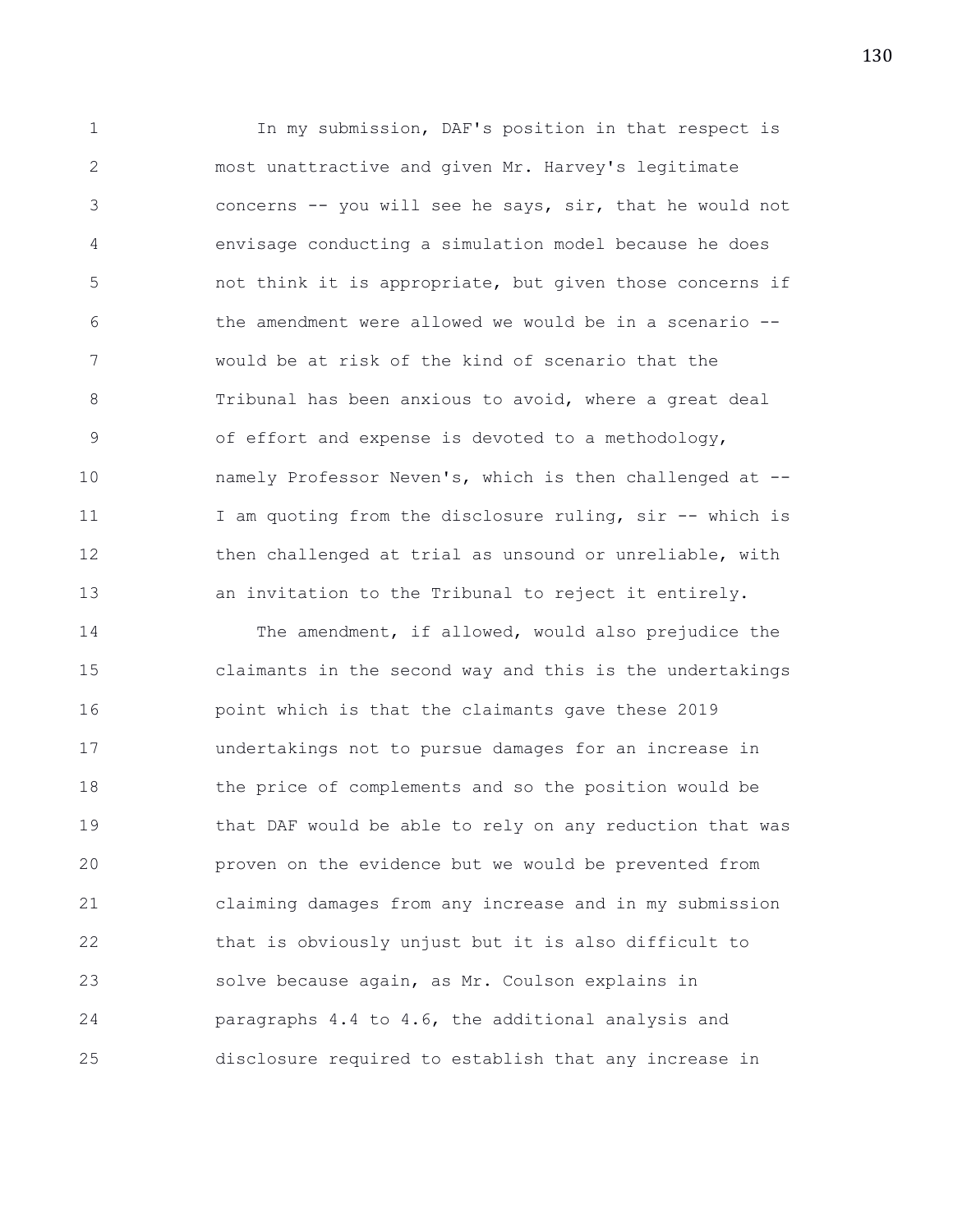1 the price of complements was caused by the cartel is 2 going to be difficult and hugely expensive in the time 3 available.

4 Now, in its skeleton argument DAF offered three 5 answers to this. The first was to say that the 6 undertaking applied only to Royal Mail which is 7 incorrect because BT gave the same undertaking and that 8 is in the bundle at A2, tab 27, page 4 {A2/27/4}. The 9 second is to say that DAF only sold to us bodies 10 manufactured by third party body builders and that is 11 correct but irrelevant because if the cartel that DAF 12 participated in extended to bodies and of course it is 13 entirely possible that DAF was involved as a reseller as 14 well as a manufacturer.

15 The third, which Mr. Beard alluded to, is that the 16 four documents identified in Mr. Coulson's statement do 17 not establish an infringement. Well, obviously they do 18 not on their own and they are not put forward in order 19 to establish an infringement. What they do is provide 20 a legitimate basis for concern and at least justify 21 further inquiry. The DAF price list I showed you was 22 found in Volvo's possession, but the claimants have 23 never undertaken a full enquiry because they gave the 24 undertakings, but it is something they may well have 25 wanted to do if they had not been bound by those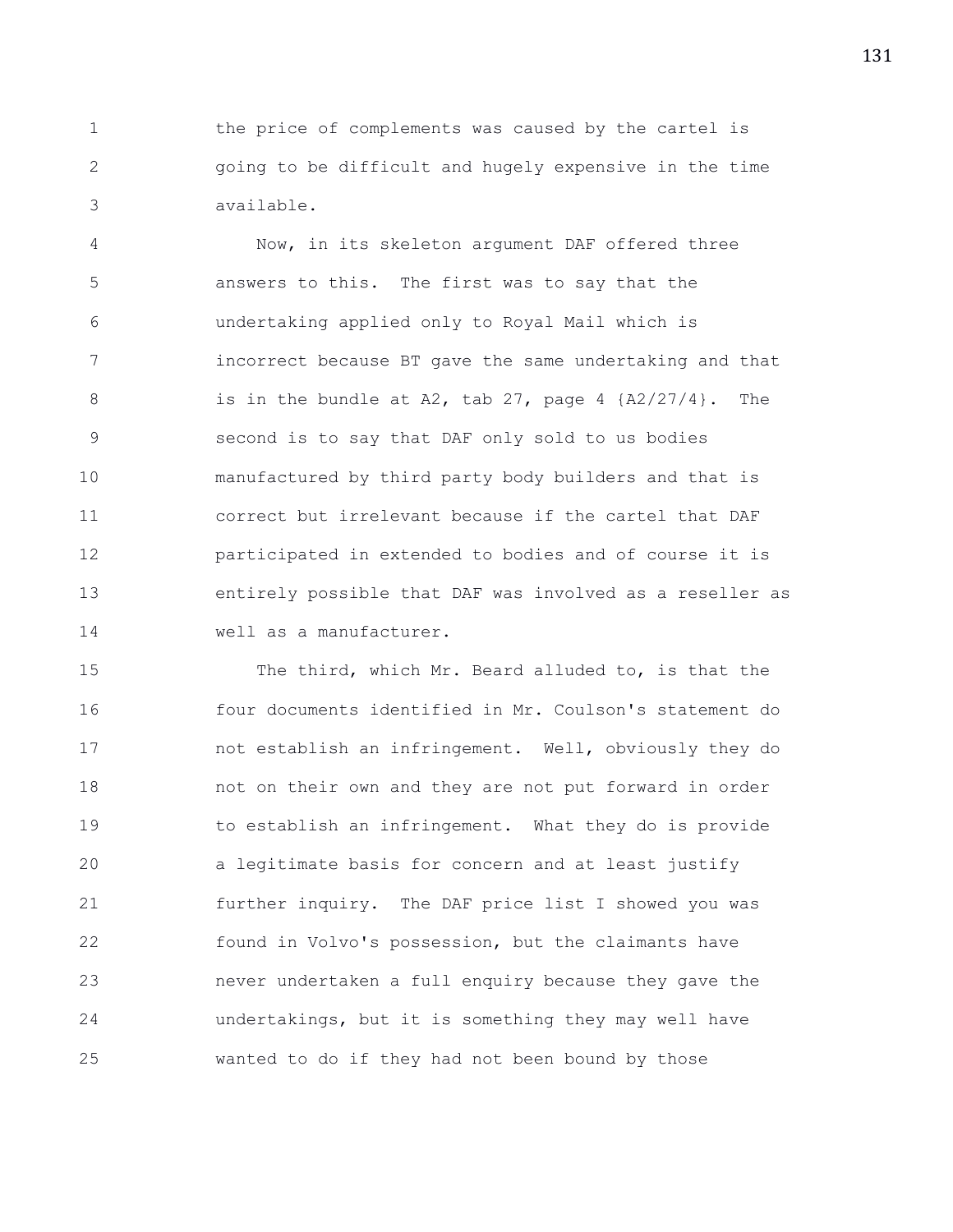1 undertakings and if they had known that the price of 2 bodies was going to be an issue in this litigation and 3 sir, I do -- it is worth recalling at this stage that 4 DAF now says that the bundled complements plea was 5 implicit in its defence from the outset, but if it had 6 a complements defence in mind all along it is troubling 7 that it extracted the undertakings before making that 8 clear and, sir, you had a discussion with Mr. Beard 9 towards the end of his submissions about what would one 10 do if permission were granted. Of course we would say 11 at the very least the undertakings ought to be lifted at 12 the same time as permission being granted and then it 13 would really be a matter for us to decide whether we 14 wanted to amend in order to claim damages for these 15 products. 16 Sir, I am conscious of the time --17 THE PRESIDENT: Which you would then need permission to do 18 even if the undertaking was lifted, would not you? 19 MR LASK: We acknowledge we would still need permission, 20 yes. 21 THE PRESIDENT: Good. 22 MR LASK: What I say is we should not have to seek 23 permission to lift the undertakings first and then 24 permission to make the amendment. The undertakings 25 should be lifted at the very least.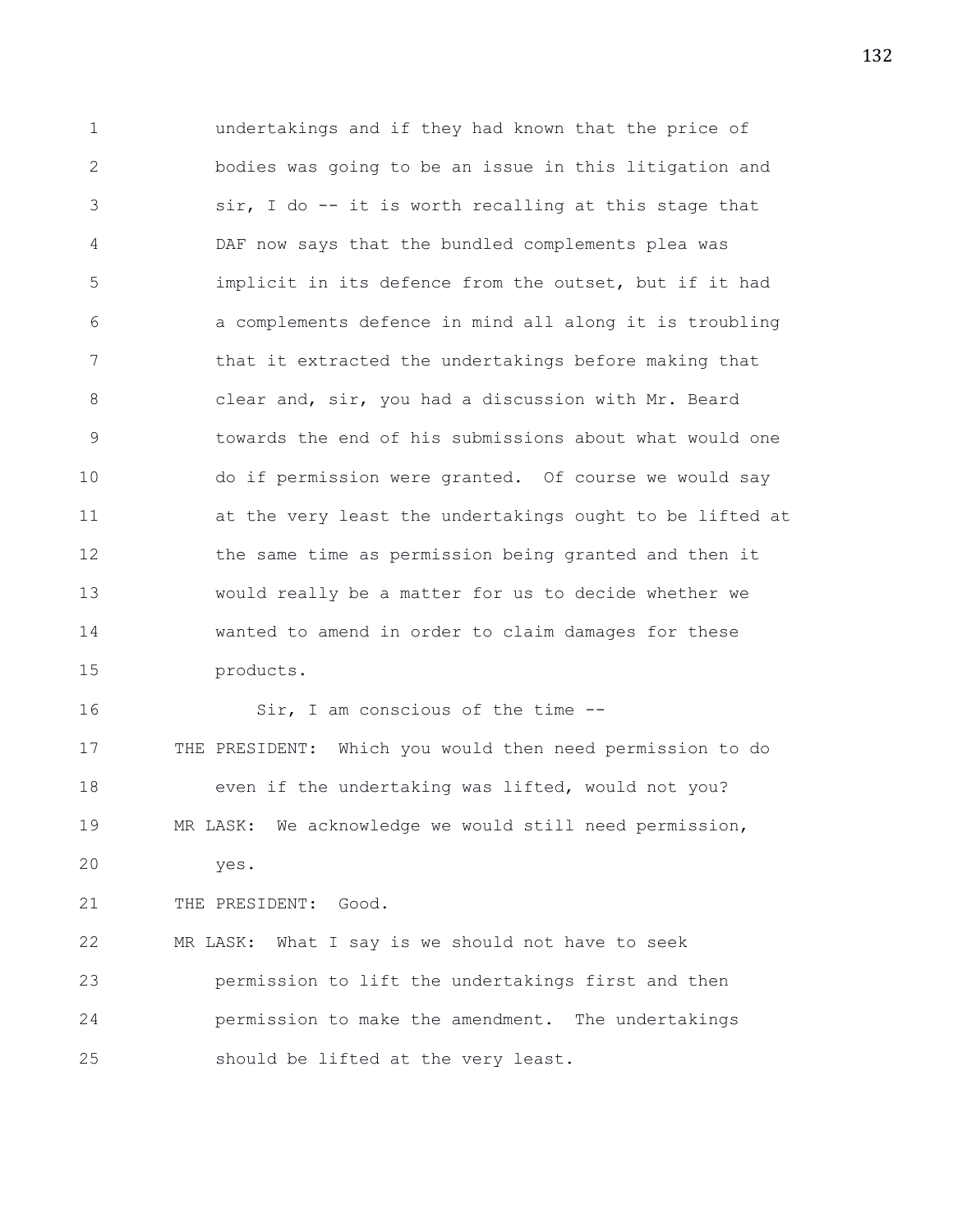| Sir, I can probably finish on complements very    |
|---------------------------------------------------|
| quickly if you can indulge me another maybe three |
| minutes.                                          |

4 THE PRESIDENT: Yes and then we will take our break because 5 we have slightly overrun.

6 MR LASK: Just to deal with the fourth heading which is 7 delay and I heard what you said at the beginning about 8 not being very keen on the delay point so I will not 9 dwell on it for too long but we do say that the 10 prejudice to which I have been referring is caused 11 partly by DAF's delay in raising the complements 12 amendment, because we are left in a position now where 13 it is very difficult if not impossible for the claimants 14 to undertake the analysis they consider necessary. This 15 amendment was first raised in October 2020, 23 October, 16 over three years after DAF's original Royal Mail defence 17 and two and a half years after its initial BT defence 18 and it offers two arguments in an effort to avoid this. 19 It says the bundled complements plea was already 20 explicit in paragraph 33 of the defence -- I do not 21 know, sir, if you have your bundle B3 to hand still. 22 THE PRESIDENT: Yes. 23 MR LASK: The amendments are at tab 14 and paragraph 33 is 24 on page 169 {B3/14/169}, where DAF says:

25 "Paragraphs 29 and 30 are denied. The claimant is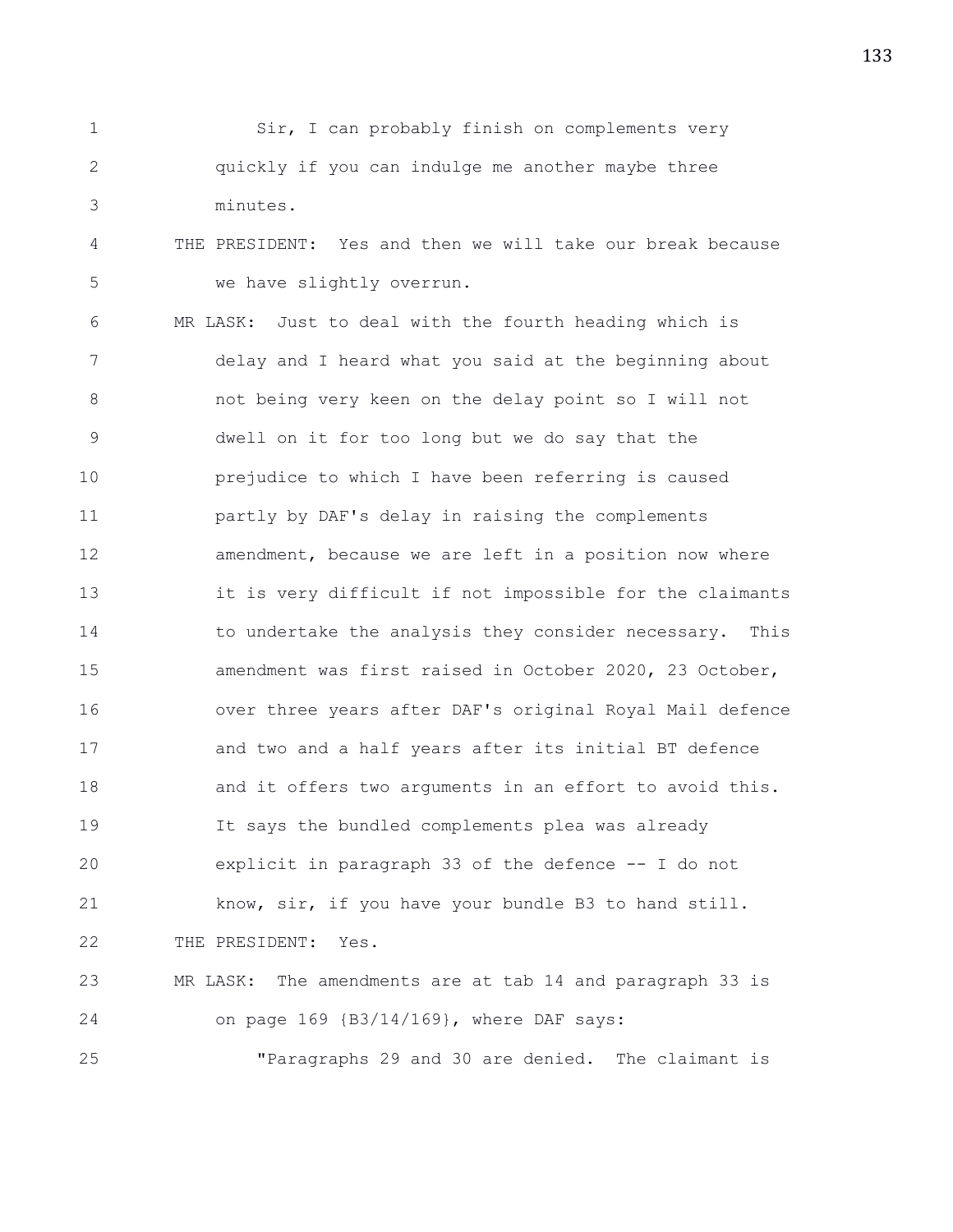1 required to prove the alleged overcharge, its amount and 2 the causal mechanisms by which it occurred."

3 Now, we say it is stretching credibility to say that 4 the complements plea is explicit in that plea. There is 5 obviously no reference to complementary products or any 6 off-setting and DAF only sought complements disclosure 7 after they provided their draft amendments in October 8 and they said they were explicitly seeking this 9 disclosure off the back of their amendments, so we think 10 that is a non-starter that argument.

11 The second is that DAF says "Well, it is a form of 12 mitigation so we can rely on Sainsbury's as 13 a justification for our delay" and it may be we are 14 going to discuss Sainsbury's later and I will be 15 submitting that that does not provide any justification 16 for the delay on mitigation, but even if it did that 17 justification does not extend to complements because 18 complements had nothing to do with the Sainsbury's 19 litigation. It was no part of it and indeed it is 20 conceptually different because the way it is put by DAF, 21 the complements defence, is that the effect on 22 complements arises as a matter of market forces, whereas 23 mitigation is to do with proactive efforts by the 24 claimants to negotiate costs reductions. So the two are 25 different things.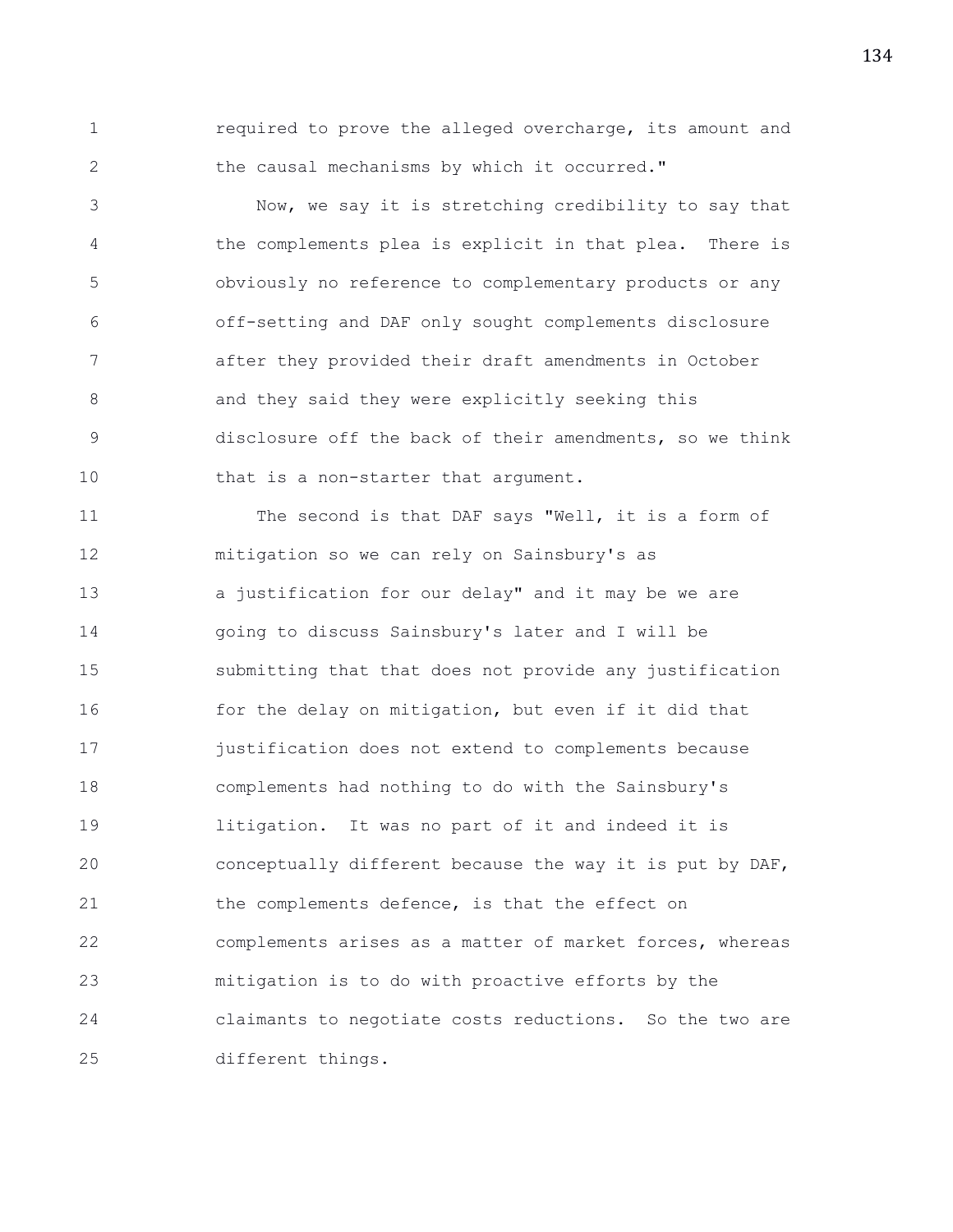1 Just finally, responding to a question from 2 Mr. Justice Fancourt about the disclosure on the 3 complements amendments, we do have objections to the 4 disclosure sought that are independent of our objections 5 to the amendment and if the amendment were to be granted 6 we would at the very least need to reflect on those 7 concerns and it may be that we need to address the 8 Tribunal on them. 9 Unless I can assist the Tribunal, those are my 10 submissions on complements. 11 THE PRESIDENT: Thank you. We will take a ten minute break 12 until 10 to 4. 13 (3.40 pm) 14 (Short Break) 15 (3.57 pm) 16 MR BEARD: Sorry, sir, can you hear me? 17 THE PRESIDENT: Yes, yes. 18 Reply submissions by MR. BEARD 19 MR BEARD: So I will just briefly reply, if I may, to 20 Mr. Lask's submissions. I will sweep up on the legal 21 points very briefly. I am not going to go back through 22 the case law; you have my submissions. 23 We say this point is not merely arguable, it is more 24 than well arguable. This is not a case of something may 25 turn up. We have talked about the asymmetry of evidence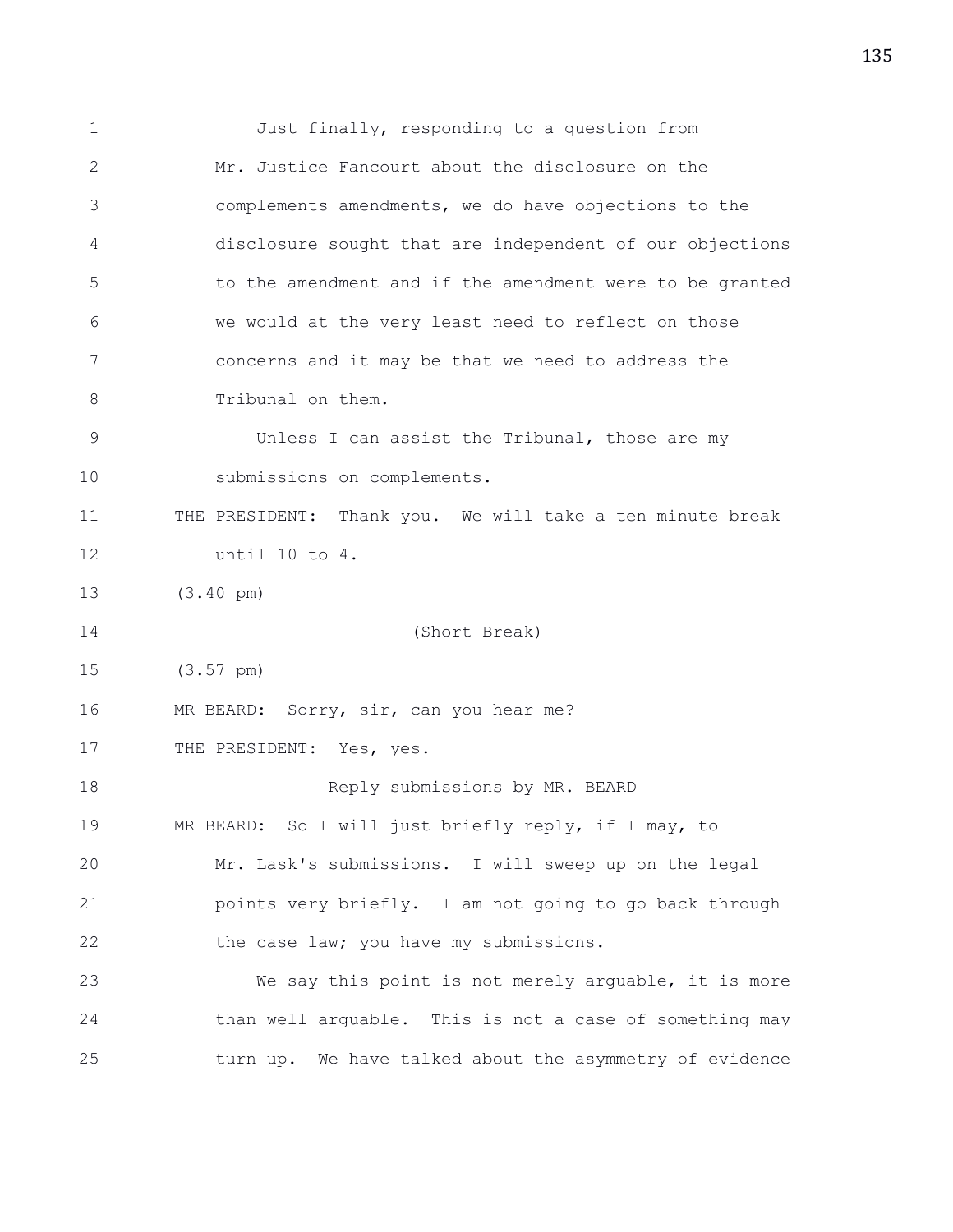1 here and we have talked about the basis for our case set 2 out in the reasoning provided by Professor Neven, who is 3 extremely experienced in relation to these matters.

4 The case law that was referred to, for instance 5 Enron, does not assist the claimants at all. Indeed it 6 illustrates just how slow a tribunal should be to 7 exclude a legal plea and indeed the case of Clarke to 8 which Mr. Malek referred Mr. Lask not only illustrates 9 that in situations of asymmetry it is only to be 10 expected that limited evidence will be provided, but it 11 also helpfully illustrates the fact that having to 12 engage with submissions made by a party in these 13 circumstances does not itself constitute prejudice 14 because in the end a lot of what Mr. Lask was saying 15 towards the end of his submissions was simply "Well, it 16 will all be rather prejudicial to us because we will 17 have to engage with what is put forward by defendants in 18 these circumstances".

19 So Mr. Lask then had four points which he said were 20 of substance: absence of factual basis, inadequacy of 21 expert analysis, practicality and delay.

22 Actually may I just take the second of those points 23 first because I would like just very briefly to go back 24 to the statement -- the first statement of 25 Professor Neven that we have referred to previously,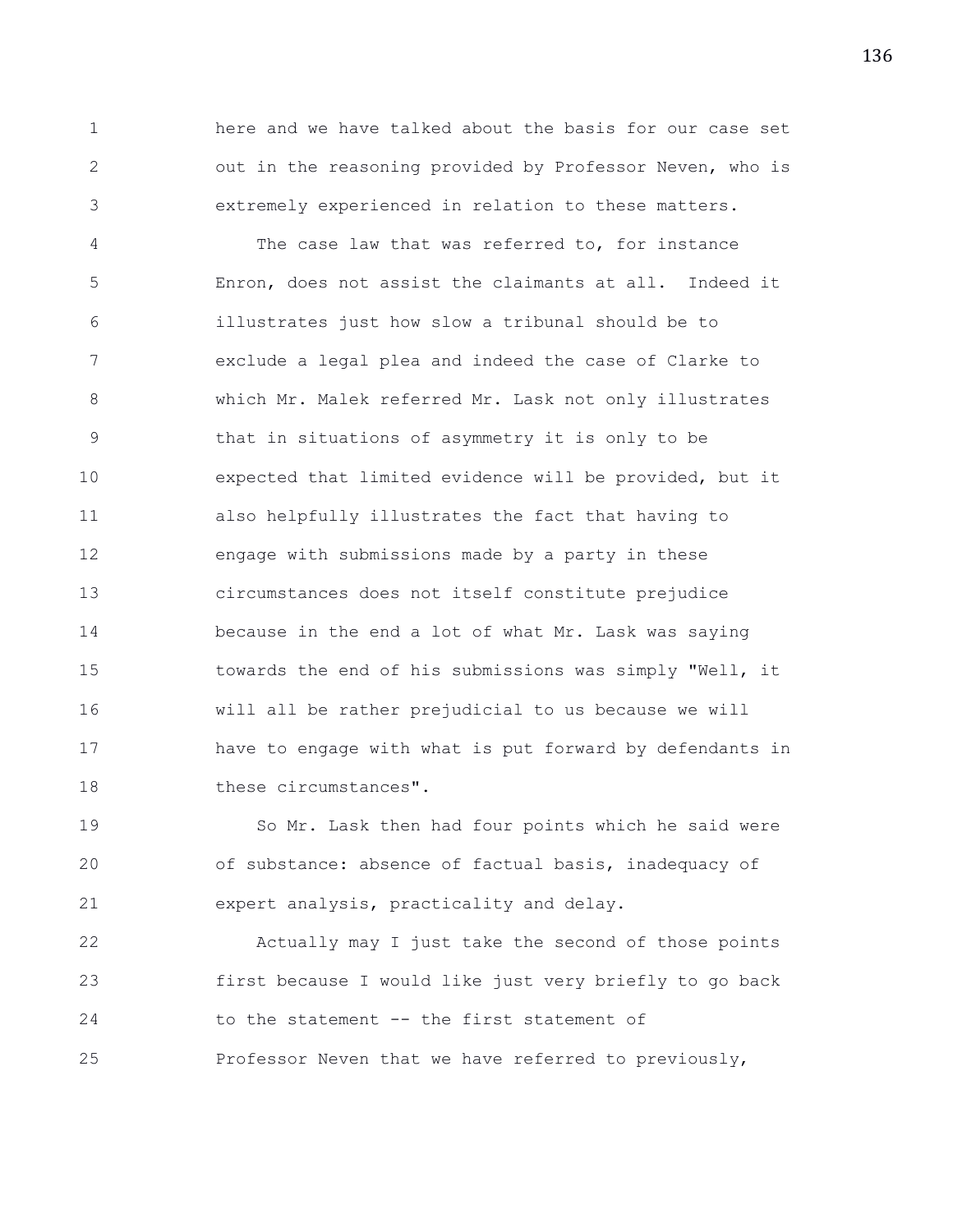1 which I believe is at tab 22 in the bundle. 2 THE PRESIDENT: Sorry, the first statement? Tab 11. 3 MR BEARD: I am sorry, it is tab 11. I apologise, tab 22 is 4 his second. There is a reason I just want to take it 5 out of order. 6 So I referred you to page 7 and in particular 7 paragraphs 27 and 28 and just picking it up at 29 8 Professor Neven talks about this negative 9 cross-elasticity of demand which, sir, you referred to, 10 and talks about the strength of that and then in 30: 11 "In the light of these strong economic underpinnings 12 and given the significance of the bodies and trailers as 13 complements to naked trucks and tractors, I therefore 14 consider the complements analysis is necessary to obtain 15 a reliable estimate of damages. The failing to do so 16 would result in a damage estimate that would 17 overestimate the damages borne by the claimants. In the 18 event that an overcharge is found to have been caused by 19 the infringement." 20 So an experienced economist is reaching a very

21 strong conclusion in relation to the situation where 22 there is a clear factual linkage that he is setting out 23 and is not challenged as well as strong economic 24 underpinnings.

25 But I would also like to refer you to paragraph 31: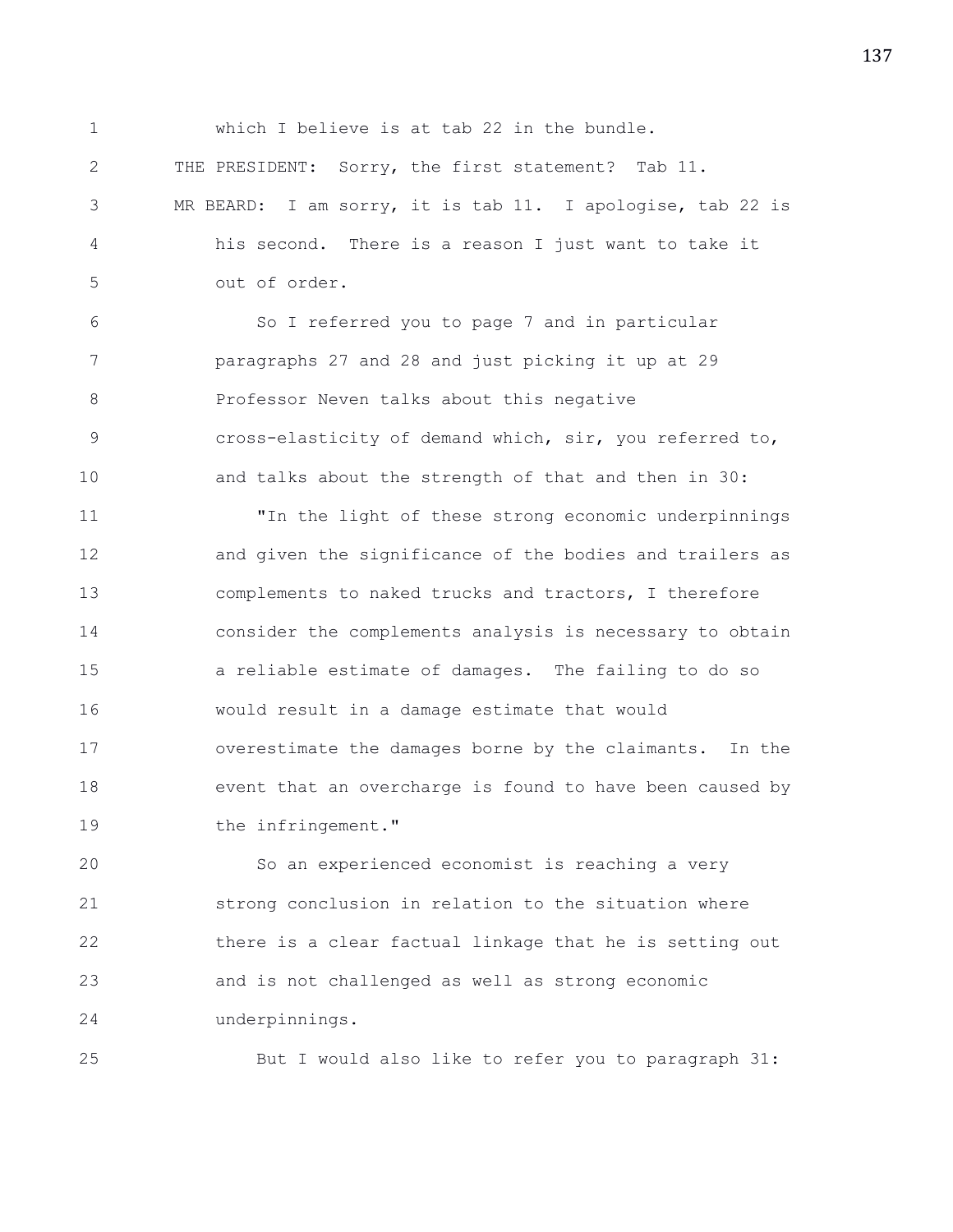1 "In principle, the changes in the prices of trailers 2 and bodies could be estimated by implementing a reduced 3 form regression in which the prices of the complements 4 would be explained by their cost, other control 5 variables and an indicator variable for the 6 infringement.

7 "In the absence of cost data from the manufacturers 8 of bodies and trailers such an approach is not feasible 9 because cost is very likely to be one of the key drivers 10 of the price of bodies and trailers. Unless you can 11 have costs data for the manufacturers of bodies and 12 trailers which could be used to control for this 13 variable it is not possible to produce a robust or 14 reliable regression model, hence in order to estimate 15 the likely effect of the increase in trucks I intend to 16 implement a model which simulates how the price of 17 complements like trailers and bodies can be expected to 18 change in the event of an increase in the price of naked 19 trucks."

20 And then he goes on to explain how and why one 21 calibrates that sort of model in circumstances where the 22 data you can obtain is the sort of data that is sought 23 in those Redfern schedules in relation to the 24 complements analysis.

25 THE PRESIDENT: Am I right in understanding this, Mr. Beard,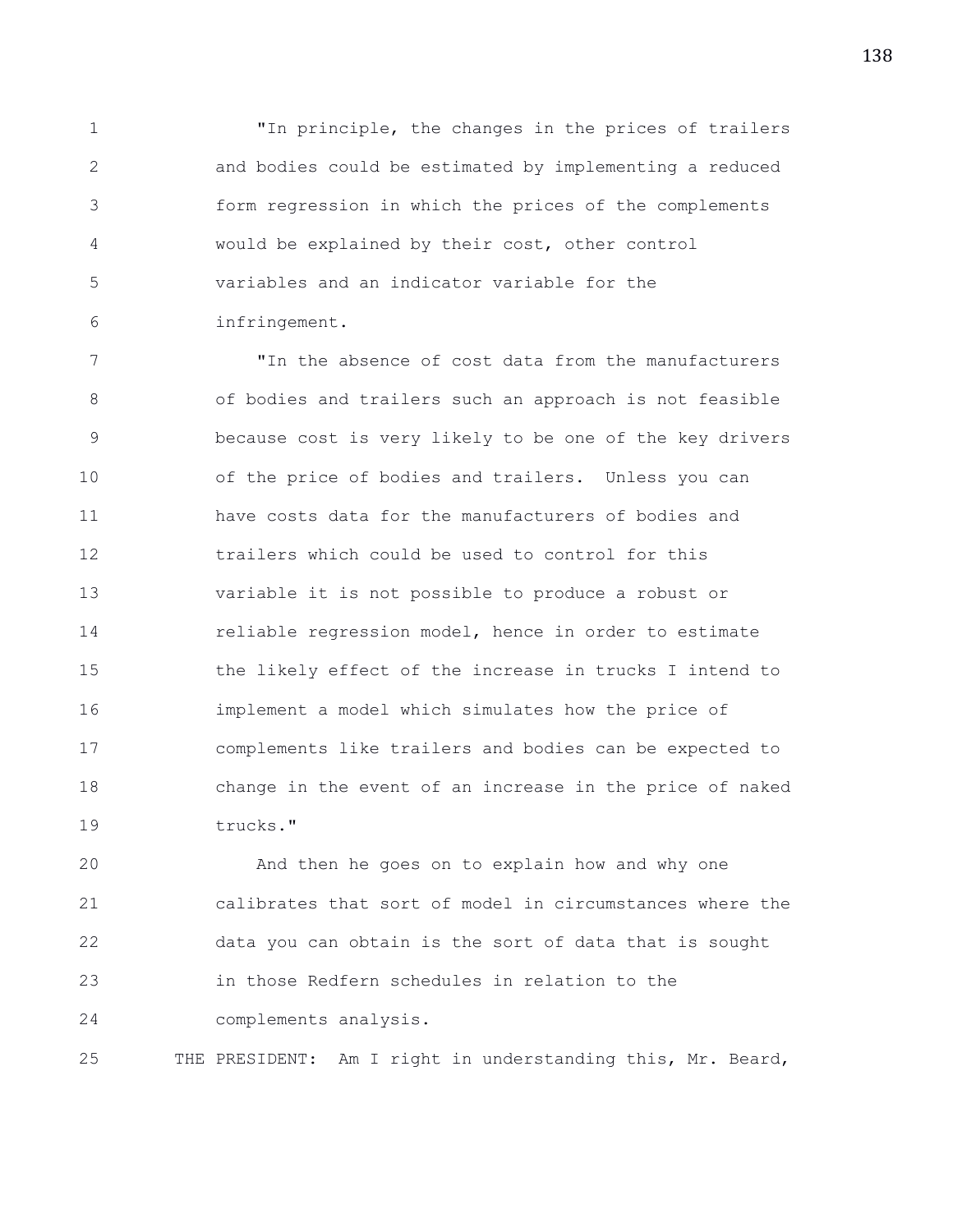1 that to create that model, you do not have to assume 2 a cartel overcharge at all? Is not that right? 3 MR BEARD: Yes, you are not assuming the cartel overcharge, 4 because he is -- this is one of the other fallacies of 5 Mr. Lask's approach. He says "Well, Professor Neven 6 does not deal with causation". Well, of course he does 7 not deal with causation here because the problem we have 8 8 got is we are dealing with a situation where we say 9 there is no overcharge so we are not expecting to find 10 any causation. We are dealing with things contingently 11 or alternatively and his simulation model is trying to 12 look at the interrelationship between the -- well, as he 13 puts it better above, the differences in changes in 14 price in relation to trucks with the impact on price in 15 relation to the complementary bodies and changes and 16 those changes are not cartel --17 THE PRESIDENT: Yes, so you can have the factual basis of 18 looking at how movements in the price of trucks affect 19 movement in the price of trailers even if there is no 20 cartel? 21 MR BEARD: Well, that is right, that is what this sort of 22 analysis -- 23 THE PRESIDENT: That is why we are suggesting that when you 24 say it is a contingent plea that does not affect the 25 fact that DAF will have data that can show some factual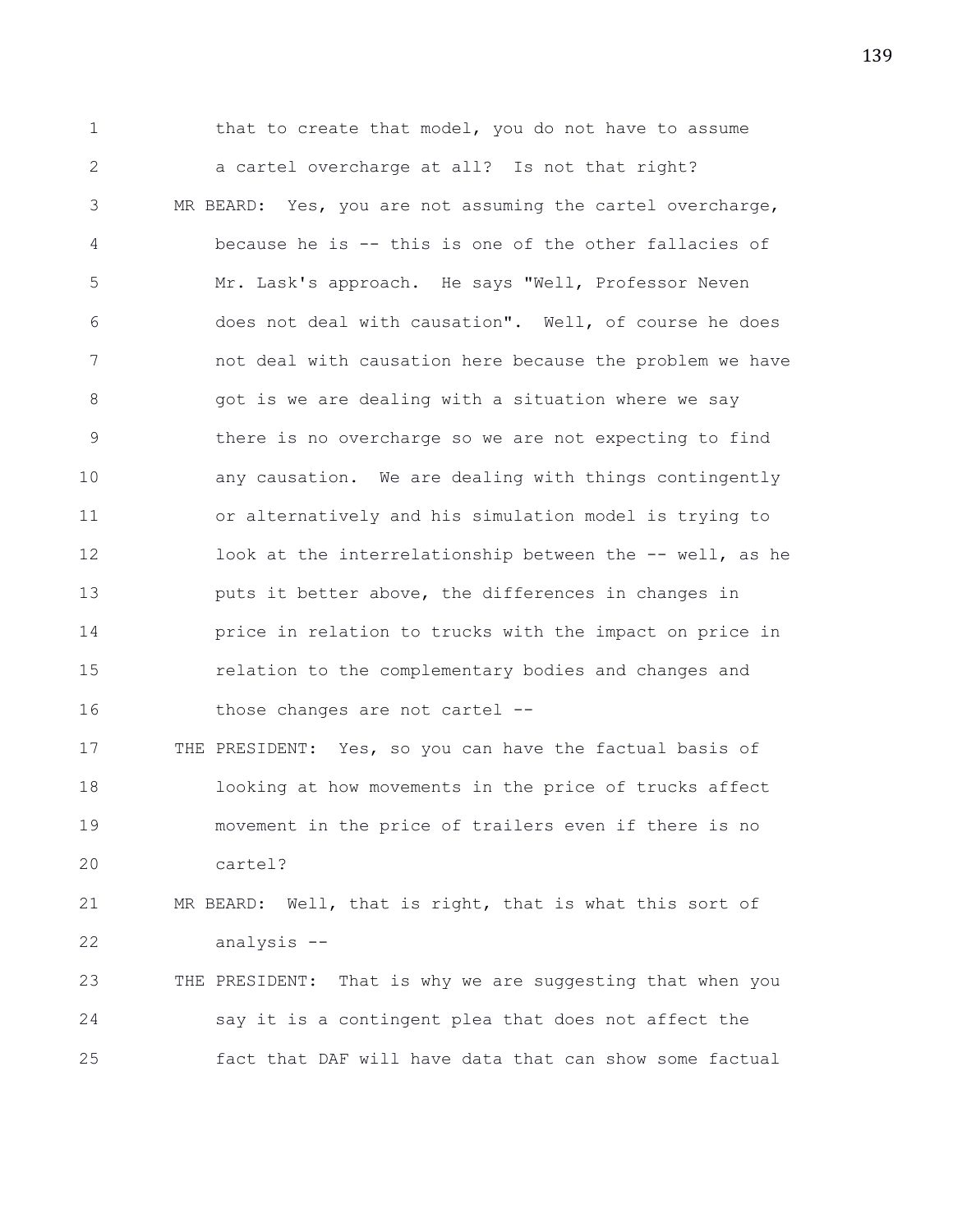1 basis for saying you can see the beginnings of how the 2 **price movements are related.** 

3 MR BEARD: Well, that is where I think we probably part 4 company, sir, because that takes us back to the adequacy 5 of fact points, but before I -- well, let me deal with 6 those and I will cycle back to Mr. Harvey's further 7 criticisms of Professor Neven, but the question that you 8 **8** are posing I think is "Well, look, if Professor Neven is 9 taking a situation where you can take prices and you can 10 look at the interrelationship between prices of trucks 11 and prices of complements, surely you can do that on 12 a factual basis with individual identified prices of 13 particular trucks and particular bodies or trailers and 14 you must have the data in relation to that", and what we 15 say is that that does not work because what you have are 16 a series of problems in relation to identifying whether 17 or not the prices of trucks are going up and down and 18 what is causing them to go up and down and you have 19 equally got problems with the price of bodies going up 20 and down and what is causing them to go up and down and 21 the difficulty you have is if you just extract the 22 prices of the trucks and the prices of the bodies -- 23 assuming you could do so, and I will come back to why 24 you cannot, but assuming you could do so you are not 25 going to be able to properly test for this because, say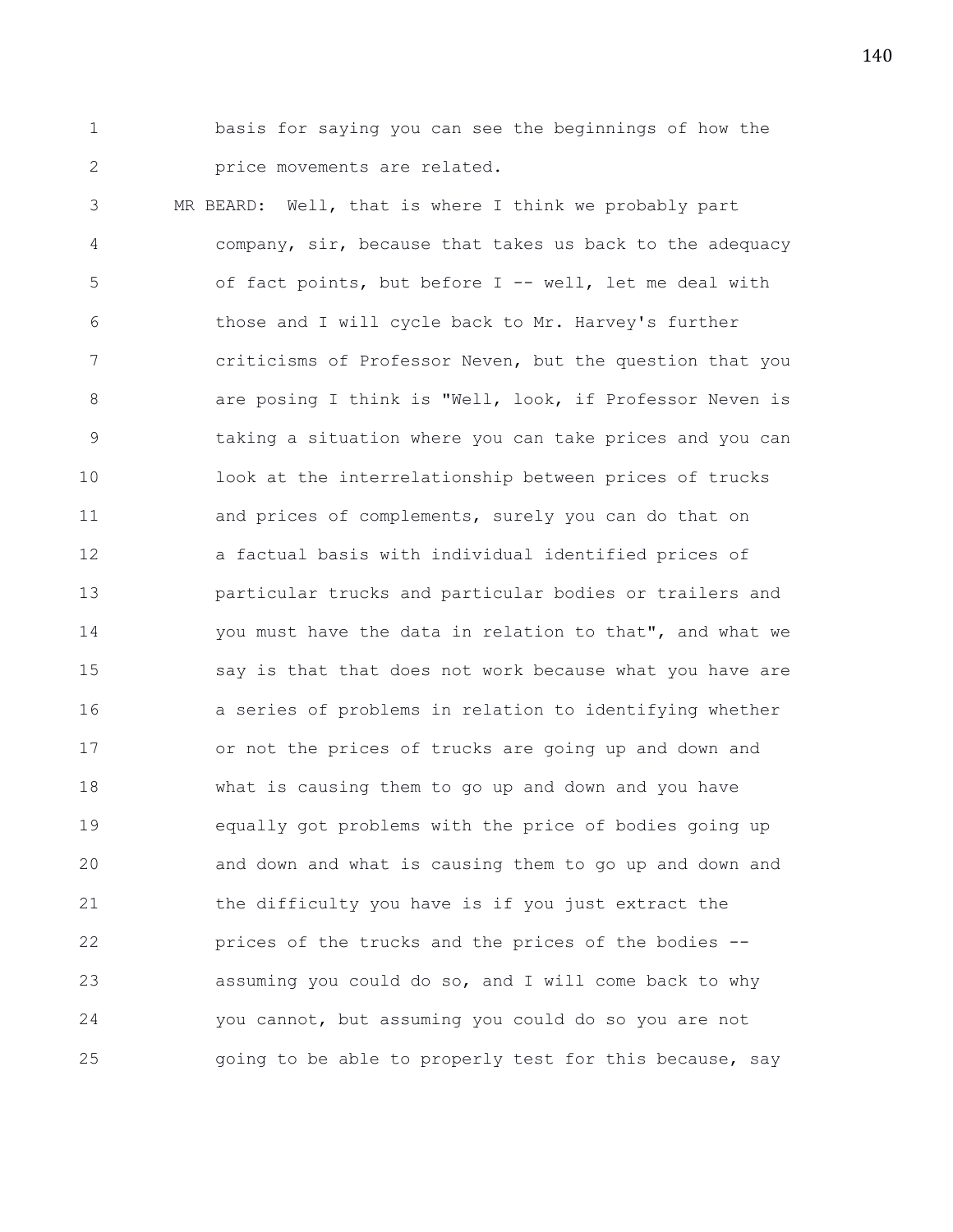1 in a particular period it is actually the price of steel 2 which drives both the price of trucks and the price of 3 bodies, now in those circumstances you might get 4 a situation where the impact of that significant 5 component cost is what is changing the prices and in 6 those circumstances it is not clear that you are going 7 to get any informative account of how the price of 8 trucks if it were otherwise to rise would impact the 9 price of bodies because of course that is what you are 10 really interested in here. You are interested in 11 controlling for, if there is just a rise in the price of 12 trucks hypothetically because of the cartel, how does 13 that impact on the price of bodies, but if it is in fact 14 steel prices that are driving both, or inflation that is 15 driving both, then you will get a suggestion that the 16 two were not interrelated but that would be a wrong 17 analysis and that is why you end up having to control 18 for these sorts of issues. In other words, as soon as 19 you start talking about plotting for individualised 20 prices for trucks and individualised prices for bodies, 21 you end up with the problems that the regression ends up 22 having to control for and that is why I took you to 23 Professor Neven's 31 because you are not going to get 24 anything meaningful from just plucking prices out, even 25 patterns of prices in relation to trucks and bodies and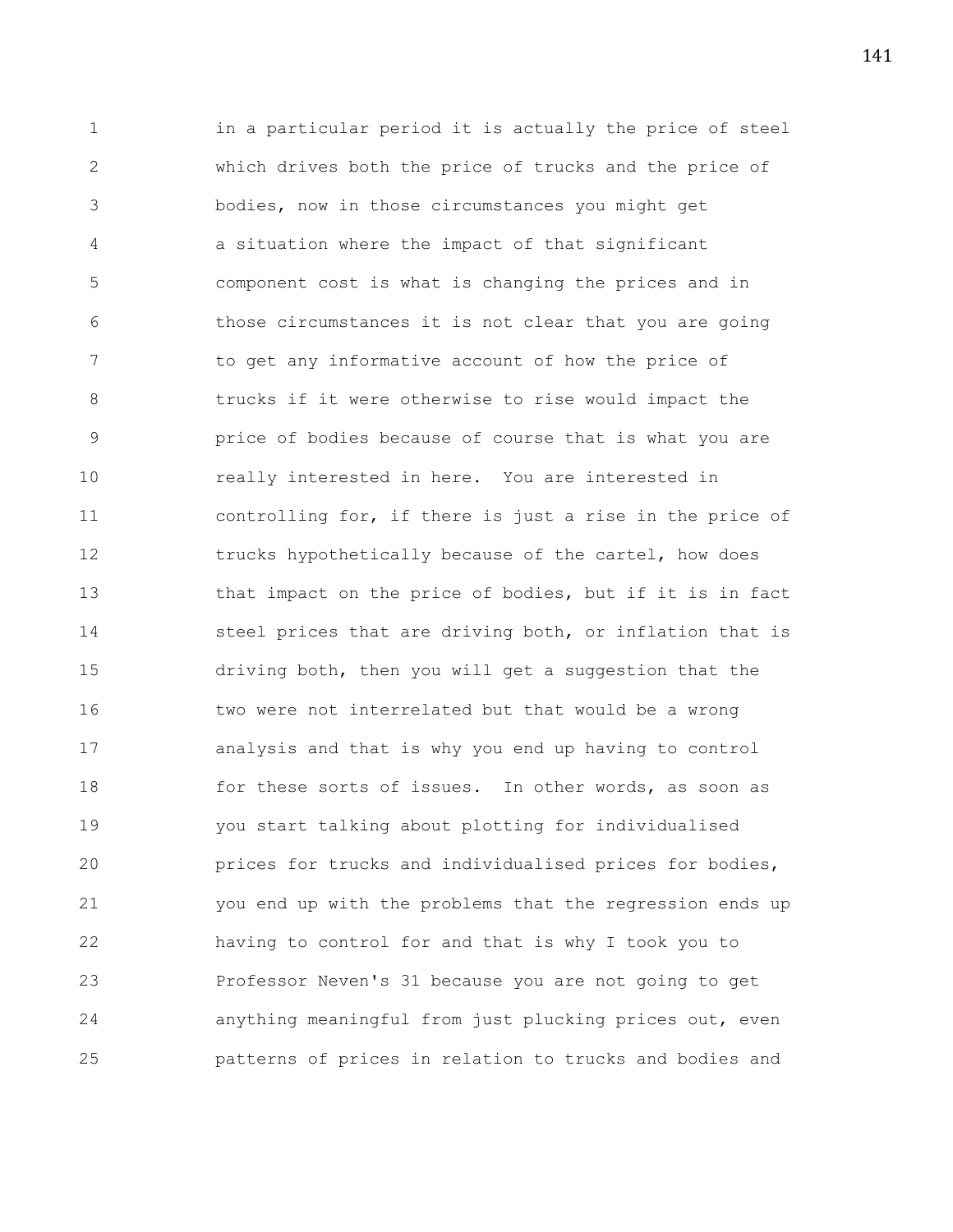1 that is the case even if you can say that you are 2 identifying the same truck along the way. 3 Just looking at the two contracts that Mr. Lask took 4 you to and they were (inaudible) -- 5 THE PRESIDENT: Mr. Beard, Mr. Beard. Mr. Beard, I do not 6 know if you can hear me. 7 MR BEARD: Yes -- 8 THE PRESIDENT: We are having a connection problem. 9 MR BEARD: -- I can hear you. 10 THE PRESIDENT: We are having a connection problem with your 11 microphone again. Could you mute and unmute. 12 (Pause). 13 Do you want to try again. Do you want to try again? 14 MR BEARD: Is that better? 15 THE PRESIDENT: Yes. 16 MR BEARD: Is that any better? 17 THE PRESIDENT: Yes. Can you hear me? I am not sure you 18 are hearing me. 19 MR BEARD: I can hear you but there appears to be -- there 20 is a big delay I think. 21 THE PRESIDENT: I think that is what the problem is, yes. 22 Are you watching on live stream now? 23 MR BEARD: No, I am in Teams and I do not know why the delay 24 is occurring. Apparently I am catching up, according to 25 someone else in the room.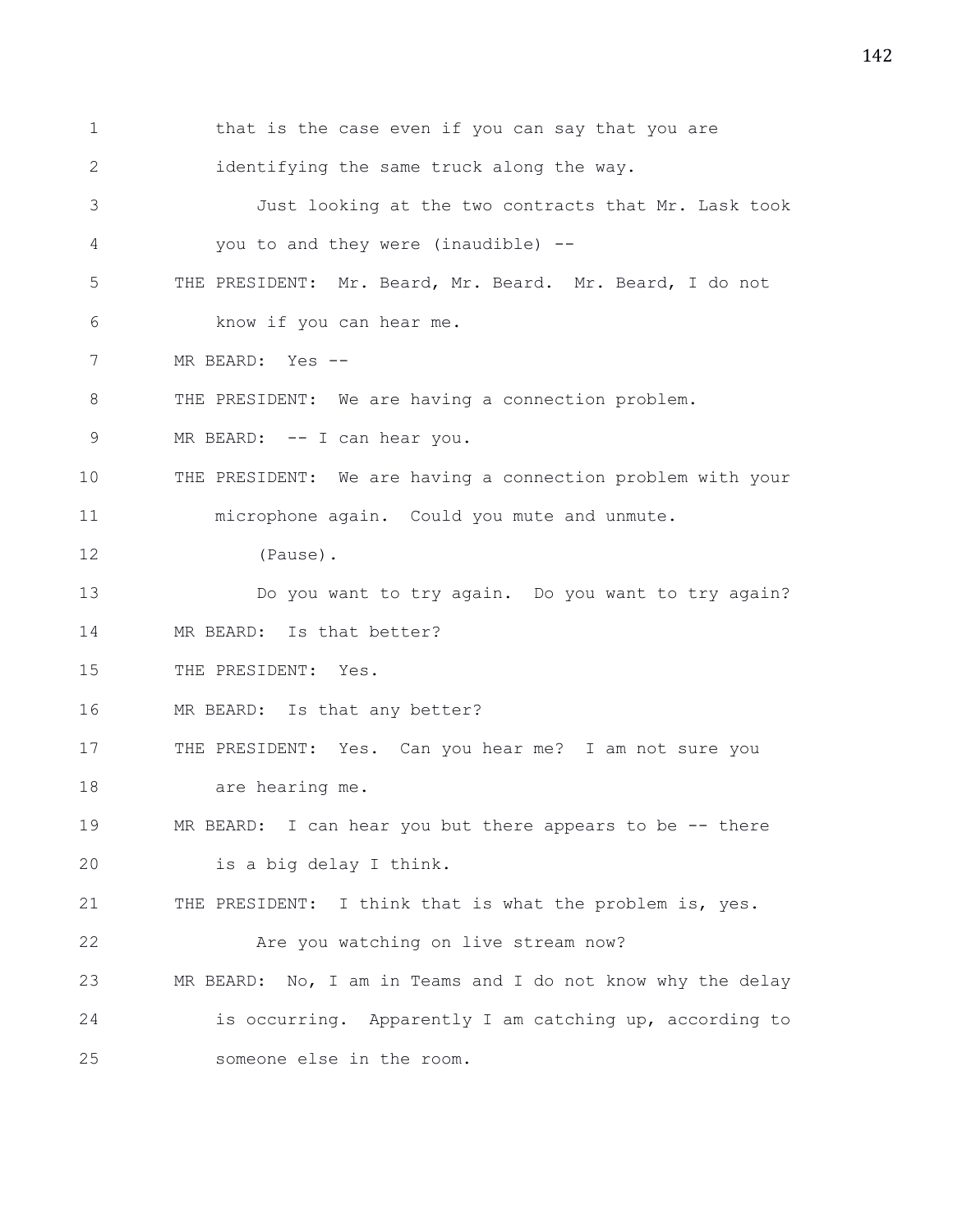1 THE PRESIDENT: Well, we can hear you better anyway. 2 MR BEARD: I am grateful.

3 So I was just indicating that if you were to take 4 changes in prices in trucks and changes in prices in 5 bodies and you could identify that material, it is not 6 going to tell you anything about that relationship, so 7 it is not something you can identify usefully and then 8 plead to because you would have to control for costs but 9 the further point I was making was you cannot actually 10 identify some neat cost of a truck that you identify as 11 you go along because the nature of a truck is such that 12 there are all sorts of variables that dictate what the 13 truck price is and we saw that in (inaudible) very 14 simplistic terms (inaudible) those two contracts 15 Mr. Lask took us to because they show that you have 16 a huge number of variables for a truck and therefore to 17 try and compare like with like across trucks would be 18 inordinately difficult and it becomes another aspect of 19 what you have to control for.

20 In other words, if what you are trying to do is say 21 DAF (inaudible) --

22 THE PRESIDENT: No, Mr. Beard. Mr. Beard, Mr. Beard.

23 Mr. Beard.

24 MR BEARD: -- prices of trucks go up and prices of body go 25 down, you cannot actually identify when truck prices are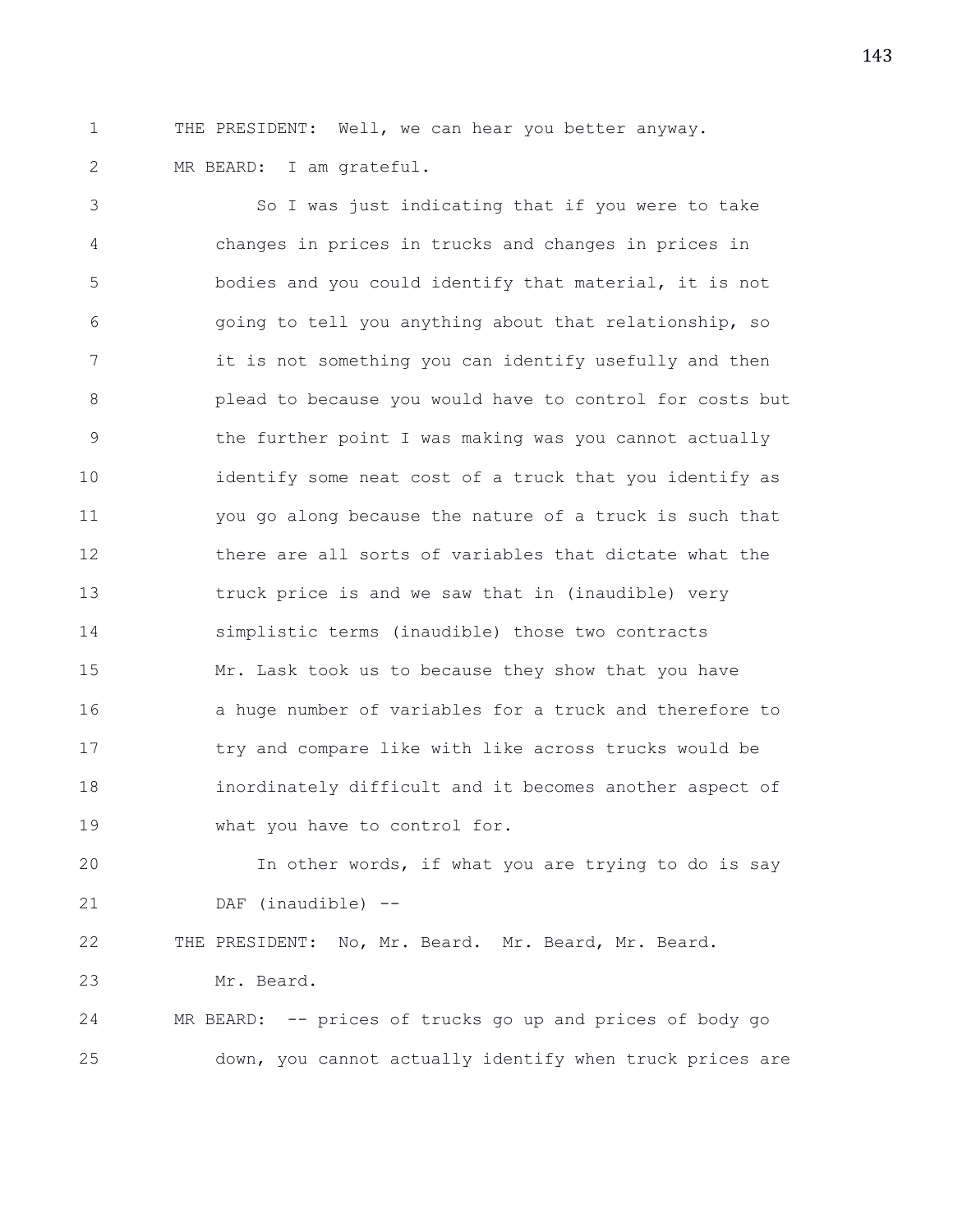- 
- 1 going up without ...

| $\overline{2}$ | THE PRESIDENT: I think we have lost the connection now.     |
|----------------|-------------------------------------------------------------|
| 3              | I do not know what the problem is but it seems to have      |
| 4              | got worse. I think we will exit for a few moments and       |
| 5              | no doubt somebody listening will be able to communicate     |
| 6              | with Mr. Beard and I imagine -- Mr. Lask, do you also       |
| 7              | have the problem with the sound that we have been           |
| 8              | having?                                                     |
| 9              | MR LASK: I am having the same problems with hearing         |
| 10             | Mr. Beard as you are.                                       |
| 11             | THE PRESIDENT: Yes. That he sometimes fades out completely  |
| 12             | and slows right down like a slow-playing record.            |
| 13             | MR LASK: Yes.                                               |
| 14             | THE PRESIDENT: Yes. Well, if someone can communicate that   |
| 15             | to him.                                                     |
| 16             | Ah, you are back.                                           |
| 17             | MR BEARD: I am back in the guise of Ms. Edwards today, sir, |
| 18             | if you will permit me.                                      |
| 19             | THE PRESIDENT: We did have a significant problem. You       |
| 20             | would fade out and slow down and it would be like           |
| 21             | a slow-playing record, if you know what I mean.             |
| 22             | That sounds like a very dreary<br>MR BEARD:                 |
| 23             | THE PRESIDENT: Right, well, you sound very clear now, so in |
| 24             | if your new quise --                                        |
| 25             | Yes, so I was just explaining -- I will go<br>MR BEARD:     |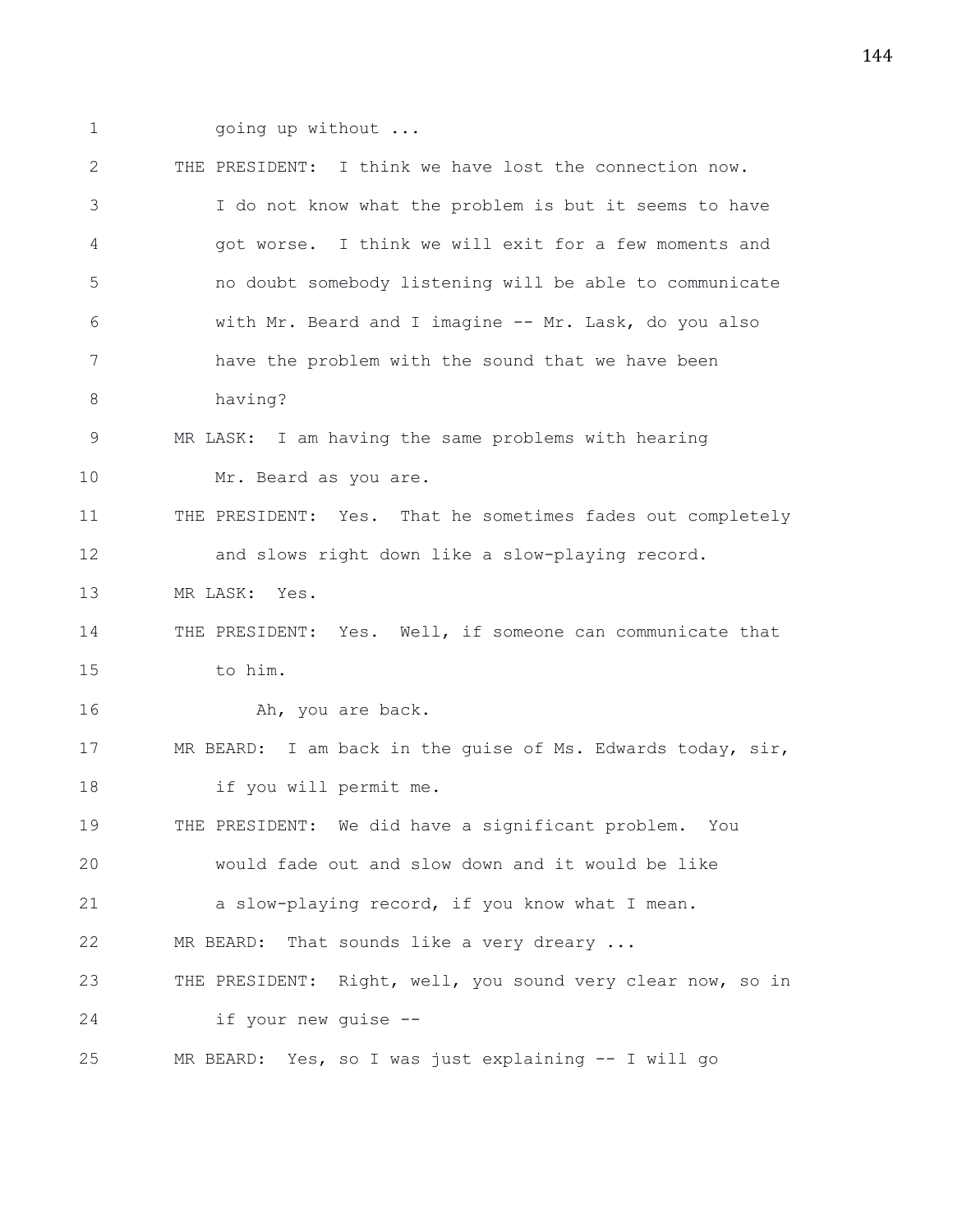1 through it again in case I was moving from 45 to 33 at 2 the moment I was speaking -- that you have got a series 3 of problems if you just start talking about suggesting 4 that DAF should put forward evidence that the prices of 5 trucks and the prices of bodies can be shown to be 6 interrelated because in order to do that not only do you 7 have to control for costs, as I hope I was making clear 8 by reference to in particular what Professor Neven had 9 said in relation to concerns on regression, because you 10 would get a false lack of -- 11 THE PRESIDENT: Just a minute, sorry. The live stream is at 12 the moment not working. 13 MR BEARD: I seem to have a very bad effect on technology. 14 (Pause). 15 THE PRESIDENT: Right, let us try again. 16 MR BEARD: Thank you. 17 THE PRESIDENT: Series of problems if DAF were to put 18 forward evidence to show they are interrelated. 19 MR BEARD: Yes. The first -- what we are hypothesising is 20 that DAF should have put forward evidence that 21 a particular rise in truck prices caused a reduction in 22 the price of bodies and it should plead examples of this 23 or plead evidence in relation to this but, as I have 24 said, the first problem is in order to do that you have 25 to control for the costs both in relation to trucks and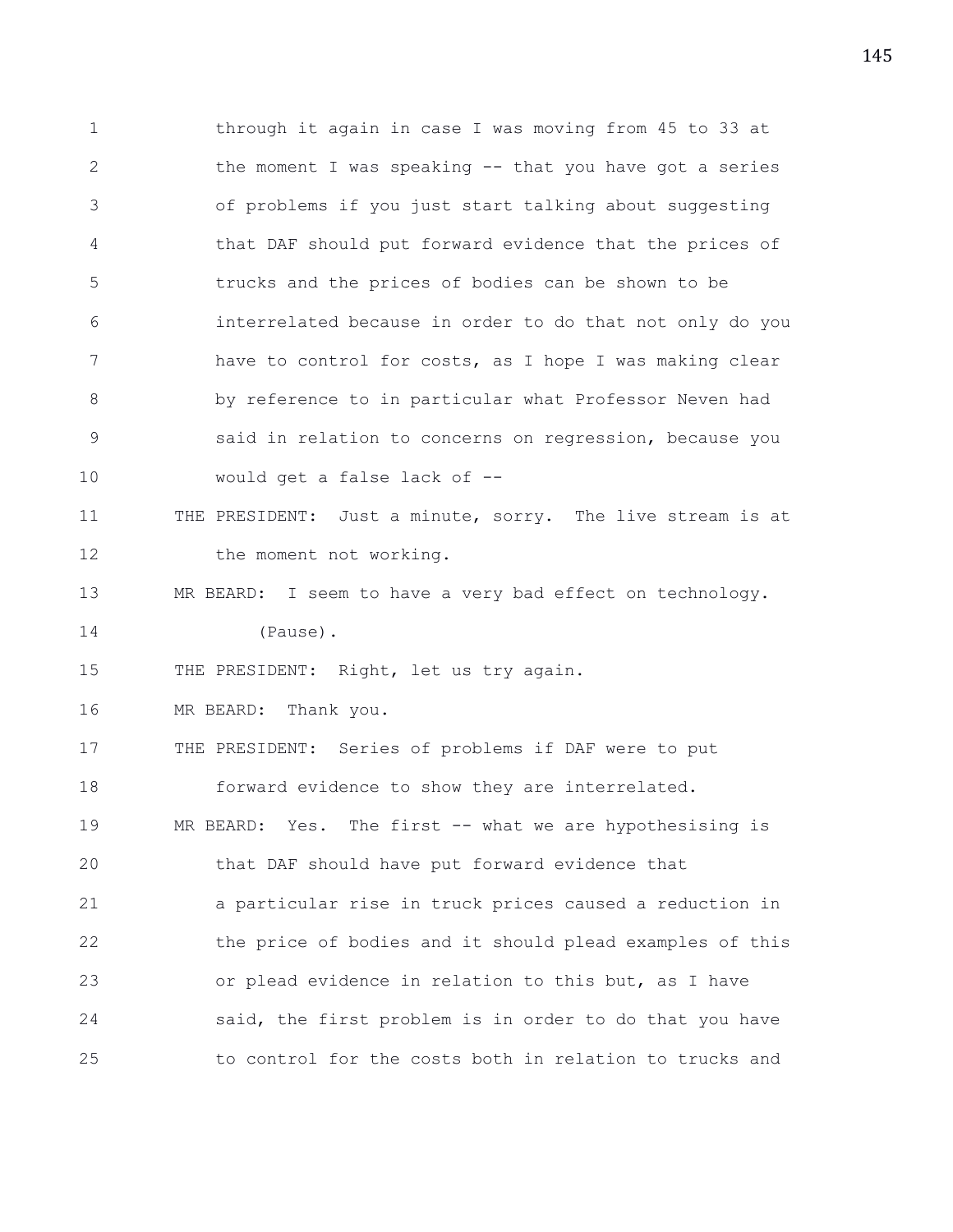1 in relation to bodies because otherwise you can get 2 false results in relation to this, because you take 3 truck prices you take body prices, they both look like 4 they are going up at the same time; it is not actually 5 anything but the fact that the cost of steel has gone 6 up, or inflation has gone up.

7 On the other hand, you can end up with problems as 8 well in relation to identifying the actual changes in 9 prices of bodies and trucks. If we just focus on trucks 10 or a moment, the hypothesis is one looks at rises in 11 truck price and sees what the impact is on bodies but of 12 course tracking through and identifying whether or not 13 there has been a rise in truck price is actually quite 14 hard because all trucks are not the same. They are 15 relevantly different and how they are priced depends on 16 the particular terms of negotiation and what is included 17 in them.

18 Now, what is included in them is a variation of 19 components: the quality of the cab, the nature of the 20 engine, the other sorts of accoutrements that are 21 attached to any truck, cab and chassis. In those 22 circumstances you have to control for all of those 23 elements when you are deciding whether or not prices are 24 actually going up or not because the difficulty you have 25 got is that what is being suggested is that we should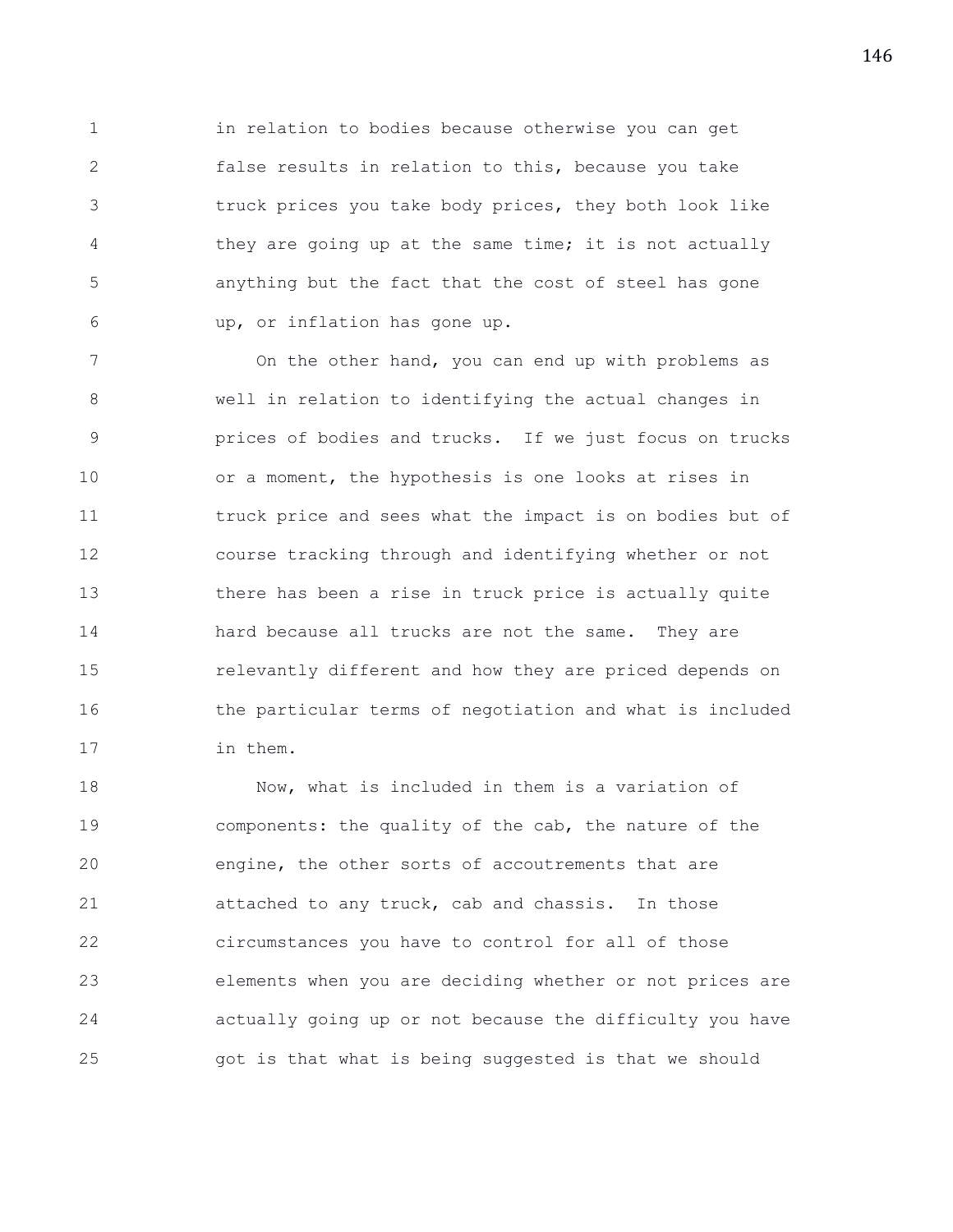1 plead to examples of changes in price impacting price of 2 trucks rising impacting on the price of bodies or 3 trailers falling in circumstances where the causes of 4 those two matters may be all sorts of other factors that 5 you then need to control for, which is why, as 6 Professor Neven says, you need to get involved in the 7 difficult regression analysis if you are going down that 8 route.

9 Of course, there is sense in going down that 10 regression analysis route, for example in relation to 11 overcharge, because you want to identify whether or not 12 there is some kind of particular alleged infringement 13 effect, but here the idea that we could plead out, 14 without engaging in such a huge regression exercise, 15 particular examples and provide evidence, is not 16 sustainable and actually what Professor Neven is saying 17 is not only is it not sustainable for the purposes of 18 giving evidence as to why we should approach complements 19 issues on this basis, it is actually not the exercise we 20 should engage in it at all here and so the Tribunal's 21 thought that "Well, Professor Neven is looking at price 22 rises impacting bodies as a matter of economic theory 23 given complementarity, surely you can give examples of 24 that", in practice that is much more difficult and it is 25 indeed why he develops a simulation model which is then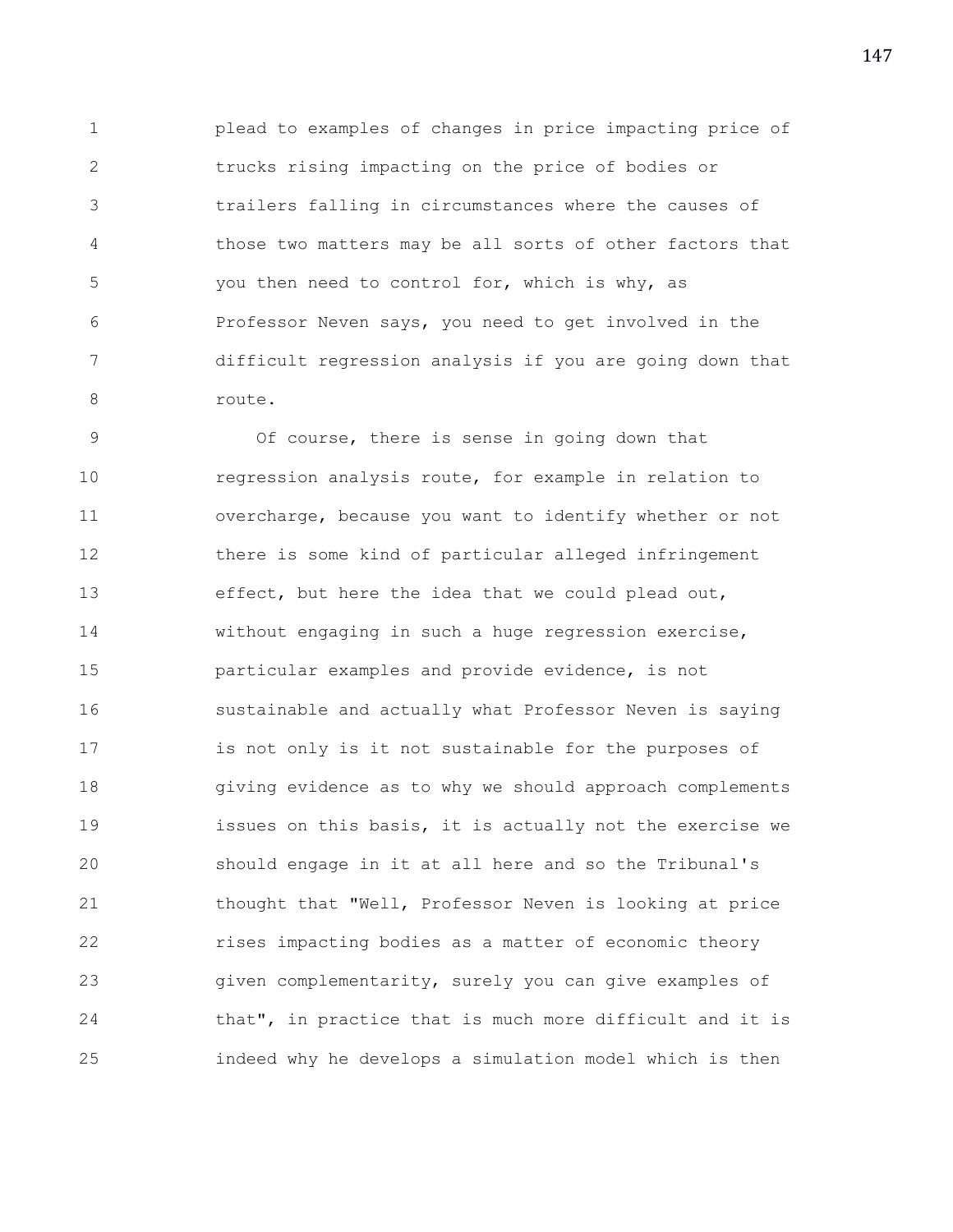1 calibrated by reference to the disclosure because you 2 cannot do that sort of thing and this is why you end up 3 with a situation where the argument that we should have 4 put forward particular pleadings illustrating these 5 matters, or giving particular evidence of particular 6 instances of changes in truck price levels impacting on 7 body price levels is just not feasible and indeed the 8 examples that Mr. Lask was giving are further 9 illustrative of the problem because he picked two 10 documents that concerned body prices from third parties, 11 so not matters under our control because they are coming 12 from third parties not from us, and second of all he 13 picked as his third document the document from bundle C 14 at page 178 that was an exhibit to Mr. Coulson's 15 statement, references to a list price.

16 Now, this is the sort of mixing and matching that is 17 highly unhelpful because we know list prices, or what 18 have sometimes been called gross prices, but the list 19 **prices are very, very different from retail prices.** 20 They do not provide you with any meaningful information. 21 As soon as you start feeding into any discussion replies 22 from here, prices from there, no matter what they are 23 for, no matter what the circumstance, you get a hugely 24 distorted picture and again --

25 THE PRESIDENT: These were the actual prices charged for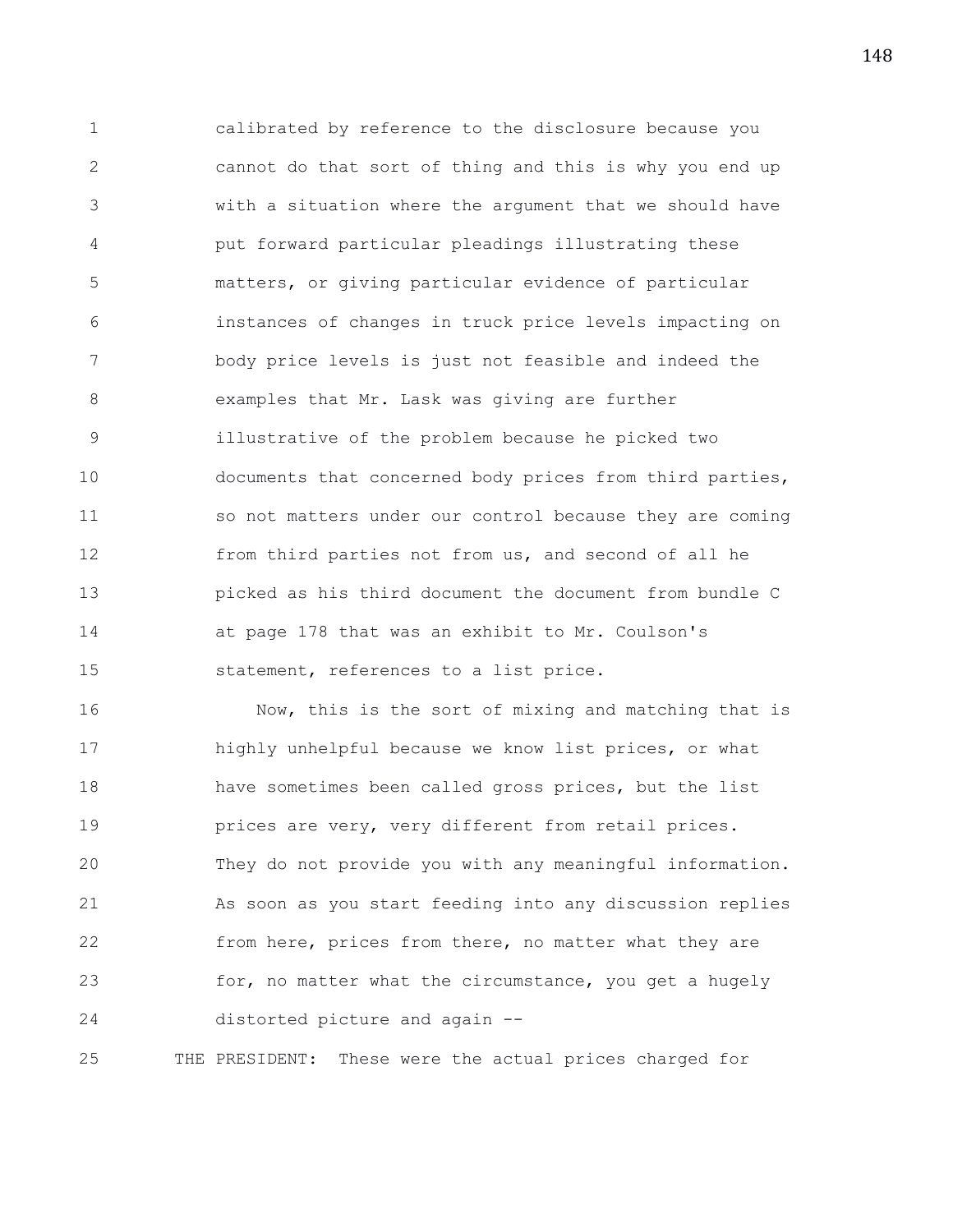1 those --

2 MR BEARD: The first contracts were, the list prices, the 3 third document, were not.

4 THE PRESIDENT: I see, right.

5 MR BEARD: So you are mixing up apples and pears. So this 6 is why Mr. Lask said "Oh, well you can cut a bit off 7 here and add a bit here and it is all very 8 **Straightforward";** you cannot do that. That is not what 9 is possible here and it will not provide you with any 10 evidence, so even if the Tribunal were to say "It would 11 be jolly nice if DAF could provide some examples" you 12 are not going to get anything meaningful out of this, 13 for the reason Professor Neven has explained and it is 14 for that precise reason that he says use the simulation 15 model because that will give you a model to enable you 16 to study these effects by reference to calibration. 17 THE PRESIDENT: Yes. It is a market modelling that he is 18 doing, is it not? 19 MR BEARD: It is a market modelling, yes. He is recognising

20 that there are limitations to it, but it is a market 21 modelling that uses calibration for the particular 22 circumstances we are dealing with that can inform the 23 way in which one looks at this complements analysis and 24 that is perfectly reasonable and Mr. Lask, although he 25 placed at the end a coda saying "I am not very happy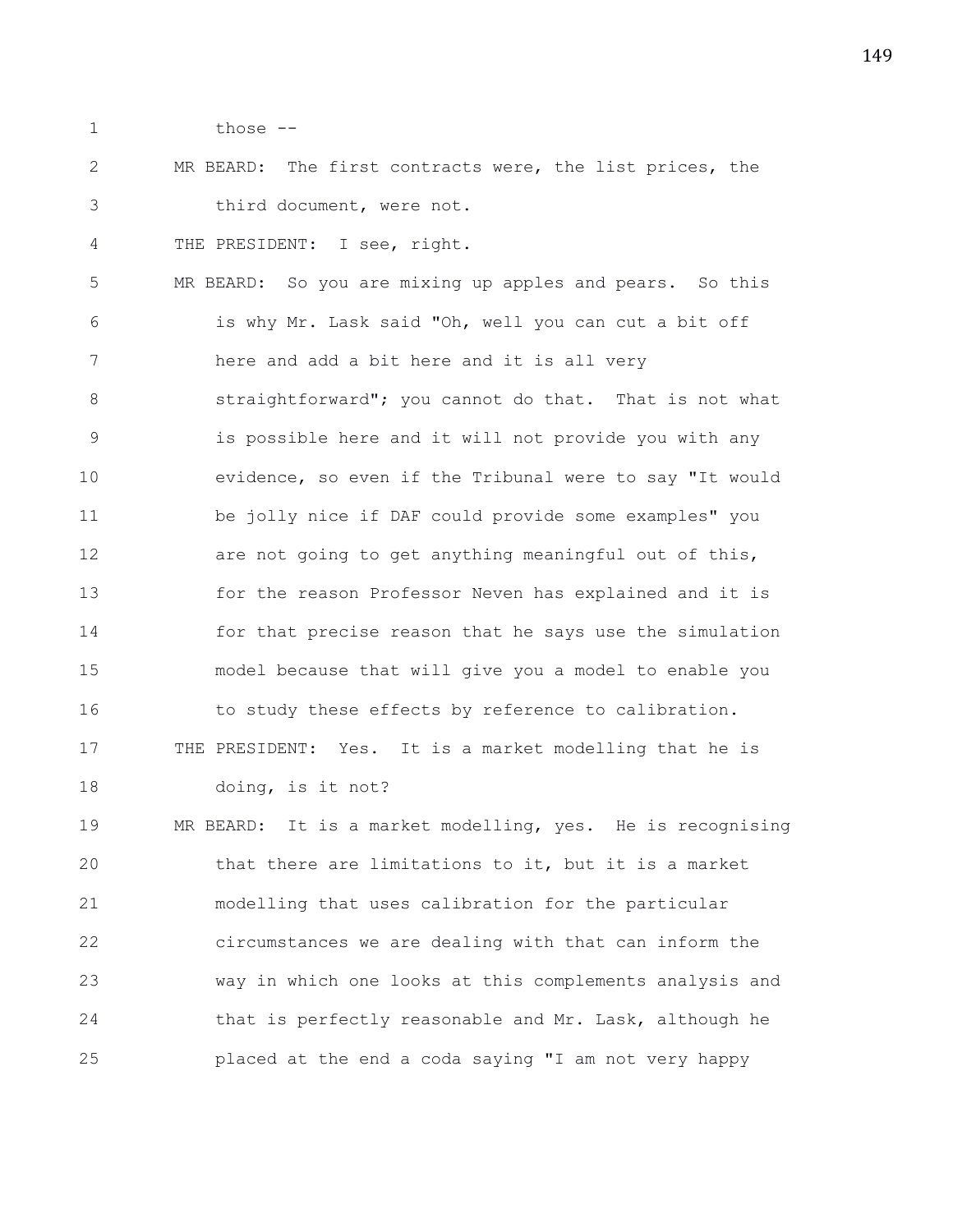1 with the disclosure requests", actually has not 2 articulated that there is any significant problem with 3 the disclosure requests in relation to this situation. 4 HODGE MALEK QC: Mr. Beard, there are so many permutations. 5 Let us assume there has been an increase in the price of 6 a truck, one permutation is the price of the body can go 7 down, it can remain the same, or whatever, but then it 8 could be the price of the particular body models remain 9 the same but the customer chooses a cheaper body model 10 and then he will still have the same overall price he is 11 paying for the truck and the body because he is saying 12 "Okay the truck has got more expensive, I do not want to 13 spend more than I did before, what I am going to do is, 14 there are ten body models on offer, model A is the one 15 I would have had normally, that is too expensive now, 16 I will go for model B". 17 MR BEARD: Yes. Essentially that is -- if you think of 18 competition as having various dimensions, that is 19 a quality reduction rather than a spending reduction. 20 HODGE MALEK QC: Exactly. 21 MR BEARD: So I accept that must be right and I do not think 22 Professor Neven is saying "Oh, no, there is only one way 23 that you can effectively have this had sort of

24 waterbedding effect", that is not the way he is

25 approaching this.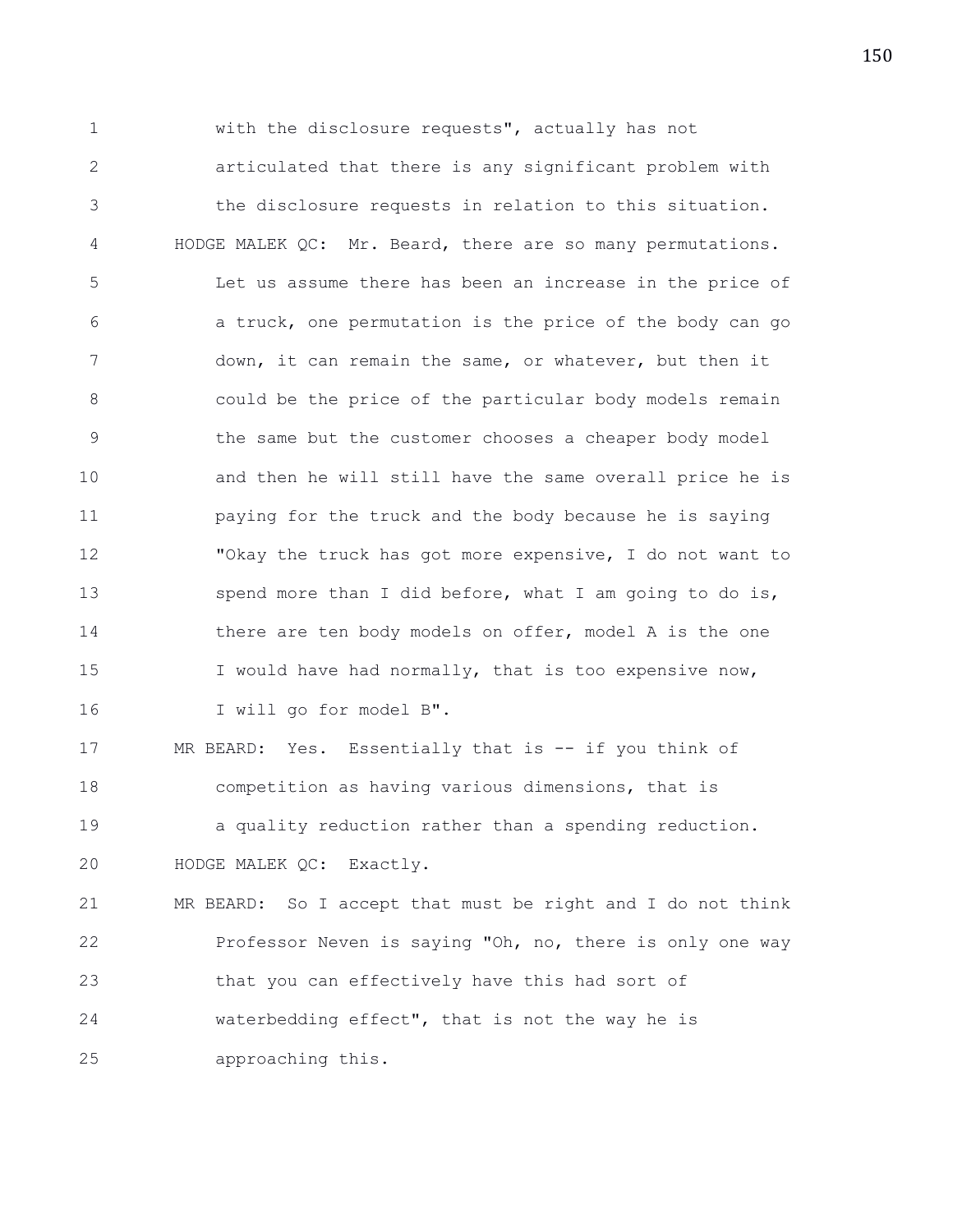1 So I entirely accept your proposition and that is 2 yet another reason why you are not going to be able to 3 meaningfully pick particular examples, even if you could 4 say "this is a truck price rise", and then hypothecate 5 it to some sort of body drop price and say that is 6 illustrative and meaningful. The only way you can do it 7 is doing the much bigger exercise and if you do the much 8 bigger exercise you are well beyond what we are talking 9 about in pleading terms and as I say Professor Neven 10 says "Do not go down that route here" in any event. 11 HODGE MALEK QC: Yes.

12 MR BEARD: So I entirely take that.

13 The remainder of the critique that is put forward -- 14 I should deal with what Mr. Lask said, which is there is 15 an overcharge, the overcharge meant the demand fell, if 16 demand fell for trucks then in those circumstances you 17 would see body prices falling. Well, with respect, that 18 is somewhat begging the answer to his own question. The 19 first question we have is, is there an overcharge. We 20 say there is not. You cannot assume the remainder of 21 that. But I recognise that the Tribunal was asking 22 a somewhat different question from Mr. Lask, which is 23 why I have tried to deal with that in rather more 24 detail? Mr. Lask's approach is just failing to deal 25 with the fact that this analysis is contingent and we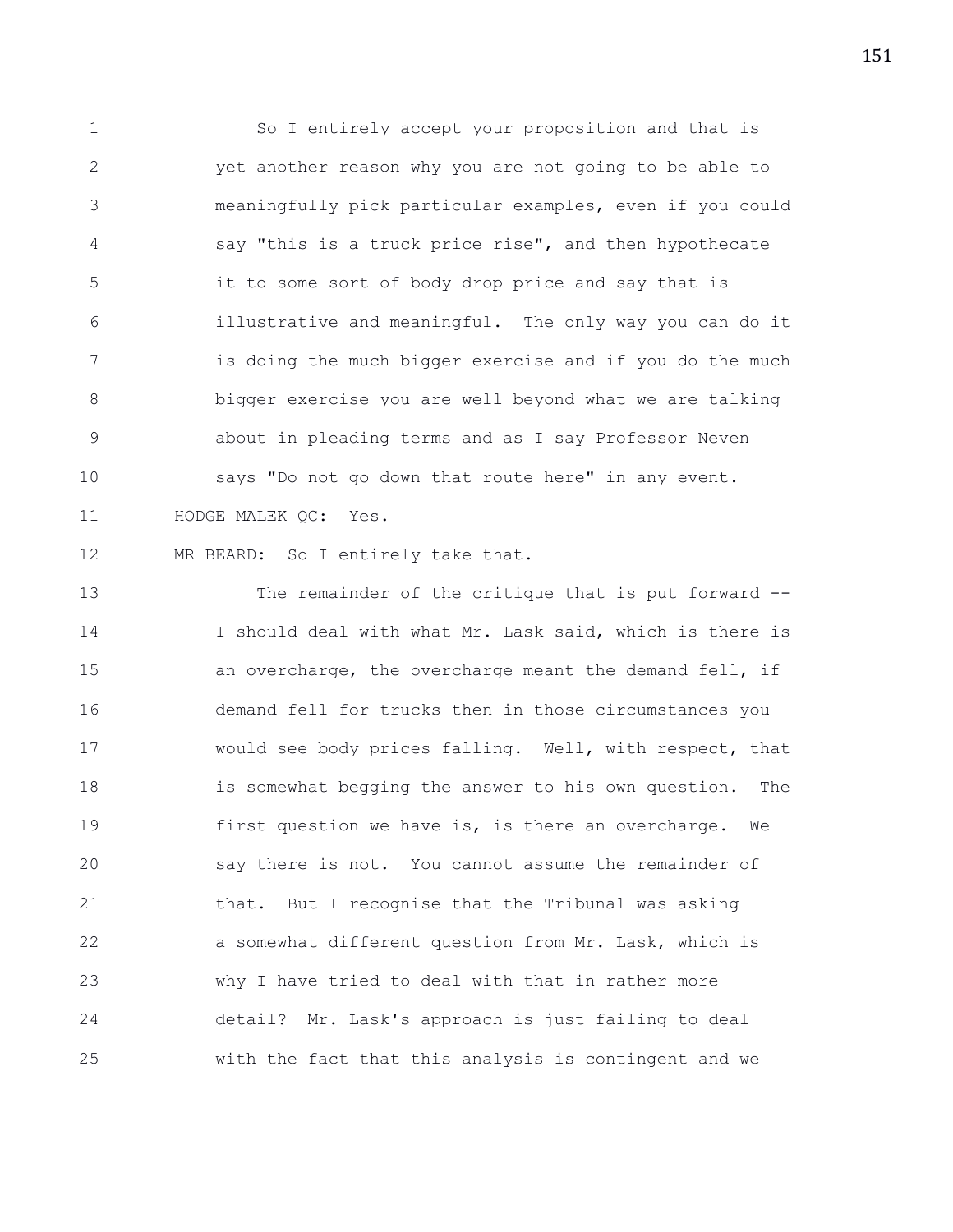1 are dealing with a counterfactual analysis.

2 The last two points I need to pick up are just in 3 relation to Mr. Harvey. Mr. Lask really did embark on 4 the sort of mini trial that is eschewed by all of the 5 case law in relation to this sort of expert analysis. 6 He was saying "Look, Mr. Harvey has these critiques of 7 Professor Neven, he has these critiques of where things 8 go" and indeed the big bull point he had was in relation 9 to paragraph 6.11(a) where he said "And look here we 10 have the obvious proposition that we are dealing with 11 a situation where we are concerned with an overcharge on 12 these claimants and yet what we are talking about here 13 is some sort of market-wide analysis and this mismatch 14 of how poor Professor Neven's approach is".

15 With respect, that is just misrepresenting what 16 actually the overcharge analysis involves. The 17 overcharge analysis itself is a market-wide analysis. 18 Just for your notes, that is in common bundle C2, 19 tab 25, page 2, paragraph 4 {C2/25/2} and that is in the 20 experts' methodology statement. So what you will have 21 is a market-wide overcharge analysis. It is not 22 therefore shocking that one looks at market-wide issues 23 to do with complements and mitigation in relation to 24 these matters so those sorts of points they are just 25 illustrative of argumentation being put forward as if it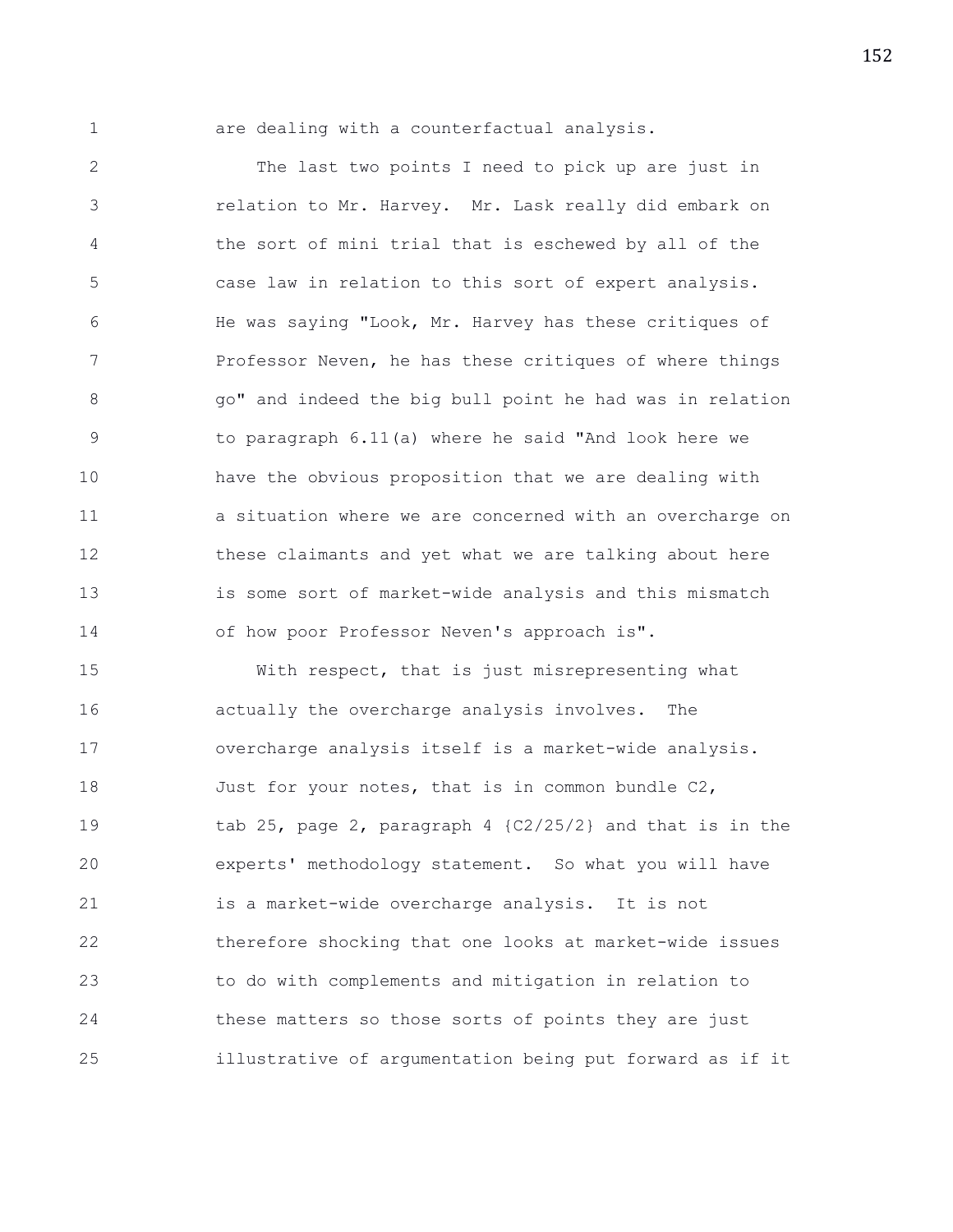1 is probative at this stage. It is not, it is wrong, it 2 is a matter for another day. Mr. Harvey with respect we 3 say is wrong, but, as I say, we will debate in due 4 course.

5 Now, as to the practicalities, we say there is no 6 problem here with practicality. There is no issue with 7 the disclosure approach. Professor Neven has said we 8 are not going for a full regression analysis. 9 Mr. Harvey says "Oh, well, one has to get into the 10 details of how matters are going to be dealt with and 11 how the claimants put forward their demands in relation 12 to particular claims for bodies and trailers and how 13 they decreased in the face of higher prices", that is 14 what he is saying at 6.12.

15 It is true that they go into this in more detail in 16 mitigation, but broadly speaking he is engaging or 17 seeking to engage in a very different and very extensive 18 analysis which we do not think is likely to be 19 **productive in any way.** 

20 Now, if that is the way that Mr. Harvey wants to 21 proceed we are not seeking to stop him, but to suggest 22 that we cannot engage in an analysis which we say is 23 relevant that is properly pleaded and is based on the 24 expert testimony of Professor Neven because Mr. Harvey 25 wants to embark on some wider exercise would be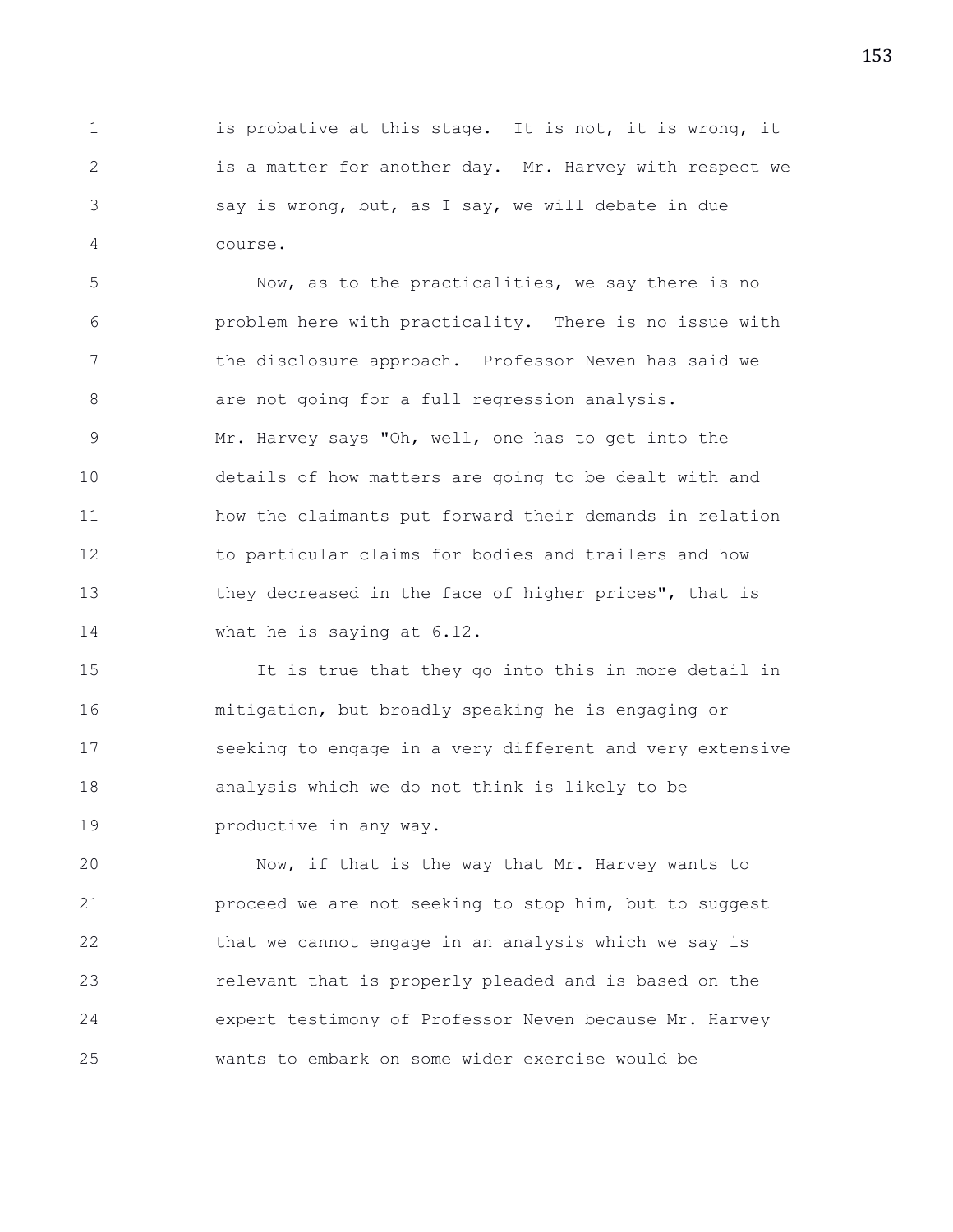1 completely the wrong way round. It is a sort of 2 in terrorum situation: I hold a gun to my head in the 3 form of this enormous exercise I would want to do if you 4 are allowed to proceed with this and therefore you 5 should not be able to start. It is plainly the wrong 6 way round and should not be permitted.

7 Finally, in relation to issues to do with the 8 undertakings, you have my submissions on this. The 9 undertakings were given in circumstances where the 10 claimants did not have any good case that there was any 11 infringing behaviour in relation to the complements that 12 we are talking about. It would have to be a stand-alone 13 claim. It would have to be a very substantially 14 different claim from the one that they are proceeding on 15 the basis of. They decided not to pursue that. That 16 was eminently sensible. They thought there were 17 trade-offs at the time. That does not provide any basis 18 for foreclosing us from arguing these matters now.

19 If the Tribunal wants to permit the claimants to 20 revisit those undertakings, we say an application to 21 both lift the undertakings and seek any permission to 22 amend would have to be put forward by them and frankly 23 the material that they have offered so far does not even 24 offer a whiff of any basis for any broader claim in 25 these circumstances, but it is certainly no basis to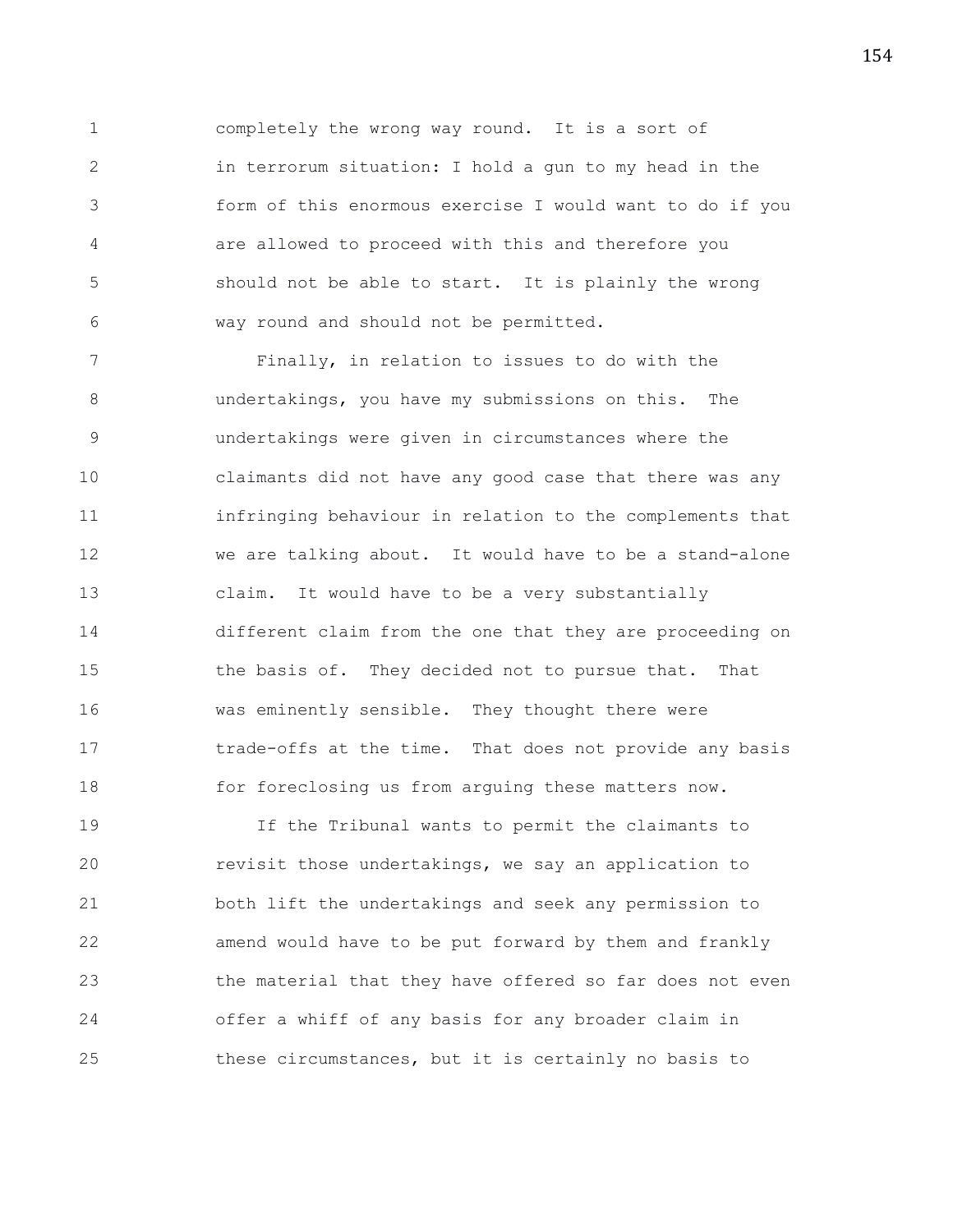1 refuse the amendment in relation to an arguable case and 2 allow us to pursue the expert analysis with a limited 3 disclosure that we have sought in the Redfern schedules.

4 Unless I can assist you further.

5 THE PRESIDENT: Thank you very much. It is now coming up to 6 4.30, so we will consider this overnight.

7 As I understand it the remaining issues are the 8 mitigation amendment which involves some similar 9 argument to that which we have just heard, but at 10 **a** higher level of generality I expect. There is the tax 11 point which is about a question of whether DAF should be 12 permitted to call an expert regarding the Royal Mail tax 13 case and I do not see those present any timing problems.

14 If we have to go through all of the PO4, PO5 15 categories then I am a little concerned whether we will 16 get squeezed tomorrow. It may be that it would be 17 **prudent to start at 10 o'clock, if my colleagues can do** 18 that, but if you tell me that we need not be concerned 19 we can start at 10.30. I do not know, Mr. Lask, if you 20 have had any conversations with those instructing you 21 yet on the latest proposals for the PO4, PO5 or whether 22 that is something you are planning to do now. 23 MR LASK: I have not had any discussions since. My 24 understanding was that the intention was to consult with 25 the clients during the course of today and I have not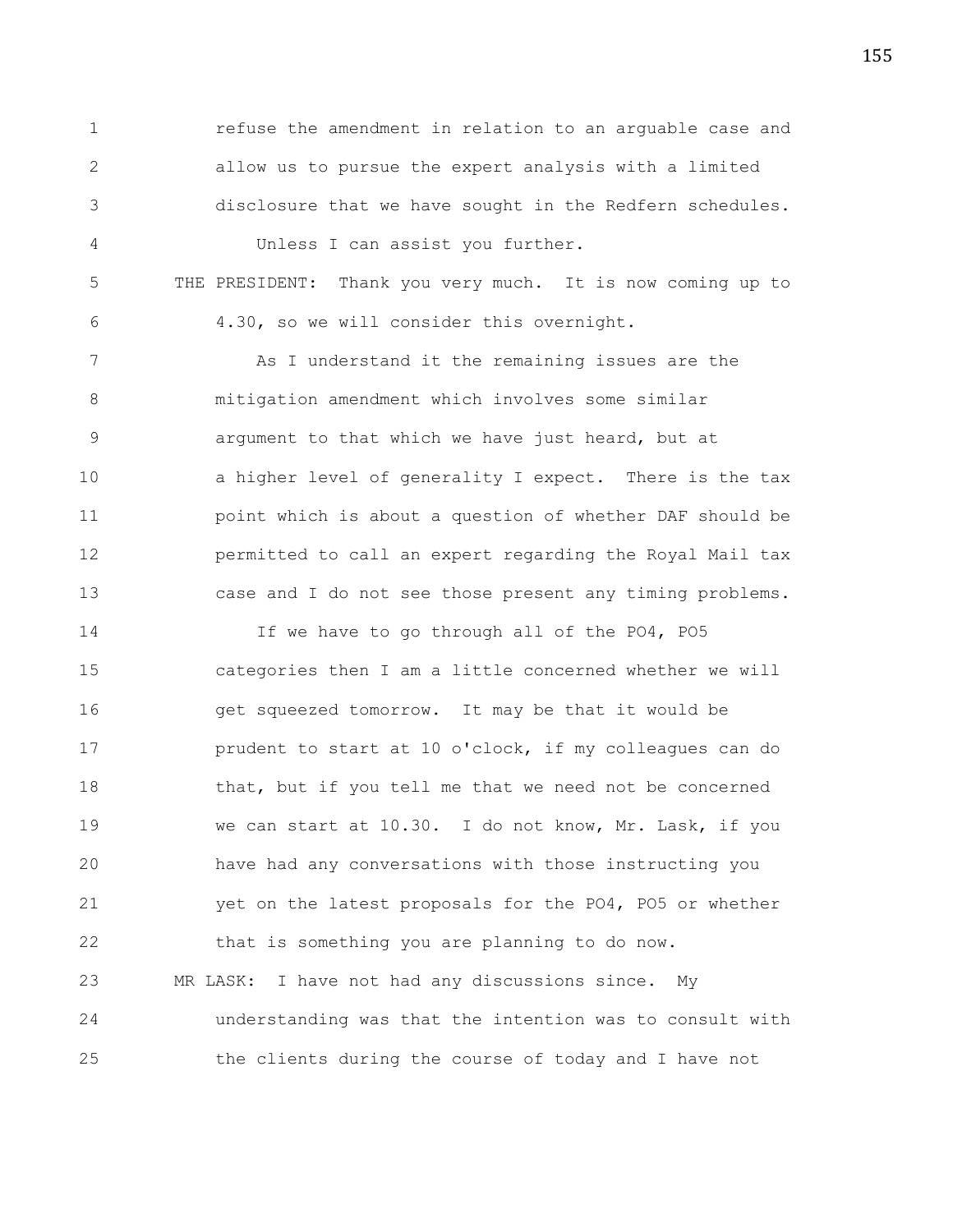1 had any instructions off the back of those 2 consultations, so that is something I need to address 3 overnight. 4 THE PRESIDENT: Well, I think we will start at 10 o'clock 5 just to be safe. 6 I think that is the issues we are dealing with 7 tomorrow, as I understand it. Are there any others that 8 I have not mentioned? 9 MR BEARD: I will just check, but I do not believe so. That 10 is what I have on my list, so unless there are any --11 MR LASK: Sir, there is the truck financing leasing query 12 that you raised at the outset which we need to come back 13 to you on. I do not imagine that is going to take very 14 long at all. 15 Then if the Tribunal were to grant permission on 16 complements we would have to have a discussion about 17 complements disclosure. 18 THE PRESIDENT: Yes. Has complements disclosure -- because 19 I had not fully picked that up. Is it addressed in your 20 skeletons, complements disclosure? 21 MR BEARD: We do not specifically deal with it because in 22 circumstances where we hadn't understood there were 23 substantive objections, but if Mr. Lask is going to 24 highlight overnight that he has particular concerns then 25 I would be most grateful if he could raise them this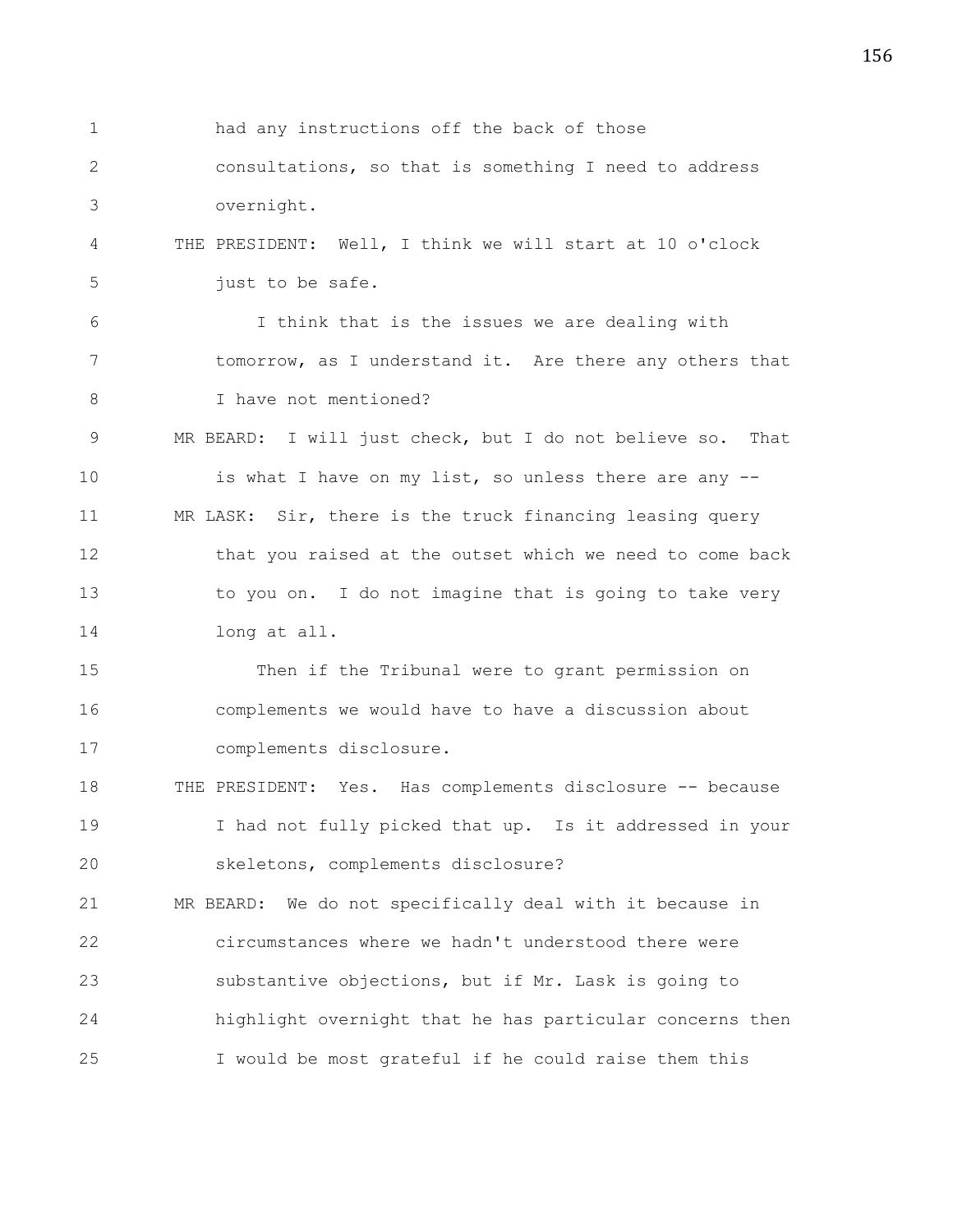1 evening so that I can take instructions in relation to 2 them. 3 MR LASK: Of course. 4 THE PRESIDENT: Mr. Lask, is it in your -- 5 MR LASK: It is not in my skeleton. It is in the 6 complements Redfern schedules that were sent I think it 7 was on the 24th. 8 THE PRESIDENT: Yes. 9 MR LASK: So those schedules -- they set out our concerns 10 with the complements disclosure. Some of those concerns 11 are based on the objections to the amendment so those 12 would be superseded if you were to grant permission, but 13 some of the concerns are free-standing. 14 THE PRESIDENT: Can you just give me the reference to the -- 15 we have had it up a little while ago. 16 MR LASK: Yes. Just bear with me. 17 (Pause). 18 The complements Redfern schedules are enclosed with 19 the BCLP letter of the 24th, which is at  $[D4/831]$ . 20 MR BEARD: And it is pages 3 and 14 are where the two tables 21 separately start. 22 Just for your reference, in our skeleton we dealt 23 briefly with complements disclosure at 76 and 77, 24 paragraphs 76 and 77, but you will see there that we 25 indicated that we had put forward materials and we